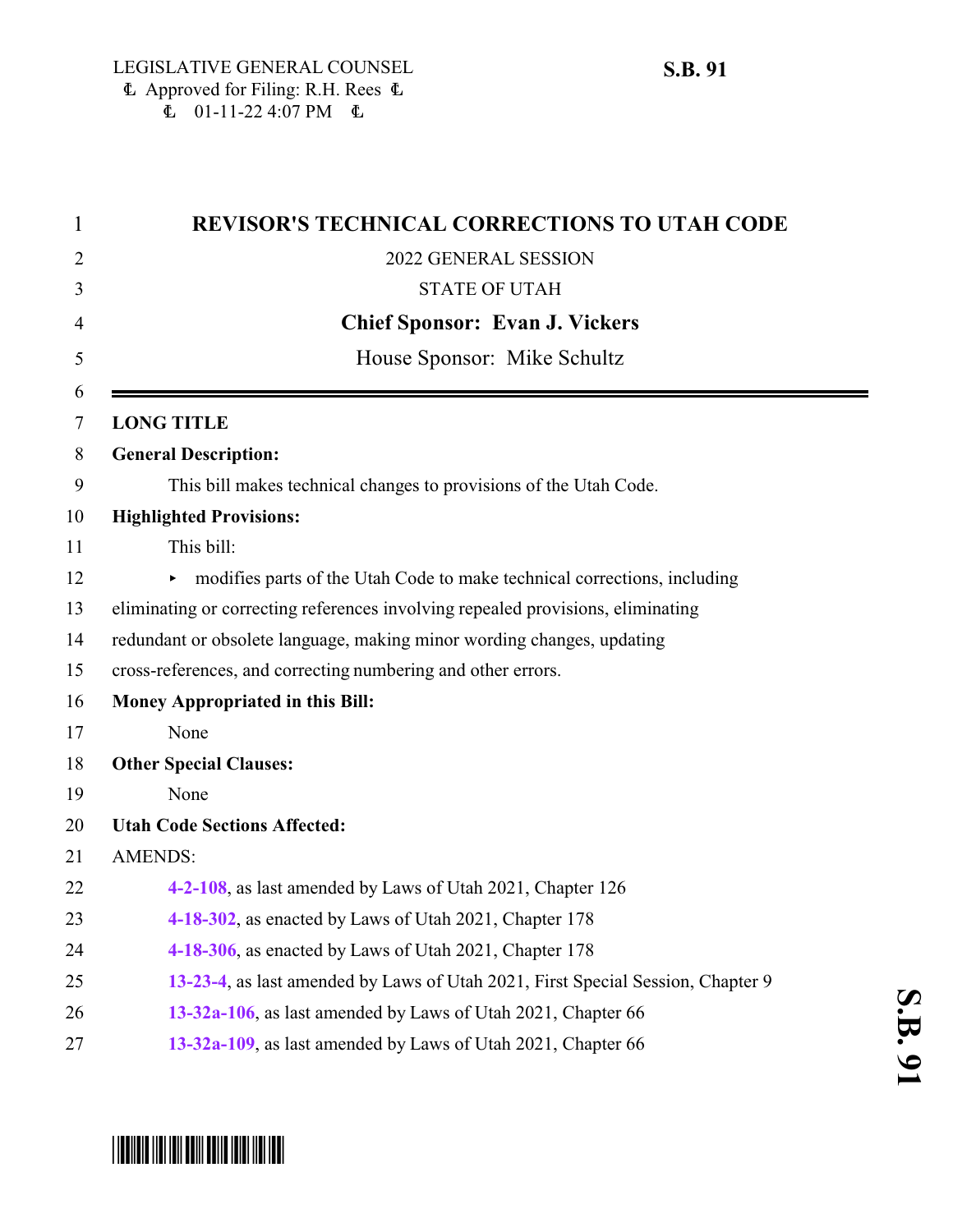| 28 | 13-32a-116.5, as last amended by Laws of Utah 2019, Chapter 309                  |
|----|----------------------------------------------------------------------------------|
| 29 | 13-58-302, as enacted by Laws of Utah 2021, Chapter 185                          |
| 30 | 17-27a-1103, as enacted by Laws of Utah 2021, Chapter 244                        |
| 31 | 17-41-405, as last amended by Laws of Utah 2021, Chapters 84, 345, and 355       |
| 32 | 20A-7-307, as last amended by Laws of Utah 2021, Chapter 140                     |
| 33 | 20A-7-607, as last amended by Laws of Utah 2021, Chapters 80 and 140             |
| 34 | 20A-20-203, as last amended by Laws of Utah 2021, Chapter 345                    |
| 35 | 24-2-104, as enacted by Laws of Utah 2021, Chapter 230                           |
| 36 | 24-3-101.5, as enacted by Laws of Utah 2021, Chapter 230                         |
| 37 | 24-4-102, as last amended by Laws of Utah 2021, Chapter 230                      |
| 38 | 24-4-118, as last amended by Laws of Utah 2021, Chapter 230                      |
| 39 | 26-8a-413, as last amended by Laws of Utah 2021, Chapter 265                     |
| 40 | 26-18-503, as last amended by Laws of Utah 2021, Chapter 274                     |
| 41 | 26-62-304, as last amended by Laws of Utah 2021, Chapter 348                     |
| 42 | 26-62-305, as last amended by Laws of Utah 2021, Chapter 348                     |
| 43 | 53B-1-301, as last amended by Laws of Utah 2021, Chapters 282, 351, 402, and 425 |
| 44 | 53E-1-201, as last amended by Laws of Utah 2021, Chapters 64, 251, and 351       |
| 45 | 53E-1-202, as last amended by Laws of Utah 2021, Chapters 251 and 319            |
| 46 | 57-13a-104, as last amended by Laws of Utah 2021, Chapter 355                    |
| 47 | 58-31b-803, as last amended by Laws of Utah 2021, Chapter 263                    |
| 48 | 58-83-301, as enacted by Laws of Utah 2010, Chapter 180                          |
| 49 | 59-7-159, as last amended by Laws of Utah 2021, Chapters 282 and 367             |
| 50 | 59-7-614, as last amended by Laws of Utah 2021, Chapters 280 and 374             |
| 51 | <b>59-10-1113</b> , as enacted by Laws of Utah 2021, Chapter 374                 |
| 52 | 59-12-104.2, as last amended by Laws of Utah 2016, Chapter 135                   |
| 53 | 62A-1-111, as last amended by Laws of Utah 2021, Chapters 22 and 262             |
| 54 | 62A-3-305, as last amended by Laws of Utah 2021, Chapter 419                     |
| 55 | 62A-16-302, as last amended by Laws of Utah 2021, Chapter 231                    |
| 56 | 63A-17-110, as enacted by Laws of Utah 2021, Chapter 158                         |
| 57 | 63C-23-102, as enacted by Laws of Utah 2021, Chapter 171                         |
| 58 | 63H-1-102, as last amended by Laws of Utah 2021, Chapters 314, 414, and 415      |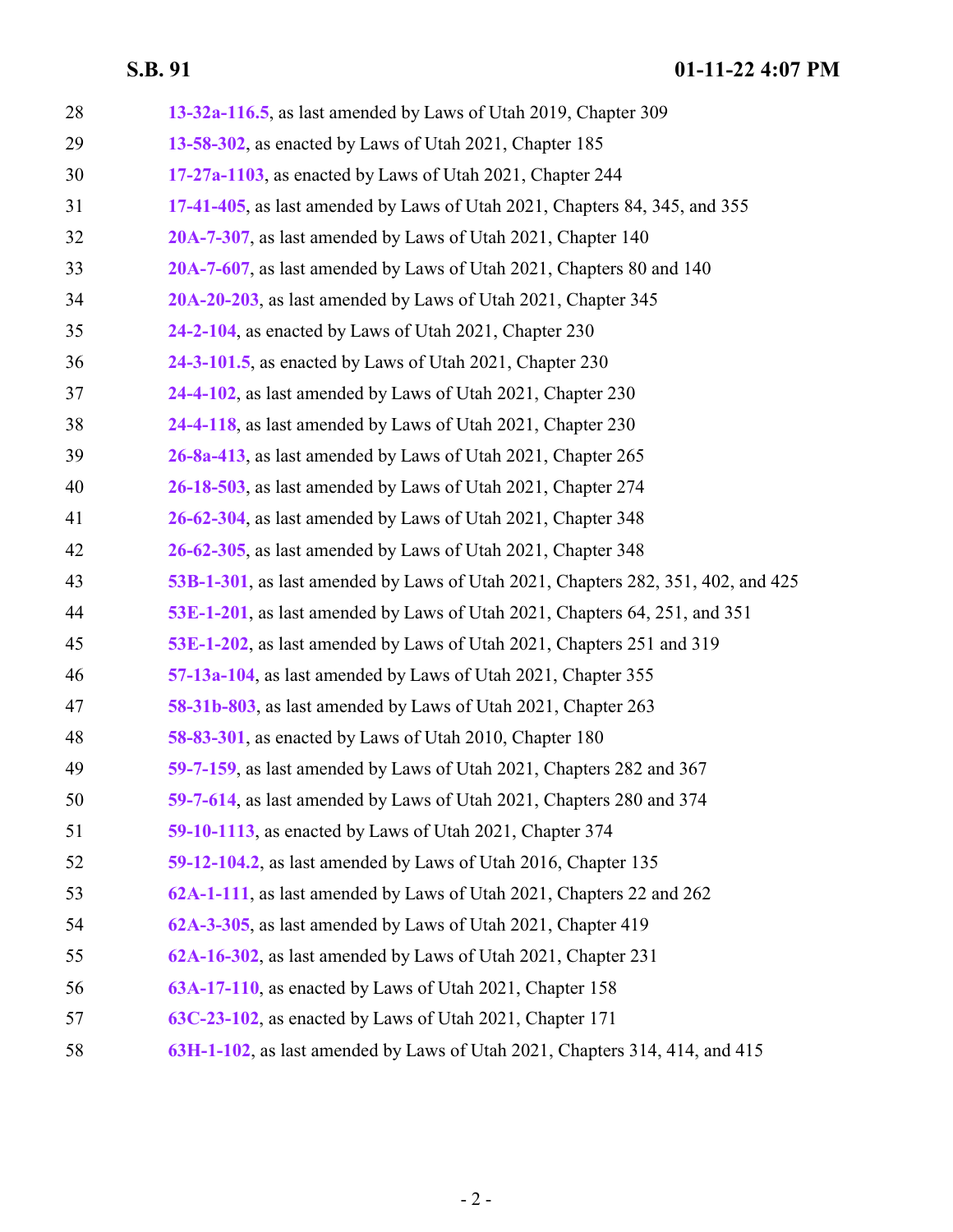<span id="page-2-0"></span>

| Agricultural Advisory Board created -- Composition -- Responsibility --<br>$4 - 2 - 108.$                |
|----------------------------------------------------------------------------------------------------------|
| Be it enacted by the Legislature of the state of Utah:<br>Section 1. Section 4-2-108 is amended to read: |
|                                                                                                          |
| 80-4-307, as renumbered and amended by Laws of Utah 2021, Chapter 261                                    |
| 79-8-106, as renumbered and amended by Laws of Utah 2021, Chapter 280                                    |
| 79-8-102, as enacted by Laws of Utah 2021, Chapter 280                                                   |
| <b>78B-9-301</b> , as last amended by Laws of Utah 2021, Chapter 46                                      |
| 78B-3-106.5, as last amended by Laws of Utah 2011, Chapter 50                                            |
| 77-23c-102, as last amended by Laws of Utah 2021, Chapter 42                                             |
| 73-18c-201, as last amended by Laws of Utah 2021, Chapter 280                                            |
| 67-19a-101, as last amended by Laws of Utah 2021, Chapter 344                                            |
| Clause, Laws of Utah 2021, Chapter 398                                                                   |
| amended by Laws of Utah 2021, Chapter 84 and last amended by Coordination                                |
| 67-3-12, as last amended by Laws of Utah 2021, Chapter 398 and renumbered and                            |
| 63N-9-102, as last amended by Laws of Utah 2021, Chapter 280                                             |
| 63N-7-301, as last amended by Laws of Utah 2020, Chapter 154                                             |
| 63N-4-103, as last amended by Laws of Utah 2021, Chapter 282                                             |
| 63M-7-405, as last amended by Laws of Utah 2021, Chapter 243                                             |
| 63L-11-301, as enacted by Laws of Utah 2021, Chapter 382                                                 |
| 63L-11-203, as renumbered and amended by Laws of Utah 2021, Chapter 382                                  |
| 63I-2-253, as last amended by Laws of Utah 2021, First Special Session, Chapter 14                       |
| 63I-2-210, as last amended by Laws of Utah 2021, Chapter 363                                             |
| of Utah 2021, Chapter 382                                                                                |
| 260, 280, 282, 345, 382, 401, 421 and last amended by Coordination Clause, Laws                          |
| 63I-1-263, as last amended by Laws of Utah 2021, Chapters 70, 72, 84, 90, 171, 196,                      |
| 63I-1-253, as last amended by Laws of Utah 2021, Chapters 14, 64, 106, 233, and 307                      |
| 63I-1-210, as last amended by Laws of Utah 2020, Sixth Special Session, Chapter 18                       |
| 63H-1-301, as last amended by Laws of Utah 2021, Chapter 414                                             |
| 63H-1-202, as last amended by Laws of Utah 2021, Chapter 414                                             |
| 63H-1-201, as last amended by Laws of Utah 2021, Chapter 414                                             |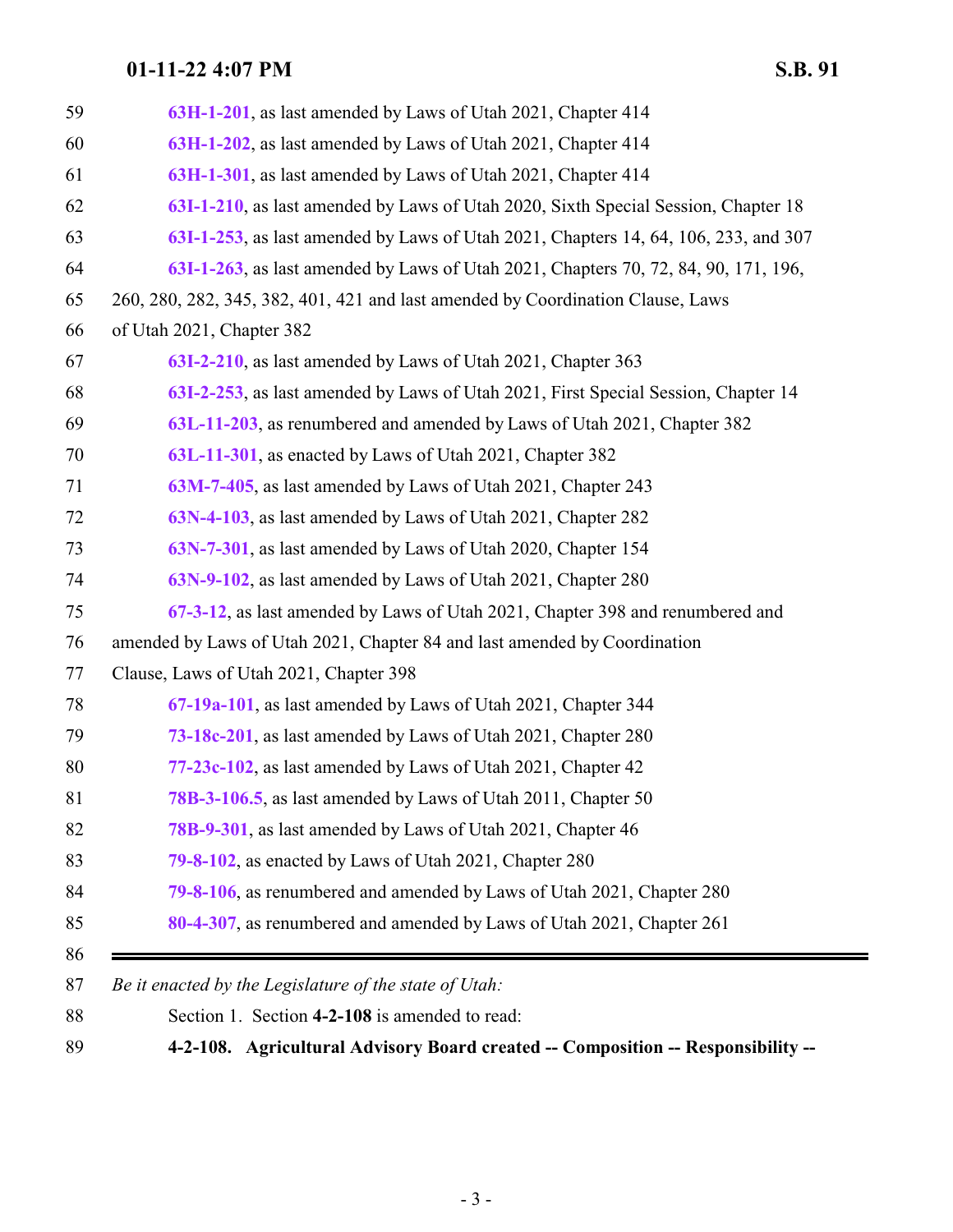| 90  | Terms of office -- Compensation -- Executive committee.                                        |
|-----|------------------------------------------------------------------------------------------------|
| 91  | (1) There is created the Agricultural Advisory Board composed of the following 21              |
| 92  | members:                                                                                       |
| 93  | (a) the dean of the College of Agriculture and Applied Science from Utah State                 |
| 94  | University; and                                                                                |
| 95  | (b) the following appointed by the commissioner:                                               |
| 96  | (i) two representatives of associations representing interests of farmers, selected from a     |
| 97  | list of nominees submitted by at least two associations representing farmers;                  |
| 98  | (ii) a representative of an association representing cattlemen, selected from a list of        |
| 99  | nominees submitted by at least one association representing cattlemen;                         |
| 100 | (iii) one representative of an association representing wool growers, selected from a list     |
| 101 | of nominees submitted by at least one association representing wool growers;                   |
| 102 | (iv) one representative of an association representing dairies, selected from a list of        |
| 103 | nominees submitted by at least one association representing dairies;                           |
| 104 | (v) one representative of an association representing pork producers, selected from a          |
| 105 | list of nominees submitted by at least one association representing pork producers;            |
| 106 | (vi) one representative of egg and poultry producers;                                          |
| 107 | (vii) one representative of an association representing veterinarians, selected from a list    |
| 108 | of nominees submitted by at least one association representing veterinarians;                  |
| 109 | (viii) one representative of an association representing livestock auctions, selected          |
| 110 | from a list of nominees submitted by at least one association representing livestock auctions; |
| 111 | (ix) one representative of an association representing conservation districts, selected        |
| 112 | from a list of nominees submitted by at least one association representing conservation        |
| 113 | districts;                                                                                     |
| 114 | (x) one representative of the Utah horse industry;                                             |
| 115 | (xi) one representative of the food processing industry;                                       |
| 116 | (xii) one representative of the fruit and vegetable industry;                                  |
| 117 | (xiii) one representative of the turkey industry;                                              |
| 118 | (xiv) one representative of manufacturers of food supplements;                                 |
| 119 | (xv) one representative of a consumer affairs group;                                           |
| 120 | (xvi) one representative of urban and small farmers;                                           |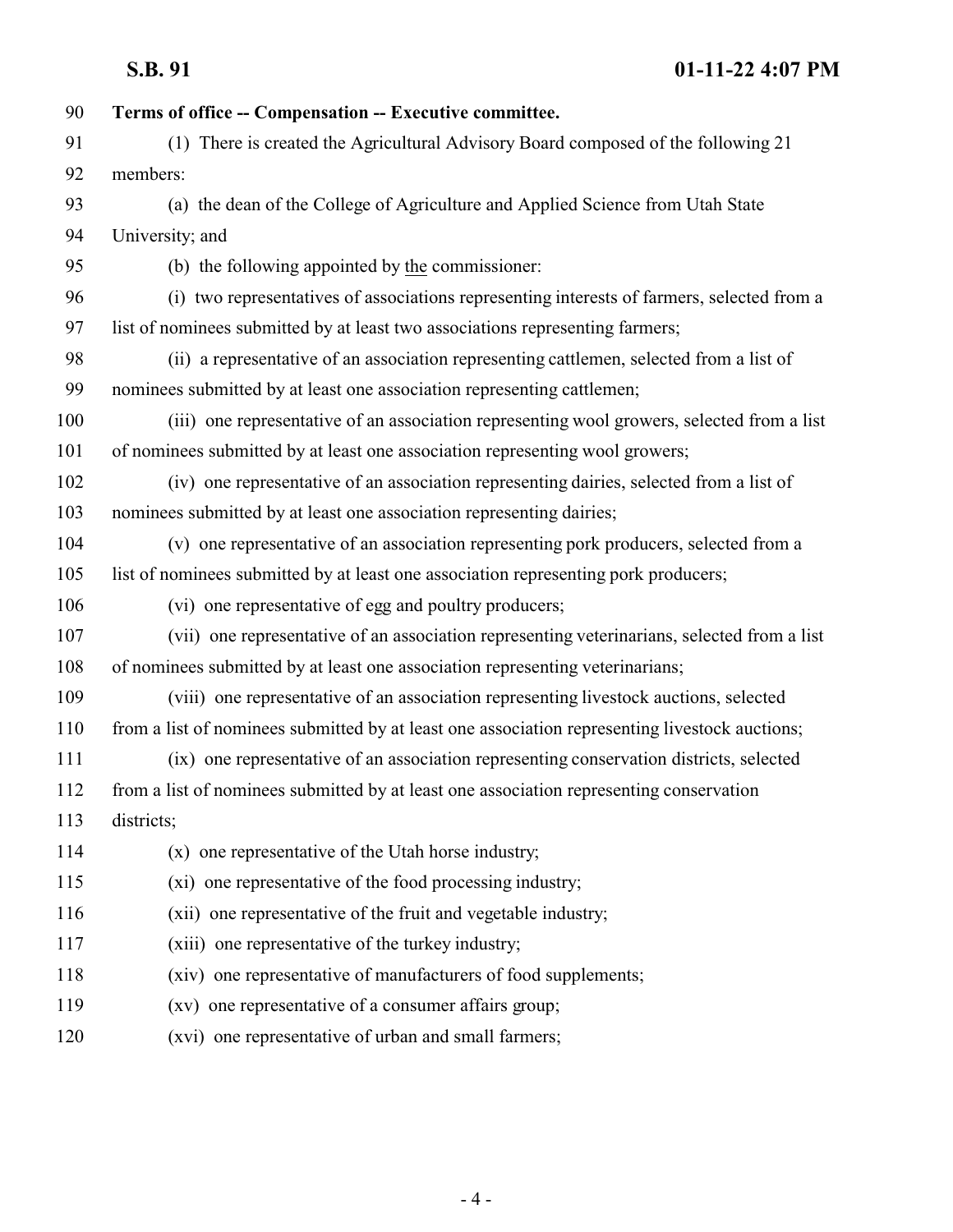| 121 | (xvii) one representative of an association representing elk breeders, selected from a            |
|-----|---------------------------------------------------------------------------------------------------|
| 122 | list of nominees submitted by at least one association representing elk breeders;                 |
| 123 | (xviii) one representative of an association representing beekeepers, selected from a list        |
| 124 | of nominees submitted by at least one association representing beekeepers; and                    |
| 125 | (xix) one representative of fur breeders, selected from a list of nominees submitted by           |
| 126 | at least one association representing fur breeders.                                               |
| 127 | (2) The Agricultural Advisory Board shall:                                                        |
| 128 | (a) advise the commissioner regarding:                                                            |
| 129 | (i) the planning, implementation, and administration of the department's programs; and            |
| 130 | (ii) the establishment of standards governing the care of livestock and poultry,                  |
| 131 | including consideration of:                                                                       |
| 132 | (A) food safety;                                                                                  |
| 133 | (B) local availability and affordability of food; and                                             |
| 134 | (C) acceptable practices for livestock and farm management; and                                   |
| 135 | (b) adopt best management practices for sheep, swine, cattle, and poultry industries in           |
| 136 | the state.                                                                                        |
| 137 | (3) The Agricultural Advisory Board may adopt best management practices for                       |
| 138 | domesticated elk, mink, apiaries, and other agricultural industries in the state.                 |
| 139 | (4) For purposes of this section, "best management practices" means practices used by             |
| 140 | agriculture in the production of food and fiber that are commonly accepted practices, or that are |
| 141 | at least as effective as commonly accepted practices, and that:                                   |
| 142 | (a) protect the environment;                                                                      |
| 143 | (b) protect human health; and                                                                     |
| 144 | (c) promote the financial viability of agricultural production.                                   |
| 145 | (5) (a) Except as required by Subsection (1)(a) or (5)(b), members of the Agricultural            |
| 146 | Advisory Board are appointed by the commissioner to four-year terms of office.                    |
| 147 | (b) Notwithstanding the requirements of Subsection $(5)(a)$ , the commissioner shall, at          |
| 148 | the time of appointment or reappointment, adjust the length of terms to ensure that the terms of  |
| 149 | board members are staggered so that approximately half of the board is appointed every two        |
| 150 | years.                                                                                            |
| 151 | (c) A member may be removed at the discretion of the commissioner upon the request                |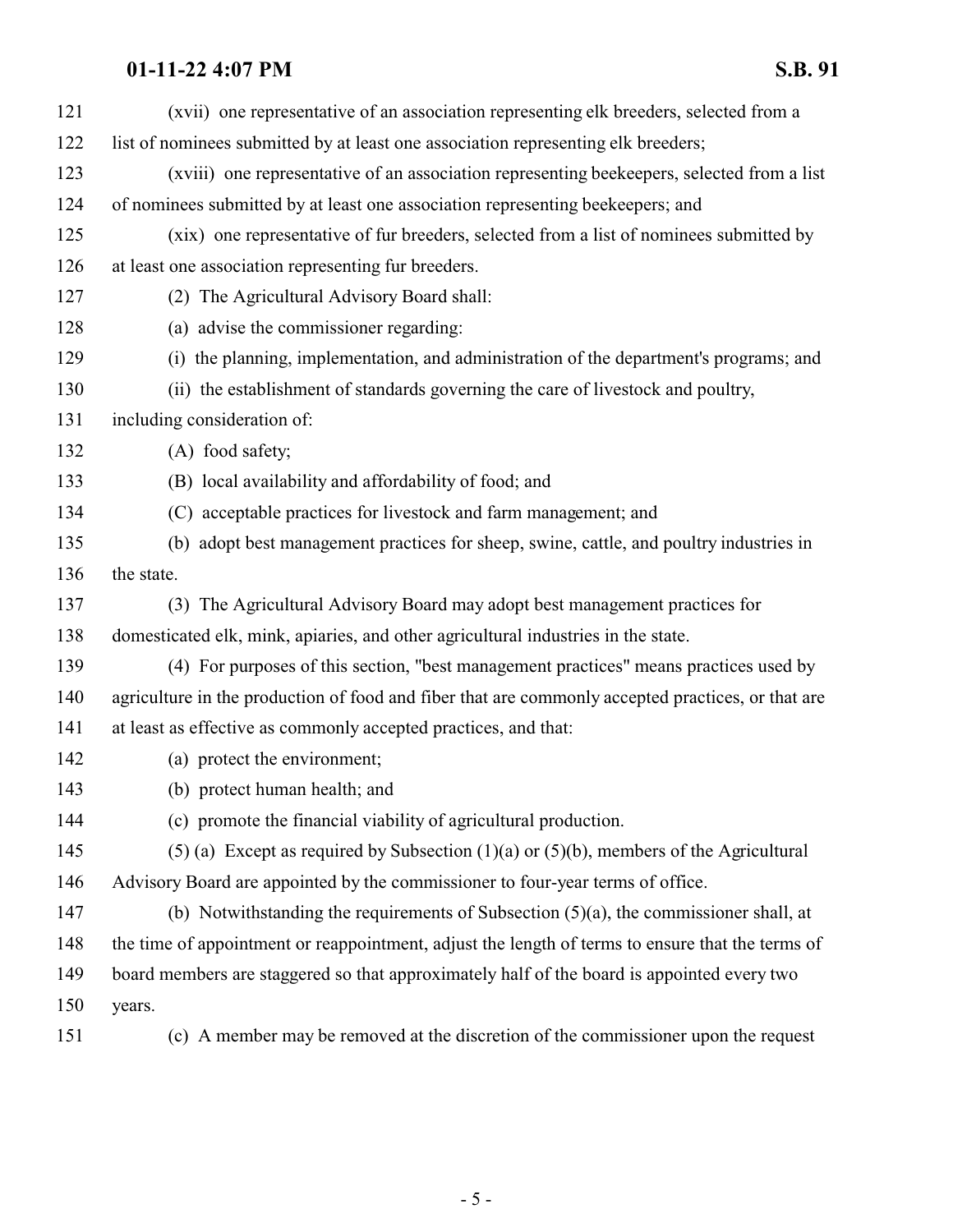| 152 | of the group the member represents.                                                             |
|-----|-------------------------------------------------------------------------------------------------|
| 153 | (d) When a vacancy occurs in the membership for any reason, the commissioner shall              |
| 154 | appoint a replacement for the unexpired term.                                                   |
| 155 | (6) The Agricultural Advisory Board shall elect one member to serve as chair of the             |
| 156 | Agricultural Advisory Board for a term of one year.                                             |
| 157 | (7) (a) The Agricultural Advisory Board shall meet twice a year, but may meet more              |
| 158 | often at the discretion of the chair.                                                           |
| 159 | (b) Attendance of 11 members at a duly called meeting of the Agricultural Advisory              |
| 160 | Board constitutes a quorum for the transaction of official business.                            |
| 161 | (8) A member of the Agricultural Advisory Board may not receive compensation or                 |
| 162 | benefits for the member's service, but may receive per diem and travel expenses in accordance   |
| 163 | with:                                                                                           |
| 164 | (a) Section $63A-3-106$ ;                                                                       |
| 165 | (b) Section $63A-3-107$ ; and                                                                   |
| 166 | (c) rules made by the Division of Finance pursuant to Sections $63A-3-106$ and                  |
| 167 | $63A-3-107$ .                                                                                   |
| 168 | (9) (a) There is created an executive committee of the Agricultural Advisory Board              |
| 169 | consisting of the following seven members selected from members of the Agricultural             |
| 170 | <b>Advisory Board:</b>                                                                          |
| 171 | (i) the two representatives appointed under Subsection $(1)(b)(i)$ ;                            |
| 172 | (ii) the representative appointed under Subsection $(1)(b)(ix)$ ; and                           |
| 173 | (iii) four members selected from the Agricultural Advisory Board as follows:                    |
| 174 | (A) for the initial members of the executive committee, by the commissioner; and                |
| 175 | (B) after the initial members of the executive committee are selected, by the executive         |
| 176 | committee.                                                                                      |
| 177 | (b) (i) A member of the executive committee shall serve a term of four years on the             |
| 178 | executive committee.                                                                            |
| 179 | (ii) A member of the executive committee may serve for more than one term on the                |
| 180 | executive committee.                                                                            |
| 181 | (iii) When a vacancy occurs in the membership of the executive committee for any                |
| 182 | reason, the replacement shall be selected in the same manner as under Subsection (9)(a) and for |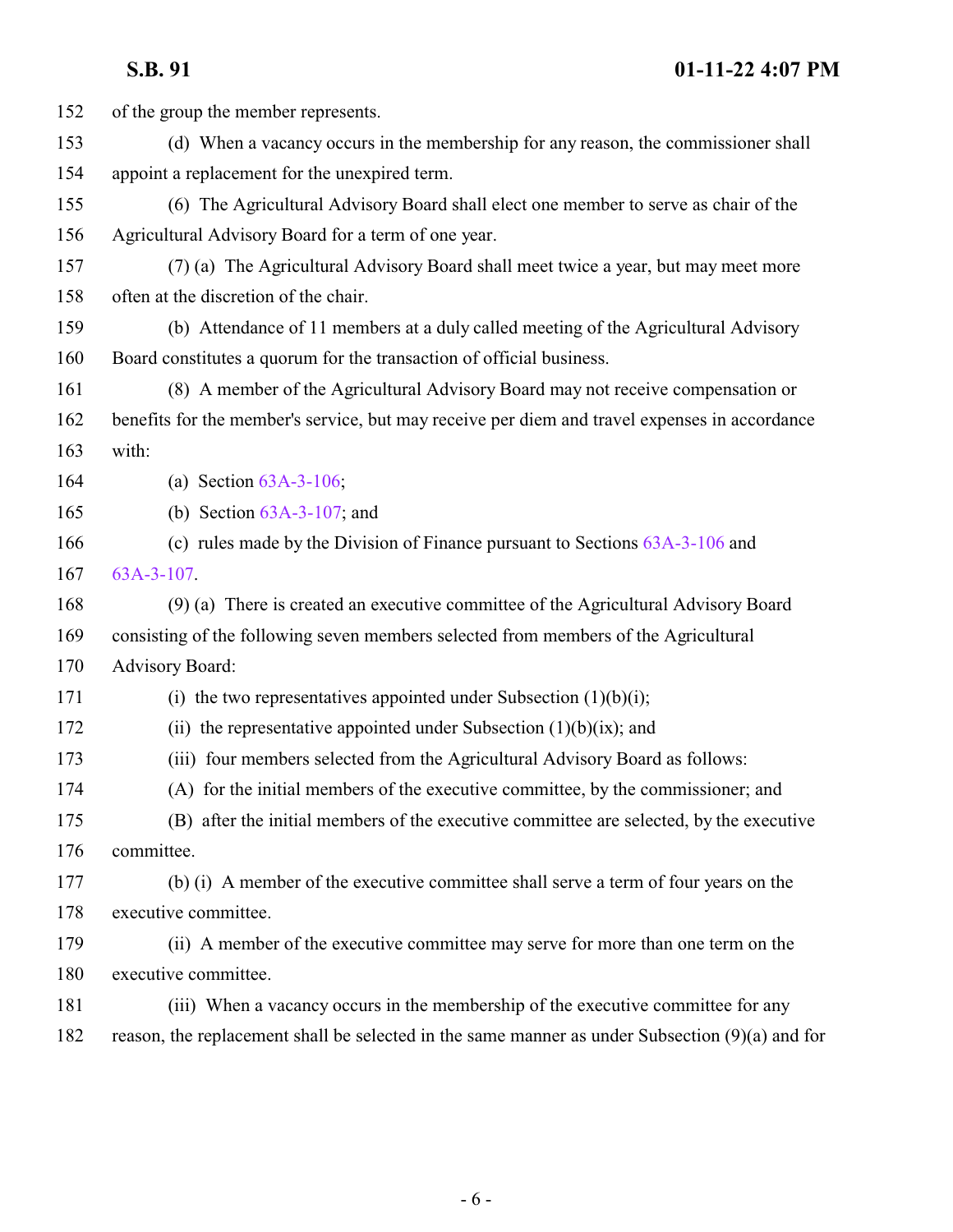<span id="page-6-0"></span>

| 183 | the unexpired term.                                                                              |
|-----|--------------------------------------------------------------------------------------------------|
| 184 | (c) Four members of the executive committee constitute a quorum and an action of the             |
| 185 | majority present when a quorum is present is action by the executive committee.                  |
| 186 | (d) The executive committee shall annually select a chair of the executive committee.            |
| 187 | (e) The executive committee shall meet at least quarterly, except that the chair of the          |
| 188 | executive committee may call the executive committee for additional meetings.                    |
| 189 | (f) The executive committee shall:                                                               |
| 190 | (i) recommend to the department fees to be imposed under this title;                             |
| 191 | (ii) accept public comment received under this title; and                                        |
| 192 | (iii) carry out the responsibilities assigned to the executive committee by statute.             |
| 193 | Section 2. Section 4-18-302 is amended to read:                                                  |
| 194 | 4-18-302. Definitions.                                                                           |
| 195 | As used in this part:                                                                            |
| 196 | (1) "Agricultural producer" means a person engaged in the production of a product of             |
| 197 | agriculture, as defined in Section 4-1-109.                                                      |
| 198 | (2) "Commission" means the Conservation Commission created in Section 4-18-104.                  |
| 199 | (3) "Commissioner" means the commissioner of agriculture and food or the                         |
| 200 | commissioner's designee.                                                                         |
| 201 | (4) "Demonstration project" means an on- or off-farm or ranch project that incorporates          |
| 202 | soil health practices and principles into soil management for the purposes of demonstrating soil |
| 203 | health practices and the resulting impacts to agricultural producers and others.                 |
| 204 | (5) (a) "Educational project" means a project that promotes knowledge about soil                 |
| 205 | health to eligible entities, consumers, policymakers, and others.                                |
| 206 | (b) "Educational project" includes the development of written or video-based materials           |
| 207 | or in-person events, such as workshops, field days, or conferences.                              |
| 208 | (6) "Eligible entities" means public, governmental, and private entities, including:             |
| 209 | (a) conservation districts;                                                                      |
| 210 | (b) producers;                                                                                   |
| 211 | (c) groups of producers;                                                                         |
| 212 | (d) producer groups;                                                                             |
| 213 | (e) producer cooperatives;                                                                       |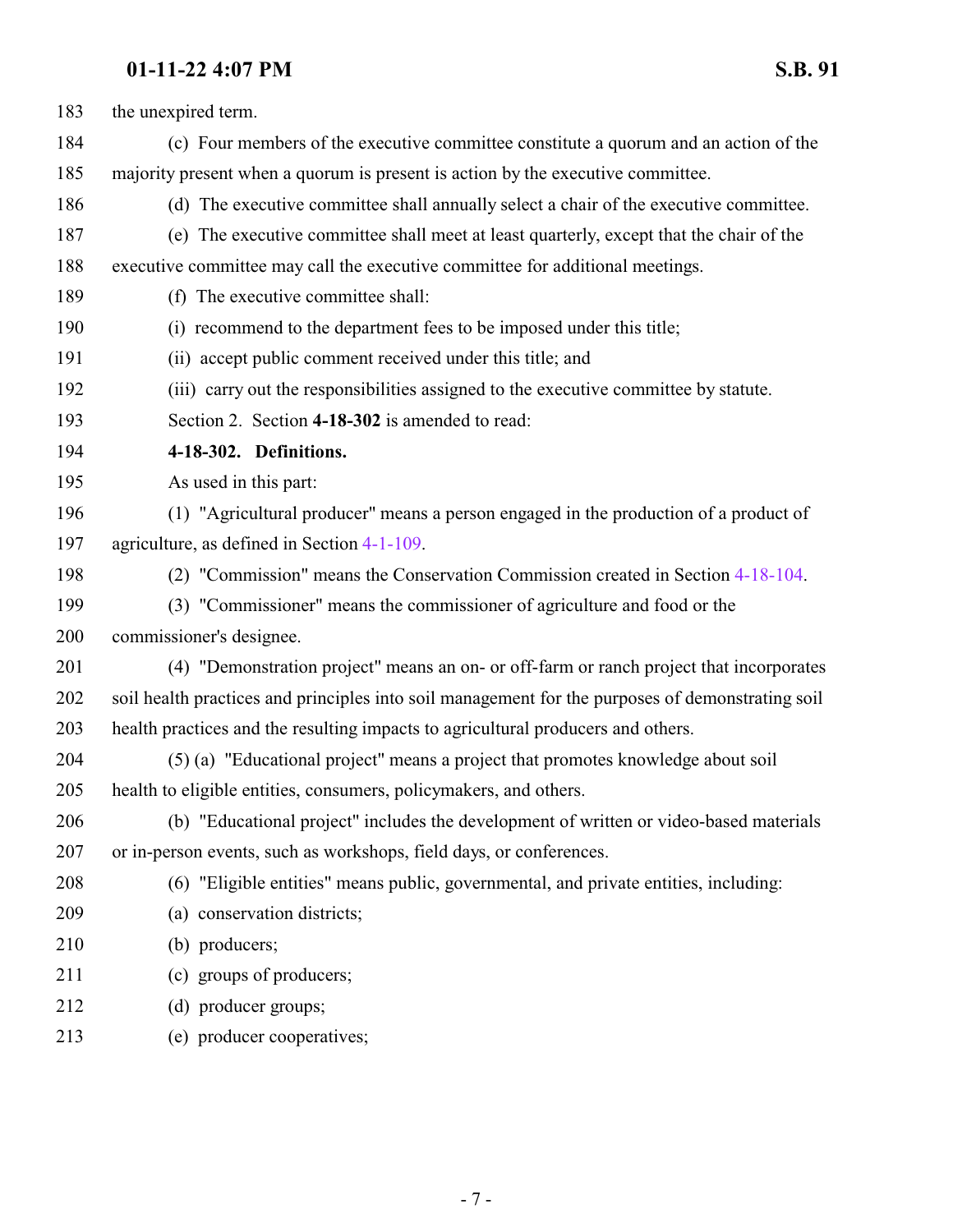| 214 | (f) water conservancy districts;                                                             |
|-----|----------------------------------------------------------------------------------------------|
| 215 | (g) American Indian Tribes;                                                                  |
| 216 | (h) nonprofit entities;                                                                      |
| 217 | (i) academic or research institutions and subdivisions of these institutions;                |
| 218 | (j) the United States or any corporation or agency created or designed by the United         |
| 219 | States; or                                                                                   |
| 220 | (k) the state or any of the state's agencies or political subdivisions.                      |
| 221 | (7) "Environmental benefits" means benefits to natural and agricultural resources and        |
| 222 | human health, including:                                                                     |
| 223 | (a) improved air quality;                                                                    |
| 224 | (b) surface or ground water quality and quantity;                                            |
| 225 | (c) improved soil health, including nutrient cycling, soil fertility, or drought resilience; |
| 226 | (d) reductions in agricultural inputs;                                                       |
| 227 | (e) carbon sequestration or climate resilience;                                              |
| 228 | (f) increased biodiversity; or                                                               |
| 229 | (g) improved nutritional quality of agricultural products.                                   |
| 230 | "Historically underserved producer" means a producer who qualifies as one of the<br>(8)      |
| 231 | following:                                                                                   |
| 232 | (a) a beginning farmer or rancher, as defined in 7 U.S.C. Sec. 2279;                         |
| 233 | (b) a limited resource farmer or rancher, as described in 7 U.S.C. Sec. 9081;                |
| 234 | (c) a socially disadvantaged farmer or rancher, as defined in 7 U.S.C. Sec. 2003; or         |
| 235 | (d) a veteran farmer or rancher, as defined in 7 U.S.C. Sec. 1502.                           |
| 236 | (9) "Implementation project" means a project that provides incentives directly to            |
| 237 | producers to implement on-farm or on-ranch soil health practices.                            |
| 238 | (10) "Incentives" means monetary incentives, including grants and loans, or                  |
| 239 | non-monetary incentives, including equipment, technical assistance, educational materials,   |
| 240 | outreach, and market development assistance for market premiums or ecosystem services        |
| 241 | markets.                                                                                     |
| 242 | (11) "Land manager" means a manager of land where agricultural activities occur,             |
| 243 | including:                                                                                   |
| 244 | (a) a federal land manager;                                                                  |
|     |                                                                                              |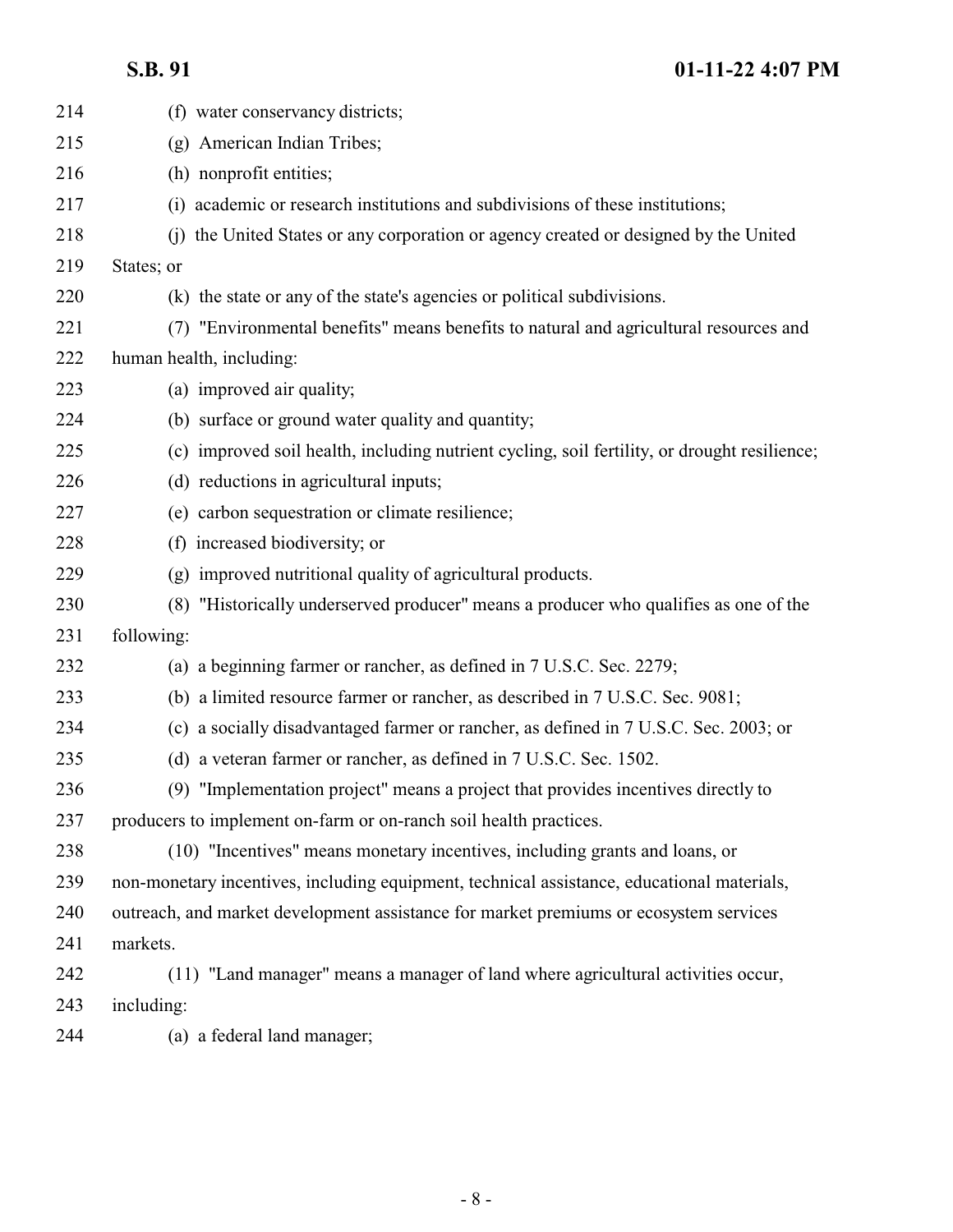| 245 | (b) a lessee of federal, tribal, state, county, municipal, or private land where              |
|-----|-----------------------------------------------------------------------------------------------|
| 246 | agricultural activities occur; or                                                             |
| 247 | (c) others as the department may determine.                                                   |
| 248 | (12) "Landowner" means an owner of record of federal, tribal, state, county, municipal,       |
| 249 | or private land where agricultural activities occur.                                          |
| 250 | (13) "Program" means the Utah Soil Health Program created in Section 4-18-303.                |
| 251 | (14) (a) "Research project" means a project that advances the scientific understanding        |
| 252 | of how agricultural practices improve soil health, and related impacts, such as environmental |
| 253 | benefits, benefits to human health, including the nutritive composition of foods, or economic |
| 254 | impacts.                                                                                      |
| 255 | (b) "Research project" includes projects at experiment stations, on:                          |
| 256 | (i) lands owned by the United States or any corporation or agency created or designed         |
| 257 | by the United States; [and]                                                                   |
| 258 | (ii) lands owned by the state or any of the state's agencies or political subdivisions; or    |
| 259 | (iii) private lands.                                                                          |
| 260 | (15) "Soil health" means the continued capacity of soil to function as a vital living         |
| 261 | ecosystem that sustains plants, animals, and humans.                                          |
| 262 | (16) "Soil health activities" means implementation of soil health practices, research         |
| 263 | projects, demonstration projects, or educational projects, or other activities the department |
| 264 | finds necessary or appropriate to promote soil health.                                        |
| 265 | (17) "Soil Health Advisory Committee" means the committee created in Section                  |
| 266 | $4 - 18 - 306$ .                                                                              |
| 267 | (18) "Soil health grant program" means the grant program authorized in Section                |
| 268 | $4 - 18 - 304$                                                                                |
| 269 | (19) "Soil health practices" means those practices that may contribute to soil health,        |
| 270 | including:                                                                                    |
| 271 | (a) no-tillage;                                                                               |
| 272 | (b) conservation tillage;                                                                     |
| 273 | (c) crop rotations;                                                                           |
| 274 | (d) intercropping;                                                                            |
| 275 | (e) cover cropping;                                                                           |
|     |                                                                                               |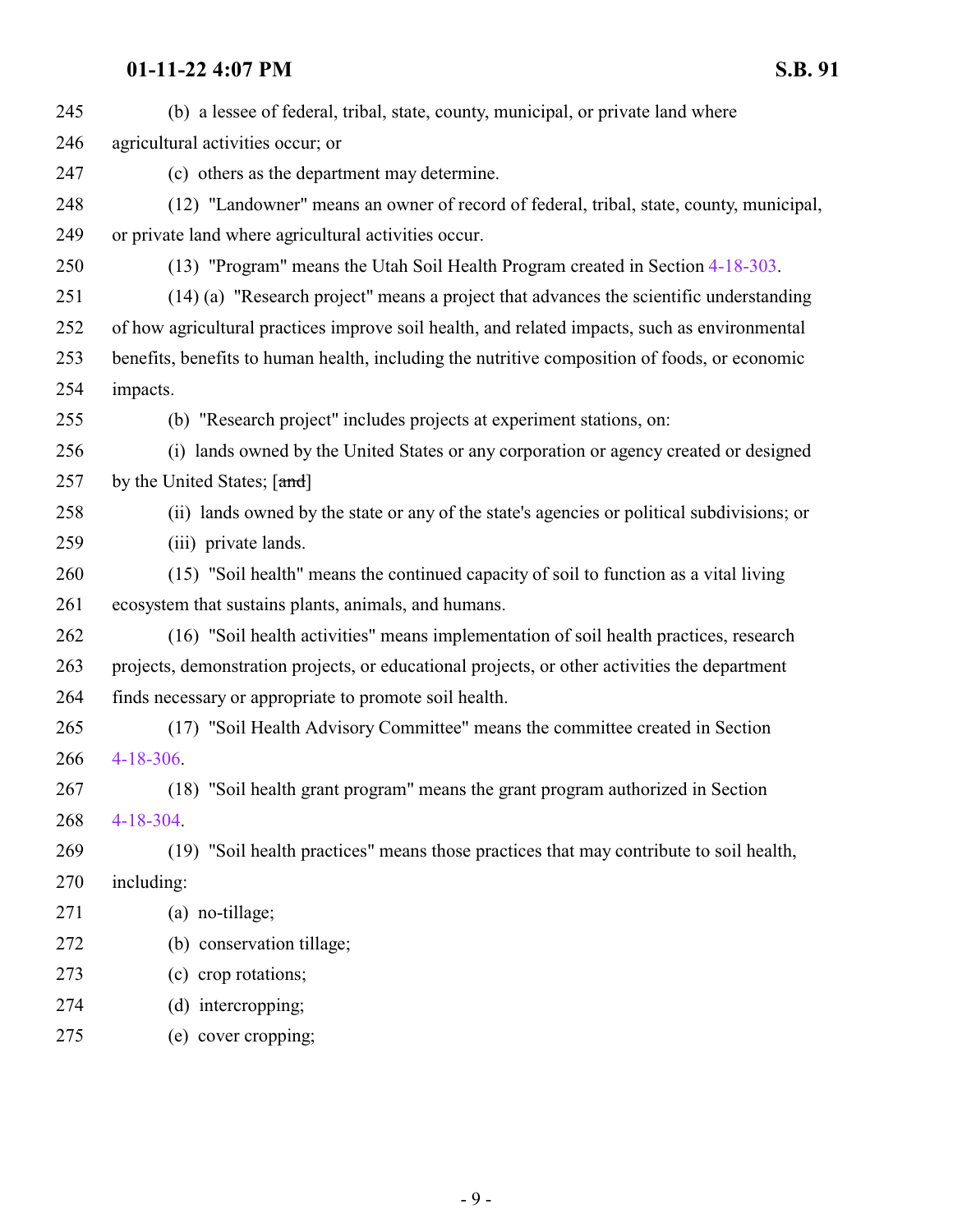<span id="page-9-0"></span>

| 276 | (f) planned grazing;                                                                           |
|-----|------------------------------------------------------------------------------------------------|
| 277 | (g) the application of soil amendments that add carbon or organic matter, including            |
| 278 | biosolids, manure, compost, or biochar;                                                        |
| 279 | (h) revegetation; or                                                                           |
| 280 | (i) other practices the department determines contribute or have the potential to              |
| 281 | contribute to soil health.                                                                     |
| 282 | (20) "Soil health principle" means a principle that promotes soil health and includes          |
| 283 | maximizing soil cover, minimizing soil disturbance, maximizing biodiversity, maintaining a     |
| 284 | continual live plant or root in the soil, or integrating livestock.                            |
| 285 | (21) "State soil health inventory and platform" means a tool, including a geospatial           |
| 286 | inventory, documenting:                                                                        |
| 287 | (a) the condition of agricultural soils;                                                       |
| 288 | (b) the implementation of soil health practices; or                                            |
| 289 | (c) the environmental and economic impacts, including current and potential future             |
| 290 | carbon holding capacity of soils, or other information the department considers appropriate.   |
| 291 | (22) "Technical assistance organization" means a person, including an eligible entity,         |
| 292 | who has demonstrated technical expertise in implementing soil health practices and soil health |
| 293 | principles, as determined by the department.                                                   |
| 294 | Section 3. Section 4-18-306 is amended to read:                                                |
| 295 | 4-18-306. Soil Health Advisory Committee.                                                      |
| 296 | (1) The Soil Health Advisory Committee is created under the commission.                        |
| 297 | (2) The Soil Health Advisory Committee shall assist the commission in administering            |
| 298 | the program.                                                                                   |
| 299 | (3) The Soil Health Advisory Committee shall maintain no less than seven members               |
| 300 | appointed by the commissioner.                                                                 |
| 301 | (4) Soil Health Advisory Committee members shall include farmers, ranchers, or other           |
| 302 | agricultural producers of diverse production systems, including diversity in size, product,    |
| 303 | irrigated and dryland systems, and other production methods. Members may include:              |
| 304 | (a) an irrigated crop producer;                                                                |
| 305 | (b) a dryland crop producer;                                                                   |
| 306 | (c) a dairyman or pasture producer;                                                            |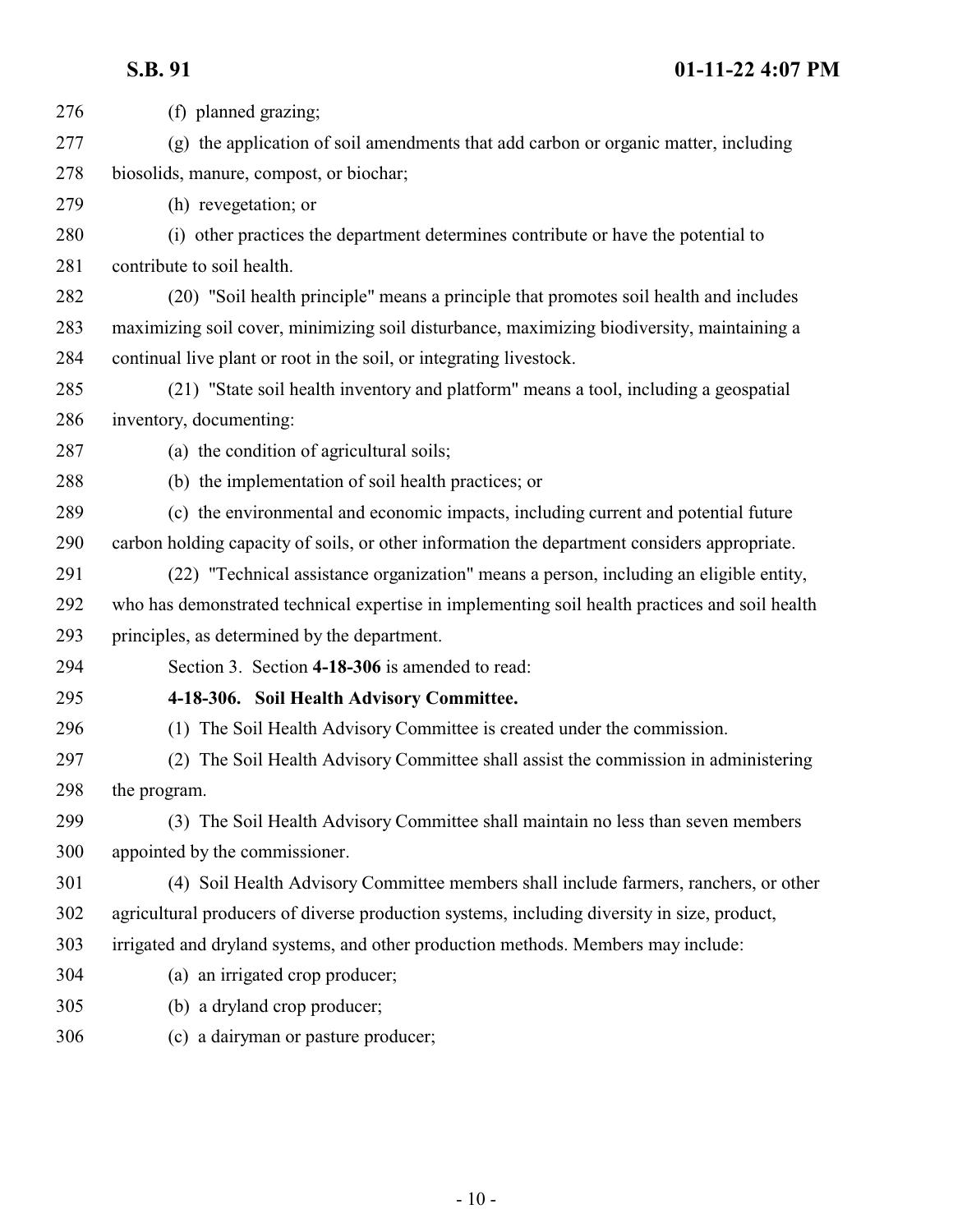| 307 | (d) a rancher;                                                                                   |
|-----|--------------------------------------------------------------------------------------------------|
| 308 | (e) a specialty crop or small farm producer;                                                     |
| 309 | (f) a crop consultant;                                                                           |
| 310 | (g) a tribal representative;                                                                     |
| 311 | (h) a representative with expertise in soil health;                                              |
| 312 | a [board] committee member representative of the commission; or<br>(i)                           |
| 313 | (j) a Utah Association of Conservation Districts representative.                                 |
| 314 | (5) At least two members of the Soil Health Advisory Committee shall be water users              |
| 315 | who own, lease, or represent owners of adjudicated water rights used for agricultural purposes.  |
| 316 | (6) Representation on the Soil Health Advisory Committee shall reflect the different             |
| 317 | geographic areas and demographic diversity of the state, to the greatest extent possible.        |
| 318 | (7) (a) The commissioner shall appoint members of the Soil Health Advisory                       |
| 319 | Committee for two year terms.                                                                    |
| 320 | (b) Notwithstanding the requirements of Subsection $(7)(a)$ , the commissioner shall, at         |
| 321 | the time of appointment or reappointment, adjust the length of terms to ensure that the terms of |
| 322 | Soil Health Advisory Committee members are staggered so that approximately half of the           |
| 323 | committee is appointed every two years.                                                          |
| 324 | (c) An appointee to the Soil Health Advisory Committee may not serve more than two               |
| 325 | full terms.                                                                                      |
| 326 | (8) A Soil Health Advisory Committee member shall hold office until the expiration of            |
| 327 | the term for which the member is appointed or until a successor has been duly appointed.         |
| 328 | (9) The commissioner may remove a member of the Soil Health Advisory Committee                   |
| 329 | for cause.                                                                                       |
| 330 | (10) The Soil Health Advisory Committee may invite a representative of the Utah                  |
| 331 | Association of Conservation Districts, the United States Department of Agriculture Natural       |
| 332 | Resources Conservation Service, Utah State University faculty member, the Department of          |
| 333 | Natural Resources, Division of Water Rights, and Division of Water Quality, to provide           |
| 334 | technical expertise to the Soil Health Advisory Committee on an as needed basis.                 |
| 335 | (11) The department will provide staff to manage the Soil Advisory Health Committee.             |
| 336 | (12) The Soil Health Advisory Committee shall make recommendations to the                        |
| 337 | commission concerning and assist in:                                                             |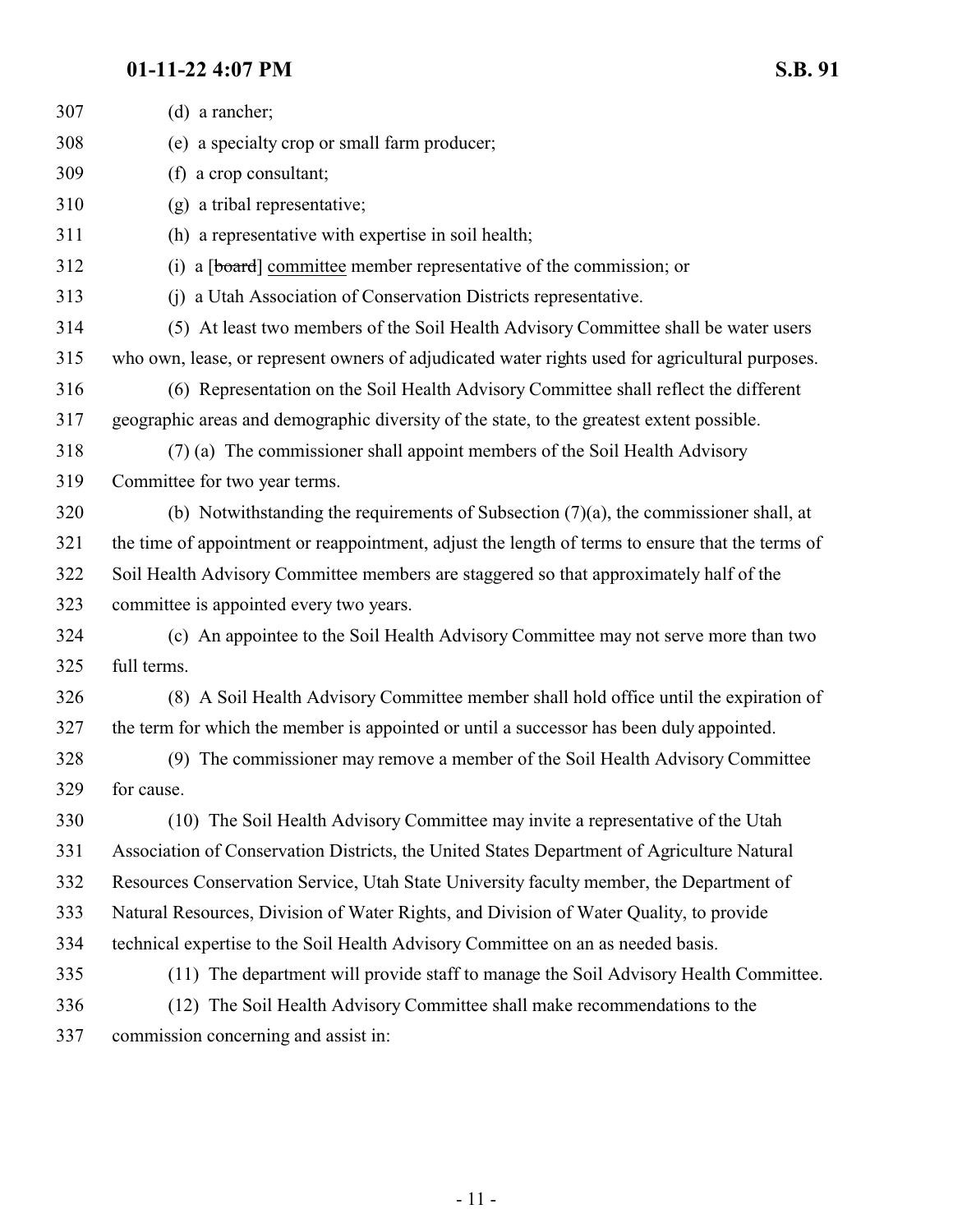(a) setting program priorities; (b) developing the development of guidelines for the implementation of the program, including guidelines and recommendations for the qualifications of nonprofit entities to receive grant money; (c) soliciting input from similar stakeholders within each member's area of expertise and region of the state and communicate the Soil Health Advisory Committee's recommendations to the region and stakeholders represented by each member; (d) soliciting input, in collaboration with the department, from underserved agricultural producers; (e) soliciting input from producers that reflect the different geographic areas and demographic diversity of the state to the greatest extent possible; (f) identifying key questions and areas of need to recommend for future research and demonstration efforts; (g) reviewing soil health grant proposals, including proposed budgets, proposed grant outcomes, and the qualifications of any nonprofits applying for grants; (h) creating a screening and ranking system for proposals and proposing funding recommendations to the commission; (i) reviewing agreements for cooperation or collaboration entered into by the department pursuant to Subsection [4-18-305](http://le.utah.gov/UtahCode/SectionLookup.jsp?section=4-18-305&session=2022GS)(1)(f) and making recommendations to the commission for approval; (j) reviewing and recommending soil health practices to ensure they support soil health; (k) evaluating the results and effectiveness of soil health activities and the program in improving soil health; and (l) recommending to the commission, ways to enhance statewide efforts to support healthy soils throughout the state. (13) The Soil Health Advisory Committee shall meet at least quarterly. Meetings shall be conducted as required by Title 52, Chapter 4, Open and Public Meetings Act. (14) A member may not receive compensation or benefits for the member's service, but may receive per diem and travel expenses in accordance with: (a) Section [63A-3-106](http://le.utah.gov/UtahCode/SectionLookup.jsp?section=63a-3-106&session=2022GS);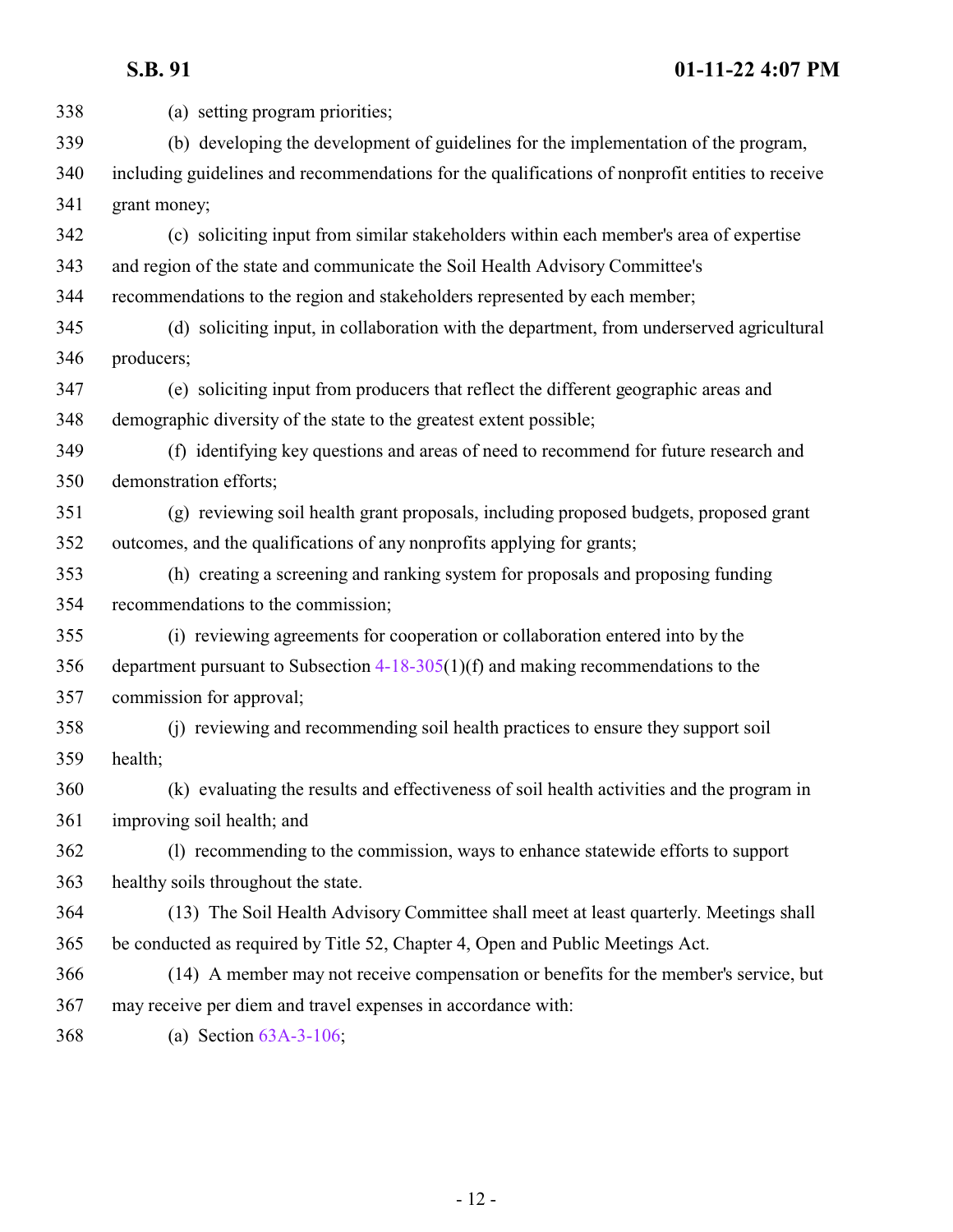<span id="page-12-1"></span><span id="page-12-0"></span>

| 369 | (b) Section $63A-3-107$ ; and                                                                      |
|-----|----------------------------------------------------------------------------------------------------|
| 370 | (c) rules made by the Division of Finance pursuant to Sections $63A-3-106$ and                     |
| 371 | $63A-3-107$ .                                                                                      |
| 372 | Section 4. Section 13-23-4 is amended to read:                                                     |
| 373 | 13-23-4. Rescission.                                                                               |
| 374 | (1) A consumer may rescind a contract for the purchase of a health spa service by                  |
| 375 | emailing or mailing written notice of the consumer's intent to rescind:                            |
| 376 | (a) to the email address or mailing address the health spa provided in the contract, as            |
| 377 | described in Subsection $[13-23-4(6)(b)]$ 13-23-3(6)(b); and                                       |
| 378 | (b) (i) before midnight of the third business day after the day on which the consumer              |
| 379 | and health spa execute the contract, as recorded by timestamp or postmark; or                      |
| 380 | (ii) if a consumer and health spa execute the contract when the consumer's primary                 |
| 381 | location is not fully operational and available for use, before midnight of the third business day |
| 382 | after the day on which the consumer's primary location becomes fully operational and available     |
| 383 | for use, as recorded by timestamp or postmark.                                                     |
| 384 | (2) (a) A consumer who rescinds a contract under this section is entitled to a refund of           |
| 385 | every payment the consumer made, less the reasonable value of any health spa service the           |
| 386 | consumer actually received.                                                                        |
| 387 | (b) The preparation and processing of the contract or another document is not a health             |
| 388 | spa service that is deductible under Subsection $(2)(a)$ from any refundable amount.               |
| 389 | (c) In an enforcement action that the division initiates, a health spa has the burden of           |
| 390 | proving that any value the health spa retains under Subsection $(2)(a)$ is reasonable.             |
| 391 | (3) The rescission of a contract under this section is effective upon the health spa's             |
| 392 | receipt of written notice of the consumer's intent to rescind the contract.                        |
| 393 | Section 5. Section 13-32a-106 is amended to read:                                                  |
| 394 | 13-32a-106. Transaction information provided to the central database --                            |
| 395 | Protected information.                                                                             |
| 396 | (1) (a) Except as provided in Subsection $13-32a-104.6(4)$ , a pawn or second hand                 |
| 397 | business shall transmit electronically in a compatible format information required to be           |
| 398 | recorded under Sections [13-32a-103,] 13-32a-104, 13-32a-104.5, and 13-32a-104.6 that is           |
| 399 | capable of being transmitted electronically to the central database within 24 hours after          |
|     |                                                                                                    |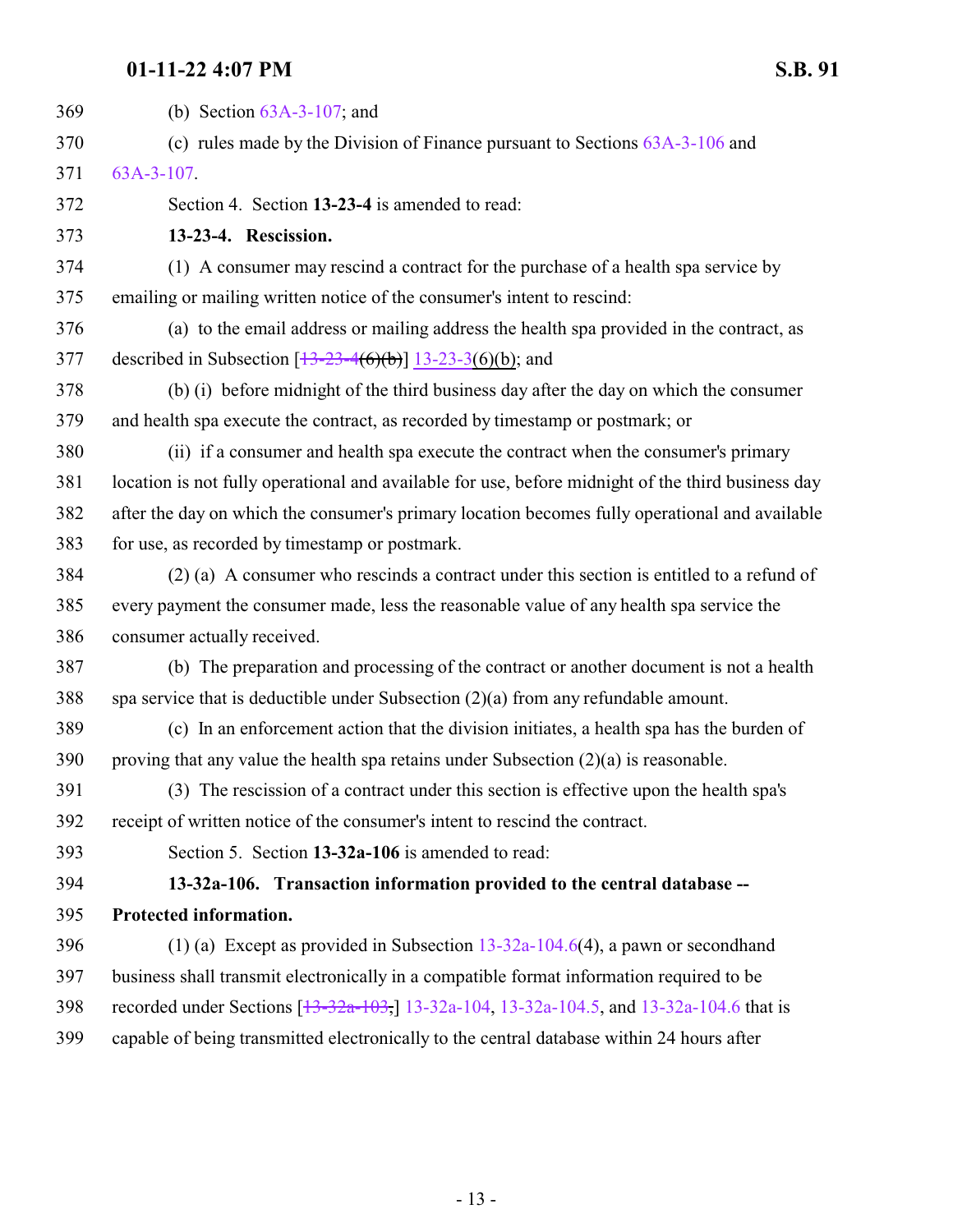entering into the transaction.

 (b) The division may specify by rule, made in accordance with Title 63G, Chapter 3, Utah Administrative Rulemaking Act, the information capable of being transmitted electronically under Subsection (1)(a).

 (2) A pawn or secondhand business shall maintain tickets generated by the pawn or secondhand business and shall maintain the tickets in a manner so that the tickets are available to local law enforcement agencies as required by this chapter and as requested by any law enforcement agency as part of an investigation or reasonable random inspection conducted pursuant to this chapter.

 (3) (a) If a pawn or secondhand business experiences a computer or electronic malfunction that affects its ability to report transactions as required in Subsection (1), the pawn or secondhand business shall immediately notify the division and the local law enforcement agency of the malfunction.

 (b) The pawn or secondhand business shall solve the malfunction within three business days or notify the division and the local law enforcement agency under Subsection (4).

- (4) If the computer or electronic malfunction under Subsection (3) cannot be solved within three business days, the pawn or secondhand business shall notify the division and the local law enforcement agency of the reasons for the delay and provide documentation from a reputable computer maintenance company of the reasons why the computer or electronic malfunction cannot be solved within three business days.
- (5) A computer or electronic malfunction does not suspend the pawn or secondhand business' obligation to comply with all other provisions of this chapter.
- (6) During the malfunction under Subsections (3) and (4), the pawn or secondhand business shall:

 (a) arrange with the local law enforcement agency a mutually acceptable alternative method by which the pawn or secondhand business provides the required information to the local law enforcement agency; and

- (b) a pawn or secondhand business shall maintain the tickets and other related information required under this chapter in a written form.
- (7) A pawn or secondhand business that violates the electronic transaction reporting requirement of this section is subject to an administrative fine of \$50 per day if: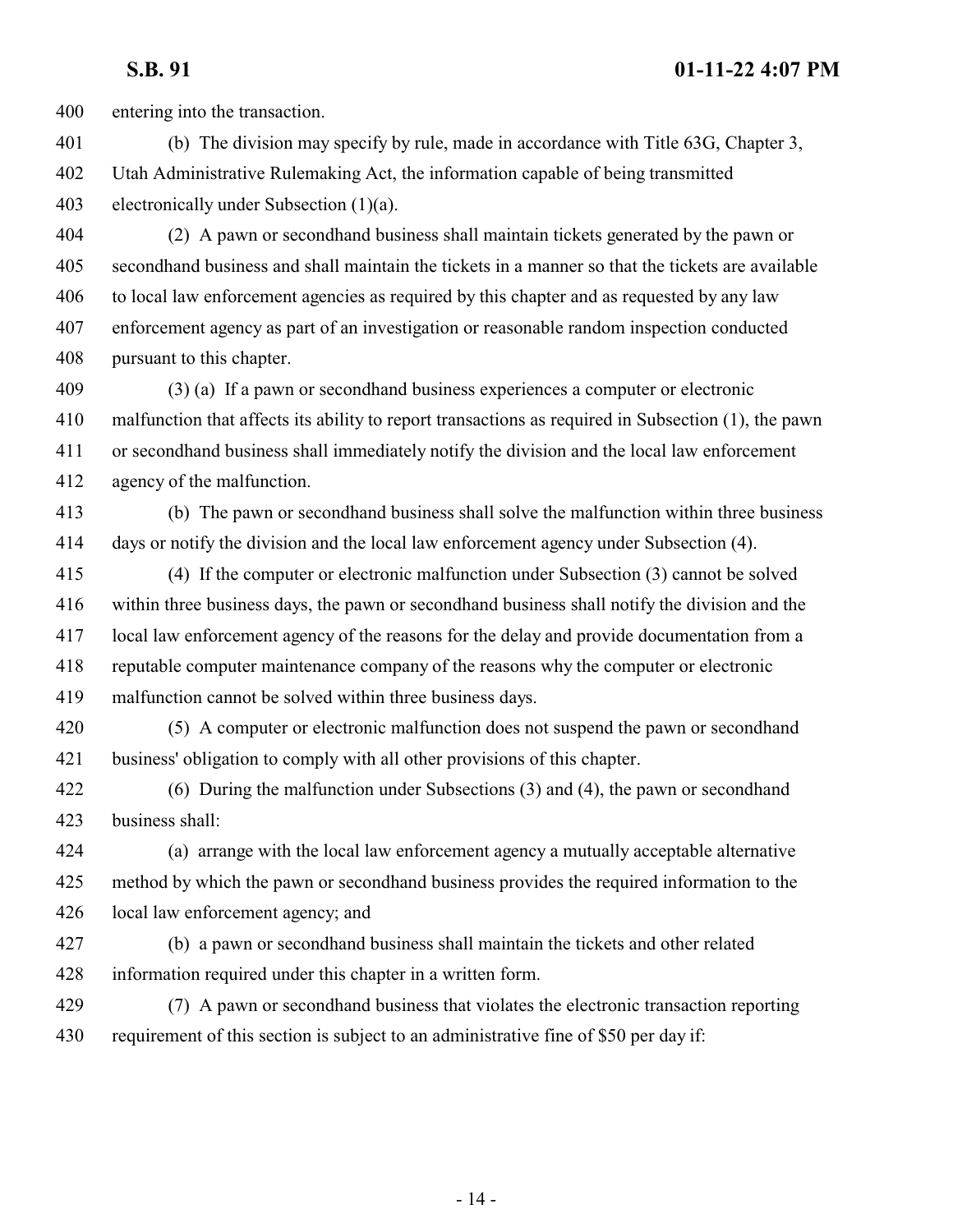<span id="page-14-0"></span>

| 431 | (a) the pawn or second hand business is unable to submit the information electronically               |
|-----|-------------------------------------------------------------------------------------------------------|
| 432 | due to a computer or electronic malfunction;                                                          |
| 433 | (b) the three business day period under Subsection (3) has expired; and                               |
| 434 | (c) the pawn or second hand business has not provided documentation regarding its                     |
| 435 | inability to solve the malfunction as required under Subsection (4).                                  |
| 436 | (8) A pawn or second hand business is not responsible for a delay in transmission of                  |
| 437 | information that results from a malfunction in the central database.                                  |
| 438 | (9) A violation of this section is a Class B misdemeanor and is also subject to civil                 |
| 439 | penalties under Section 13-32a-110.                                                                   |
| 440 | Section 6. Section 13-32a-109 is amended to read:                                                     |
| 441 | 13-32a-109. Holding period for property -- Return of property -- Penalty.                             |
| 442 | $(1)$ (a) A pawnbroker may sell property pawned to the pawnbroker if:                                 |
| 443 | (i) 15 calendar days have passed after the day on which the pawnbroker submits the                    |
| 444 | information and any required photograph to the central database;                                      |
| 445 | (ii) the contract period between the pawnbroker and the pledgor expires; and                          |
| 446 | (iii) the pawnbroker has complied with Sections $[\frac{13-32a-103}{13-32a-104}]$ and                 |
| 447 | $13 - 32a - 106$ .                                                                                    |
| 448 | (b) If property, including scrap jewelry, is purchased by a pawn or secondhand                        |
| 449 | business, the pawn or second hand business may sell the property if the pawn or second hand           |
| 450 | business has held the property for 15 calendar days after the day on which the pawn or                |
| 451 | secondhand business submits the information to the central database, and complied with                |
| 452 | Sections [ <del>13-32a-103]</del> , 13-32a-104, 13-32a-104.6, and 13-32a-106, except that the pawn or |
| 453 | secondhand business is not required to hold precious metals or numismatic items under this            |
| 454 | Subsection $(1)(b)$ .                                                                                 |
| 455 | (c) (i) This Subsection (1) does not preclude a law enforcement agency from requiring                 |
| 456 | a pawn or second hand business to hold property if necessary in the course of an investigation.       |
| 457 | (ii) If the property is pawned, the law enforcement agency may require the property be                |
| 458 | held beyond the terms of the contract between the pledgor and the pawnbroker.                         |
| 459 | (iii) If the property is sold to the pawn or second hand business, the law enforcement                |
| 460 | agency may require the property be held if the pawn or second hand business has not sold the          |
| 461 | article.                                                                                              |
|     |                                                                                                       |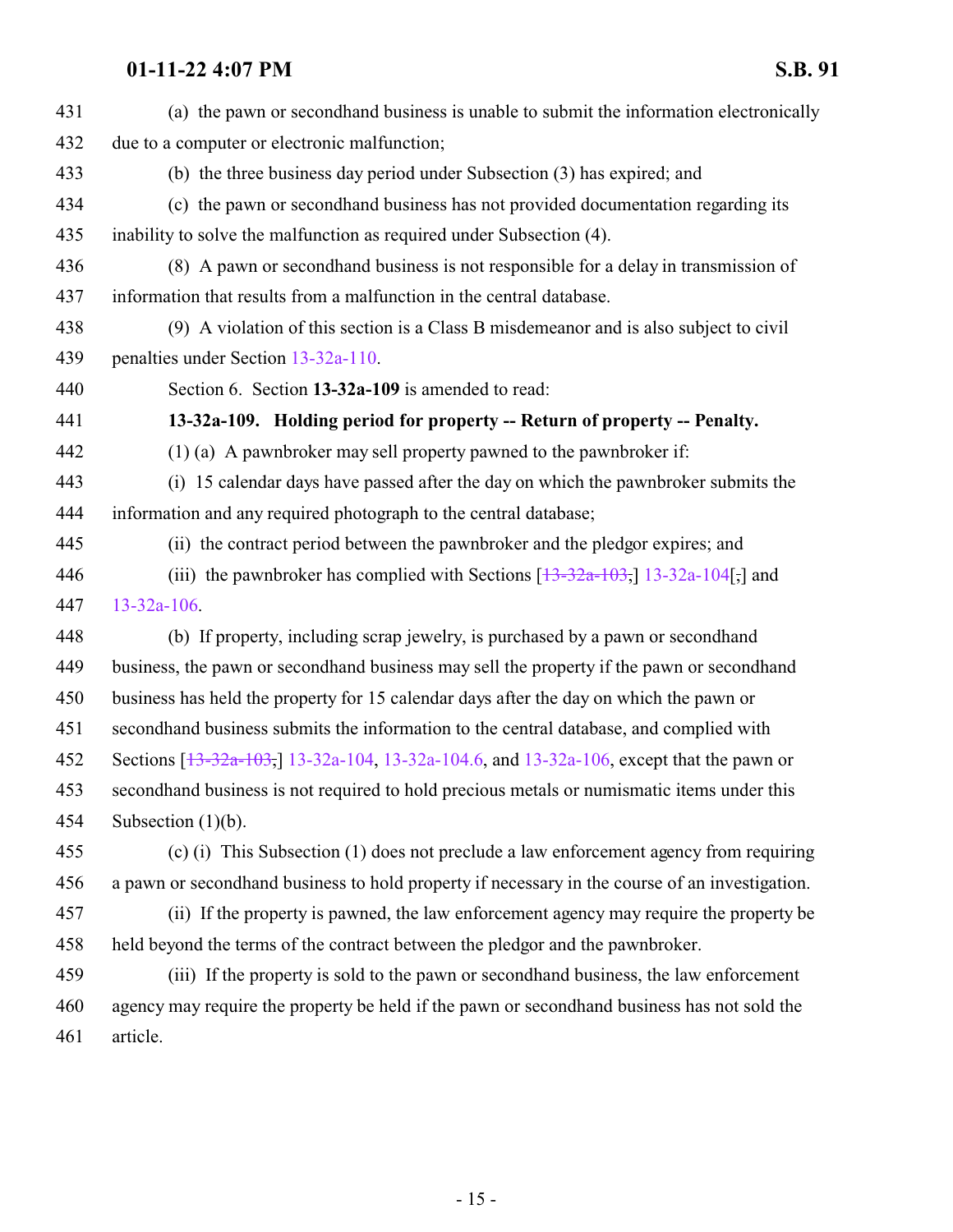- (d) If the law enforcement agency requesting a hold on property under this Subsection (1) is not the local law enforcement agency, the requesting law enforcement agency shall notify the local law enforcement agency of the request and also the pawn or secondhand business. (2) If a law enforcement agency requires the pawn or secondhand business to hold property as part of an investigation, the law enforcement agency shall provide to the pawn or secondhand business a hold form issued by the law enforcement agency, that: (a) states the active case number; (b) confirms the date of the hold request and the property to be held; and (c) facilitates the ability of the pawn or secondhand business to track the property when the prosecution takes over the case. (3) If property is not seized by a law enforcement agency that has placed a hold on the property, the property shall remain in the custody of the pawn or secondhand business until further disposition by the law enforcement agency, and as consistent with this chapter. (4) The initial hold by a law enforcement agency is for a period of 90 days. If the property is not seized by the law enforcement agency, the property shall remain in the custody of the pawn or secondhand business and is subject to the hold unless exigent circumstances require the property to be seized by the law enforcement agency. (5) (a) A law enforcement agency may extend any hold for up to an additional 90 days if circumstances require the extension. (b) If there is an extension of a hold under Subsection (5)(a), the requesting law enforcement agency shall notify the pawn or secondhand business that is subject to the hold prior to the expiration of the initial 90 days. (c) A law enforcement agency may not hold an item for more than the 180 days allowed under Subsections (5)(a) and (b) without obtaining a court order authorizing the hold. (6) A hold on property under Subsection (2) takes precedence over any request to claim or purchase the property subject to the hold. (7) If an original victim who has complied with Section [13-32a-115](http://le.utah.gov/UtahCode/SectionLookup.jsp?section=13-32a-115&session=2022GS) has not been identified and the hold or seizure of the property is terminated, the law enforcement agency requiring the hold or seizure shall within 15 business days after the termination: (a) notify the pawn or secondhand business in writing that the hold or seizure has been
- terminated;

- 16 -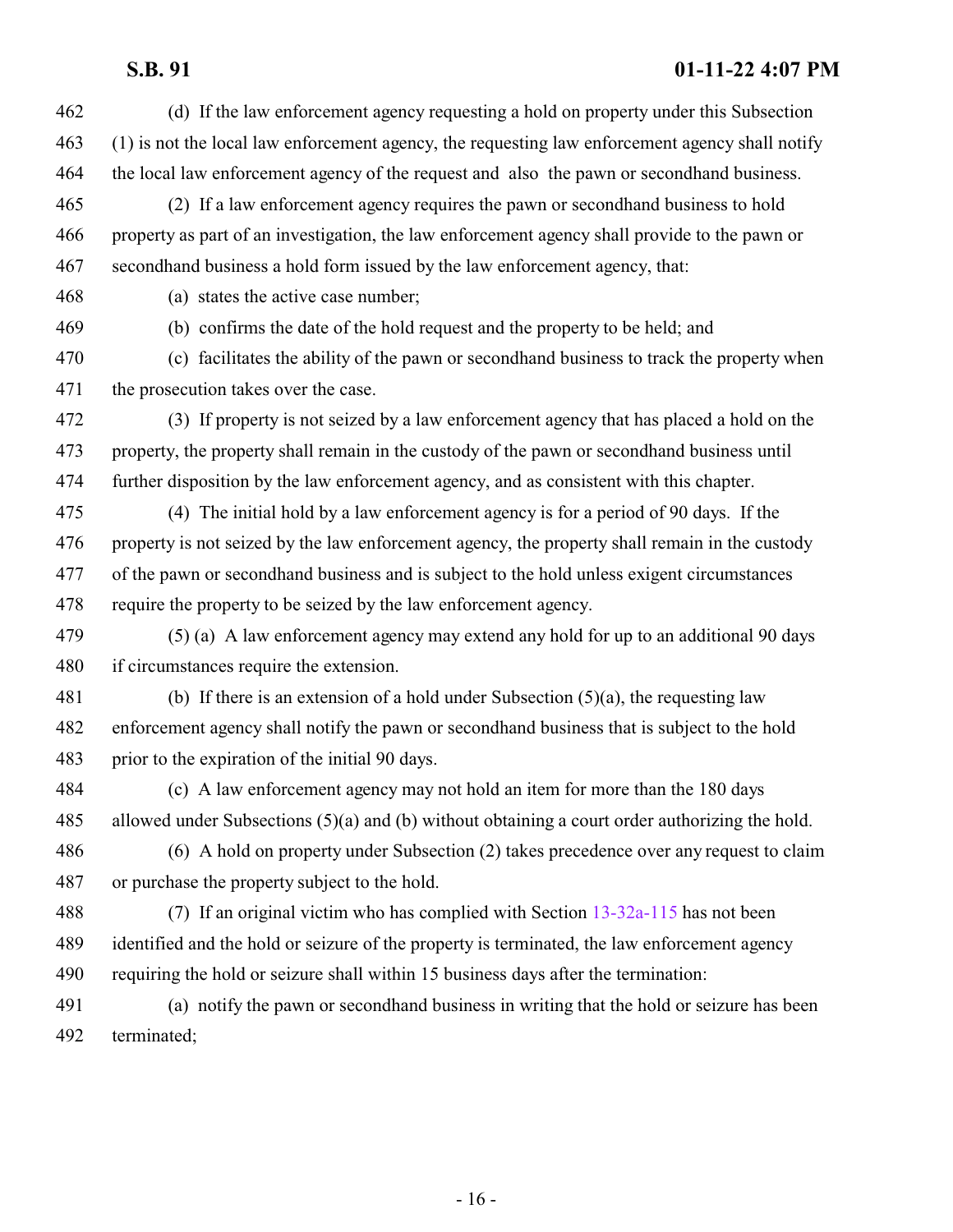(b) return the property subject to the seizure to the pawn or secondhand business; or

 (c) if the property is not returned to the pawn or secondhand business, advise the pawn or secondhand business either in writing or electronically of the specific alternative disposition of the property.

 (8) (a) If the original victim who has complied with Section [13-32a-115](http://le.utah.gov/UtahCode/SectionLookup.jsp?section=13-32a-115&session=2022GS) has been identified and the hold or seizure of property is terminated, the law enforcement agency requiring the hold or seizure shall:

(i) document the original victim who has positively identified the property; and

 (ii) provide the documented information concerning the original victim to the prosecuting agency to determine whether continued possession of the property is necessary for purposes of prosecution, as provided in Section [24-3-103](http://le.utah.gov/UtahCode/SectionLookup.jsp?section=24-3-103&session=2022GS).

 (b) If the prosecuting agency determines that continued possession of the property is not necessary for purposes of prosecution, as provided in Section [24-3-103](http://le.utah.gov/UtahCode/SectionLookup.jsp?section=24-3-103&session=2022GS), the prosecuting agency shall provide a written or electronic notification to the law enforcement agency that authorizes the return of the property to an original victim who has complied with Section [13-32a-115](http://le.utah.gov/UtahCode/SectionLookup.jsp?section=13-32a-115&session=2022GS).

 (c) (i) A law enforcement agency shall promptly provide notice to the pawn or secondhand business of the authorized return of the property under this Subsection (8).

 (ii) The notice shall identify the original victim, advise the pawn or secondhand business that the original victim has identified the property, and direct the pawn or secondhand business to release the property to the original victim at no cost to the original victim.

 (iii) If the property was seized, the notice shall advise that the property will be returned to the original victim within 15 days after the day on which the pawn or secondhand business receives the notice, except as provided under Subsection (8)(d).

 (d) The pawn or secondhand business shall release property under Subsection (8)(c) unless within 15 days of receiving the notice the pawn or secondhand business complies with Section [13-32a-116.5](#page-17-0).

 (9) If the law enforcement agency does not notify the pawn or secondhand business that a hold on the property has expired, the pawn or secondhand business shall send a letter by registered or certified mail to the law enforcement agency that ordered the hold and inform the agency that the holding period has expired. The law enforcement agency shall respond within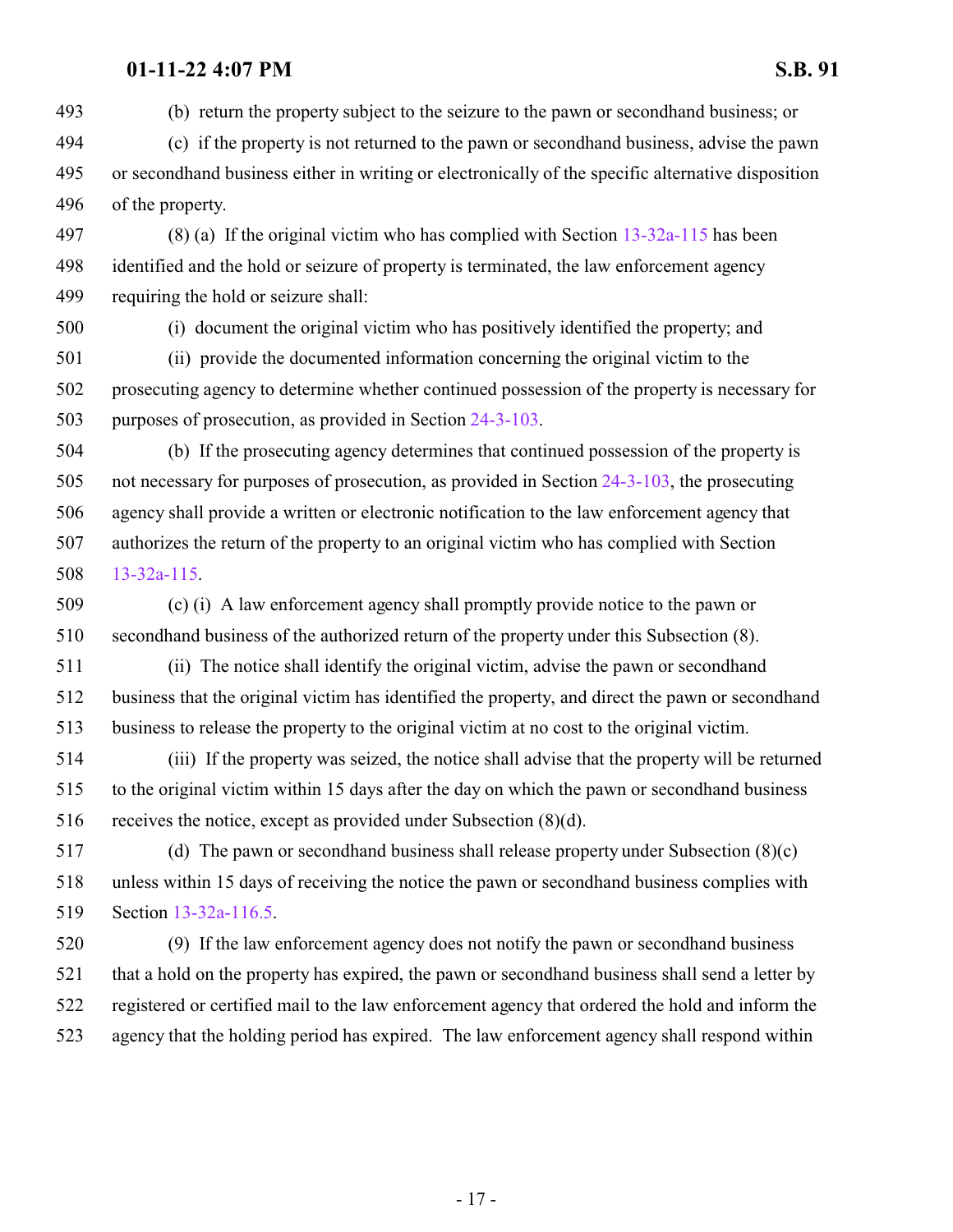<span id="page-17-0"></span>

| 524 | 30 days by:                                                                                        |
|-----|----------------------------------------------------------------------------------------------------|
| 525 | (a) confirming that the hold period has expired and that the pawn or second hand                   |
| 526 | business may manage the property as if acquired in the ordinary course of business; or             |
| 527 | (b) providing written notice to the pawn or second hand business that a court order has            |
| 528 | continued the period of time for which the item shall be held.                                     |
| 529 | $(10)$ The written notice under Subsection $(9)(b)$ is considered provided when:                   |
| 530 | (a) personally delivered to the pawn or second hand business with a signed receipt of              |
| 531 | delivery;                                                                                          |
| 532 | (b) delivered to the pawn or second hand business by registered or certified mail; or              |
| 533 | (c) delivered by any other means with the mutual assent of the law enforcement agency              |
| 534 | and the pawn or secondhand business.                                                               |
| 535 | (11) If the law enforcement agency does not respond within 30 days under Subsection                |
| 536 | (9), the pawn or second hand business may manage the property as if acquired in the ordinary       |
| 537 | course of business.                                                                                |
| 538 | (12) A violation of this section is a class B misdemeanor and is also subject to civil             |
| 539 | penalties under Section 13-32a-110.                                                                |
| 540 | Section 7. Section 13-32a-116.5 is amended to read:                                                |
| 541 | 13-32a-116.5. Contested disposition of property - Procedure.                                       |
| 542 | (1) If a pawn or secondhand business receives notice from a law enforcement agency                 |
| 543 | under Section 13-32a-109 that property that is the subject of a hold or seizure shall be returned  |
| 544 | to an identified original victim, the pawn or second hand business may contest the                 |
| 545 | determination and seek a specific alternative disposition if within 15 business days after the day |
| 546 | on which the pawn or second hand business receives the notice:                                     |
| 547 | (a) the pawn or secondhand business gives notice to the identified original victim, by             |
| 548 | certified mail, that the pawn or secondhand business contests the determination to return the      |
| 549 | property to the original victim; and                                                               |
| 550 | (b) the pawn or second hand business files a petition in a court having jurisdiction over          |
| 551 | the matter to determine rightful ownership of the property as provided in Section 24-3-104.        |
| 552 | (2) A pawn or second hand business is guilty of a class B misdemeanor if the pawn or               |
| 553 | secondhand business:                                                                               |
| 554 | (a) holds or sells property in violation of a notification from a law enforcement agency           |
|     |                                                                                                    |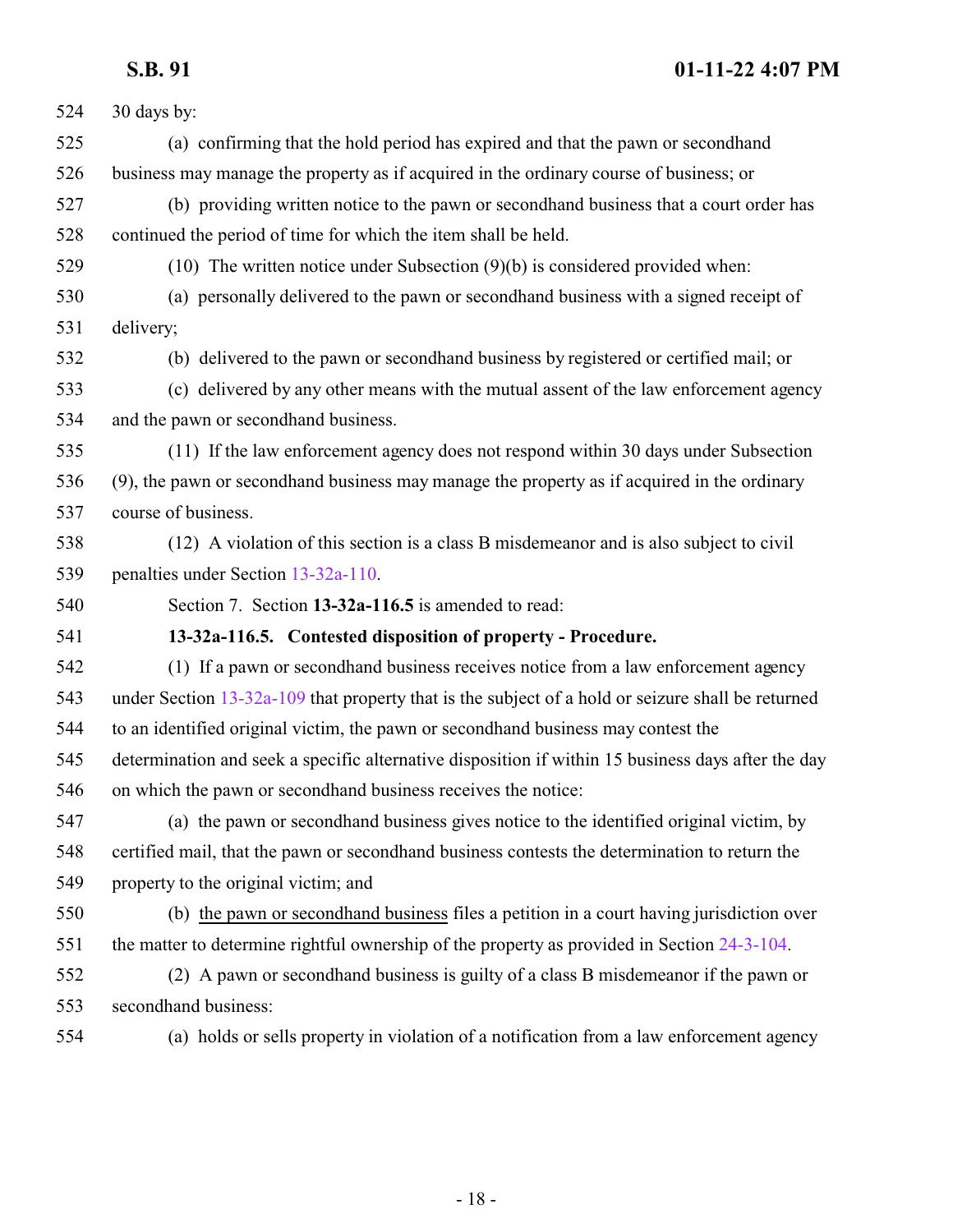<span id="page-18-1"></span><span id="page-18-0"></span>

| 555 | that the property is to be returned to an original victim; and                                            |
|-----|-----------------------------------------------------------------------------------------------------------|
| 556 | (b) the pawn or second hand business does not comply with the requirements of this                        |
| 557 | section within the time periods specified.                                                                |
| 558 | Section 8. Section 13-58-302 is amended to read:                                                          |
| 559 | 13-58-302. Cure of default.                                                                               |
| 560 | (1) If a motorboat dealer defaults as described in Section $13-58-301$ , the manufacturer                 |
| 561 | or distributor who is part of the agreement shall:                                                        |
| 562 | (a) give the dealer written notice of the dealer's default; and                                           |
| 563 | (b) allow the dealer to cure the default within the period described in Subsection (2).                   |
| 564 | (2) A motorboat dealer may cure a default no later than:                                                  |
| 565 | (a) 30 days after the day on which the dealer receives the notice described in                            |
| 566 | Subsection (1), if the dealer defaulted as described in Subsection $13-58-301(1)(b)$ or (2);              |
| 567 | (b) 60 days after the day on which the dealer receives the notice described in                            |
| 568 | Subsection (1), if the dealer defaulted as described in Subsection $13-58-301(1)(a)$ , $(d)$ , or $(e)$ , |
| 569 | and                                                                                                       |
| 570 | (c) 160 days after the day on which the dealer receives the notice described in                           |
| 571 | Subsection (1), if the dealer defaulted as described in Subsection $13-58-301(1)(c)$ .                    |
| 572 | Section 9. Section 17-27a-1103 is amended to read:                                                        |
| 573 | 17-27a-1103. County adoption of a county large concentrated animal feeding                                |
| 574 | operation land use ordinance.                                                                             |
| 575 | (1) (a) The legislative body of a county desiring to restrict siting of large concentrated                |
| 576 | animal feeding operations shall adopt a county large concentrated animal feeding operation                |
| 577 | land use ordinance in accordance with this part by no later than February 1, 2022.                        |
| 578 | (b) A county may consider an application to locate large concentrated animal feeding                      |
| 579 | operations in the county before the county adopts the county large concentrated animal feeding            |
| 580 | operation land use ordinance under this part.                                                             |
| 581 | (2) A county large concentrated animal feeding operation land use ordinance described                     |
| 582 | in Subsection (1) shall:                                                                                  |
| 583 | (a) designate geographic areas of sufficient size to support large concentrated animal                    |
| 584 | feeding operations, including state trust lands described in Subsection 53C-1-103(8) and                  |
| 585 | private property within the county, including adopting a map described in Section                         |
|     |                                                                                                           |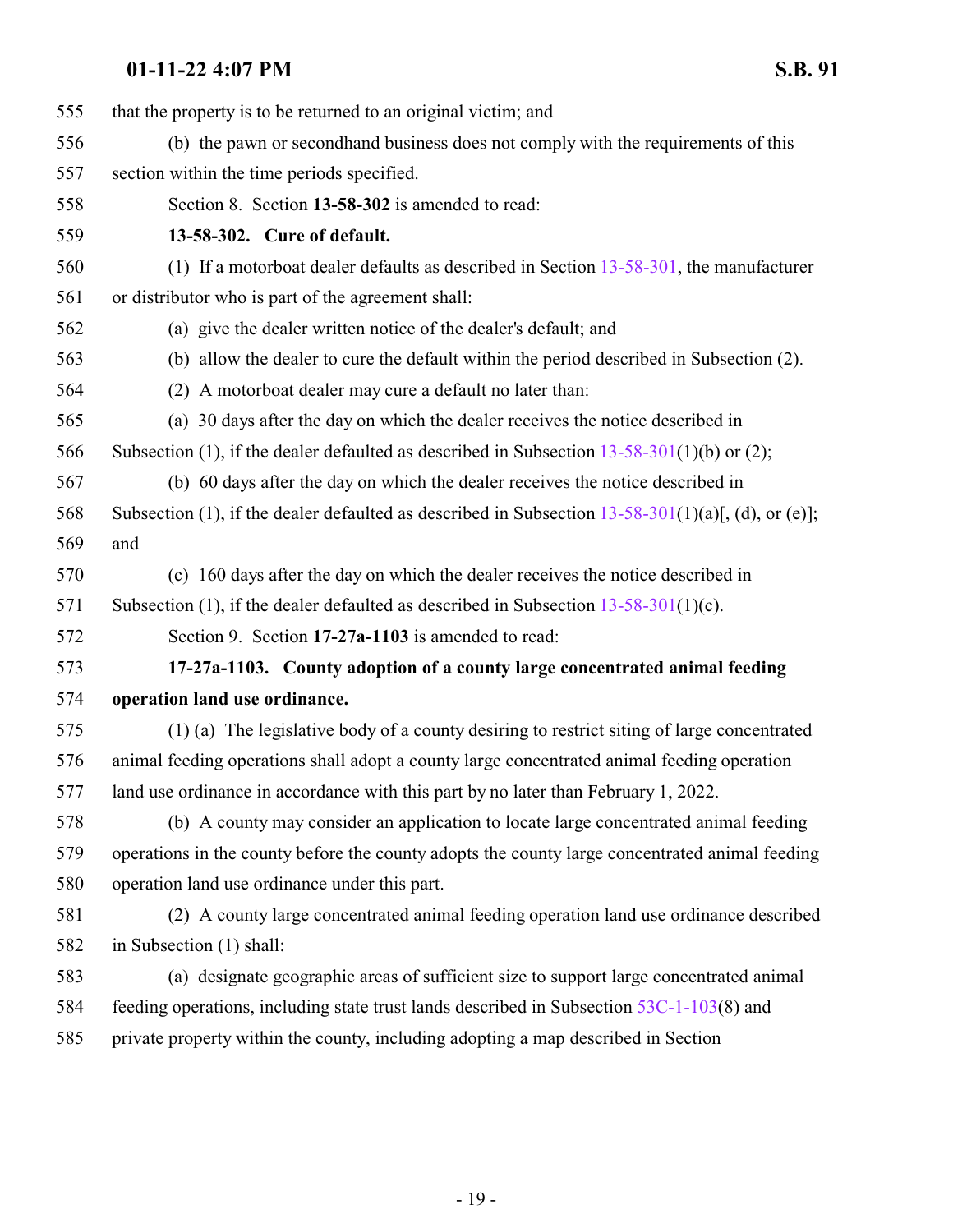<span id="page-19-0"></span>

| 586 | $17 - 27a - 1104$ ;                                                                                  |
|-----|------------------------------------------------------------------------------------------------------|
| 587 | (b) establish requirements and procedures for applying for a land use decision that                  |
| 588 | provides a reasonable opportunity to operate large concentrated animal feeding operations            |
| 589 | within the geographic area described in Subsection $(2)(a)$ ;                                        |
| 590 | (c) disclose fees imposed to apply for the land use decision described in Subsection                 |
| 591 | (2)(b);                                                                                              |
| 592 | (d) disclose any requirements in addition to fees described in Subsection $(2)(c)$ to be             |
| 593 | imposed by the county; and                                                                           |
| 594 | (e) provide for administrative remedies consistent with this chapter.                                |
| 595 | (3) (a) This part does not authorize a county to regulate the operation of large                     |
| 596 | concentrated animal feeding operations in any way that conflicts with state or federal statutes      |
| 597 | or regulations.                                                                                      |
| 598 | (b) Nothing in this part supersedes or authorizes enactment of an ordinance that                     |
| 599 | infringes on Chapter 41, Agriculture, Industrial, or Critical Infrastructure Materials Protection    |
| 600 | Areas, or Title 4, Chapter 44, Agricultural Operations Nuisances Act.                                |
| 601 | Section 10. Section 17-41-405 is amended to read:                                                    |
| 602 | 17-41-405. Eminent domain restrictions.                                                              |
| 603 | (1) A political subdivision having or exercising eminent domain powers may not                       |
| 604 | condemn for any purpose any land within an agriculture protection area that is being used for        |
| 605 | agricultural production, land within an industrial protection area that is being put to an           |
| 606 | industrial use, or land within a critical infrastructure materials protection area, unless the       |
| 607 | political subdivision obtains approval, according to the procedures and requirements of this         |
| 608 | section, from the applicable legislative body and the advisory board.                                |
| 609 | (2) Any condemnor wishing to condemn property within an agriculture protection area,                 |
| 610 | industrial protection area, or critical infrastructure materials protection area shall file a notice |
| 611 | of condemnation with the applicable legislative body and the relevant protection area's advisory     |
| 612 | board at least 30 days before filing an eminent domain complaint.                                    |
| 613 | (3) The applicable legislative body and the advisory board shall:                                    |
| 614 | (a) hold a joint public hearing on the proposed condemnation at a location within the                |
| 615 | county in which the relevant protection area is located; and                                         |
| 616 | (b) post notice of the time, date, place, and purpose of the public hearing:                         |
|     |                                                                                                      |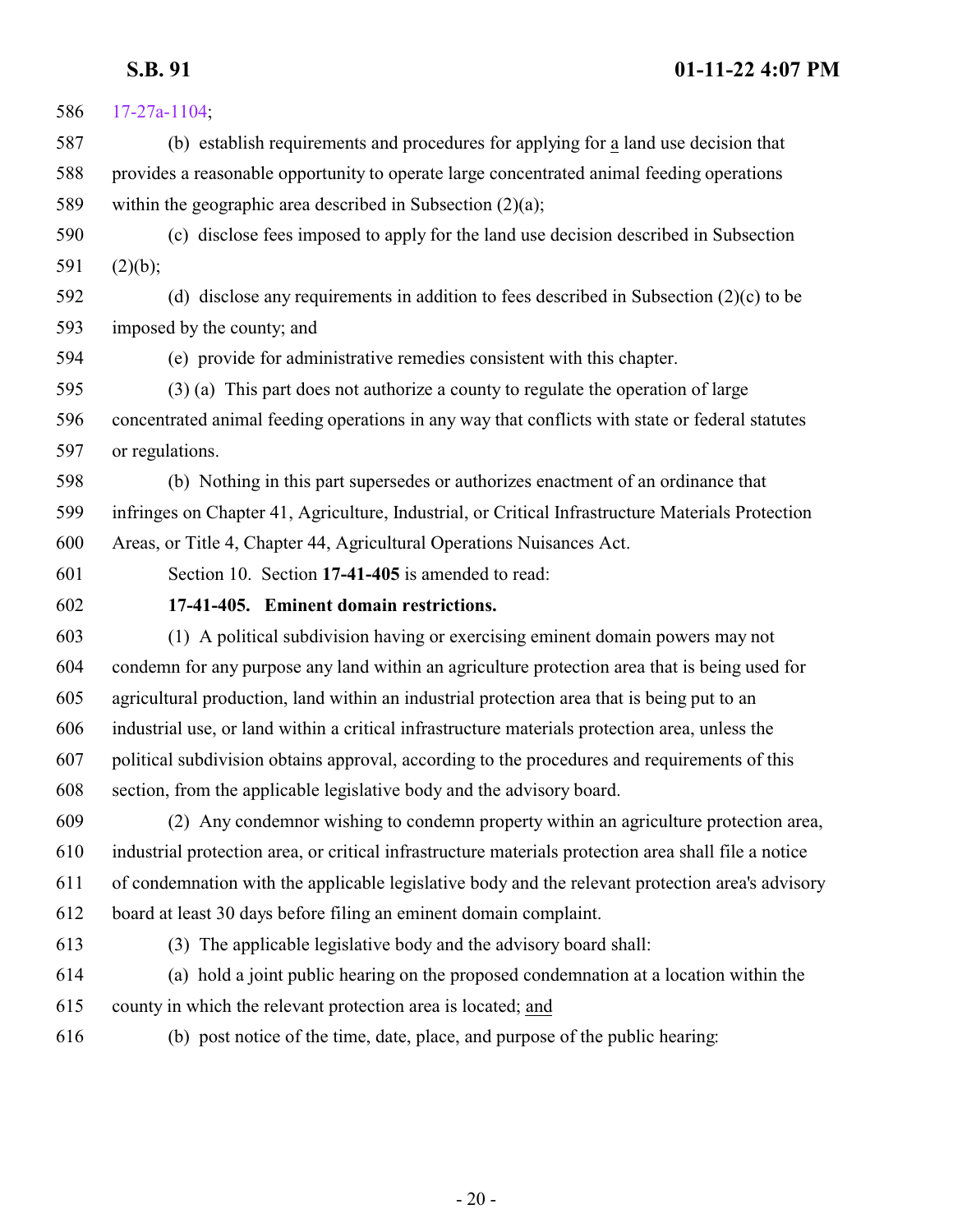<span id="page-20-0"></span>

| 617 | (i) on the Utah Public Notice Website created in Section $63A-16-601$ ; and                      |
|-----|--------------------------------------------------------------------------------------------------|
| 618 | (ii) in five conspicuous public places, designated by the applicable legislative body,           |
| 619 | within or near the relevant protection area.                                                     |
| 620 | $(4)$ (a) If the condemnation is for highway purposes or for the disposal of solid or            |
| 621 | liquid waste materials, the applicable legislative body and the advisory board may approve the   |
| 622 | condemnation only if there is no reasonable and prudent alternative to the use of the land       |
| 623 | within the agriculture protection area, industrial protection area, or critical infrastructure   |
| 624 | materials protection area for the project.                                                       |
| 625 | (b) If the condemnation is for any other purpose, the applicable legislative body and the        |
| 626 | advisory board may approve the condemnation only if:                                             |
| 627 | (i) the proposed condemnation would not have an unreasonably adverse effect upon the             |
| 628 | preservation and enhancement of:                                                                 |
| 629 | (A) agriculture within the agriculture protection area;                                          |
| 630 | (B) the industrial use within the industrial protection area; or                                 |
| 631 | (C) critical infrastructure materials operations within the critical infrastructure              |
| 632 | materials protection area; or                                                                    |
| 633 | (ii) there is no reasonable and prudent alternative to the use of the land within the            |
| 634 | relevant protection area for the project.                                                        |
| 635 | (5) (a) Within 60 days after receipt of the notice of condemnation, the applicable               |
| 636 | legislative body and the advisory board shall approve or reject the proposed condemnation.       |
| 637 | (b) If the applicable legislative body and the advisory board fail to act within the 60          |
| 638 | days or such further time as the applicable legislative body establishes, the condemnation shall |
| 639 | be considered rejected.                                                                          |
| 640 | (6) The applicable legislative body or the advisory board may request the county or              |
| 641 | municipal attorney to bring an action to enjoin any condemnor from violating any provisions of   |
| 642 | this section.                                                                                    |
| 643 | Section 11. Section 20A-7-307 is amended to read:                                                |
| 644 | 20A-7-307. Evaluation by the lieutenant governor.                                                |
| 645 | (1) When the lieutenant governor receives a referendum packet from a county clerk, the           |
| 646 | lieutenant governor shall record the number of the referendum packet received.                   |
| 647 | $(2)$ (a) The county clerk shall:                                                                |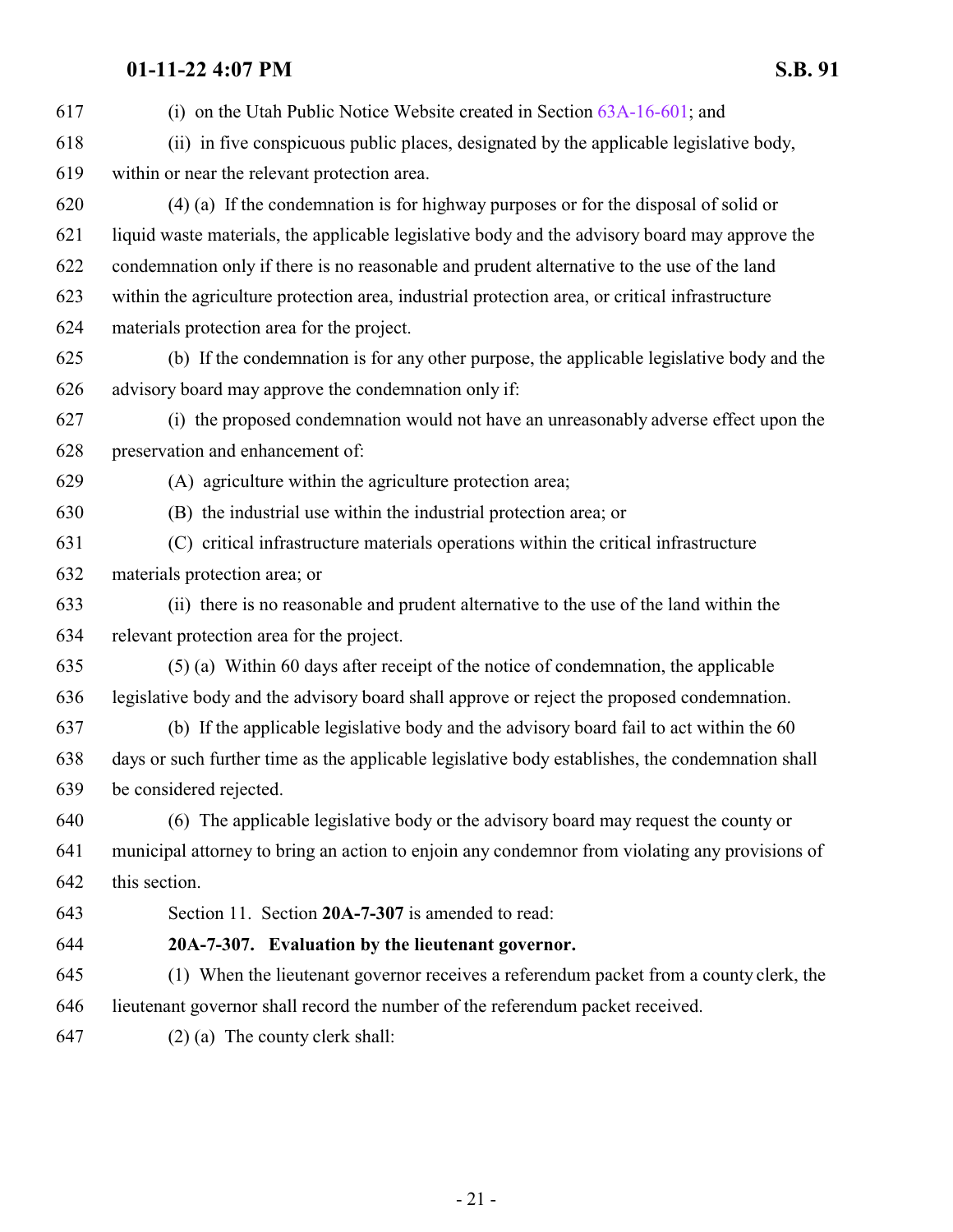| 648 | (i) post the names and voter identification numbers described in Subsection                      |
|-----|--------------------------------------------------------------------------------------------------|
| 649 | $20A-7-306$ (3)(2)(c) on the lieutenant governor's website, in a conspicuous location            |
| 650 | designated by the lieutenant governor, for at least 45 days; and                                 |
| 651 | (ii) update on the lieutenant governor's website the number of signatures certified as of        |
| 652 | the date of the update.                                                                          |
| 653 | (b) The lieutenant governor:                                                                     |
| 654 | (i) shall, except as provided in Subsection $(2)(b)(ii)$ , declare the petition to be sufficient |
| 655 | or insufficient 106 days after the end of the legislative session at which the law passed; or    |
| 656 | (ii) may declare the petition to be insufficient before the day described in Subsection          |
| 657 | $(2)(b)(i)$ if:                                                                                  |
| 658 | (A) the total of all valid signatures on timely and lawfully submitted signature packets         |
| 659 | that have been certified by the county clerks, plus the number of signatures on timely and       |
| 660 | lawfully submitted signature packets that have not yet been evaluated for certification, is less |
| 661 | than the number of names required under Section $20A-7-301$ ; or                                 |
| 662 | (B) a requirement of this part has not been met.                                                 |
| 663 | (c) If the total number of names certified under this Subsection (2) equals or exceeds           |
| 664 | the number of names required under Section $20A-7-301$ , and the requirements of this part are   |
| 665 | met, the lieutenant governor shall mark upon the front of the petition the word "sufficient."    |
| 666 | (d) If the total number of names certified under this Subsection (2) does not equal or           |
| 667 | exceed the number of names required under Section 20A-7-301 or a requirement of this part is     |
| 668 | not met, the lieutenant governor shall mark upon the front of the petition the word              |
| 669 | "insufficient."                                                                                  |
| 670 | (e) The lieutenant governor shall immediately notify any one of the sponsors of the              |
| 671 | lieutenant governor's finding.                                                                   |
| 672 | (f) After a petition is declared insufficient, a person may not submit additional                |
| 673 | signatures to qualify the petition for the ballot.                                               |
| 674 | (3) (a) If the lieutenant governor refuses to accept and file a referendum that a voter          |
| 675 | believes is legally sufficient, the voter may, no later than 10 days after the day on which the  |
| 676 | lieutenant governor declares the petition insufficient, apply to the appropriate court for an    |
| 677 | extraordinary writ to compel the lieutenant governor to accept and file the referendum petition. |
| 678 | (b) If the court determines that the referendum petition is legally sufficient, the              |
|     |                                                                                                  |
|     |                                                                                                  |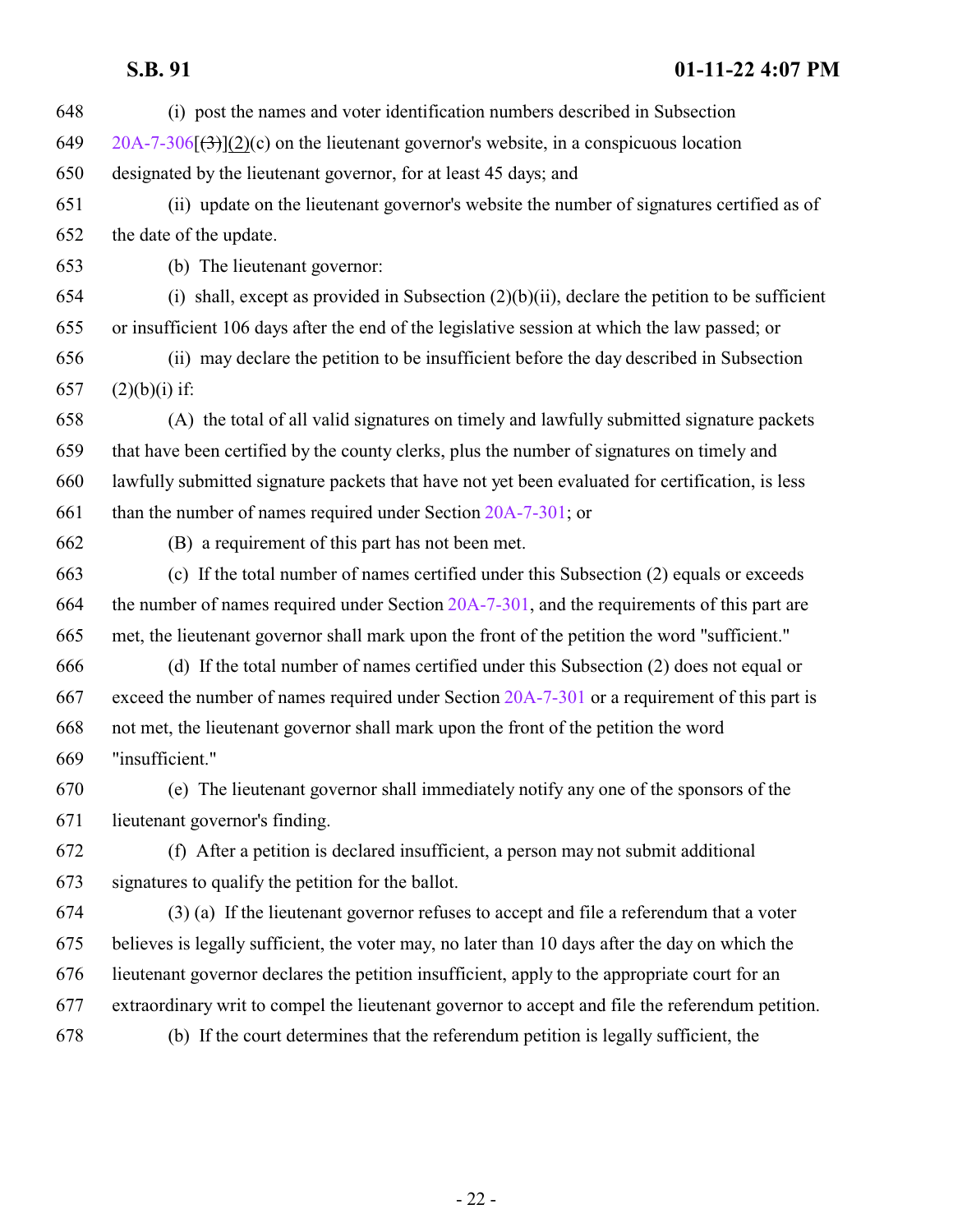lieutenant governor shall file the petition, with a verified copy of the judgment attached to the referendum petition, as of the date on which the petition was originally offered for filing in the lieutenant governor's office.

 (c) If the court determines that a petition filed is not legally sufficient, the court may enjoin the lieutenant governor and all other officers from certifying or printing the ballot title and numbers of that measure on the official ballot.

 (4) A petition determined to be sufficient in accordance with this section is qualified for the ballot.

<span id="page-22-0"></span>Section 12. Section **20A-7-607** is amended to read:

 **20A-7-607. Evaluation by the local clerk -- Determination of election for vote on referendum.**

 (1) When the local clerk receives a referendum packet from a county clerk, the local clerk shall record the number of the referendum packet received.

(2) (a) The county clerk shall:

(i) post the names and voter identification numbers described in Subsection

 [20A-7-606](http://le.utah.gov/UtahCode/SectionLookup.jsp?section=20a-7-606&session=2022GS)(3)(c) on the lieutenant governor's website, in a conspicuous location designated by the lieutenant governor, for at least 45 days; and

 (ii) update on the local clerk's website the number of signatures certified as of the date of the update.

(b) The local clerk:

699 (i) shall, except as provided in Subsection  $(2)(b)(ii)$ , declare the petition to be sufficient or insufficient no later than 111 days after the day of the deadline, described in Subsection [20A-7-606](http://le.utah.gov/UtahCode/SectionLookup.jsp?section=20a-7-606&session=2022GS)(1), to submit a referendum packet to the county clerk; or

 (ii) may declare the petition to be insufficient before the day described in Subsection 703  $(2)(b)(i)$  if:

 (A) the total of all valid signatures on timely and lawfully submitted signature packets that have been certified by the county clerk, plus the number of signatures on timely and lawfully submitted signature packets that have not yet been evaluated for certification, is less than the number of names required under Section [20A-7-601](http://le.utah.gov/UtahCode/SectionLookup.jsp?section=20a-7-601&session=2022GS); or

(B) a requirement of this part has not been met.

(c) If the total number of names certified under this Subsection (2) equals or exceeds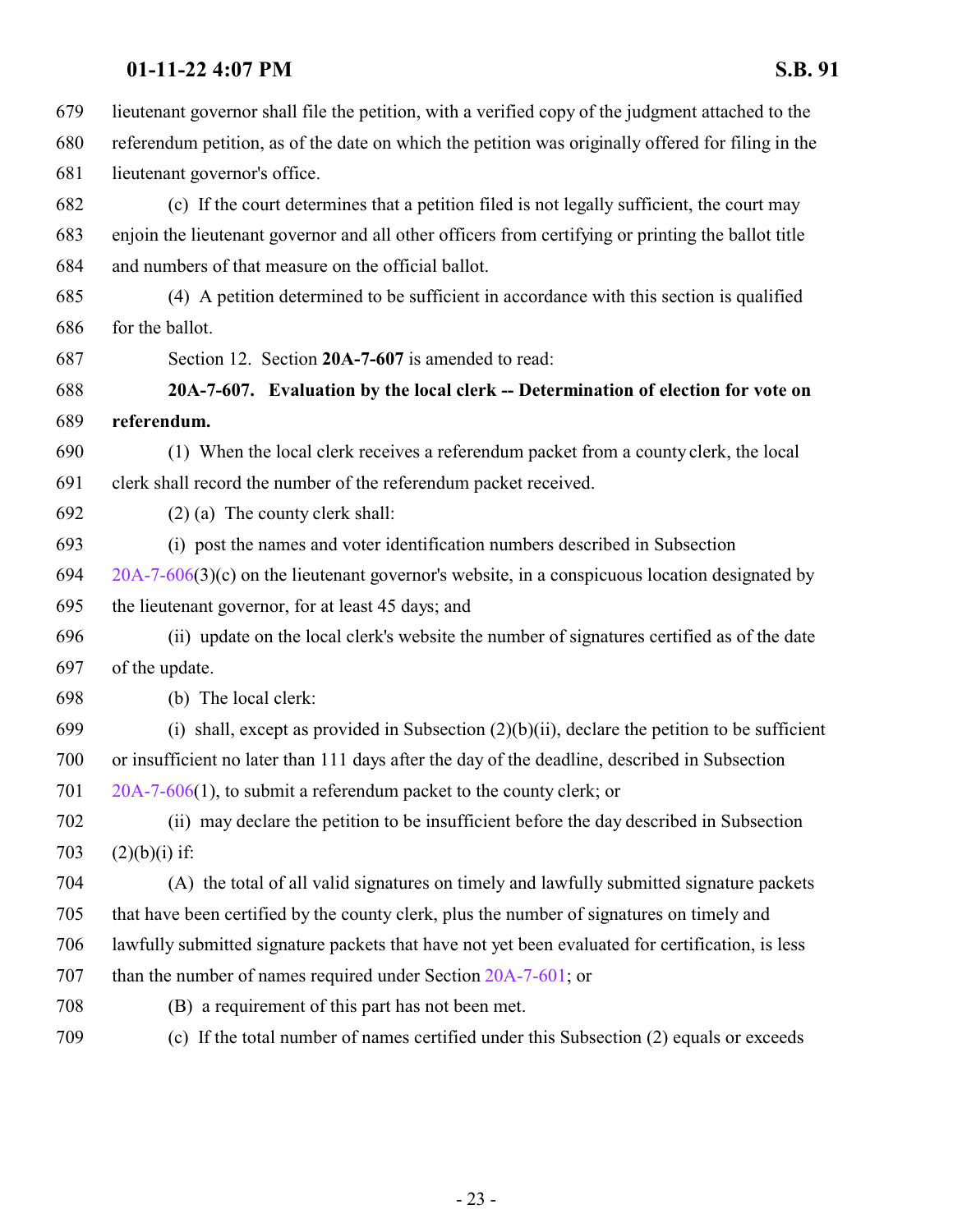the number of names required under Section [20A-7-601](http://le.utah.gov/UtahCode/SectionLookup.jsp?section=20a-7-601&session=2022GS), and the requirements of this part are met, the local clerk shall mark upon the front of the petition the word "sufficient"; (d) If the total number of names certified under this Subsection (2) does not equal or exceed the number of names required under Section [20A-7-601](http://le.utah.gov/UtahCode/SectionLookup.jsp?section=20a-7-601&session=2022GS) or a requirement of this part is not met, the local clerk shall mark upon the front of the petition the word "insufficient." (e) The local clerk shall immediately notify any one of the sponsors of the local clerk's finding. (f) After a petition is declared insufficient, a person may not submit additional signatures to qualify the petition for the ballot. (3) (a) If the local clerk refuses to accept and file any referendum petition, any voter may apply to a court for an extraordinary writ to compel the local clerk to do so within 10 days after the refusal. (b) If the court determines that the referendum petition is legally sufficient, the local clerk shall file the petition, with a verified copy of the judgment attached to the petition, as of the date on which the petition was originally offered for filing in the local clerk's office. (c) If the court determines that any petition filed is not legally sufficient, the court may enjoin the local clerk and all other officers from: (i) certifying or printing the ballot title and numbers of that measure on the official ballot for the next election; or (ii) as it relates to a local tax law that is conducted entirely by mail, certifying, printing, or mailing the ballot title and numbers of that measure under Section [20A-7-609.5](http://le.utah.gov/UtahCode/SectionLookup.jsp?section=20a-7-609.5&session=2022GS). (4) A petition determined to be sufficient in accordance with this section is qualified for the ballot. 733 (5) (a) Except as provided in Subsection  $[(6)]$  (5)(b) or (c), if a referendum relates to legislative action taken after April 15, the election officer may not place the referendum on an election ballot until a primary election, a general election, or a special election the following year. 737 (b) The election officer may place a referendum described in Subsection  $[(6)] (5)(a)$  on the ballot for a special, primary, or general election held during the year that the legislative action was taken if the following agree, in writing, on a timeline to place the referendum on 740 that ballot: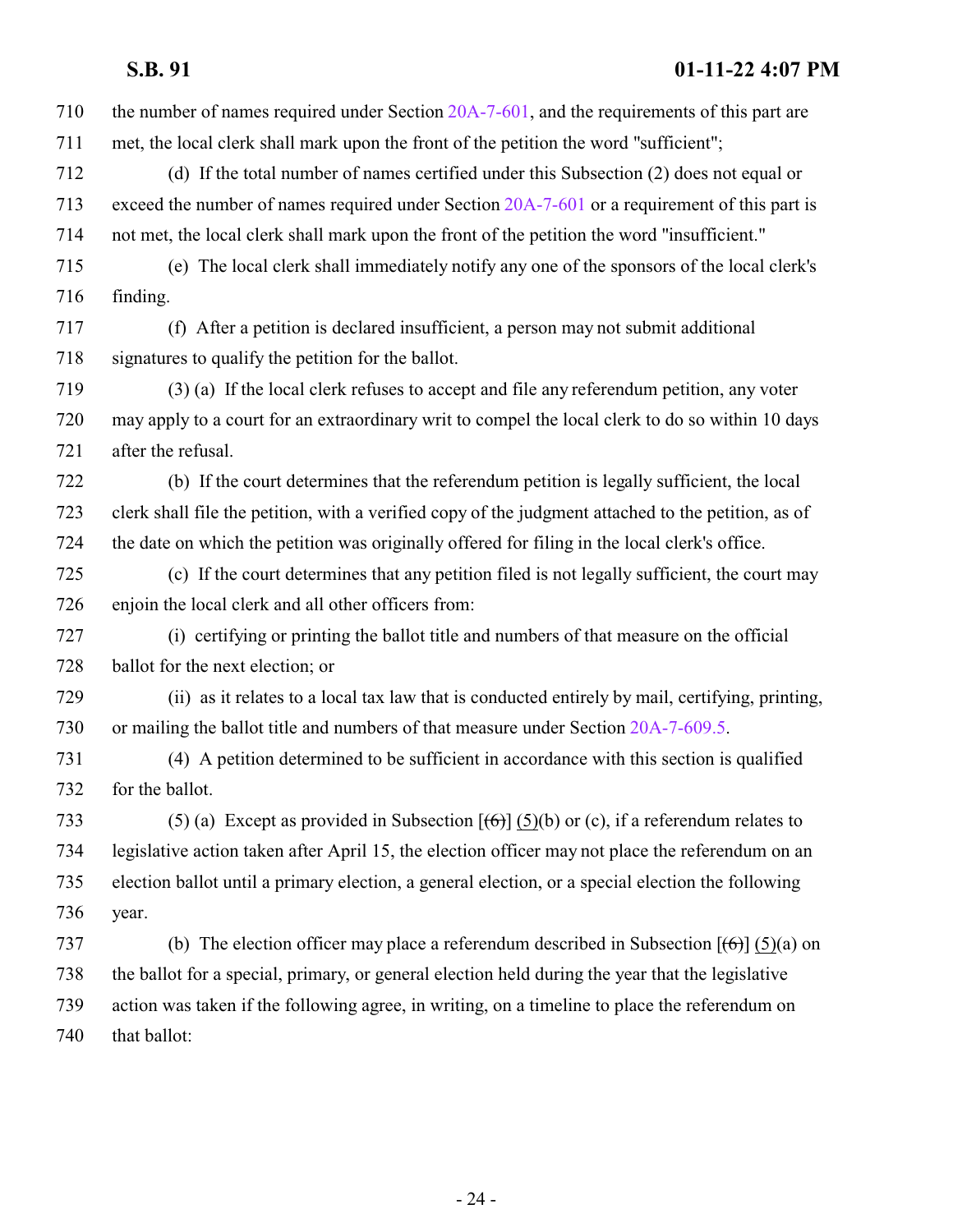<span id="page-24-0"></span>

| 741 | (i) the local clerk;                                                                                     |
|-----|----------------------------------------------------------------------------------------------------------|
| 742 | (ii) the county clerk; and                                                                               |
| 743 | (iii) the attorney for the county or municipality that took the legislative action.                      |
| 744 | (c) For a referendum on a land use law, if, before August 30, the local clerk or a court                 |
| 745 | determines that the total number of certified names equals or exceeds the number of signatures           |
| 746 | required in Section 20A-7-601, the election officer shall place the referendum on the election           |
| 747 | ballot for:                                                                                              |
| 748 | (i) the next general election; or                                                                        |
| 749 | (ii) another election, if the following agree, in writing, on a timeline to place the                    |
| 750 | referendum on that ballot:                                                                               |
| 751 | (A) the affected owners, as defined in Section $10-9a-103$ or $17-27a-103$ , as applicable;              |
| 752 | (B) the local clerk;                                                                                     |
| 753 | (C) the county clerk; and                                                                                |
| 754 | (D) the attorney for the county or municipality that took the legislative action.                        |
| 755 | Section 13. Section 20A-20-203 is amended to read:                                                       |
| 756 | 20A-20-203. Exemptions from and applicability of certain legal requirements --                           |
| 757 | Risk management -- Code of ethics.                                                                       |
| 758 | (1) The commission is exempt from:                                                                       |
| 759 |                                                                                                          |
|     | (a) except as provided in Subsection (3), Title 63A, Utah Government Operations                          |
| 760 | Code;                                                                                                    |
| 761 | (b) Title 63G, Chapter 4, Administrative Procedures Act; and                                             |
| 762 | (c) Title 63A, Chapter 17, Utah State Personnel Management Act.                                          |
| 763 | (2) (a) The commission shall adopt budgetary procedures, accounting, and personnel                       |
| 764 | and human resource policies substantially similar to those from which the commission is                  |
| 765 | exempt under Subsection (1).                                                                             |
| 766 | (b) The commission is subject to:                                                                        |
| 767 | Title 52, Chapter 4, Open and Public Meetings Act;<br>(i)                                                |
| 768 | (ii) [ <del>Title 63A, Chapter 1, Part 2</del> ,] Section $67-3-12$ relating to the Utah [Public Finance |
| 769 | Website] public finance website;                                                                         |
| 770 | (iii) Title 63G, Chapter 2, Government Records Access and Management Act;                                |

(iv) Title 63G, Chapter 6a, Utah Procurement Code; and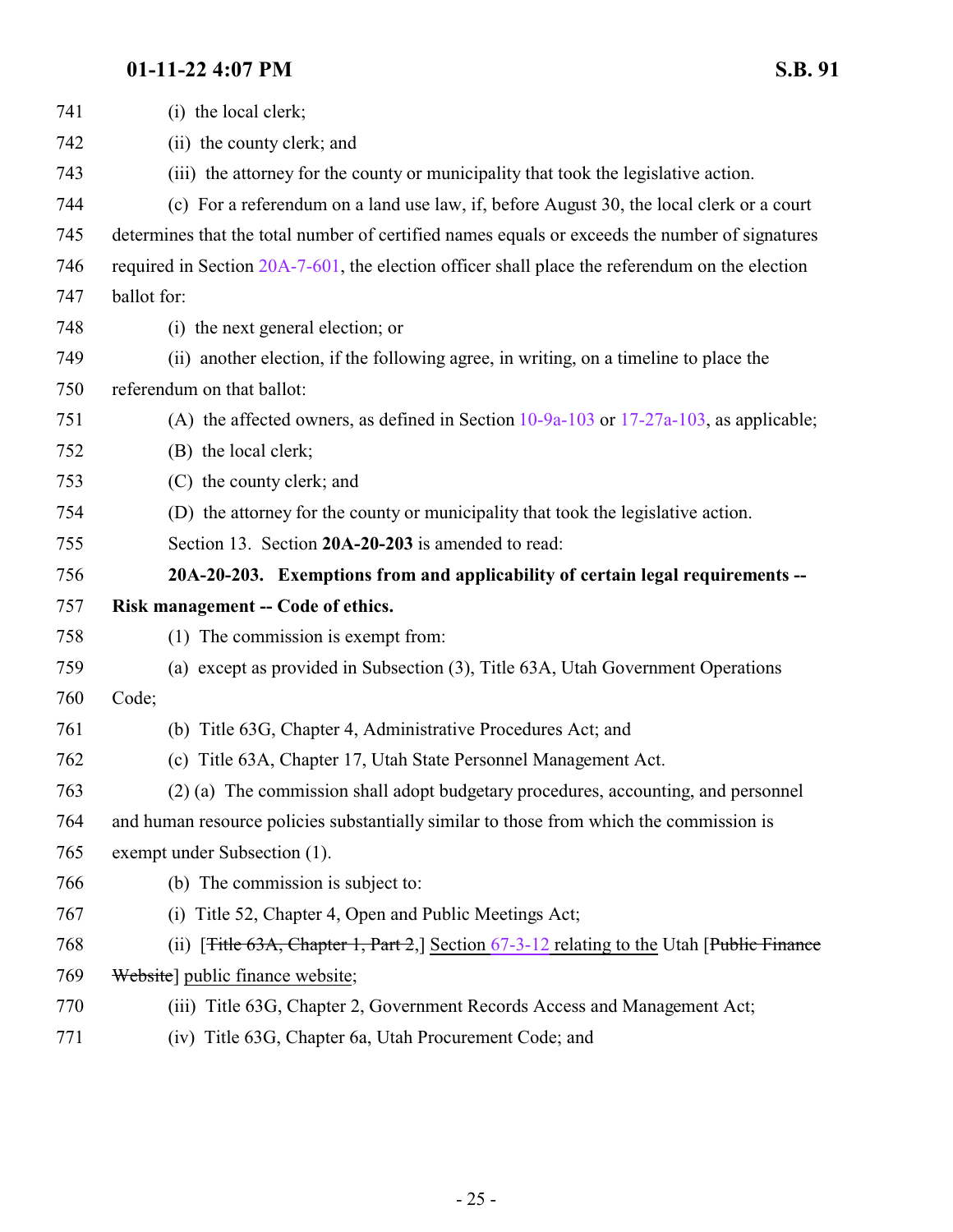## <span id="page-25-0"></span>**S.B. 91 01-11-22 4:07 PM** (v) Title 63J, Chapter 1, Budgetary Procedures Act. (3) Subject to the requirements of Subsection [63E-1-304](http://le.utah.gov/UtahCode/SectionLookup.jsp?section=63e-1-304&session=2022GS)(2), the commission may participate in coverage under the Risk Management Fund created by Section [63A-4-201](http://le.utah.gov/UtahCode/SectionLookup.jsp?section=63a-4-201&session=2022GS). (4) (a) The commission may, by majority vote, adopt a code of ethics. (b) The commission, and the commission's members and employees, shall comply with a code of ethics adopted under Subsection (4)(a). (c) The executive director of the commission shall report a commission member's violation of a code of ethics adopted under Subsection (4)(a) to the appointing authority of the commission member. (d) (i) A violation of a code of ethics adopted under Subsection (4)(a) constitutes cause to remove a member from the commission under Subsection [20A-20-201](http://le.utah.gov/UtahCode/SectionLookup.jsp?section=20a-20-201&session=2022GS)(3)(b). (ii) An act or omission by a member of the commission need not constitute a violation of a code of ethics adopted under Subsection (4)(a) to be grounds to remove a member of the commission for cause. Section 14. Section **24-2-104** is amended to read: **24-2-104. Custody of seized property and contraband.** (1) If a peace officer seizes property or contraband under Section [24-2-102](http://le.utah.gov/UtahCode/SectionLookup.jsp?section=24-2-102&session=2022GS), the property and contraband: (a) is not recoverable by replevin; and (b) is considered in the custody of the agency that employed the peace officer. (2) An agency with custody of seized property shall: (a) hold the property in safe custody until the property is released or disposed of in accordance with this title; and (b) maintain a record of the property, including: (i) a detailed inventory of all property seized; (ii) the name of the person from [whom] which the property was seized; and 798 (iii) the agency's case number. (3) An agency may process property or contraband that is seized by a peace officer for evidentiary or investigative purposes, including sampling or other preservation procedure, before disposal or destruction.

(4) (a) Except as provided in Subsection (4)(b), no later than 30 days after the day on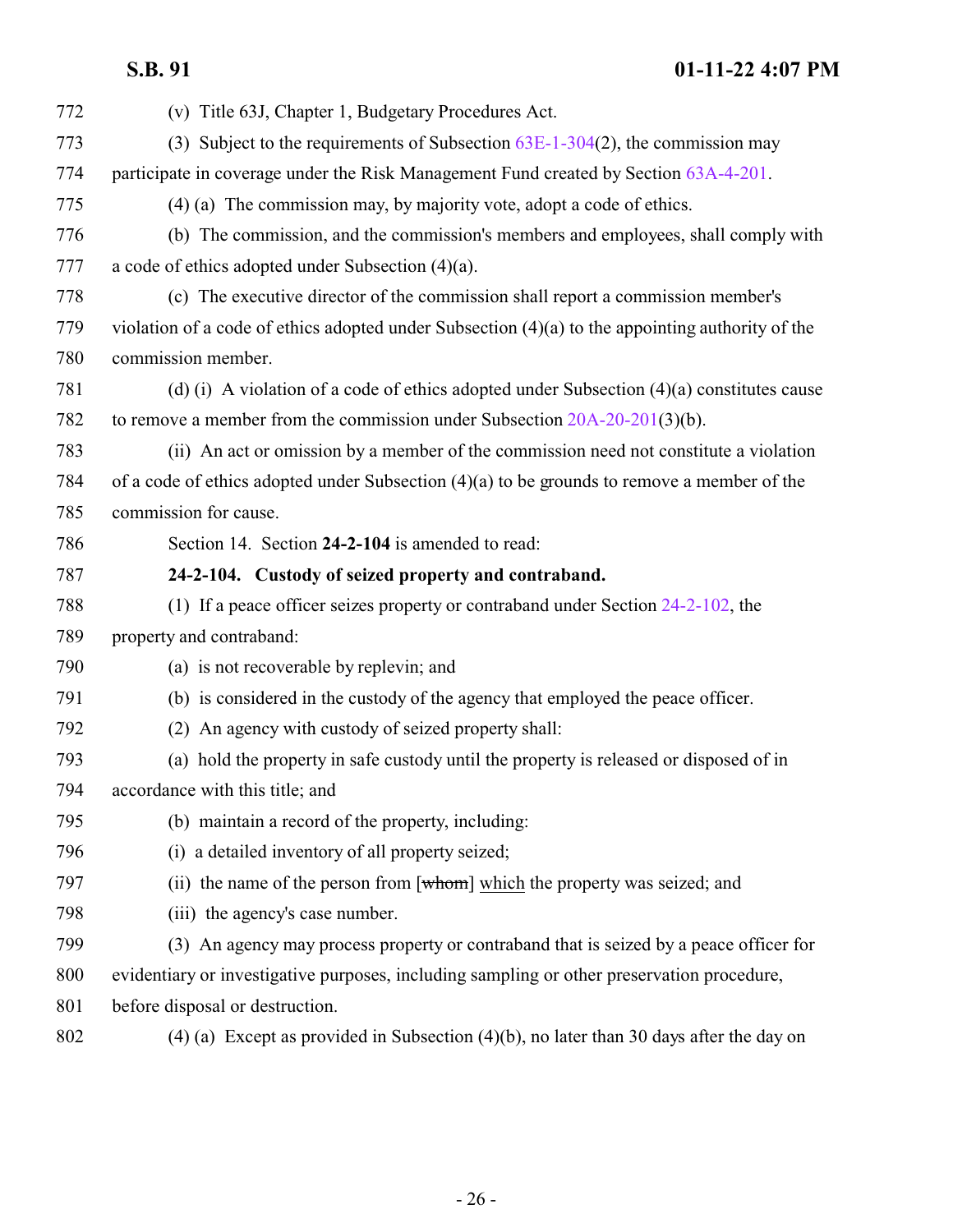<span id="page-26-1"></span><span id="page-26-0"></span>

| 803 | which a peace officer seizes property in the form of cash or other readily negotiable             |
|-----|---------------------------------------------------------------------------------------------------|
| 804 | instruments under Section 24-2-102, an agency shall deposit the property into a separate,         |
| 805 | restricted, interest-bearing account maintained by the agency solely for the purpose of           |
| 806 | managing and protecting the property from commingling, loss, or devaluation.                      |
| 807 | (b) A prosecuting attorney may authorize one or more written extensions of the 30-day             |
| 808 | period under Subsection $(4)(a)$ if the property needs to maintain the form in which the property |
| 809 | was seized for evidentiary purposes or other good cause.                                          |
| 810 | (c) An agency shall:                                                                              |
| 811 | (i) have written policies for the identification, tracking, management, and safekeeping           |
| 812 | of seized property; and                                                                           |
| 813 | (ii) shall have a written policy that prohibits the transfer, sale, or auction of seized          |
| 814 | property to an employee of the agency.                                                            |
| 815 | Section 15. Section 24-3-101.5 is amended to read:                                                |
| 816 | 24-3-101.5. Application of this chapter.                                                          |
| 817 | The provisions of this chapter do not apply to property for which an agency has filed a           |
| 818 | notice of intent to seek forfeiture under Section $[23-4-103]$ 24-4-103.                          |
| 819 | Section 16. Section 24-4-102 is amended to read:                                                  |
| 820 | 24-4-102. Property subject to forfeiture.                                                         |
| 821 | (1) Except as provided in Subsection $(2)$ , $(3)$ , or $(4)$ , an agency may seek to forfeit:    |
| 822 | (a) seized property that was used to facilitate the commission of an offense that is a            |
| 823 | violation of federal or state law; and                                                            |
| 824 | (b) seized proceeds.                                                                              |
| 825 | (2) If seized property is used to facilitate an offense that is a violation of Section            |
| 826 | 76-10-1204, 76-10-1205, 76-10-1206, or 76-10-1222, an agency may not forfeit the property if      |
| 827 | the forfeiture would constitute a prior restraint on the exercise of an affected party's rights   |
| 828 | under the First Amendment to the Constitution of the United States or Utah Constitution,          |
| 829 | Article I, Section 15, or would otherwise unlawfully interfere with the exercise of the party's   |
| 830 | rights under the First Amendment to the Constitution of the United States or Utah Constitution,   |
| 831 | Article I, Section 15.                                                                            |
| 832 | (3) If a motor vehicle is used in an offense that is a violation of Section $41-6a-502$ ,         |
| 833 | 41-6a-517, a local ordinance that complies with the requirements of Subsection $41-6a-510(1)$ ,   |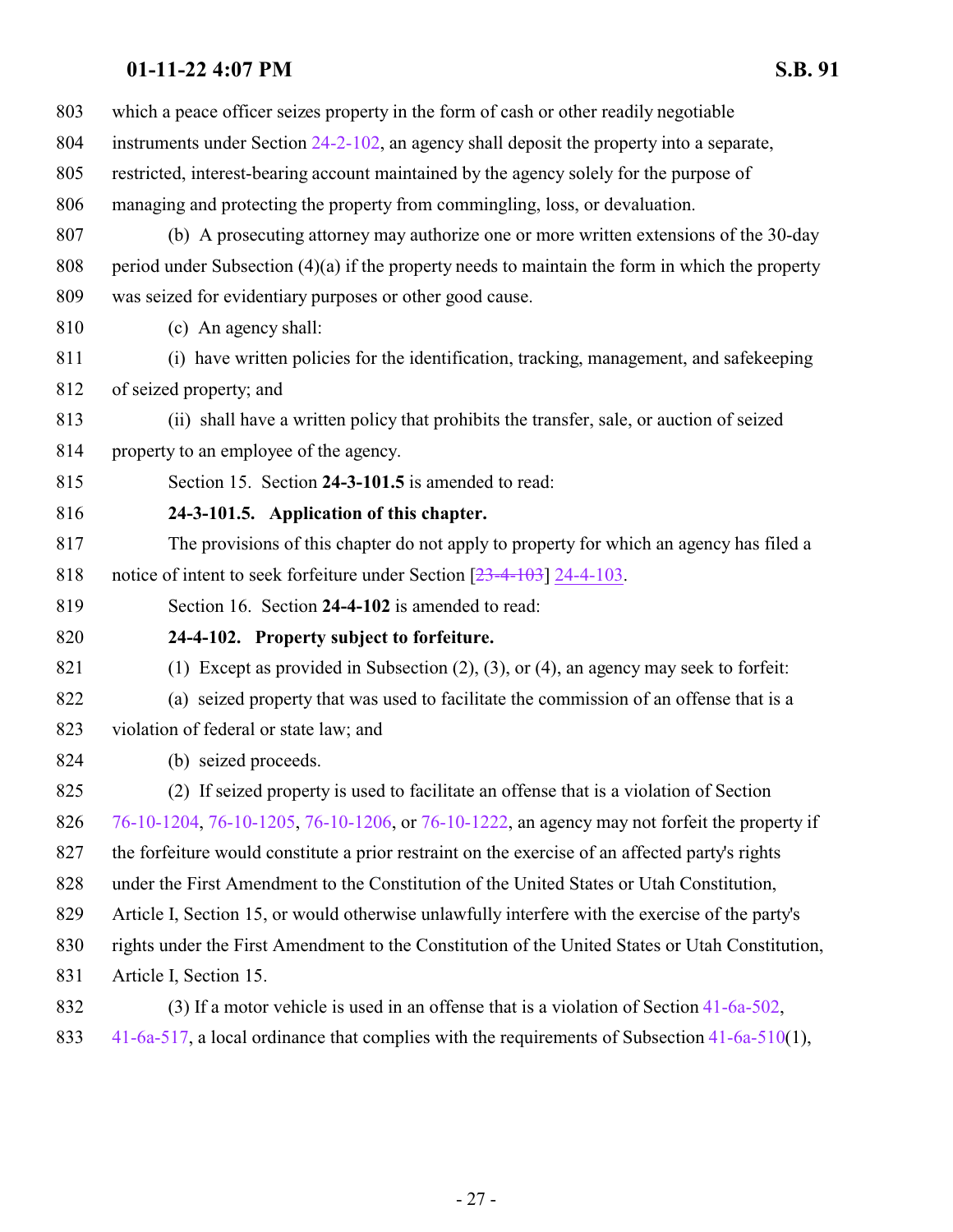<span id="page-27-0"></span>

| 834 | Subsection $58-37-8(2)(g)$ , or Section 76-5-207, an agency may not seek forfeiture of the motor  |
|-----|---------------------------------------------------------------------------------------------------|
| 835 | vehicle, unless:                                                                                  |
| 836 | (a) the operator of the vehicle has previously been convicted of an offense committed             |
| 837 | after May 12, 2009, that is:                                                                      |
| 838 | (i) a felony driving under the influence violation under Section $41-6a-502$ ;                    |
| 839 | (ii) a felony violation under Subsection $58-37-8(2)(g)$ ; or                                     |
| 840 | (iii) automobile homicide under Section $76-5-207$ ; or                                           |
| 841 | (b) the operator of the vehicle was driving on a denied, suspended, revoked, or                   |
| 842 | disqualified license and:                                                                         |
| 843 | (i) the denial, suspension, revocation, or disqualification under Subsection $(3)(b)(ii)$         |
| 844 | was imposed because of a violation under:                                                         |
| 845 | (A) Section $41-6a-502$ ;                                                                         |
| 846 | (B) Section 41-6a-517;                                                                            |
| 847 | (C) a local ordinance that complies with the requirements of Subsection $41-6a-510(1)$ ;          |
| 848 | (D) Section 41-6a-520;                                                                            |
| 849 | (E) Subsection $58-37-8(2)(g)$ ;                                                                  |
| 850 | (F) Section $76-5-207$ ; or                                                                       |
| 851 | (G) a criminal prohibition as a result of a plea bargain after having been originally             |
| 852 | charged with violating one or more of the sections or ordinances described in Subsections         |
| 853 | $(3)(b)(i)(A)$ through $(F)$ ; or                                                                 |
| 854 | (ii) the denial, suspension, revocation, or disqualification described in Subsections             |
| 855 | $(3)(b)(i)(A)$ through $(G)$ :                                                                    |
| 856 | (A) is an extension imposed under Subsection $53-3-220(2)$ of a denial, suspension,               |
| 857 | revocation, or disqualification; and                                                              |
| 858 | (B) the original denial, suspension, revocation, or disqualification was imposed                  |
| 859 | because of a violation described in Subsections $(3)(b)(i)(A)$ through $(G)$ .                    |
| 860 | (4) If a peace officer seizes property incident to an arrest solely for possession of a           |
| 861 | controlled substance under Subsection $58-37-8(2)(a)(i)$ but not Subsection $[53-37-8]$           |
| 862 | $58-37-8(2)(b)(i)$ , an agency may not seek to forfeit the property that was seized in accordance |
| 863 | with the arrest.                                                                                  |
| 864 | Section 17. Section 24-4-118 is amended to read:                                                  |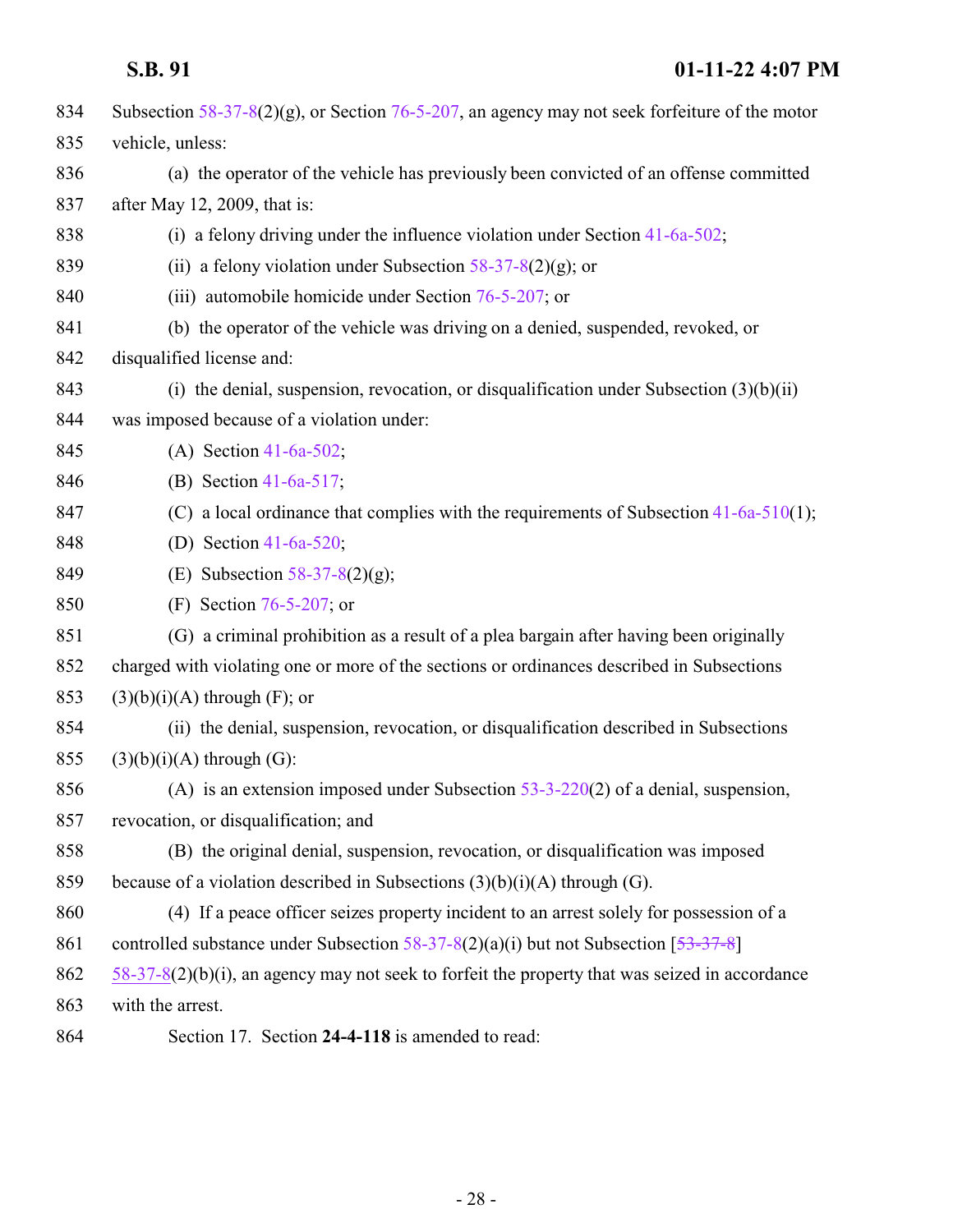| 865 | 24-4-118. Forfeiture reporting requirements.                                                    |
|-----|-------------------------------------------------------------------------------------------------|
| 866 | (1) An agency shall provide all reasonably available data described in Subsection (5):          |
| 867 | (a) if transferring the forfeited property resulting from the final disposition of any civil    |
| 868 | or criminal forfeiture matter to the commission as required under Subsection $24-4-115(5)$ ; or |
| 869 | (b) if the agency has been awarded an equitable share of property forfeited by the              |
| 870 | federal government.                                                                             |
| 871 | (2) The commission shall develop a standardized report format that each agency shall            |
| 872 | use in reporting the data required under this section.                                          |
| 873 | (3) The commission shall annually, on or before April 30, prepare a summary report of           |
| 874 | the case data submitted by each agency under Subsection (1) during the prior calendar year.     |
| 875 | (4) (a) If an agency does not comply with the reporting requirements under this section,        |
| 876 | the commission shall contact the agency and request that the agency comply with the required    |
| 877 | reporting provisions.                                                                           |
| 878 | (b) If an agency fails to comply with the reporting requirements under this section             |
| 879 | within 30 days after receiving the request to comply, the commission shall report the           |
| 880 | noncompliance to the attorney general, the speaker of the House of Representatives, and the     |
| 881 | president of the Senate.                                                                        |
| 882 | (5) The data for any civil or criminal forfeiture matter for which final disposition has        |
| 883 | been made under Subsection (1) shall include:                                                   |
| 884 | (a) the agency that conducted the seizure;                                                      |
| 885 | (b) the case number or other identification;                                                    |
| 886 | (c) the date or dates on which the seizure was conducted;                                       |
| 887 | (d) the number of individuals having a known property interest in each seizure of               |
| 888 | property;                                                                                       |
| 889 | (e) the type of property seized;                                                                |
| 890 | (f) the alleged offense that was the cause for seizure of the property;                         |
| 891 | (g) whether any criminal charges were filed regarding the alleged offense, and if so, the       |
| 892 | final disposition of each charge, including the conviction, acquittal, or dismissal, or whether |
| 893 | action on a charge is pending;                                                                  |
| 894 | (h) the type of enforcement action that resulted in the seizure, including an                   |
| 895 | enforcement stop, a search warrant, or an arrest warrant;                                       |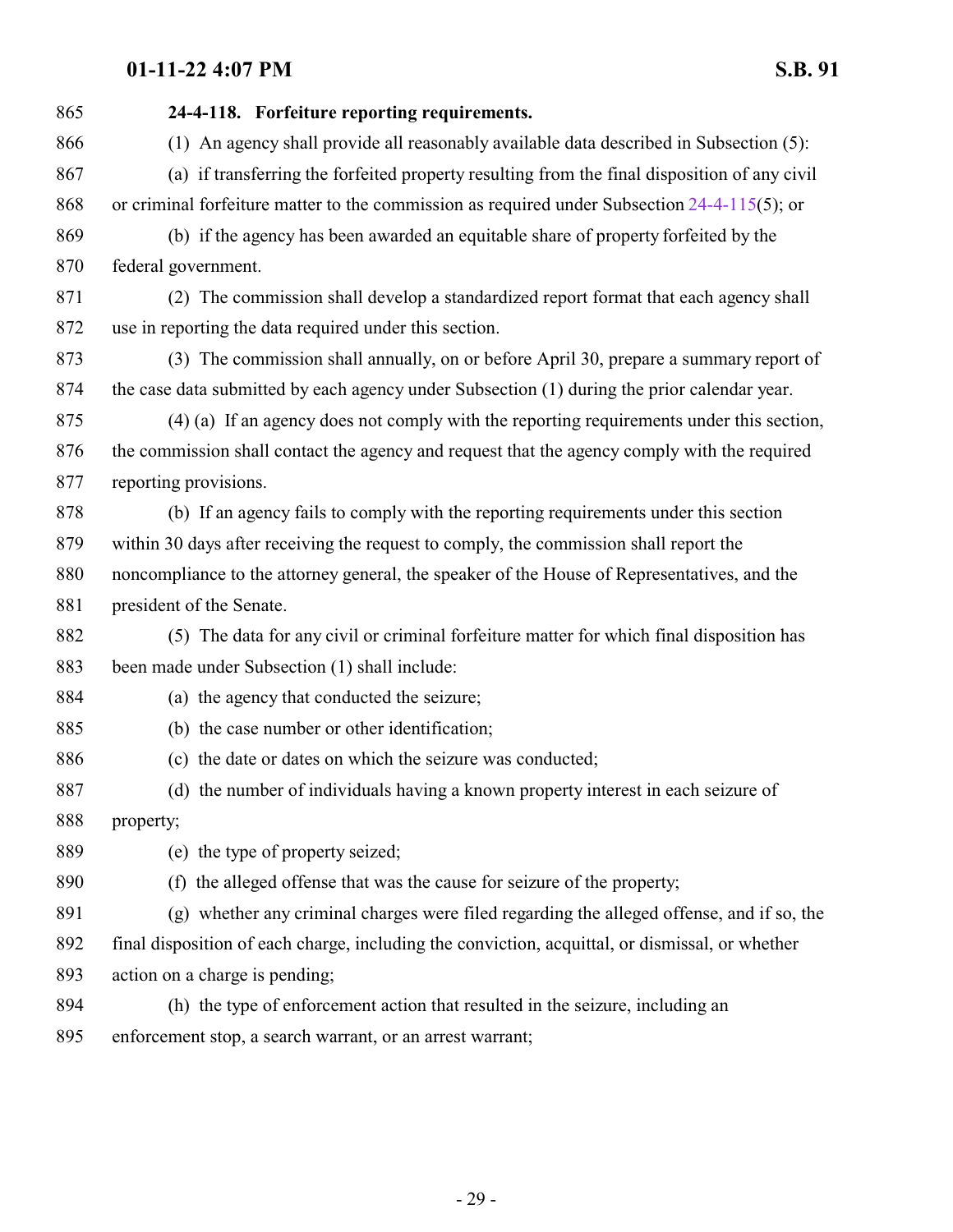(i) whether the forfeiture procedure was civil or criminal; (j) the value of the property seized, including currency and the estimated market value of any tangible property; (k) the final disposition of the matter, including whether final disposition was entered by stipulation of the parties, including the amount of property returned to any claimant, by default, by summary judgment, by jury award, or by guilty plea or verdict in a criminal forfeiture; (l) if the property was forfeited by the federal government, the amount of forfeited money awarded to the agency; (m) the agency's direct costs, expense of reporting under this section, and expenses for 906 obtaining and maintaining the seized property, as described in Subsection [24-4-115](http://le.utah.gov/UtahCode/SectionLookup.jsp?section=24-4-115&session=2022GS)(3)(a); (n) the legal costs and attorney fees paid to the prosecuting attorney, as described in Subsection [24-4-115](http://le.utah.gov/UtahCode/SectionLookup.jsp?section=24-4-115&session=2022GS)(3)(b); and (o) if the property was transferred to a federal agency or any governmental entity not created under and subject to state law: (i) the date of the transfer; (ii) the name of the federal agency or entity to which the property was transferred; 913 (iii) a reference to which reason under Subsection [24-2-106](http://le.utah.gov/UtahCode/SectionLookup.jsp?section=24-2-106&session=2022GS)(3) justified the transfer; (iv) the court or agency where the forfeiture case was heard; (v) the date of the order of transfer of the property; and (vi) the value of the property transferred to the federal agency, including currency and the estimated market value of any tangible property. (6) An agency shall annually on or before April 30 submit a report for the prior calendar year to the commission that states: (a) whether the agency received an award from the State Asset Forfeiture Grant Program under Section [24-4-117](http://le.utah.gov/UtahCode/SectionLookup.jsp?section=24-4-117&session=2022GS) and, if so, the following information for each award: (i) the amount of the award; (ii) the date of the award; (iii) how the award was used or is planned to be used; and (iv) a statement signed by both the agency's executive officer or designee and by the

agency's legal counsel, that: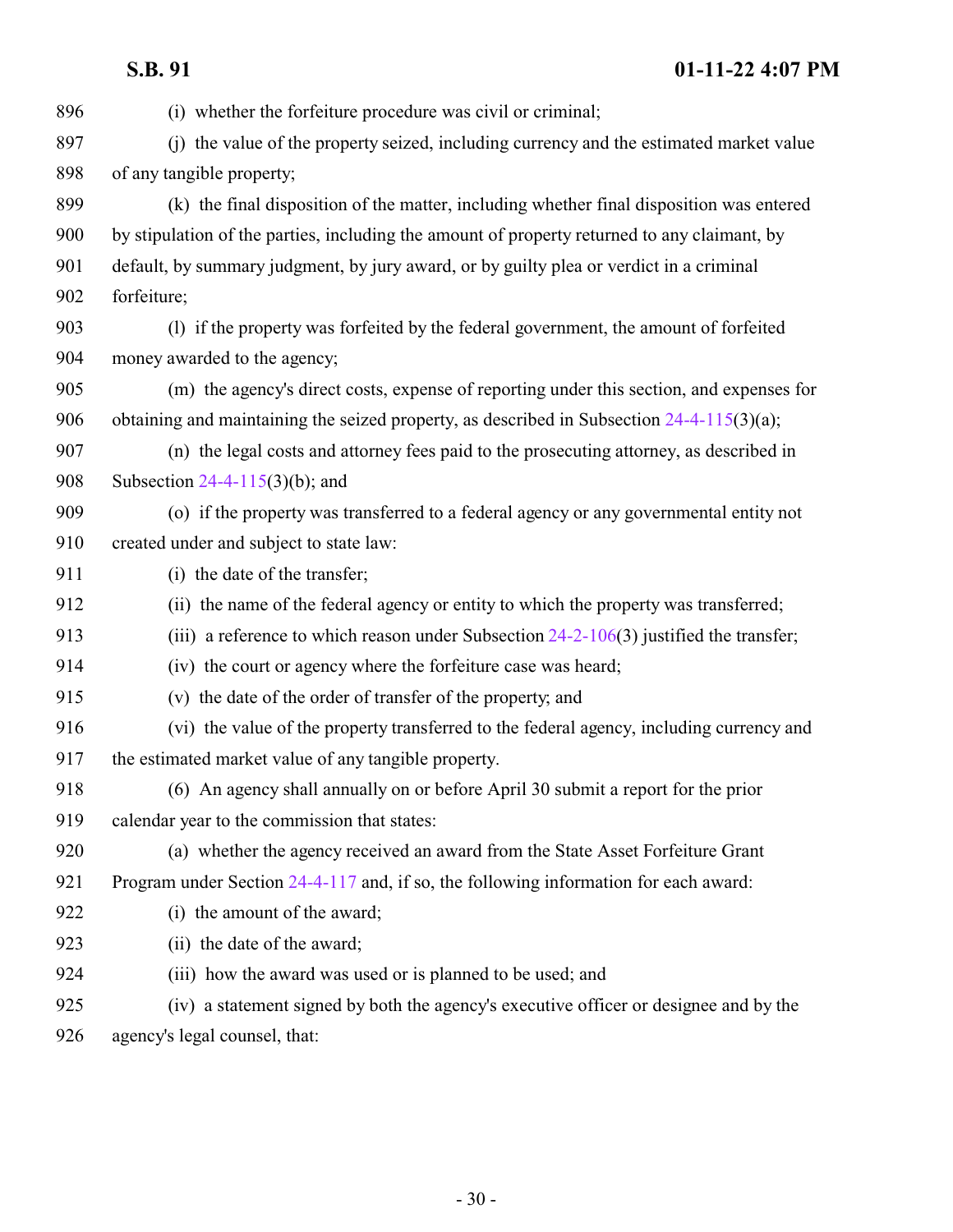<span id="page-30-0"></span>

| 927 | (A) the agency has complied with all inventory, policy, and reporting requirements              |
|-----|-------------------------------------------------------------------------------------------------|
| 928 | under Section $24-4-117$ ; and                                                                  |
| 929 | (B) all awards were used for crime reduction or law enforcement purposes as specified           |
| 930 | in the application and that the awards were used only upon approval by the agency's legislative |
| 931 | body; and                                                                                       |
| 932 | (b) whether the agency received any property, money, or other things of value in                |
| 933 | accordance with federal law as described in Subsection $[24-2-106(6)]$ 24-2-105(7) and, if so,  |
| 934 | the following information for each piece of property, money, or other thing of value:           |
| 935 | (i) the case number or other case identification;                                               |
| 936 | (ii) the value of the award and the property, money, or other things of value received by       |
| 937 | the agency;                                                                                     |
| 938 | (iii) the date of the award;                                                                    |
| 939 | (iv) the identity of any federal agency involved in the forfeiture;                             |
| 940 | (v) how the awarded property has been used or is planned to be used; and                        |
| 941 | (vi) a statement signed by both the agency's executive officer or designee and by the           |
| 942 | agency's legal counsel, that the agency has only used the award for crime reduction or law      |
| 943 | enforcement purposes authorized under Section 24-4-117, and that the award was used only        |
| 944 | upon approval by the agency's legislative body.                                                 |
| 945 | (7) (a) On or before July 1 of each year, the commission shall submit notice of the             |
| 946 | annual reports in Subsection (3) and Subsection (6), in electronic format, to:                  |
| 947 | (i) the attorney general;                                                                       |
| 948 | (ii) the speaker of the House of Representatives, for referral to any House standing or         |
| 949 | interim committees with oversight over law enforcement and criminal justice;                    |
| 950 | (iii) the president of the Senate, for referral to any Senate standing or interim               |
| 951 | committees with oversight over law enforcement and criminal justice; and                        |
| 952 | (iv) each law enforcement agency.                                                               |
| 953 | (b) The reports described in Subsection $(3)$ and Subsection $(6)$ , as well as the             |
| 954 | individual case data described in Subsection (1) for the previous calendar year, shall be       |
| 955 | published on the Utah Open Government website at open utah gov on or before July 15 of each     |
| 956 | year.                                                                                           |
| 957 | Section 18. Section 26-8a-413 is amended to read:                                               |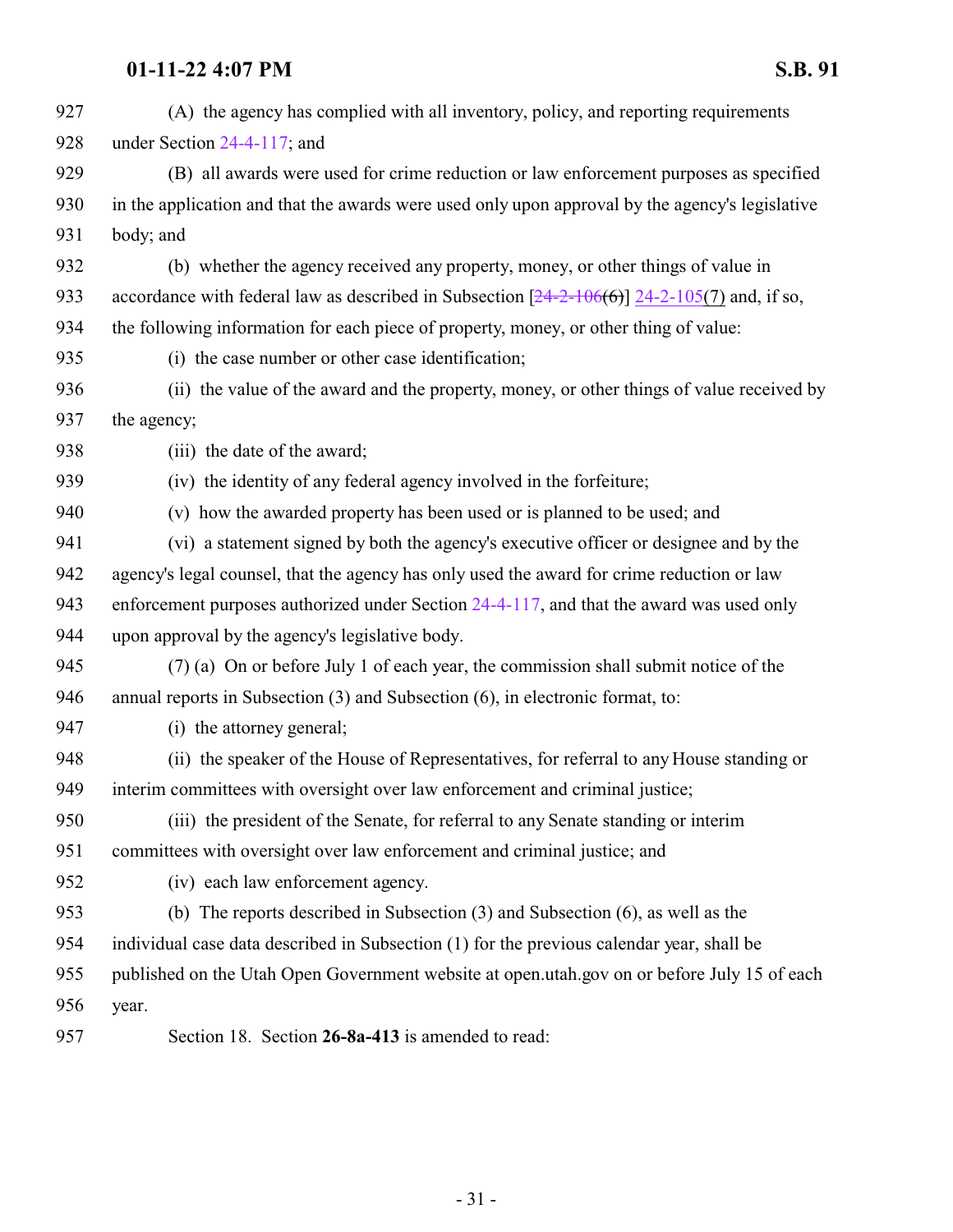| 958 | 26-8a-413. License renewals.                                                                        |
|-----|-----------------------------------------------------------------------------------------------------|
| 959 | (1) A licensed provider desiring to renew its license shall meet the renewal                        |
| 960 | requirements established by department rule.                                                        |
| 961 | (2) The department shall issue a renewal license for a ground ambulance provider or a               |
| 962 | paramedic provider upon the licensee's application for a renewal and without a public hearing       |
| 963 | if:                                                                                                 |
| 964 | (a) the applicant was licensed under the provisions of Sections $26-8a-406$ through                 |
| 965 | 26-8a-409; and                                                                                      |
| 966 | (b) there has been:                                                                                 |
| 967 | (i) no change in controlling interest in the ownership of the licensee as defined in                |
| 968 | Section 26-8a-415;                                                                                  |
| 969 | (ii) no serious, substantiated public complaints filed with the department against the              |
| 970 | licensee during the term of the previous license;                                                   |
| 971 | (iii) no material or substantial change in the basis upon which the license was                     |
| 972 | originally granted;                                                                                 |
| 973 | (iv) no reasoned objection from the committee or the department; and                                |
| 974 | (v) no change to the license type.                                                                  |
| 975 | $(3)$ (a) (i) The provisions of this Subsection (3) apply to a provider licensed under the          |
| 976 | provisions of Sections $26-8a-405.1$ and $26-8a-405.2$ .                                            |
| 977 | (ii) A provider may renew its license if the provisions of Subsections $(1)[\frac{1}{2}(2)(a)]$     |
| 978 | $t$ hrough $(d)$ , and $(2)$ and this Subsection $(3)$ are met.                                     |
| 979 | (b) (i) The department shall issue a renewal license to a provider upon the provider's              |
| 980 | application for renewal for one additional four-year term if the political subdivision certifies to |
| 981 | the department that the provider has met all of the specifications of the original bid.             |
| 982 | (ii) If the political subdivision does not certify to the department that the provider has          |
| 983 | met all of the specifications of the original bid, the department may not issue a renewal license   |
| 984 | and the political subdivision shall enter into a public bid process under Sections 26-8a-405.1      |
| 985 | and 26-8a-405.2.                                                                                    |
| 986 | (c) (i) The department shall issue an additional renewal license to a provider who has              |
| 987 | already been issued a one-time renewal license under the provisions of Subsection (3)(b)(i) if      |
| 988 | the department and the political subdivision do not receive, prior to the expiration of the         |
|     |                                                                                                     |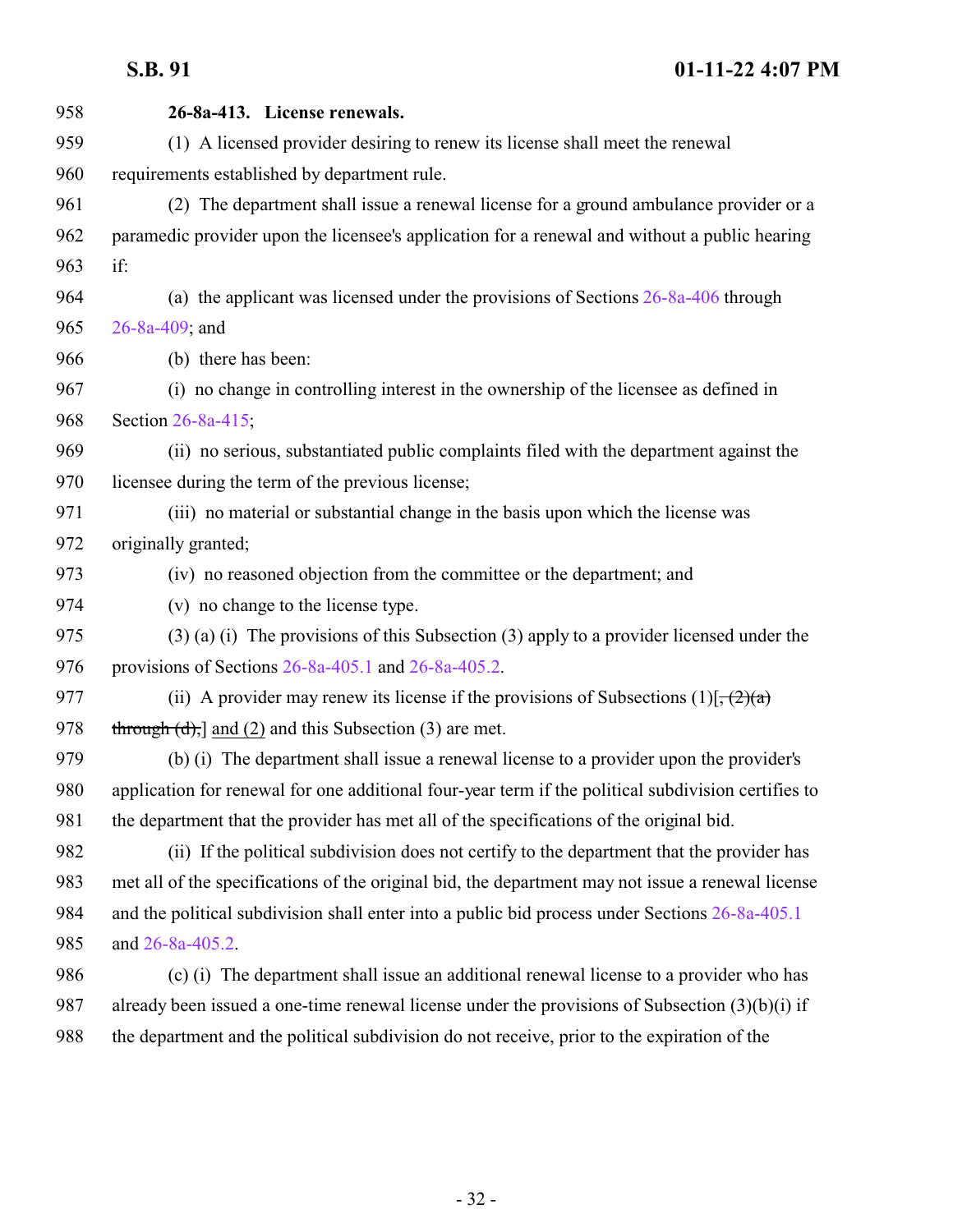provider's license, written notice from an approved applicant informing the political

 subdivision of the approved applicant's desire to submit a bid for ambulance or paramedic service.

 (ii) If the department and the political subdivision receive the notice in accordance with 993 Subsection  $(3)(c)(i)$ , the department may not issue a renewal license and the political subdivision shall enter into a public bid process under Sections [26-8a-405.1](http://le.utah.gov/UtahCode/SectionLookup.jsp?section=26-8a-405.1&session=2022GS) and [26-8a-405.2](http://le.utah.gov/UtahCode/SectionLookup.jsp?section=26-8a-405.2&session=2022GS).

 (4) The department shall issue a renewal license for an air ambulance provider upon the licensee's application for renewal and completion of the renewal requirements established by department rule.

<span id="page-32-0"></span>Section 19. Section **26-18-503** is amended to read:

## **26-18-503. Authorization to renew, transfer, or increase Medicaid certified programs -- Reimbursement methodology.**

 (1) (a) The division may renew Medicaid certification of a certified program if the program, without lapse in service to Medicaid recipients, has its nursing care facility program certified by the division at the same physical facility as long as the licensed and certified bed capacity at the facility has not been expanded, unless the director has approved additional beds in accordance with Subsection (5).

 (b) The division may renew Medicaid certification of a nursing care facility program 1007 that is not currently certified if:

(i) since the day on which the program last operated with Medicaid certification:

 (A) the physical facility where the program operated has functioned solely and continuously as a nursing care facility; and

 (B) the owner of the program has not, under this section or Section [26-18-505](http://le.utah.gov/UtahCode/SectionLookup.jsp?section=26-18-505&session=2022GS), transferred to another nursing care facility program the license for any of the Medicaid beds in the program; and

 (ii) except as provided in Subsection [26-18-502](http://le.utah.gov/UtahCode/SectionLookup.jsp?section=26-18-502&session=2022GS)(4), the number of beds granted renewed Medicaid certification does not exceed the number of beds certified at the time the program last operated with Medicaid certification, excluding a period of time where the 1017 program operated with temporary certification under Subsection [26-18-504](http://le.utah.gov/UtahCode/SectionLookup.jsp?section=26-18-504&session=2022GS)(3).

 (2) (a) The division may issue a Medicaid certification for a new nursing care facility program if a current owner of the Medicaid certified program transfers its ownership of the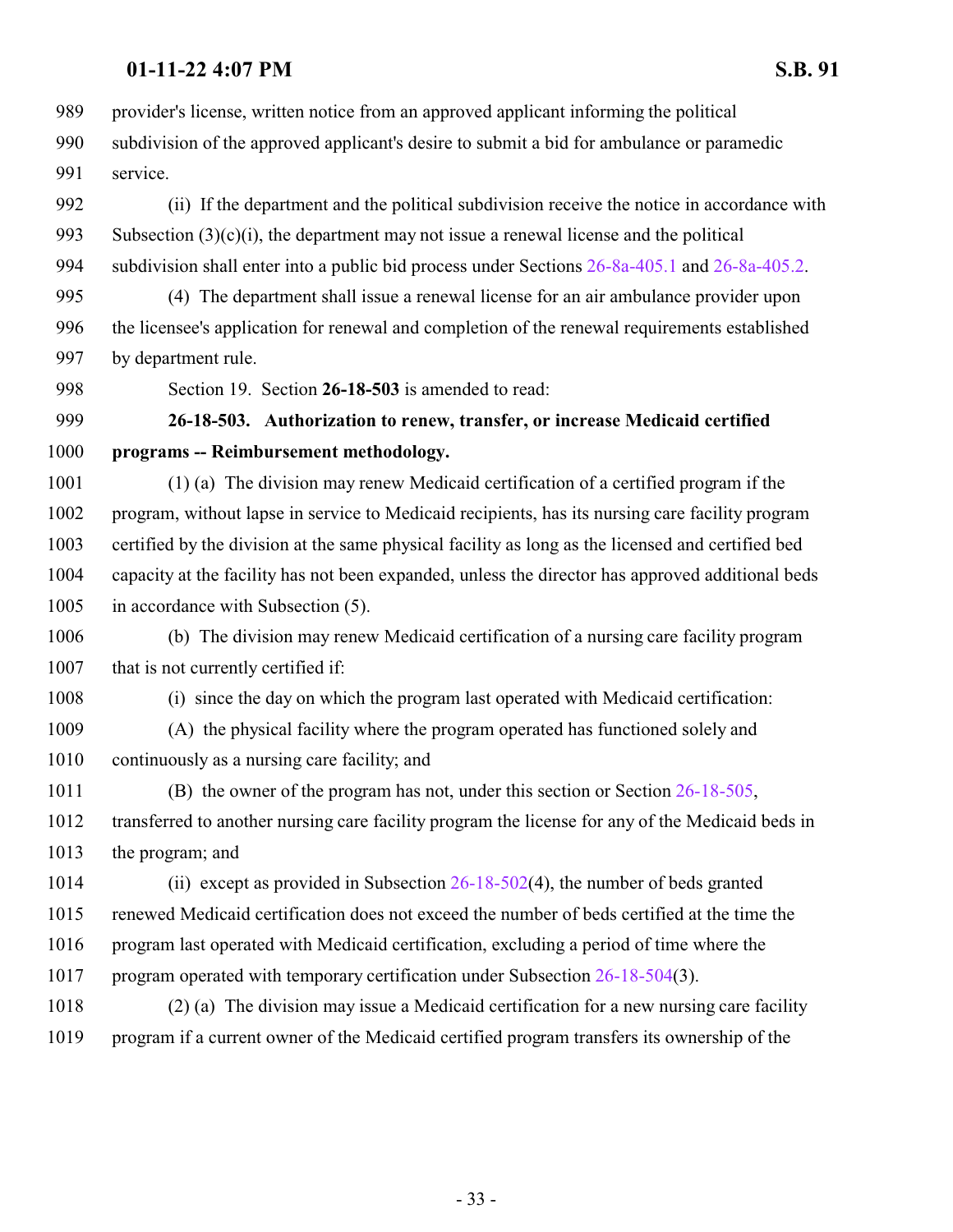Medicaid certification to the new nursing care facility program and the new nursing care facility program meets all of the following conditions: (i) the new nursing care facility program operates at the same physical facility as the previous Medicaid certified program; (ii) the new nursing care facility program gives a written assurance to the director in accordance with Subsection (4); (iii) the new nursing care facility program receives the Medicaid certification within one year of the date the previously certified program ceased to provide medical assistance to a Medicaid recipient; and (iv) the licensed and certified bed capacity at the facility has not been expanded, unless the director has approved additional beds in accordance with Subsection (5). (b) A nursing care facility program that receives Medicaid certification under the provisions of Subsection (2)(a) does not assume the Medicaid liabilities of the previous nursing care facility program if the new nursing care facility program: (i) is not owned in whole or in part by the previous nursing care facility program; or (ii) is not a successor in interest of the previous nursing care facility program. (3) The division may issue a Medicaid certification to a nursing care facility program that was previously a certified program but now resides in a new or renovated physical facility if the nursing care facility program meets all of the following: (a) the nursing care facility program met all applicable requirements for Medicaid 1040 certification at the time of closure; (b) the new or renovated physical facility is in the same county or within a five-mile radius of the original physical facility; (c) the time between which the certified program ceased to operate in the original facility and will begin to operate in the new physical facility is not more than three years, unless: (i) an emergency is declared by the president of the United States or the governor, affecting the building or renovation of the physical facility; (ii) the director approves an exception to the three-year requirement for any nursing 1049 care facility program within the three-year requirement; (iii) the provider submits documentation supporting a request for an extension to the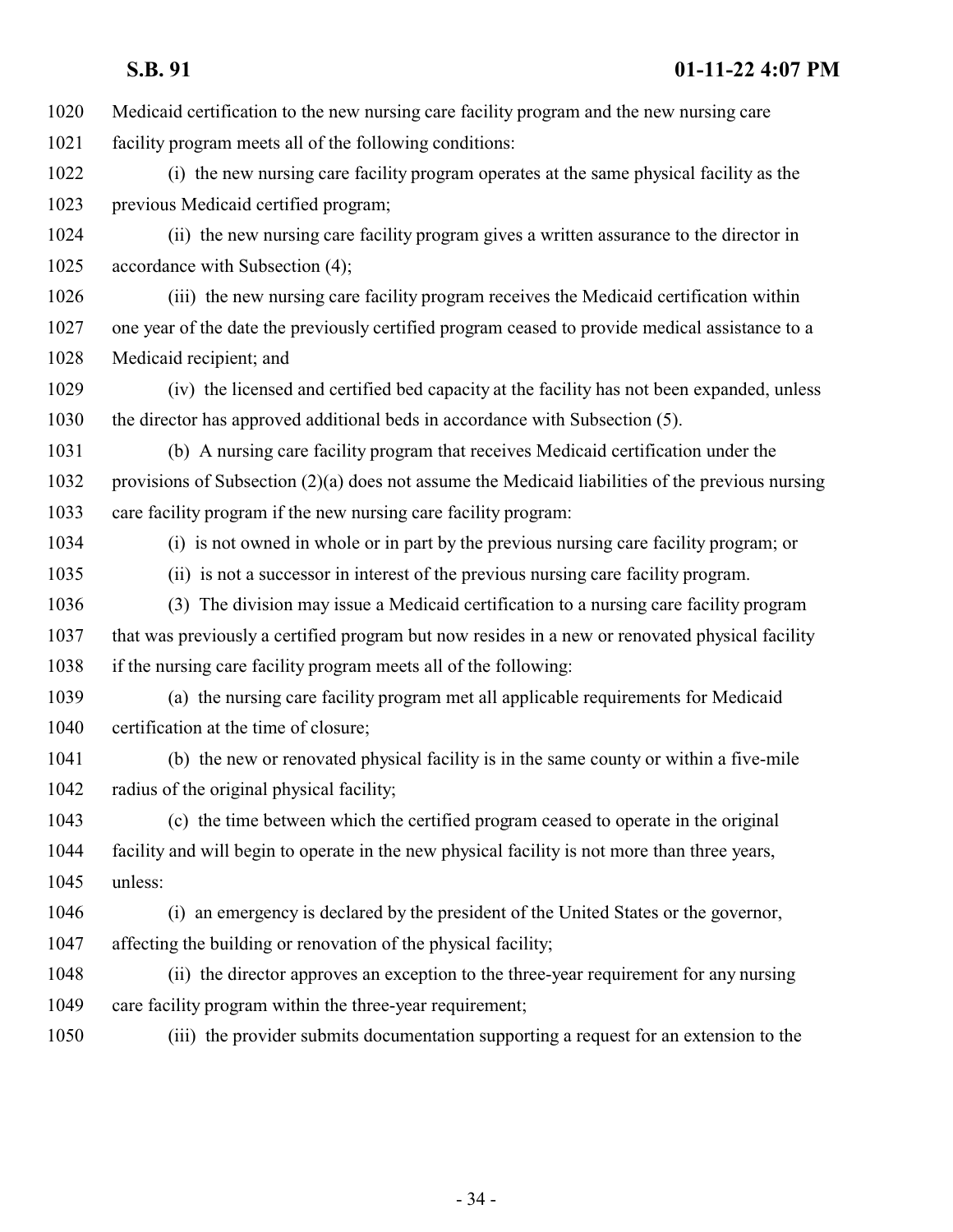director that demonstrates a need for an extension; and (iv) the exception does not extend for more than two years beyond the three-year requirement; (d) if Subsection (3)(c) applies, the certified program notifies the department within 90 days after ceasing operations in its original facility, of its intent to retain its Medicaid certification; (e) the provider gives written assurance to the director in accordance with Subsection (4) that no third party has a legitimate claim to operate a certified program at the previous physical facility; and (f) the bed capacity in the physical facility has not been expanded unless the director has approved additional beds in accordance with Subsection (5). (4) (a) The entity requesting Medicaid certification under Subsections (2) and (3) shall give written assurances satisfactory to the director or the director's designee that: (i) no third party has a legitimate claim to operate the certified program; (ii) the requesting entity agrees to defend and indemnify the department against any claims by a third party who may assert a right to operate the certified program; and (iii) if a third party is found, by final agency action of the department after exhaustion of all administrative and judicial appeal rights, to be entitled to operate a certified program at the physical facility the certified program shall voluntarily comply with Subsection (4)(b). 1070 (b) If a finding is made under the provisions of Subsection  $(4)(a)(iii)$ : (i) the certified program shall immediately surrender its Medicaid certification and comply with division rules regarding billing for Medicaid and the provision of services to Medicaid patients; and (ii) the department shall transfer the surrendered Medicaid certification to the third party who prevailed under Subsection (4)(a)(iii). (5) (a) The director may approve additional nursing care facility programs for Medicaid certification, or additional beds for Medicaid certification within an existing nursing care facility program, if a nursing care facility or other interested party requests Medicaid certification for a nursing care facility program or additional beds within an existing nursing care facility program, and the nursing care facility program or other interested party complies with this section.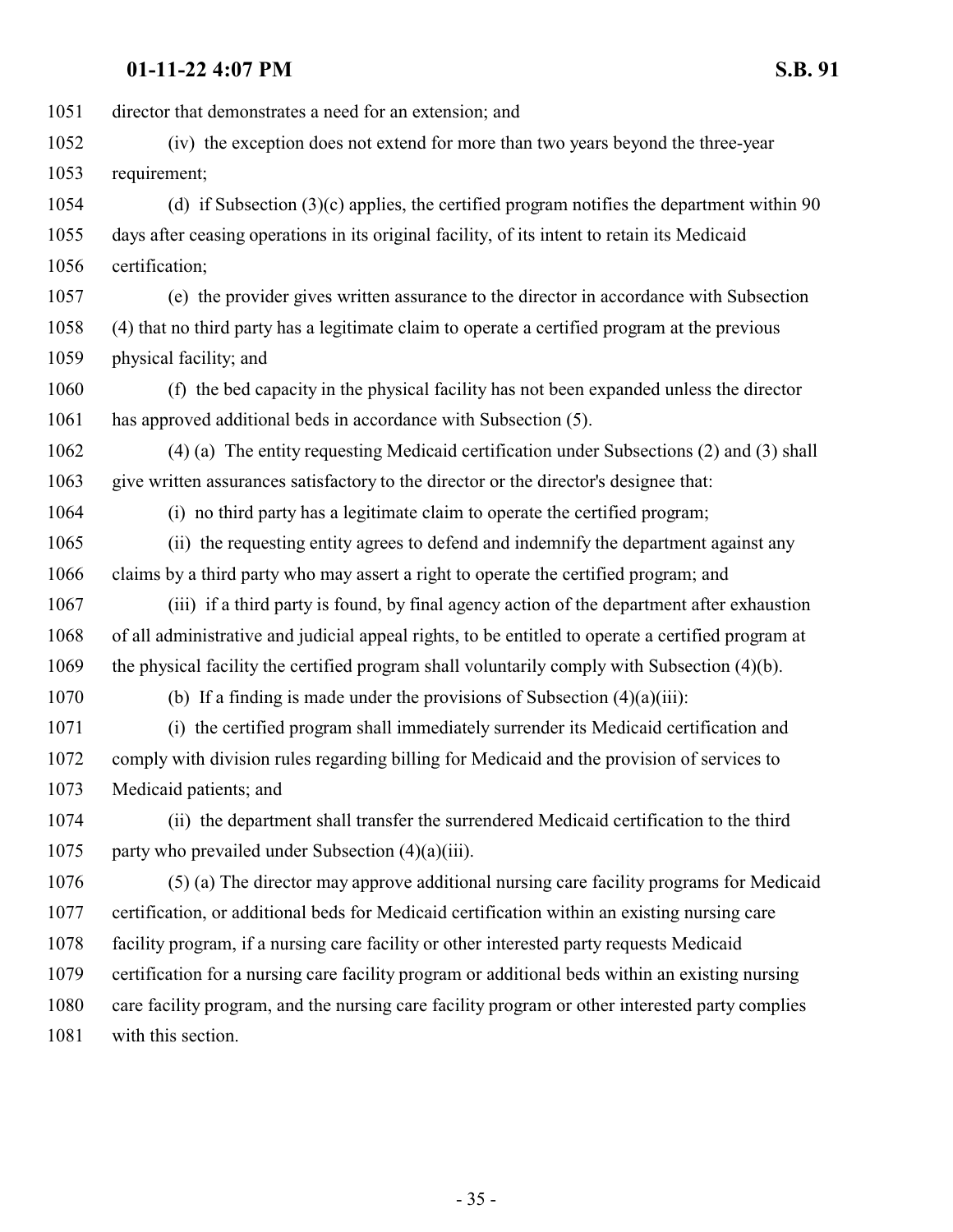(b) The nursing care facility or other interested party requesting Medicaid certification for a nursing care facility program or additional beds within an existing nursing care facility program under Subsection (5)(a) shall submit to the director: (i) proof of the following as reasonable evidence that bed capacity provided by Medicaid certified programs within the county or group of counties impacted by the requested additional Medicaid certification is insufficient: (A) nursing care facility occupancy levels for all existing and proposed facilities will be at least 90% for the next three years; (B) current nursing care facility occupancy is 90% or more; or (C) there is no other nursing care facility within a 35-mile radius of the nursing care facility requesting the additional certification; and (ii) an independent analysis demonstrating that at projected occupancy rates the nursing care facility's after-tax net income is sufficient for the facility to be financially viable. (c) Any request for additional beds as part of a renovation project are limited to the maximum number of beds allowed in Subsection (7). (d) The director shall determine whether to issue additional Medicaid certification by considering: (i) whether bed capacity provided by certified programs within the county or group of counties impacted by the requested additional Medicaid certification is insufficient, based on 1101 the information submitted to the director under Subsection (5)(b); (ii) whether the county or group of counties impacted by the requested additional Medicaid certification is underserved by specialized or unique services that would be provided by the nursing care facility; (iii) whether any Medicaid certified beds are subject to a claim by a previous certified program that may reopen under the provisions of Subsections (2) and (3); (iv) how additional bed capacity should be added to the long-term care delivery system to best meet the needs of Medicaid recipients; and (v) (A) whether the existing certified programs within the county or group of counties have provided services of sufficient quality to merit at least a two-star rating in the Medicare Five-Star Quality Rating System over the previous three-year period; and (B) information obtained under Subsection (9).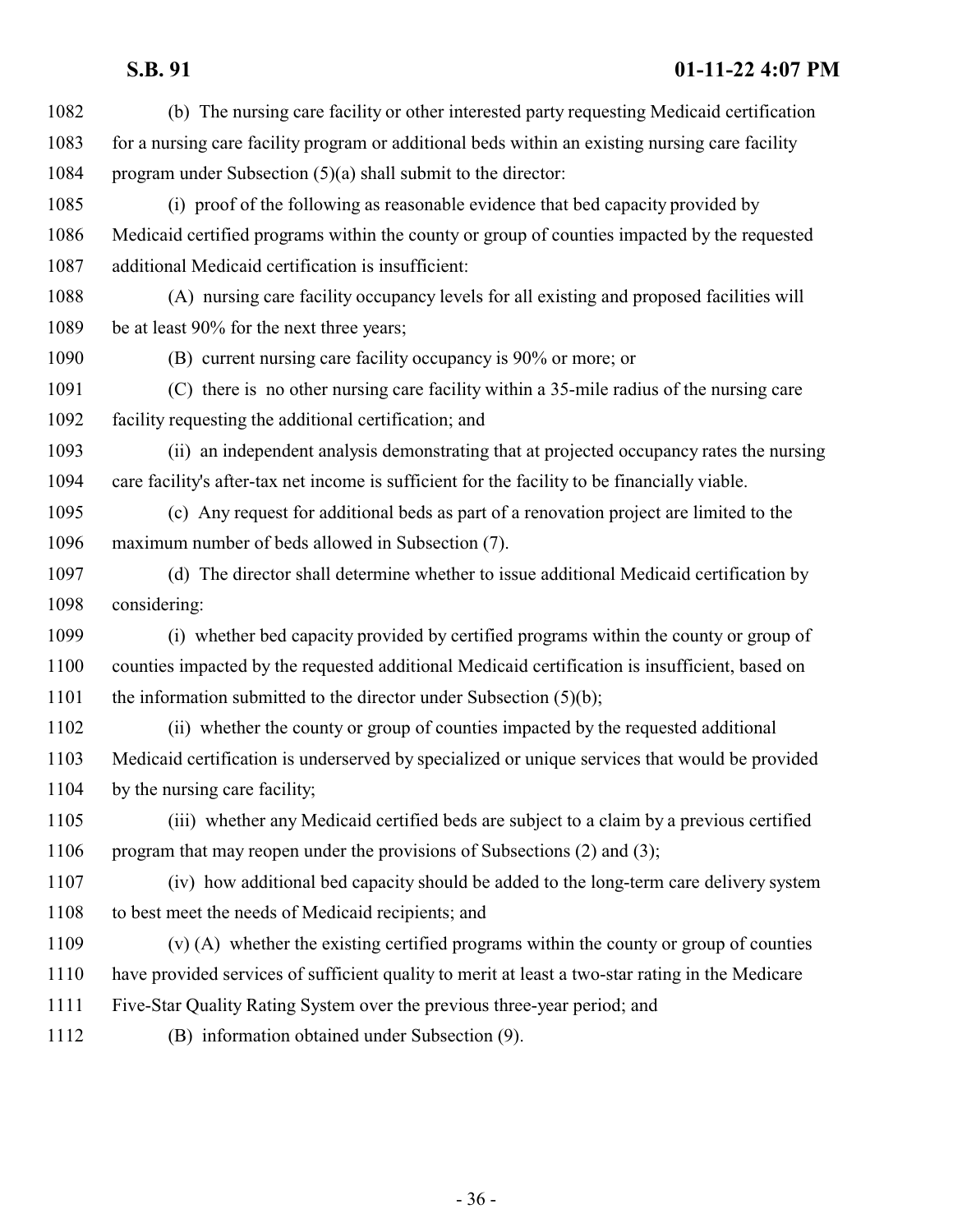(6) The department shall adopt administrative rules in accordance with Title 63G, Chapter 3, Utah Administrative Rulemaking Act, to adjust the Medicaid nursing care facility property reimbursement methodology to: (a) only pay that portion of the property component of rates, representing actual bed usage by Medicaid clients as a percentage of the greater of: (i) actual occupancy; or (ii) (A) for a nursing care facility other than a facility described in Subsection  $(6)(a)(ii)(B)$ , 85% of total bed capacity; or (B) for a rural nursing care facility, 65% of total bed capacity; and (b) not allow for increases in reimbursement for property values without major renovation or replacement projects as defined by the department by rule. 1124 (7) (a) Except as provided in Subsection  $26-18-502(3)[(e)]$ , if a nursing care facility does not seek Medicaid certification for a bed under Subsections (1) through (6), the department shall, notwithstanding Subsections [26-18-504](http://le.utah.gov/UtahCode/SectionLookup.jsp?section=26-18-504&session=2022GS)(3)(a) and (b), grant Medicaid certification for additional beds in an existing Medicaid certified nursing care facility that has 90 or fewer licensed beds, including Medicaid certified beds, in the facility if: (i) the nursing care facility program was previously a certified program for all beds but now resides in a new facility or in a facility that underwent major renovations involving major structural changes, with 50% or greater facility square footage design changes, requiring review and approval by the department; (ii) the nursing care facility meets the quality of care regulations issued by CMS; and (iii) the total number of additional beds in the facility granted Medicaid certification under this section does not exceed 10% of the number of licensed beds in the facility. (b) The department may not revoke the Medicaid certification of a bed under this 1137 Subsection (7) as long as the provisions of Subsection  $(7)(a)(ii)$  are met. (8) (a) If a nursing care facility or other interested party indicates in its request for additional Medicaid certification under Subsection (5)(a) that the facility will offer specialized or unique services, but the facility does not offer those services after receiving additional Medicaid certification, the director shall revoke the additional Medicaid certification. (b) The nursing care facility program shall obtain Medicaid certification for any additional Medicaid beds approved under Subsection (5) or (7) within three years of the date of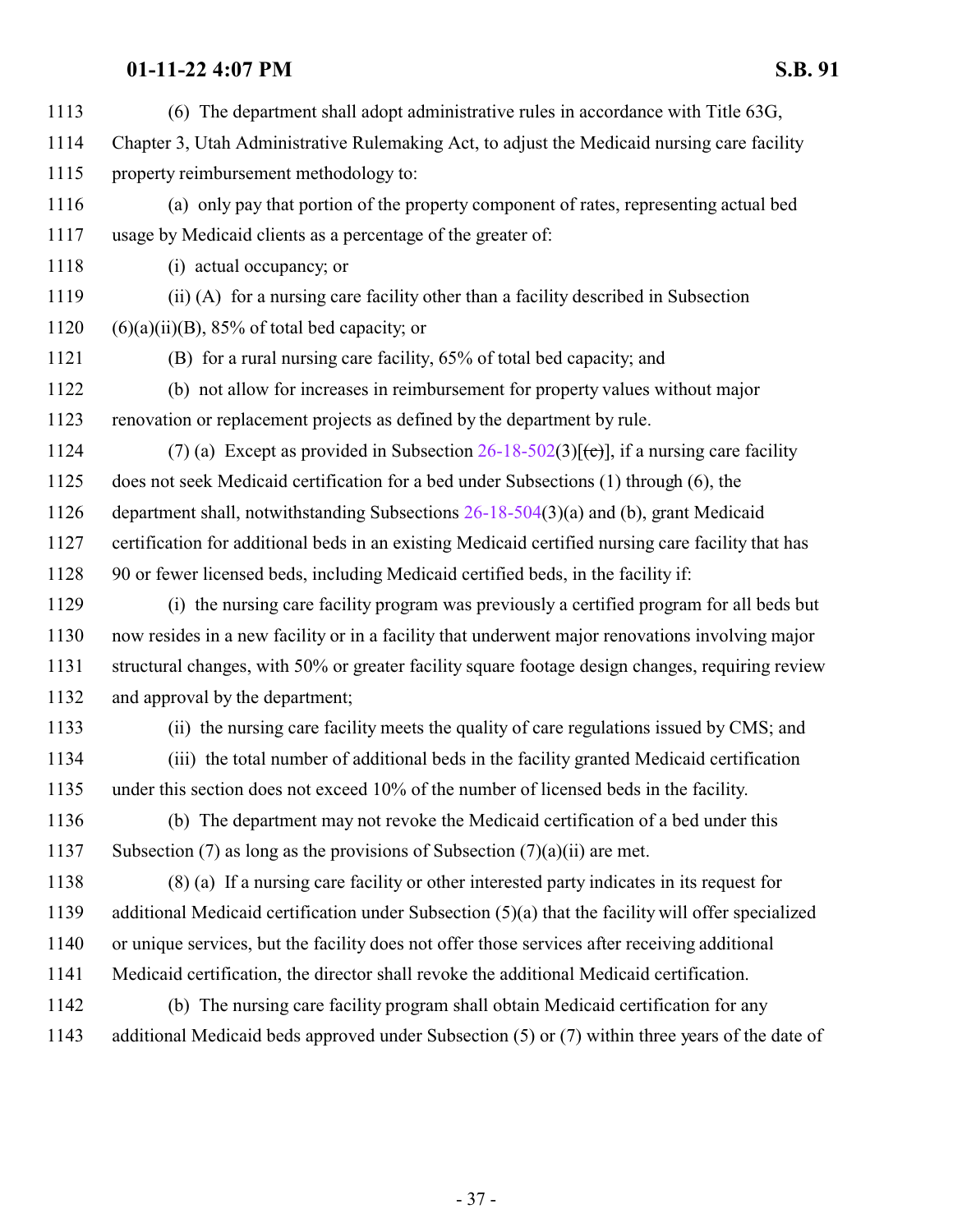<span id="page-37-0"></span>

| 1144 | the director's approval, or the approval is void.                                                     |
|------|-------------------------------------------------------------------------------------------------------|
| 1145 | $(9)$ (a) If the director makes an initial determination that quality standards under                 |
| 1146 | Subsection $(5)(d)(v)$ have not been met in a rural county or group of rural counties over the        |
| 1147 | previous three-year period, the director shall, before approving certification of additional          |
| 1148 | Medicaid beds in the rural county or group of counties:                                               |
| 1149 | (i) notify the certified program that has not met the quality standards in Subsection                 |
| 1150 | $(5)(d)(v)$ that the director intends to certify additional Medicaid beds under the provisions of     |
| 1151 | Subsection $(5)(d)(v)$ ; and                                                                          |
| 1152 | (ii) consider additional information submitted to the director by the certified program               |
| 1153 | in a rural county that has not met the quality standards under Subsection $(5)(d)(v)$ .               |
| 1154 | (b) The notice under Subsection $(9)(a)$ does not give the certified program that has not             |
| 1155 | met the quality standards under Subsection $(5)(d)(v)$ , the right to legally challenge or appeal the |
| 1156 | director's decision to certify additional Medicaid beds under Subsection $(5)(d)(v)$ .                |
| 1157 | Section 20. Section 26-62-304 is amended to read:                                                     |
| 1158 | 26-62-304. Hearing -- Evidence of criminal conviction.                                                |
| 1159 | (1) At a civil hearing conducted under Section $26-62-302$ , evidence of the final                    |
| 1160 | criminal conviction of a tobacco retailer for violation of Section 76-10-114 at the same location     |
| 1161 | and within the same time period as the location and time period alleged in the civil hearing for      |
| 1162 | violation of this chapter for sale of a tobacco product, an electronic cigarette product, or a        |
| 1163 | nicotine product to an individual under 21 years old is prima facie evidence of a violation of        |
| 1164 | this chapter.                                                                                         |
| 1165 | (2) If the tobacco retailer is convicted of violating Section $76-10-114$ , the enforcing             |
| 1166 | agency:                                                                                               |
| 1167 | (a) shall assess an additional monetary penalty under this chapter for the same offense               |
| 1168 | for which the conviction was obtained; and                                                            |
| 1169 | (b) shall revoke or suspend a permit in accordance with Section $26-62-305$ [or                       |
| 1170 | $26 - 62 - 402$ .                                                                                     |
| 1171 | Section 21. Section 26-62-305 is amended to read:                                                     |
| 1172 | 26-62-305. Penalties.                                                                                 |
| 1173 | (1) (a) If an enforcing agency determines that a person has violated the terms of a                   |
| 1174 | permit issued under this chapter, the enforcing agency may impose the penalties described in          |
|      |                                                                                                       |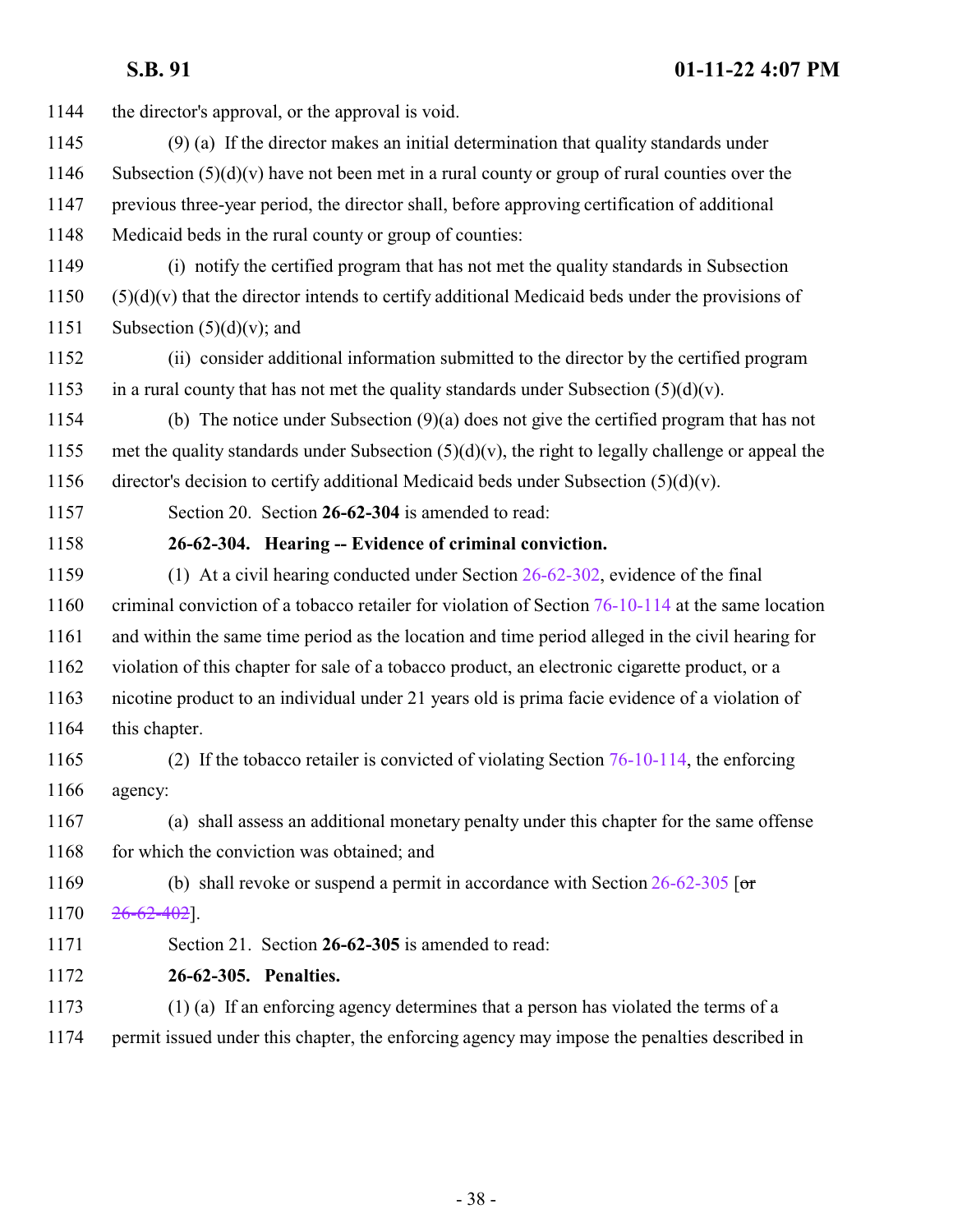| 1175 | this section.                                                                                            |
|------|----------------------------------------------------------------------------------------------------------|
| 1176 | (b) If multiple violations are found in a single inspection by an enforcing agency or a                  |
| 1177 | single investigation by a law enforcement agency under Section $77-39-101$ , the enforcing               |
| 1178 | agency shall treat the multiple violations as one single violation under Subsections $(2)$ , $(3)$ , and |
| 1179 | (4).                                                                                                     |
| 1180 | (2) Except as provided in Subsections (3) and (4), if a violation is found in an                         |
| 1181 | investigation by a law enforcement agency under Section 77-39-101 or an inspection by an                 |
| 1182 | enforcing agency, the enforcing agency shall:                                                            |
| 1183 | (a) on a first violation at a retail location, impose a penalty of $$1,000$ ;                            |
| 1184 | (b) on a second violation at the same retail location that occurs within one year of a                   |
| 1185 | previous violation, impose a penalty of \$1,500;                                                         |
| 1186 | (c) on a third violation at the same retail location that occurs within two years after two              |
| 1187 | previous violations, impose:                                                                             |
| 1188 | (i) a suspension of the permit for 30 consecutive business days within 60 days after the                 |
| 1189 | day on which the third violation occurs; or                                                              |
| 1190 | (ii) a penalty of $$2,000$ ; and                                                                         |
| 1191 | (d) on a fourth or subsequent violation within two years of three previous violations:                   |
| 1192 | (i) impose a penalty of $$2,000$ ;                                                                       |
| 1193 | (ii) revoke a permit of the retailer; and                                                                |
| 1194 | (iii) if applicable, recommend to a municipality or county that a retail tobacco specialty               |
| 1195 | business license issued under Section 10-8-41.6 or 17-50-333 be suspended or revoked.                    |
| 1196 | (3) If a violation is found in an investigation of a general tobacco retailer by a law                   |
| 1197 | enforcement agency under Section 77-39-101 for the sale of a tobacco product, an electronic              |
| 1198 | cigarette product, or a nicotine product to an individual under 21 years old and the violation is        |
| 1199 | committed by the owner of the general tobacco retailer, the enforcing agency shall:                      |
| 1200 | (a) on a first violation, impose a fine of \$2,000 on the general tobacco retailer; and                  |
| 1201 | (b) on the second violation for the same general tobacco retailer within one year of the                 |
| 1202 | first violation:                                                                                         |
| 1203 | (i) impose a fine of $$5,000$ ; and                                                                      |
| 1204 | (ii) revoke the permit for the general tobacco retailer.                                                 |
| 1205 | (4) If a violation is found in an investigation of a retail tobacco specialty business by a              |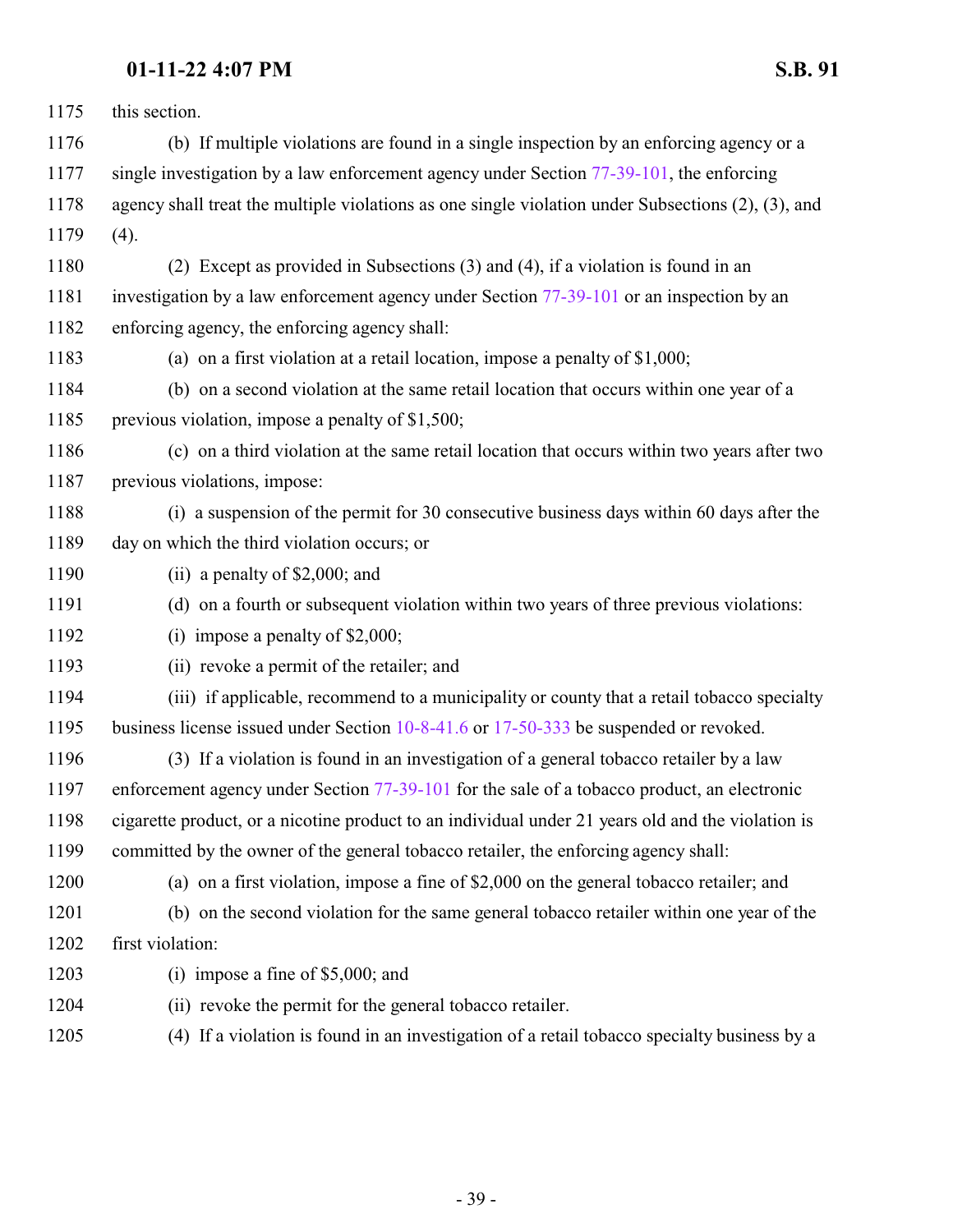| 1206 | law enforcement agency under Section 77-39-101 for the sale of a tobacco product, an              |
|------|---------------------------------------------------------------------------------------------------|
| 1207 | electronic cigarette product, or a nicotine product to an individual under 21 years old, the      |
| 1208 | enforcing agency shall:                                                                           |
| 1209 | (a) on the first violation:                                                                       |
| 1210 | (i) impose a fine of $$5,000$ ; and                                                               |
| 1211 | (ii) immediately suspend the permit for 30 consecutive days; and                                  |
| 1212 | (b) on the second violation at the same retail location within two years of the first             |
| 1213 | violation:                                                                                        |
| 1214 | (i) impose a fine of $$10,000$ ; and                                                              |
| 1215 | (ii) revoke the permit for the retail tobacco specialty business.                                 |
| 1216 | (5) (a) Except when a transfer described in Subsection (6) occurs, a local health                 |
| 1217 | department may not issue a permit to:                                                             |
| 1218 | (i) a tobacco retailer for whom a permit is suspended or revoked under Subsection (2)             |
| 1219 | or (3) [or Section $26-62-402$ ]; or                                                              |
| 1220 | (ii) a tobacco retailer that has the same proprietor, director, corporate officer, partner,       |
| 1221 | or other holder of significant interest as another tobacco retailer for whom a permit is          |
| 1222 | suspended or revoked under Subsection $(2)$ , $(3)$ , or $(4)$ .                                  |
| 1223 | (b) A person whose permit:                                                                        |
| 1224 | (i) is suspended under this section may not apply for a new permit for any other                  |
| 1225 | tobacco retailer for a period of 12 months after the day on which an enforcing agency suspends    |
| 1226 | the permit; and                                                                                   |
| 1227 | (ii) is revoked under this section may not apply for a new permit for any tobacco                 |
| 1228 | retailer for a period of 24 months after the day on which an enforcing agency revokes the         |
| 1229 | permit.                                                                                           |
| 1230 | (6) Violations of this chapter, Section $10-8-41.6$ , or Section 17-50-333 that occur at a        |
| 1231 | tobacco retailer location shall stay on the record for that tobacco retailer location unless:     |
| 1232 | (a) the tobacco retailer is transferred to a new proprietor; and                                  |
| 1233 | (b) the new proprietor provides documentation to the local health department that the             |
| 1234 | new proprietor is acquiring the tobacco retailer in an arm's length transaction from the previous |
| 1235 | proprietor.                                                                                       |
| 1236 | Section 22. Section 53B-1-301 is amended to read:                                                 |
|      |                                                                                                   |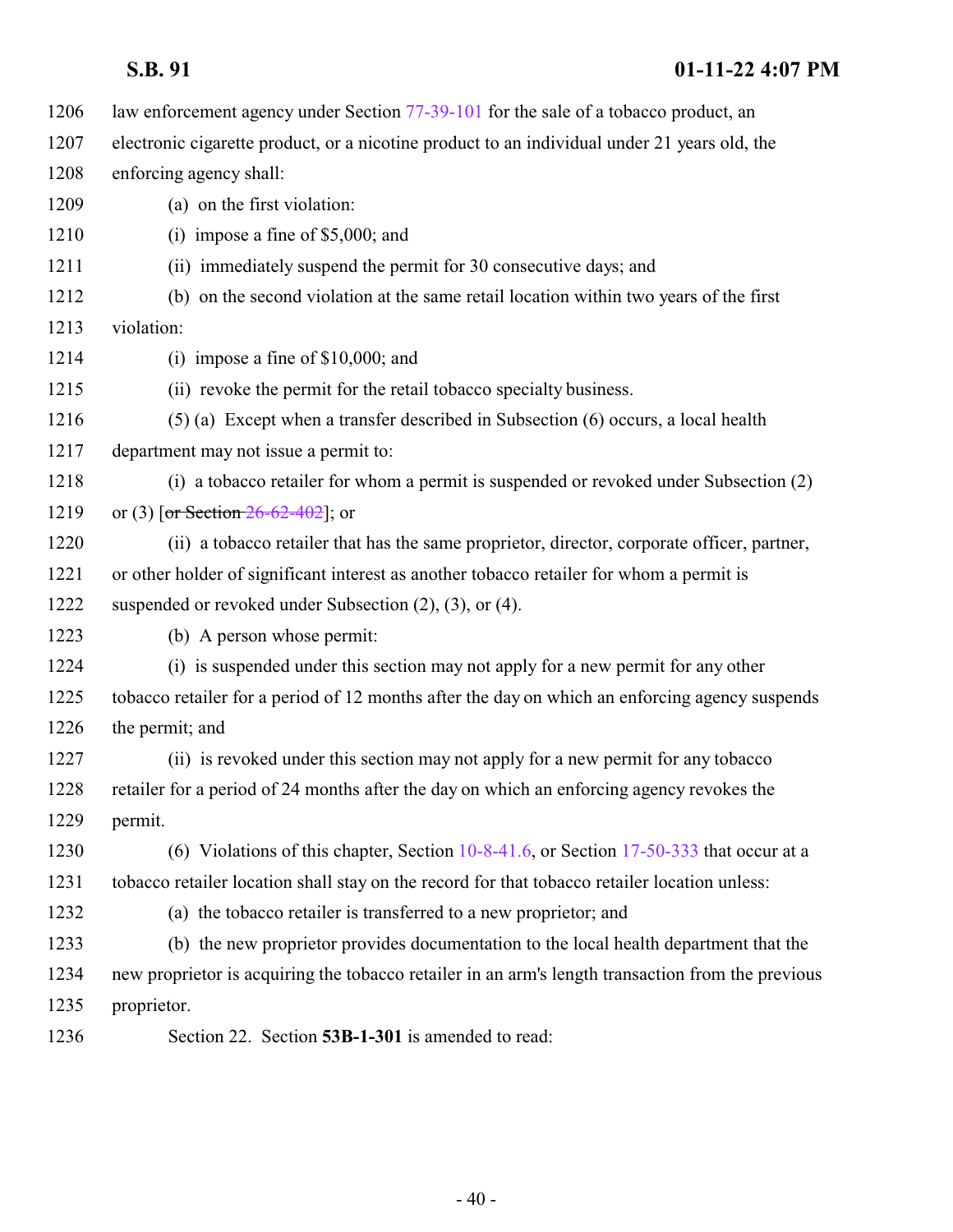| 1237 | 53B-1-301. Reports to and actions of the Higher Education Appropriations                     |
|------|----------------------------------------------------------------------------------------------|
| 1238 | Subcommittee.                                                                                |
| 1239 | (1) In accordance with applicable provisions and Section $68-3-14$ , the following           |
| 1240 | recurring reports are due to the Higher Education Appropriations Subcommittee:               |
| 1241 | (a) the reports described in Sections $34A-2-202.5$ , $53B-30-206$ , and $59-9-102.5$ by the |
| 1242 | Rocky Mountain Center for Occupational and Environmental Health;                             |
| 1243 | (b) the report described in Section $53B-7-101$ by the board on recommended                  |
| 1244 | appropriations for higher education institutions, including the report described in Section  |
| 1245 | 53B-8-104 by the board on the effects of offering nonresident partial tuition scholarships;  |
| 1246 | (c) the report described in Section $53B-7-704$ by the Department of Workforce               |
| 1247 | Services and the Governor's Office of Economic Opportunity on targeted jobs;                 |
| 1248 | (d) the reports described in Section $53B-7-705$ by the board on performance;                |
| 1249 | (e) the report described in Section $53B-8-201$ by the board on the Opportunity              |
| 1250 | Scholarship Program;                                                                         |
| 1251 | (f) the report described in Section $53B-8-303$ by the board regarding Access Utah           |
| 1252 | promise scholarships;                                                                        |
| 1253 | (g) the report described in Section $53B-8d-104$ by the Division of Child and Family         |
| 1254 | Services on tuition waivers for wards of the state;                                          |
| 1255 | (h) the report described in Section $53B-12-107$ by the Utah Higher Education                |
| 1256 | Assistance Authority;                                                                        |
| 1257 | (i) the report described in Section 53B-13a-104 by the board on the Success Stipend          |
| 1258 | Program;                                                                                     |
| 1259 | (j) the report described in Section $53B-17-201$ by the University of Utah regarding the     |
| 1260 | Miners' Hospital for Disabled Miners;                                                        |
| 1261 | (k) the report described in Section $53B-26-103$ by the Governor's Office of Economic        |
| 1262 | Opportunity on high demand technical jobs projected to support economic growth;              |
| 1263 | (1) the report described in Section $53B-26-202$ by the Medical Education Council on         |
| 1264 | projected demand for nursing professionals; and                                              |
| 1265 | (m) the report described in Section 53E-10-308 by the State Board of Education and           |
| 1266 | board on student participation in the concurrent enrollment program.                         |
| 1267 | (2) In accordance with applicable provisions and Section $68-3-14$ , the following           |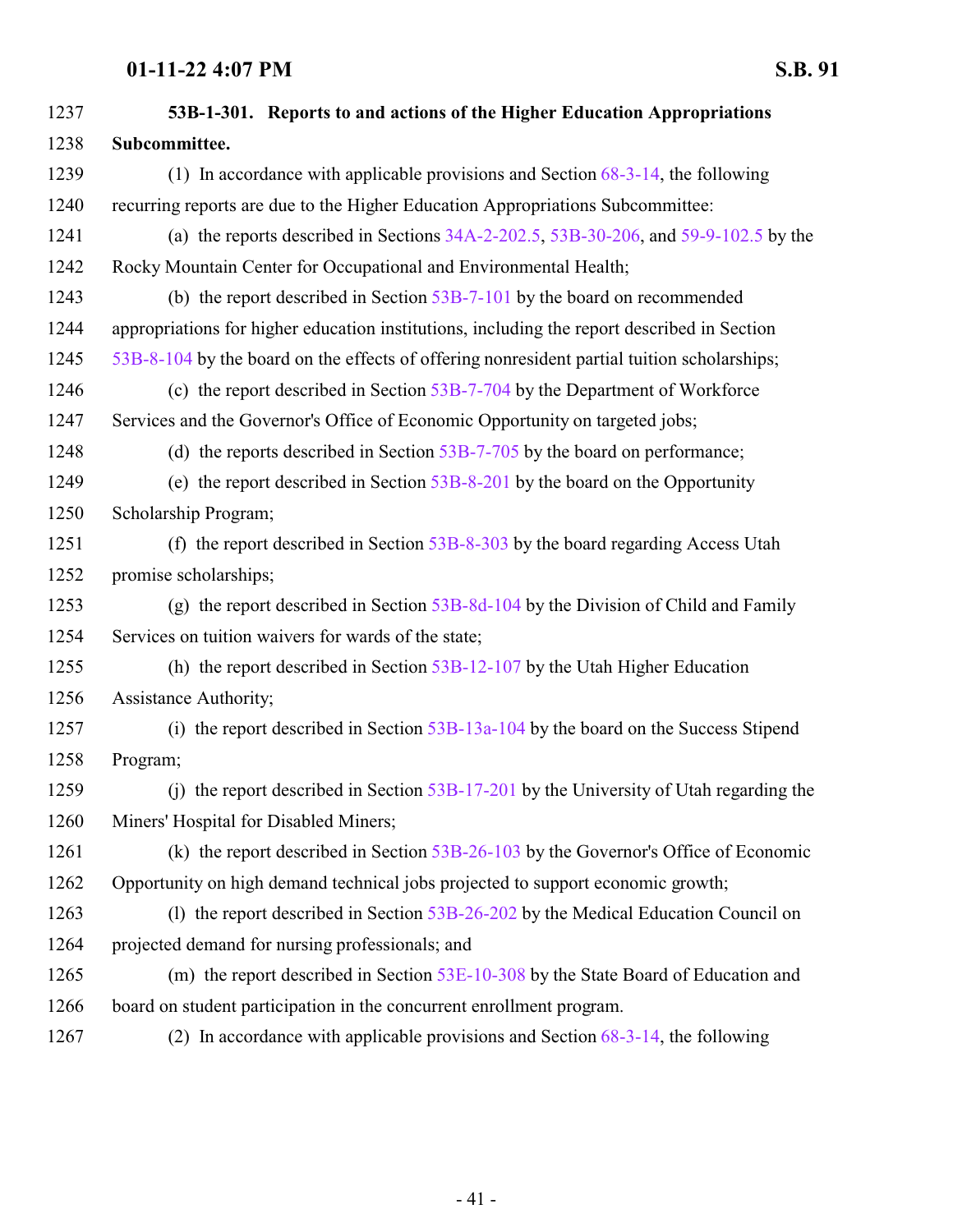| 1268 | occasional reports are due to the Higher Education Appropriations Subcommittee:                 |
|------|-------------------------------------------------------------------------------------------------|
| 1269 | (a) upon request, the information described in Section $53B-8a-111$ submitted by the            |
| 1270 | Utah Educational Savings Plan;                                                                  |
| 1271 | (b) a proposal described in Section $53B-26-202$ by an eligible program to respond to           |
| 1272 | projected demand for nursing professionals; and                                                 |
| 1273 | (c) a report in 2023 from Utah Valley University and the Utah Fire Prevention Board             |
| 1274 | on the fire and rescue training program described in Section 53B-29-202[; and].                 |
| 1275 | [(d) the reports described in Section 63C-19-202 by the Higher Education Strategic              |
| 1276 | Planning Commission on the commission's progress.                                               |
| 1277 | (3) In accordance with applicable provisions, the Higher Education Appropriations               |
| 1278 | Subcommittee shall complete the following:                                                      |
| 1279 | (a) as required by Section $53B-7-703$ , the review of performance funding described in         |
| 1280 | Section 53B-7-703;                                                                              |
| 1281 | (b) an appropriation recommendation described in Section $53B-26-103$ to fund a                 |
| 1282 | proposal responding to workforce needs of a strategic industry cluster;                         |
| 1283 | (c) an appropriation recommendation described in Section 53B-26-202 to fund a                   |
| 1284 | proposal responding to projected demand for nursing professionals; and                          |
| 1285 | (d) review of the report described in Section $63B-10-301$ by the University of Utah on         |
| 1286 | the status of a bond and bond payments specified in Section 63B-10-301.                         |
| 1287 | Section 23. Section 53E-1-201 is amended to read:                                               |
| 1288 | 53E-1-201. Reports to and action required of the Education Interim Committee.                   |
| 1289 | (1) In accordance with applicable provisions and Section $68-3-14$ , the following              |
| 1290 | recurring reports are due to the Education Interim Committee:                                   |
| 1291 | (a) the report described in Section 9-22-109 by the STEM Action Center Board,                   |
| 1292 | including the information described in Section $9-22-113$ on the status of the computer science |
| 1293 | initiative and Section 9-22-114 on the Computing Partnerships Grants Program;                   |
| 1294 | (b) the prioritized list of data research described in Section $35A-14-302$ and the report      |
| 1295 | on research described in Section 35A-14-304 by the Utah Data Research Center;                   |
| 1296 | (c) the report described in Section 35A-15-303 by the State Board of Education on               |
| 1297 | preschool programs;                                                                             |
| 1298 | (d) the report described in Section $53B-1-402$ by the Utah Board of Higher Education           |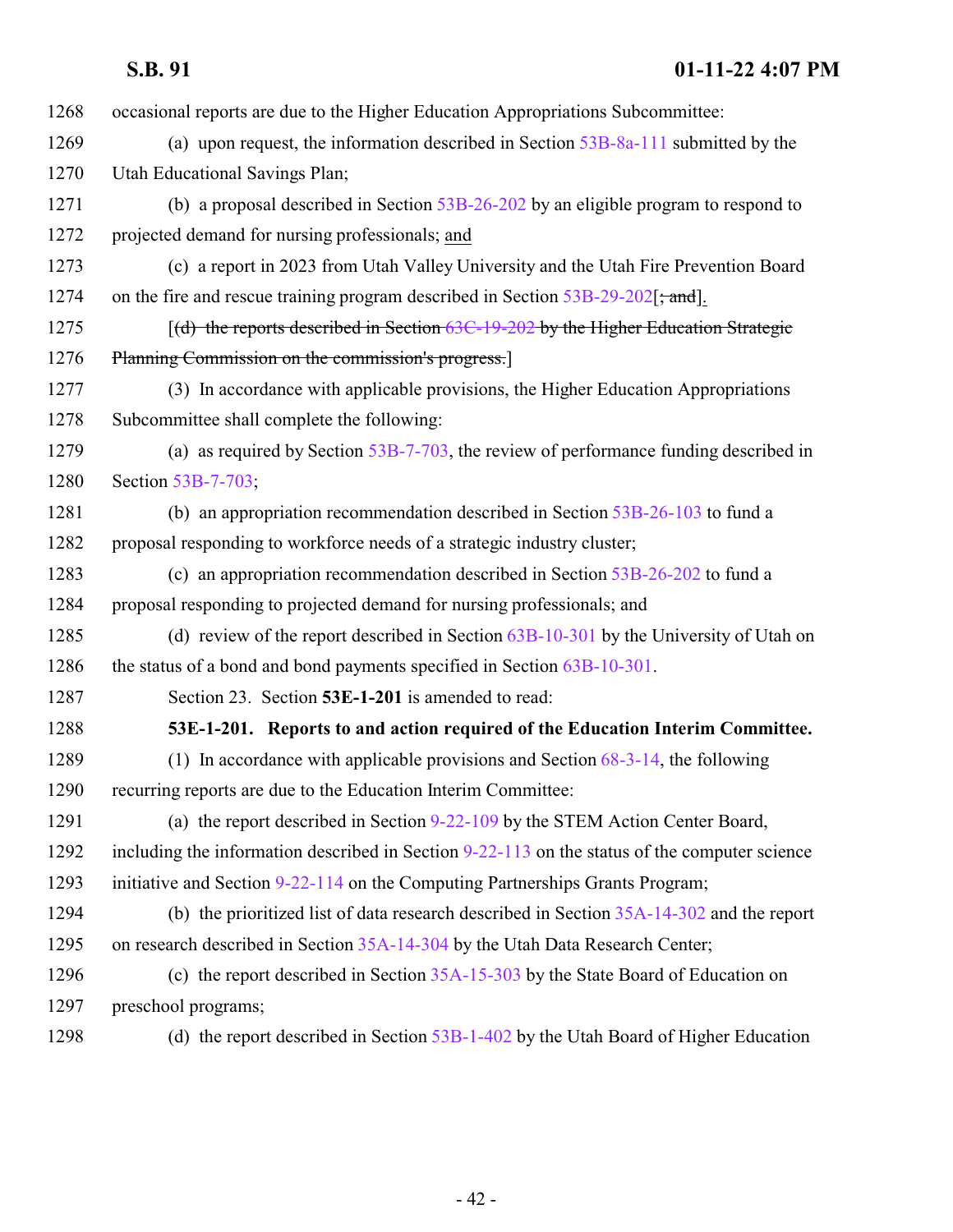| 1299 | on career and technical education issues and addressing workforce needs;                            |
|------|-----------------------------------------------------------------------------------------------------|
| 1300 | (e) the annual report of the Utah Board of Higher Education described in Section                    |
| 1301 | $53B-1-402$ ;                                                                                       |
| 1302 | (f) the reports described in Section $53B-28-401$ by the Utah Board of Higher Education             |
| 1303 | regarding activities related to campus safety;                                                      |
| 1304 | (g) the State Superintendent's Annual Report by the state board described in Section                |
| 1305 | 53E-1-203;                                                                                          |
| 1306 | (h) the annual report described in Section $53E-2-202$ by the state board on the strategic          |
| 1307 | plan to improve student outcomes;                                                                   |
| 1308 | (i) the report described in Section 53E-8-204 by the state board on the Utah Schools for            |
| 1309 | the Deaf and the Blind;                                                                             |
| 1310 | (i) the report described in Section $53E-10-703$ by the Utah Leading through Effective,             |
| 1311 | Actionable, and Dynamic Education director on research and other activities;                        |
| 1312 | (k) the report described in Section $53F-4-203$ by the state board and the independent              |
| 1313 | evaluator on an evaluation of early interactive reading software;                                   |
| 1314 | (1) the report described in Section 53F-4-407 by the state board on UPSTART;                        |
| 1315 | (m) the reports described in Sections $53F-5-214$ and $53F-5-215$ by the state board                |
| 1316 | related to grants for professional learning and grants for an elementary teacher preparation        |
| 1317 | assessment; and                                                                                     |
| 1318 | (n) the report described in Section $53F-5-405$ by the State Board of Education                     |
| 1319 | regarding an evaluation of a partnership that receives a grant to improve educational outcomes      |
| 1320 | for students who are low income.                                                                    |
| 1321 | (2) In accordance with applicable provisions and Section $68-3-14$ , the following                  |
| 1322 | occasional reports are due to the Education Interim Committee:                                      |
| 1323 | (a) the report described in Section $35A-15-303$ by the School Readiness Board by                   |
| 1324 | November 30, 2020, on benchmarks for certain preschool programs;                                    |
| 1325 | (b) the report described in Section 53B-28-402 by the Utah Board of Higher Education                |
| 1326 | on or before the Education Interim Committee's November 2021 meeting;                               |
| 1327 | $\left[ (c)$ the reports described in Section 53E-3-520 by the state board regarding cost           |
| 1328 | centers and implementing activity based costing;                                                    |
| 1329 | $[\text{(\text{d})}]$ (c) if required, the report described in Section 53E-4-309 by the state board |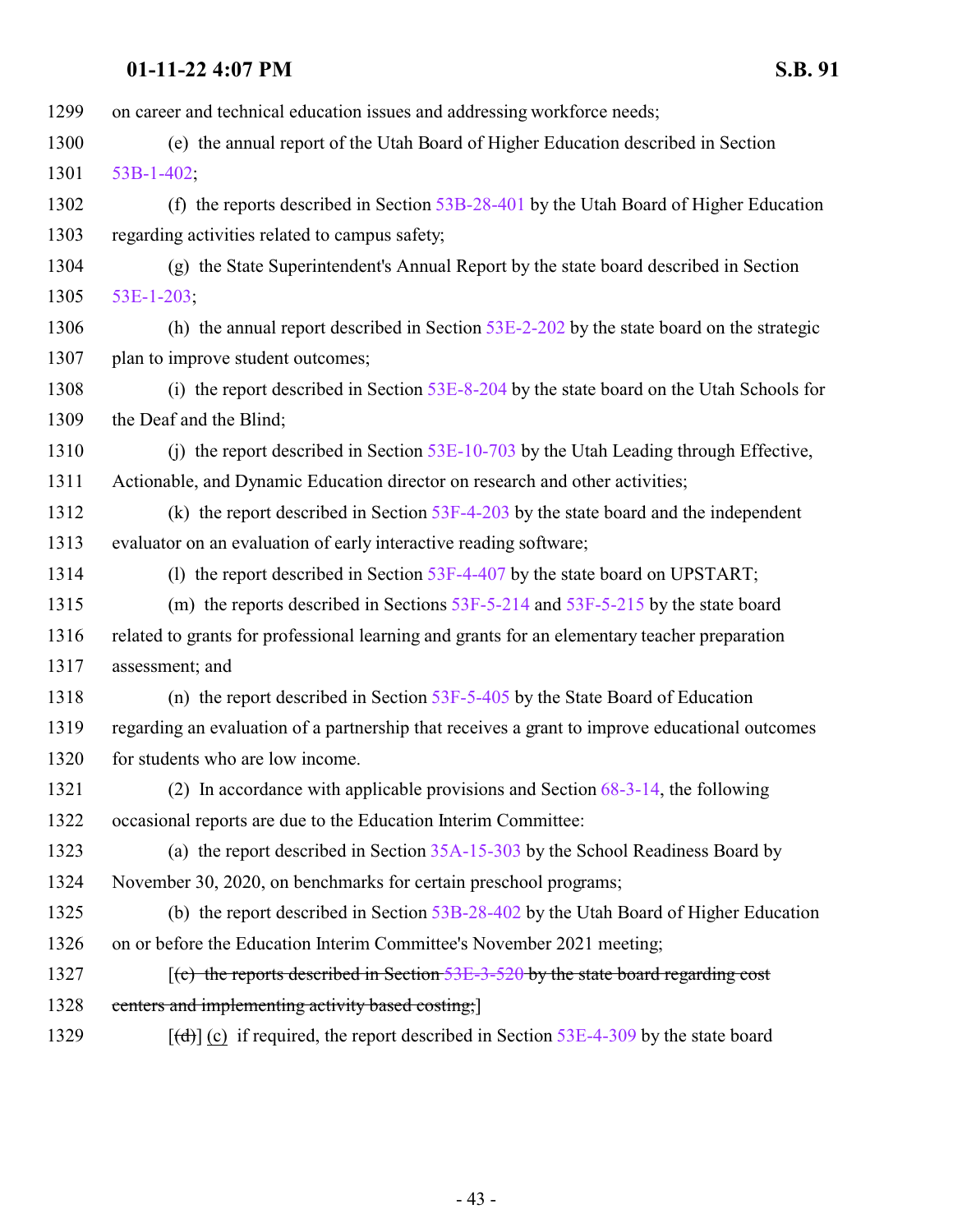| S.B. 91 | $01-11-22$ 4:07 PM |
|---------|--------------------|
|         |                    |

| 1330 | explaining the reasons for changing the grade level specification for the administration of                          |
|------|----------------------------------------------------------------------------------------------------------------------|
| 1331 | specific assessments;                                                                                                |
| 1332 | $[\text{ee}]$ (d) if required, the report described in Section 53E-5-210 by the state board of an                    |
| 1333 | adjustment to the minimum level that demonstrates proficiency for each statewide assessment;                         |
| 1334 | $[f(f)]$ (e) in 2022 and in 2023, on or before November 30, the report described in                                  |
| 1335 | Subsection $53E-10-309(7)$ related to the PRIME pilot program;                                                       |
| 1336 | $[\frac{1}{2}]$ (f) the report described in Section 53E-10-702 by Utah Leading through Effective,                    |
| 1337 | Actionable, and Dynamic Education;                                                                                   |
| 1338 | $[\text{th}]$ (g) if required, the report described in Section 53F-2-513 by the state board                          |
| 1339 | evaluating the effects of salary bonuses on the recruitment and retention of effective teachers in                   |
| 1340 | high poverty schools;                                                                                                |
| 1341 | $[\text{H}\text{H}]$ (h) upon request, the report described in Section 53F-5-207 by the state board on               |
| 1342 | the Intergenerational Poverty Intervention Grants Program;                                                           |
| 1343 | $\left[\frac{f(t)}{g(t)}\right]$ (i) the report described in Section 53F-5-210 by the state board on the Educational |
| 1344 | Improvement Opportunities Outside of the Regular School Day Grant Program;                                           |
| 1345 | $[\frac{f(k)}{g(k)}]$ (j) the report described in Section 53G-7-503 by the state board regarding fees                |
| 1346 | that LEAs charge during the 2020-2021 school year;                                                                   |
| 1347 | $[\text{H}](k)$ the reports described in Section 53G-11-304 by the state board regarding                             |
| 1348 | proposed rules and results related to educator exit surveys; and                                                     |
| 1349 | $\lceil (m) \rceil$ (1) the report described in Section 62A-15-117 by the Division of Substance                      |
| 1350 | Abuse and Mental Health, the State Board of Education, and the Department of Health                                  |
| 1351 | regarding recommendations related to Medicaid reimbursement for school-based health                                  |
| 1352 | services [; and].                                                                                                    |
| 1353 | $\lceil$ (n) the reports described in Section 63C-19-202 by the Higher Education Strategic                           |
| 1354 | Planning Commission.                                                                                                 |
| 1355 | Section 24. Section 53E-1-202 is amended to read:                                                                    |
| 1356 | 53E-1-202. Reports to and action required of the Public Education                                                    |
| 1357 | <b>Appropriations Subcommittee.</b>                                                                                  |
| 1358 | (1) In accordance with applicable provisions and Section $68-3-14$ , the following                                   |
| 1359 | recurring reports are due to the Public Education Appropriations Subcommittee:                                       |
| 1360 | (a) the State Superintendent's Annual Report by the state board described in Section                                 |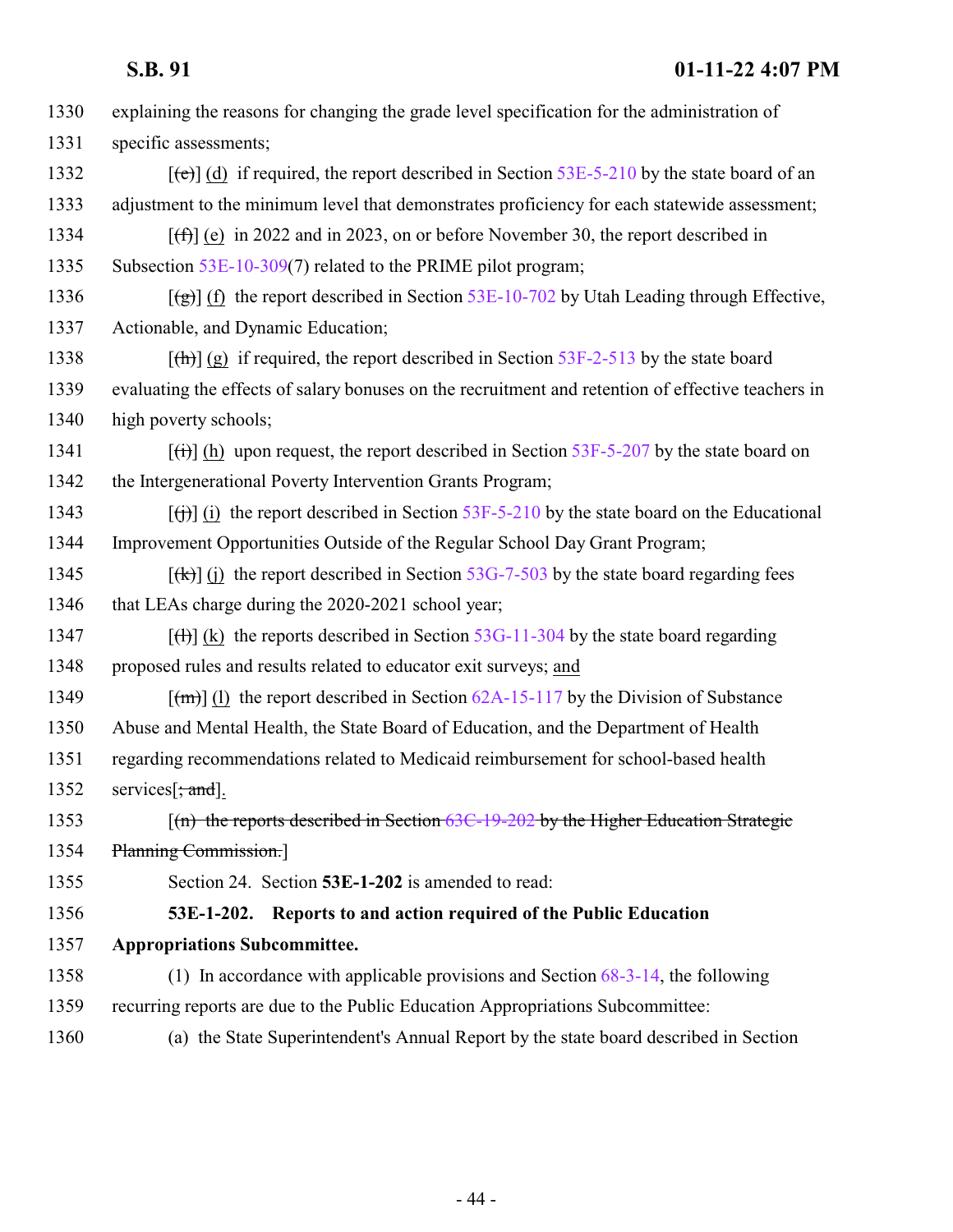| 1361 | 53E-1-203;                                                                                             |
|------|--------------------------------------------------------------------------------------------------------|
| 1362 | (b) the report described in Section 53E-10-703 by the Utah Leading through Effective,                  |
| 1363 | Actionable, and Dynamic Education director on research and other activities; and                       |
| 1364 | (c) the report by the STEM Action Center Board described in Section 9-22-109,                          |
| 1365 | including the information described in Section $9-22-113$ on the status of the computer science        |
| 1366 | initiative.                                                                                            |
| 1367 | $(2)$ The one-time report by the state board regarding cost centers and implementing                   |
| 1368 | activity based costing is due to the Public Education Appropriations Subcommittee in                   |
| 1369 | accordance with Section 53E-3-520.]                                                                    |
| 1370 | $[\langle 3\rangle]$ (2) In accordance with applicable provisions, the Public Education Appropriations |
| 1371 | Subcommittee shall complete the following:                                                             |
| 1372 | (a) the review described in Section $[53E-2-301]$ 53F-2-301 of the WPU value rate; and                 |
| 1373 | (b) if required, the study described in Section $53F-4-304$ of scholarship payments.                   |
| 1374 | Section 25. Section 57-13a-104 is amended to read:                                                     |
| 1375 | 57-13a-104. Abandonment of prescriptive easement for water conveyance.                                 |
| 1376 | (1) A holder of a prescriptive easement for a water conveyance established under                       |
| 1377 | Section 57-13a-102 may, in accordance with this section, abandon all or part of the easement.          |
| 1378 | (2) A holder of a prescriptive easement for a water conveyance established under                       |
| 1379 | Section 57-13a-102 who seeks to abandon the easement or part of the easement shall:                    |
| 1380 | (a) in each county where the easement or part of the easement is located, file in the                  |
| 1381 | office of the county recorder a notice of intent to abandon the prescriptive easement that             |
| 1382 | describes the easement or part of the easement to be abandoned;                                        |
| 1383 | (b) post copies of the notice of intent to abandon the prescriptive easement in three                  |
| 1384 | public places located within the area generally served by the water conveyance that utilizes the       |
| 1385 | easement;                                                                                              |
| 1386 | (c) mail a copy of the notice of intent to abandon the prescriptive easement to each                   |
| 1387 | municipal and county government where the easement or part of the easement is located;                 |
| 1388 | (d) post a copy of the notice of intent to abandon the prescriptive easement on the Utah               |
| 1389 | Public Notice Website created in Section 63A-16-601; and                                               |
| 1390 | (e) after meeting the requirements of Subsections $(2)(a)$ , $(b)$ , $(c)$ , and $(d)$ and at least 45 |
| 1391 | days after the last day on which the holder of the easement posts the notice of intent to abandon      |
|      |                                                                                                        |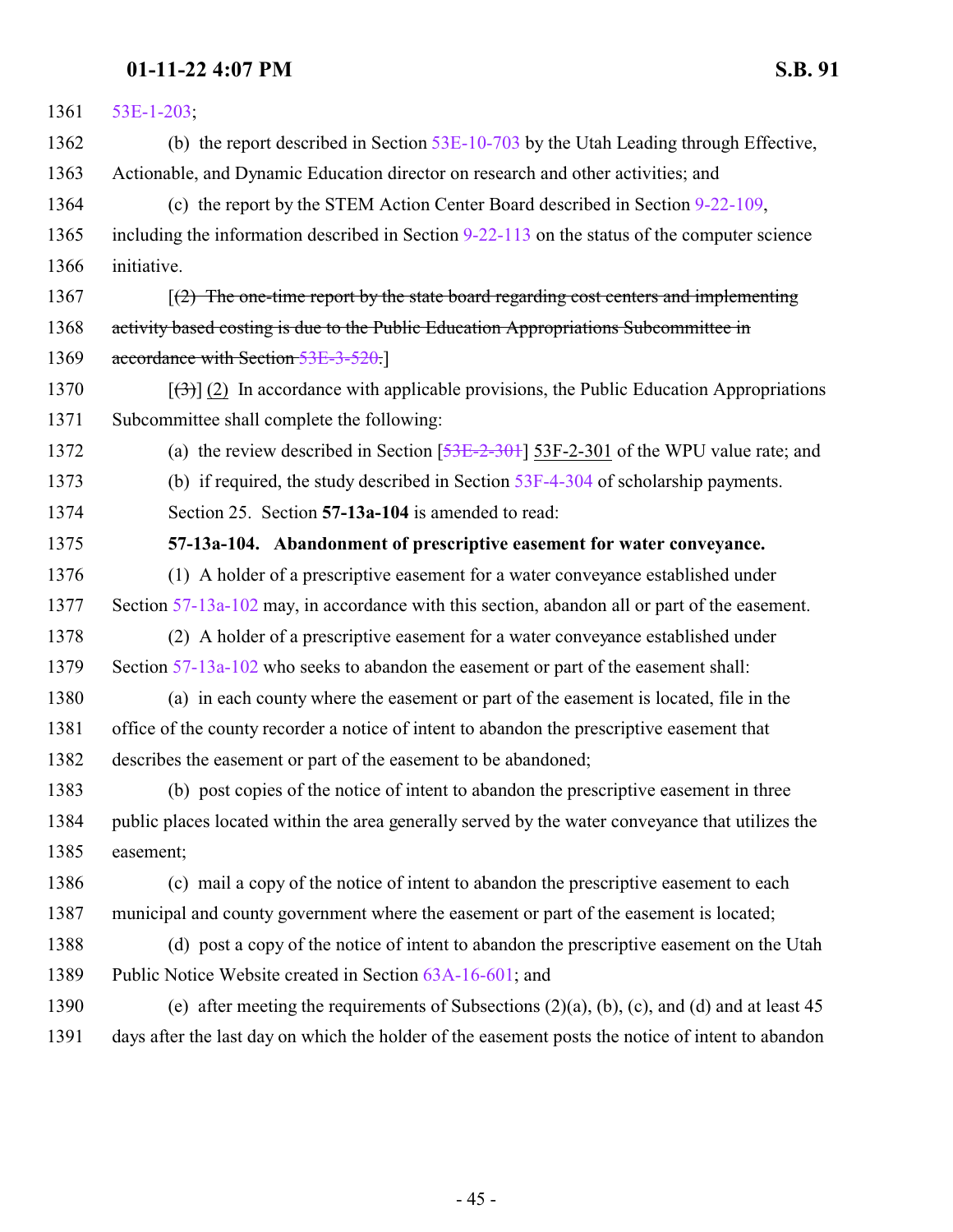- the prescriptive easement in accordance with Subsection (2)(b), file in the office of the county recorder for each county where the easement or part of the easement is located a notice of 1394 abandonment that contains the same description required by Subsection  $(2)(a)[(i)]$ .
- (3) (a) Upon completion of the requirements described in Subsection (2) by the holder of a prescriptive easement for a water conveyance established under Section [57-13a-102](http://le.utah.gov/UtahCode/SectionLookup.jsp?section=57-13a-102&session=2022GS):
- (i) all interest to the easement or part of the easement abandoned by the holder of the easement is extinguished; and
- (ii) subject to each legal right that exists as described in Subsection (3)(b), the owner of a servient estate whose land was encumbered by the easement or part of the easement abandoned may reclaim the land area occupied by the former easement or part of the easement and resume full utilization of the land without liability to the former holder of the easement.
- (b) Abandonment of a prescriptive easement under this section does not affect a legal right to have water delivered or discharged through the water conveyance and easement established by a person other than the holder of the easement who abandons an easement as provided in this section.
- 

Section 26. Section **58-31b-803** is amended to read:

# **58-31b-803. Limitations on prescriptive authority for advanced practice**

## **registered nurses.**

- (1) This section does not apply to an advanced practice registered nurse specializing as 1411 a certified registered nurse anesthetist under Subsection  $58-31b-102[(1+4)(d)]$ .
- (2) Except as provided in Subsection (3), an advanced practice registered nurse may prescribe or administer a Schedule II controlled substance.
- (3) An advanced practice registered nurse described in Subsection (4) may not prescribe or administer a Schedule II controlled substance unless the advanced practice registered nurse:
- 
- (a) receives a board certification from a nationally recognized organization;
- (b) completes at least 30 hours of instruction, or the equivalent number of credit hours, pertaining to advanced pharmacology during a graduate education program;
- (c) when obtaining licensure with the division, demonstrates completion of at least
- seven hours of continuing education pertaining to prescribing opioids; and
- (d) participates in a prescribing mentorship under which the advanced practice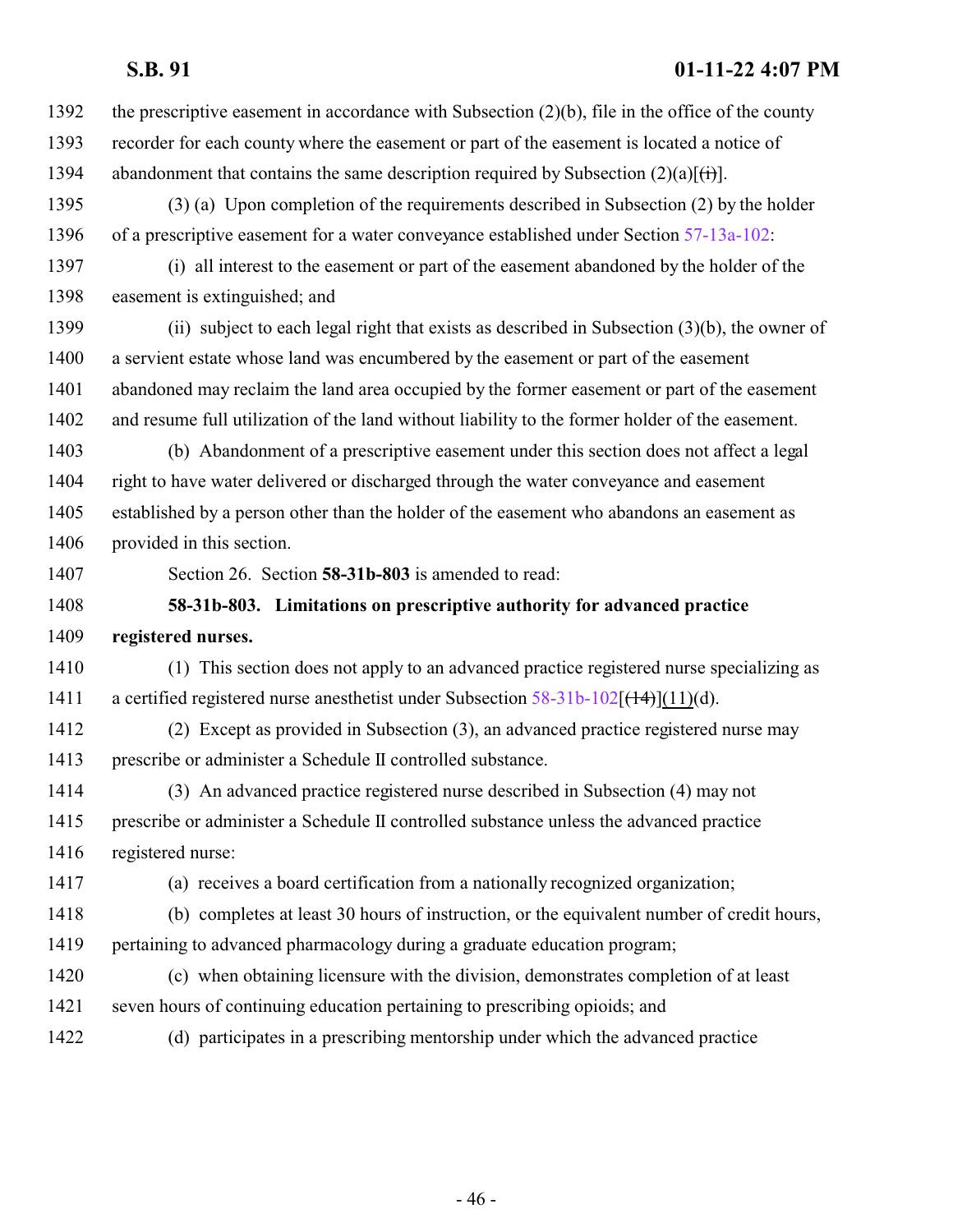registered nurse:

| 1424 | (i) is mentored by:                                                                                       |
|------|-----------------------------------------------------------------------------------------------------------|
| 1425 | (A) a physician licensed in accordance with this title; or                                                |
| 1426 | (B) an advance practice registered nurse who has been licensed at least three years; and                  |
| 1427 | (ii) periodically provides the mentor described in Subsection $[\left(4\right)](3)(d)(i)$ timesheets      |
| 1428 | that, in total, demonstrate 1,000 hours of clinical experience.                                           |
| 1429 | (4) Subsection (3) applies to an advanced practice registered nurse who:                                  |
| 1430 | (a) is engaged in independent solo practice; and                                                          |
| 1431 | (b) (i) has been licensed as an advanced practice registered nurse for less than one year;                |
| 1432 | or                                                                                                        |
| 1433 | (ii) has less than 2,000 hours of experience practicing as a licensed advanced practice                   |
| 1434 | registered nurse.                                                                                         |
| 1435 | Section 27. Section 58-83-301 is amended to read:                                                         |
| 1436 | 58-83-301. Licensure required -- Issuance of licenses.                                                    |
| 1437 | (1) Beginning July 1, 2010, and except as provided in Section $58-1-307$ :                                |
| 1438 | (a) a physician licensed under Chapter 67, Utah Medical Practice Act, or Chapter 68,                      |
| 1439 | Utah Osteopathic Medical Practice Act, shall be licensed under this chapter to engage in the              |
| 1440 | delivery of online pharmaceutical services;                                                               |
| 1441 | (b) an online contract pharmacy shall be licensed under this chapter to engage in the                     |
| 1442 | delivery of online pharmaceutical services; and                                                           |
| 1443 | (c) an Internet facilitator shall be licensed under this chapter to engage in the delivery                |
| 1444 | of online pharmaceutical services.                                                                        |
| 1445 | (2) The division shall issue, to any person who qualifies under this chapter, a license:                  |
| 1446 | (a) to prescribe online;                                                                                  |
| 1447 | (b) to operate as an online contract pharmacy; or                                                         |
| 1448 | (c) to operate as an Internet facilitator.                                                                |
| 1449 | $(3)$ (a) A license under this chapter is not required to engage in electronic prescribing                |
| 1450 | under Chapter 82, Electronic Prescribing Act; and]                                                        |
| 1451 | $\left[\frac{1}{10}\right]$ nothing (3) Nothing in this chapter shall prohibit a physician licensed under |
| 1452 | Chapter 67, Utah Medical Practice Act, or Chapter 68, Utah Osteopathic Medical Practice Act,              |
| 1453 | from electronic prescribing or Internet prescribing as permitted by Chapter 67, Utah Medical              |
|      |                                                                                                           |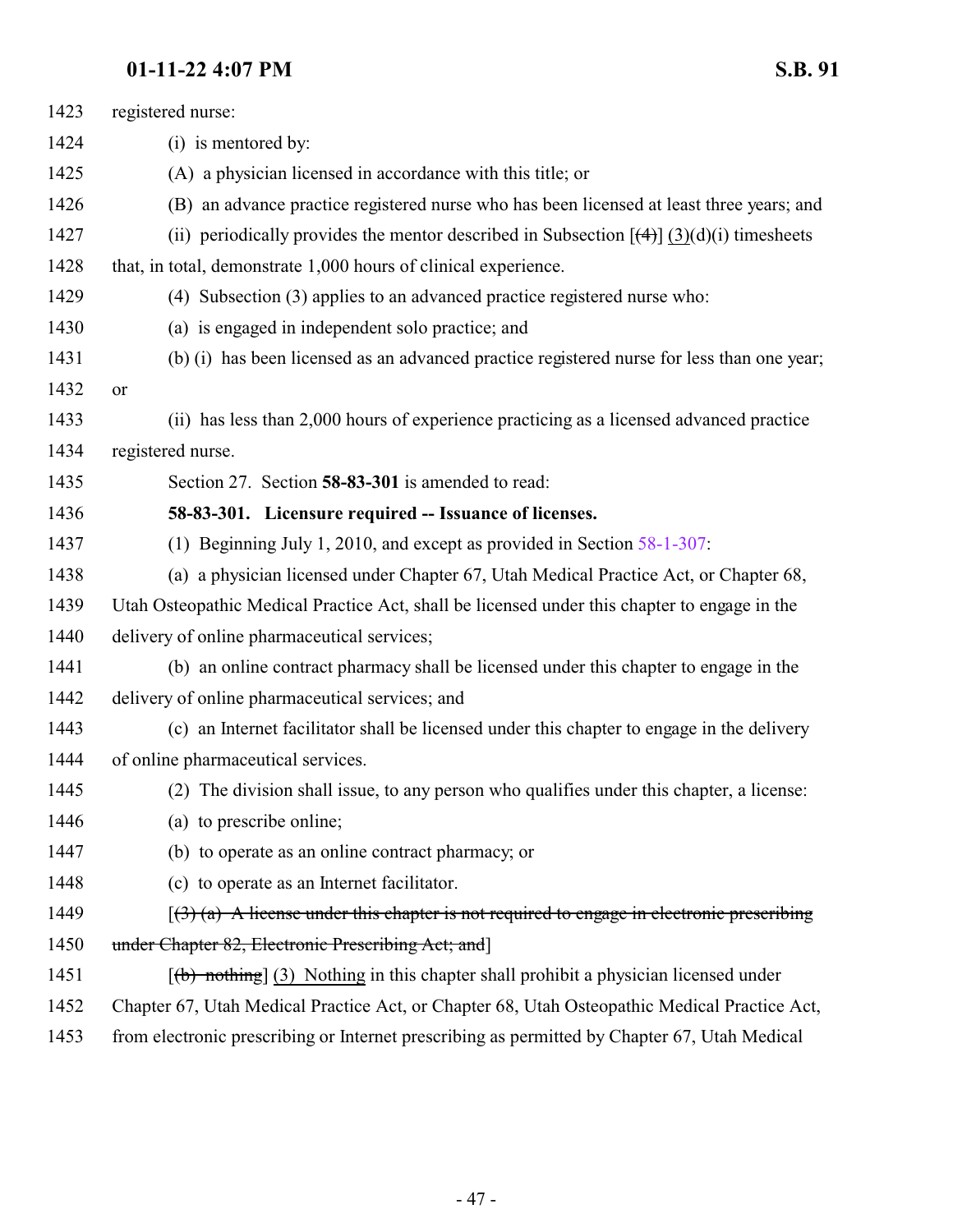| 1454 | Practice Act, or Chapter 68, Utah Osteopathic Medical Practice Act, or other law.             |
|------|-----------------------------------------------------------------------------------------------|
| 1455 | Section 28. Section 59-7-159 is amended to read:                                              |
| 1456 | 59-7-159. Review of credits allowed under this chapter.                                       |
| 1457 | (1) As used in this section, "committee" means the Revenue and Taxation Interim               |
| 1458 | Committee.                                                                                    |
| 1459 | (2) (a) The committee shall review the tax credits described in this chapter as provided      |
| 1460 | in Subsection (3) and make recommendations concerning whether the tax credits should be       |
| 1461 | continued, modified, or repealed.                                                             |
| 1462 | (b) In conducting the review required under Subsection $(2)(a)$ , the committee shall:        |
| 1463 | (i) schedule time on at least one committee agenda to conduct the review;                     |
| 1464 | (ii) invite state agencies, individuals, and organizations concerned with the tax credit      |
| 1465 | under review to provide testimony;                                                            |
| 1466 | (iii) (A) invite the Governor's Office of Economic Opportunity to present a summary           |
| 1467 | and analysis of the information for each tax credit regarding which the Governor's Office of  |
| 1468 | Economic Opportunity is required to make a report under this chapter; and                     |
| 1469 | (B) invite the Office of the Legislative Fiscal Analyst to present a summary and              |
| 1470 | analysis of the information for each tax credit regarding which the Office of the Legislative |
| 1471 | Fiscal Analyst is required to make a report under this chapter;                               |
| 1472 | (iv) ensure that the committee's recommendations described in this section include an         |
| 1473 | evaluation of:                                                                                |
| 1474 | (A) the cost of the tax credit to the state;                                                  |
| 1475 | (B) the purpose and effectiveness of the tax credit; and                                      |
| 1476 | (C) the extent to which the state benefits from the tax credit; and                           |
| 1477 | (v) undertake other review efforts as determined by the committee chairs or as                |
| 1478 | otherwise required by law.                                                                    |
| 1479 | (3) (a) On or before November 30, 2017, and every three years after 2017, the                 |
| 1480 | committee shall conduct the review required under Subsection (2) of the tax credits allowed   |
| 1481 | under the following sections:                                                                 |
| 1482 | (i) Section $59-7-601$ ;                                                                      |
| 1483 | Section 59-7-607;<br>(i)                                                                      |
| 1484 | (iii) Section $59-7-612$ ;                                                                    |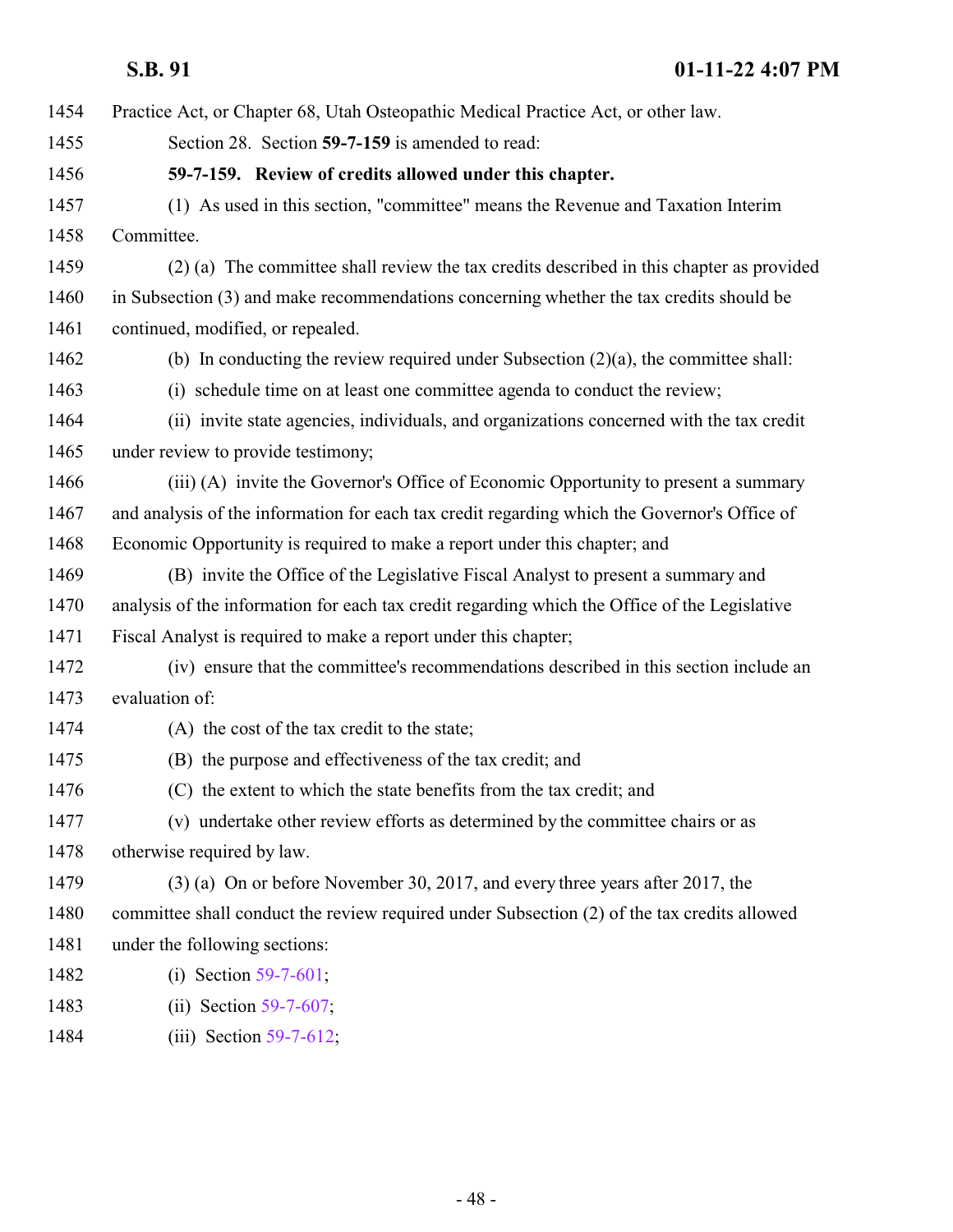<span id="page-48-0"></span>

| 1485 | (iv) Section $59-7-614.1$ ; and                                                                       |
|------|-------------------------------------------------------------------------------------------------------|
| 1486 | (v) Section $59-7-614.5$ .                                                                            |
| 1487 | (b) On or before November 30, 2018, and every three years after 2018, the committee                   |
| 1488 | shall conduct the review required under Subsection (2) of the tax credits allowed under the           |
| 1489 | following sections:                                                                                   |
| 1490 | (i) Section $59-7-609$ ;                                                                              |
| 1491 | (ii) Section $59-7-614.2$ ;                                                                           |
| 1492 | (iii) Section $59-7-614.10$ ;                                                                         |
| 1493 | (iv) Section $59-7-619$ ; and                                                                         |
| 1494 | $[(v) \text{Section } 59 - 7 - 620; \text{ and}]$                                                     |
| 1495 | $\left[$ (vi) $\right]$ (v) Section 59-7-624.                                                         |
| 1496 | (c) On or before November 30, 2019, and every three years after 2019, the committee                   |
| 1497 | shall conduct the review required under Subsection (2) of the tax credits allowed under the           |
| 1498 | following sections:                                                                                   |
| 1499 | (i) Section $59-7-610$ ;                                                                              |
| 1500 | (ii) Section $59-7-614$ ; and                                                                         |
| 1501 | (iii) Section $59-7-614.7$ .                                                                          |
| 1502 | $(d)$ (i) In addition to the reviews described in this Subsection (3), the committee shall            |
| 1503 | conduct a review of a tax credit described in this chapter that is enacted on or after January 1,     |
| 1504 | 2017.                                                                                                 |
| 1505 | (ii) The committee shall complete a review described in this Subsection $(3)(d)$ three                |
| 1506 | years after the effective date of the tax credit and every three years after the initial review date. |
| 1507 | Section 29. Section 59-7-614 is amended to read:                                                      |
| 1508 | 59-7-614. Renewable energy systems tax credits -- Definitions -- Certification --                     |
| 1509 | Rulemaking authority.                                                                                 |
| 1510 | $(1)$ As used in this section:                                                                        |
| 1511 | (a) (i) "Active solar system" means a system of equipment that is capable of:                         |
| 1512 | (A) collecting and converting incident solar radiation into thermal, mechanical, or                   |
| 1513 | electrical energy; and                                                                                |
| 1514 | (B) transferring a form of energy described in Subsection $(1)(a)(i)(A)$ by a separate                |
| 1515 | apparatus to storage or to the point of use.                                                          |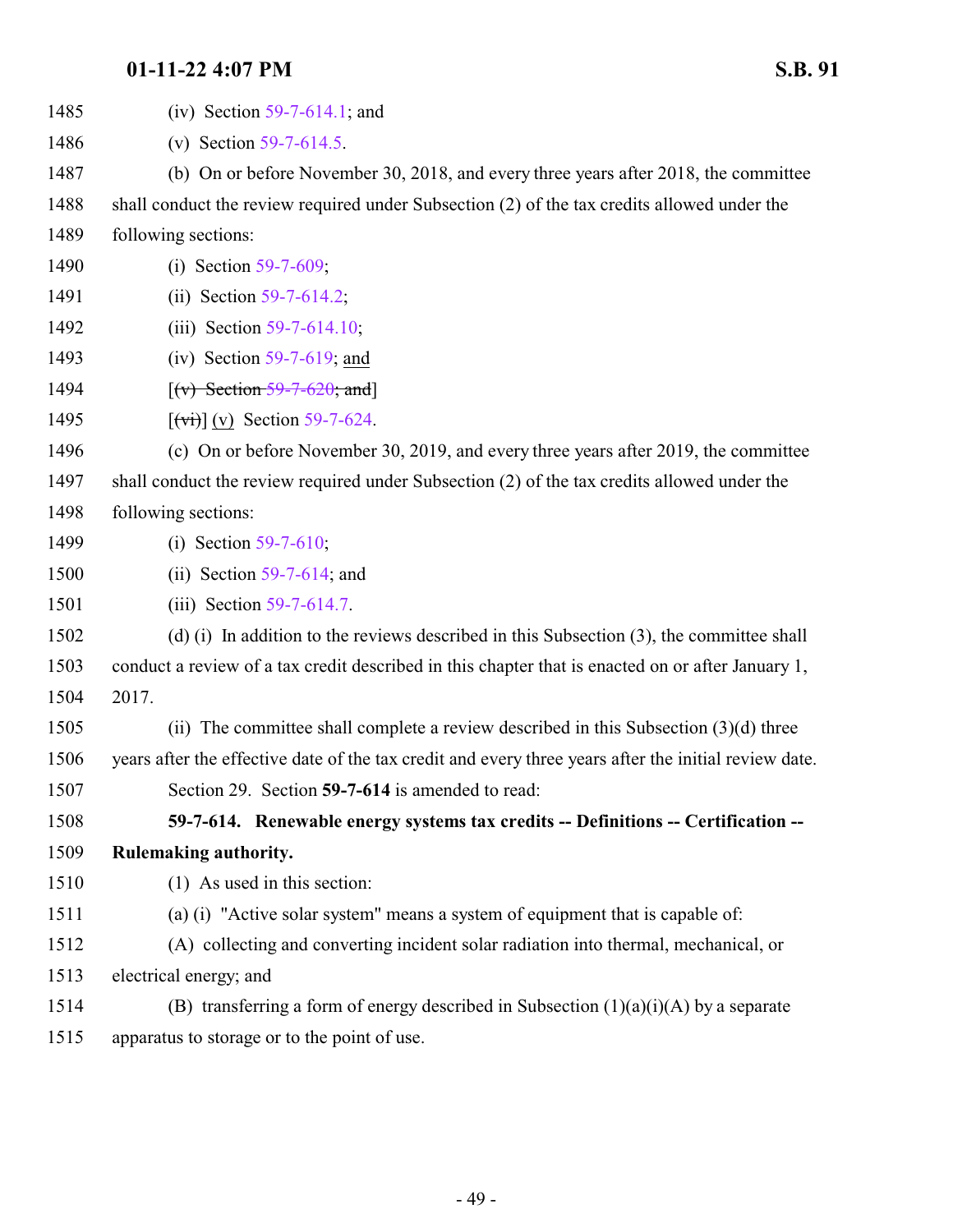| 1516 | (ii) "Active solar system" includes water heating, space heating or cooling, and             |
|------|----------------------------------------------------------------------------------------------|
| 1517 | electrical or mechanical energy generation.                                                  |
| 1518 | (b) "Biomass system" means a system of apparatus and equipment for use in:                   |
| 1519 | (i) converting material into biomass energy, as defined in Section $59-12-102$ ; and         |
| 1520 | (ii) transporting the biomass energy by separate apparatus to the point of use or storage.   |
| 1521 | (c) "Commercial energy system" means a system that is:                                       |
| 1522 | $(i)$ (A) an active solar system;                                                            |
| 1523 | (B) a biomass system;                                                                        |
| 1524 | (C) a direct use geothermal system;                                                          |
| 1525 | (D) a geothermal electricity system;                                                         |
| 1526 | (E) a geothermal heat pump system;                                                           |
| 1527 | (F) a hydroenergy system;                                                                    |
| 1528 | (G) a passive solar system; or                                                               |
| 1529 | (H) a wind system;                                                                           |
| 1530 | (ii) located in the state; and                                                               |
| 1531 | (iii) used:                                                                                  |
| 1532 | (A) to supply energy to a commercial unit; or                                                |
| 1533 | (B) as a commercial enterprise.                                                              |
| 1534 | (d) "Commercial enterprise" means an entity, the purpose of which is to produce:             |
| 1535 | (i) electrical, mechanical, or thermal energy for sale from a commercial energy system;      |
| 1536 | or                                                                                           |
| 1537 | (ii) hydrogen for sale from a hydrogen production system.                                    |
| 1538 | (e) (i) "Commercial unit" means a building or structure that an entity uses to transact      |
| 1539 | business.                                                                                    |
| 1540 | (ii) Notwithstanding Subsection $(1)(e)(i)$ :                                                |
| 1541 | (A) with respect to an active solar system used for agricultural water pumping or a          |
| 1542 | wind system, each individual energy generating device is considered to be a commercial unit; |
| 1543 | or                                                                                           |
| 1544 | (B) if an energy system is the building or structure that an entity uses to transact         |
| 1545 | business, a commercial unit is the complete energy system itself.                            |
| 1546 | (f) "Direct use geothermal system" means a system of apparatus and equipment that            |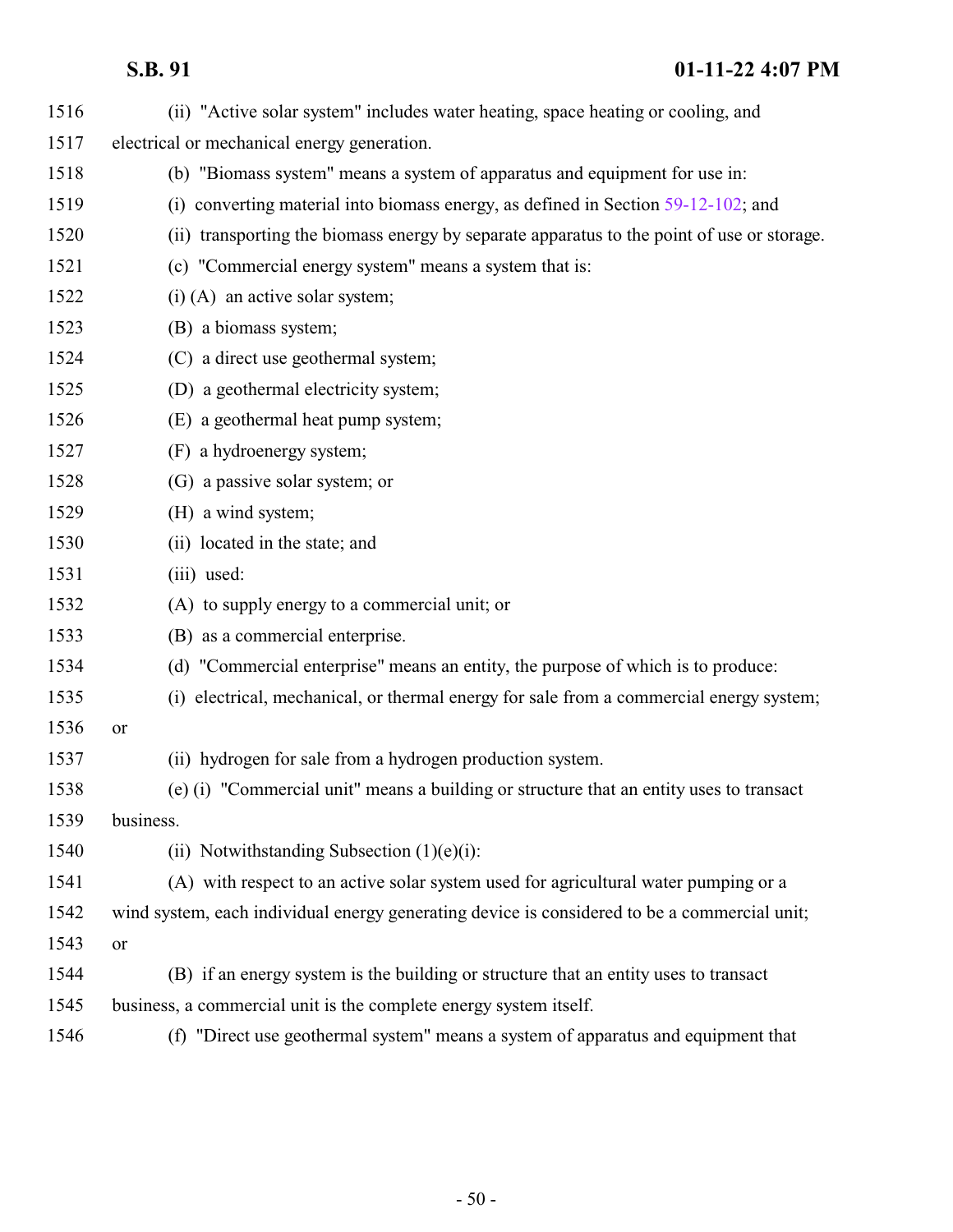| 1547 | enables the direct use of geothermal energy to meet energy needs, including heating a building,    |
|------|----------------------------------------------------------------------------------------------------|
| 1548 | an industrial process, and aquaculture.                                                            |
| 1549 | (g) "Geothermal electricity" means energy that is:                                                 |
| 1550 | contained in heat that continuously flows outward from the earth; and<br>(i)                       |
| 1551 | (ii) used as a sole source of energy to produce electricity.                                       |
| 1552 | (h) "Geothermal energy" means energy generated by heat that is contained in the earth.             |
| 1553 | "Geothermal heat pump system" means a system of apparatus and equipment that:<br>(i)               |
| 1554 | (i) enables the use of thermal properties contained in the earth at temperatures well              |
| 1555 | below 100 degrees Fahrenheit; and                                                                  |
| 1556 | (ii) helps meet heating and cooling needs of a structure.                                          |
| 1557 | "Hydroenergy system" means a system of apparatus and equipment that is capable<br>(i)              |
| 1558 | of:                                                                                                |
| 1559 | (i) intercepting and converting kinetic water energy into electrical or mechanical                 |
| 1560 | energy; and                                                                                        |
| 1561 | (ii) transferring this form of energy by separate apparatus to the point of use or storage.        |
| 1562 | (k) "Hydrogen production system" means a system of apparatus and equipment, located                |
| 1563 | in this state, that uses:                                                                          |
| 1564 | (i) electricity from a renewable energy source to create hydrogen gas from water,                  |
| 1565 | regardless of whether the renewable energy source is at a separate facility or the same facility   |
| 1566 | as the system of apparatus and equipment; or                                                       |
| 1567 | (ii) uses renewable natural gas to produce hydrogen gas.                                           |
| 1568 | (1) "Office" means the Office of Energy Development created in Section 79-6-401.                   |
| 1569 | (m) (i) "Passive solar system" means a direct thermal system that utilizes the structure           |
| 1570 | of a building and the structure's operable components to provide for collection, storage, and      |
| 1571 | distribution of heating or cooling during the appropriate times of the year by utilizing the       |
| 1572 | climate resources available at the site.                                                           |
| 1573 | (ii) "Passive solar system" includes those portions and components of a building that              |
| 1574 | are expressly designed and required for the collection, storage, and distribution of solar energy. |
| 1575 | (n) "Photovoltaic system" means an active solar system that generates electricity from             |
| 1576 | sunlight.                                                                                          |
| 1577 | (o) (i) "Principal recovery portion" means the portion of a lease payment that                     |
|      |                                                                                                    |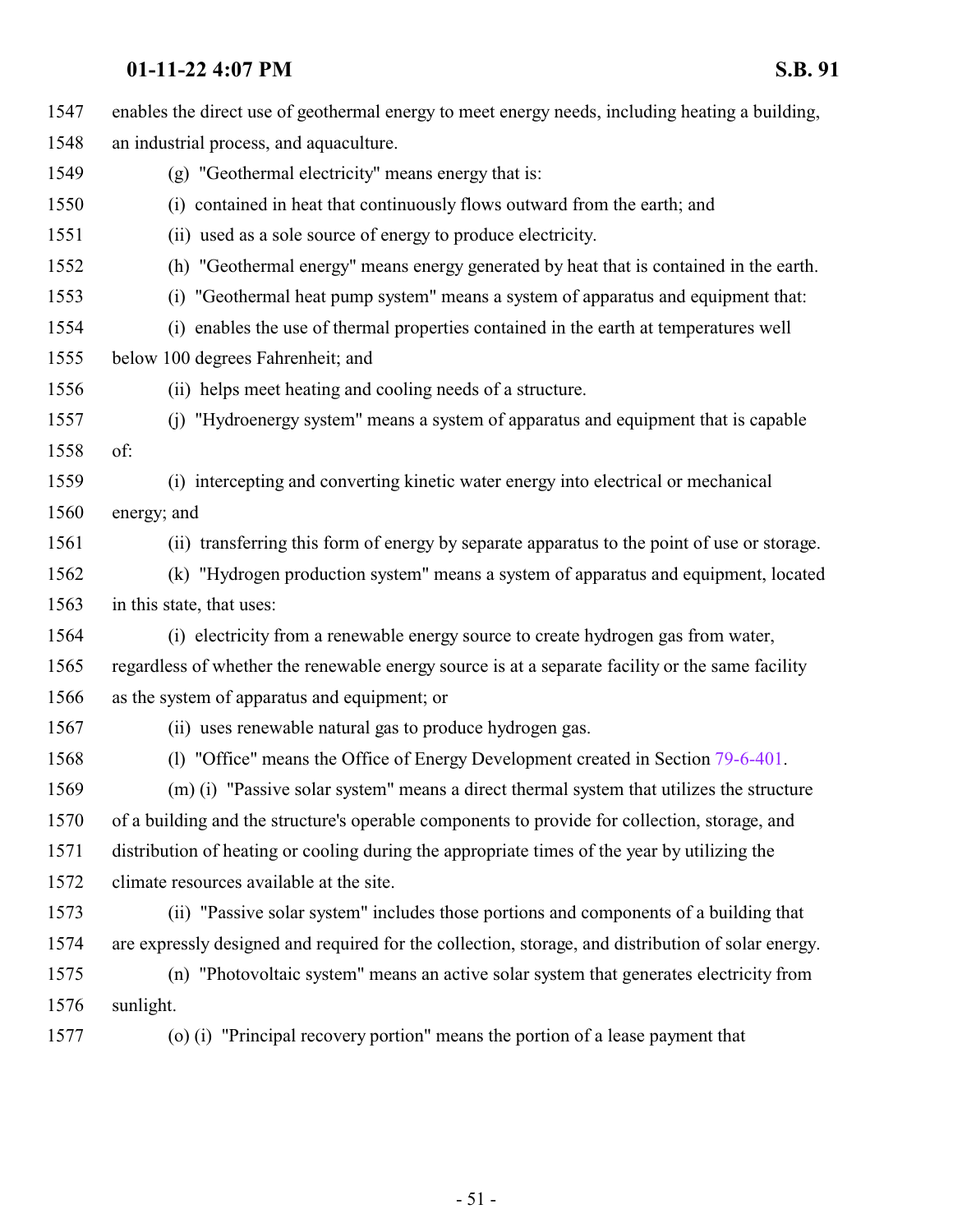| 1578 | constitutes the cost a person incurs in acquiring a commercial energy system.                 |
|------|-----------------------------------------------------------------------------------------------|
| 1579 | (ii) "Principal recovery portion" does not include:                                           |
| 1580 | (A) an interest charge; or                                                                    |
| 1581 | (B) a maintenance expense.                                                                    |
| 1582 | (p) "Renewable energy source" means the same as that term is defined in Section               |
| 1583 | 54-17-601.                                                                                    |
| 1584 | (q) "Residential energy system" means the following used to supply energy to or for a         |
| 1585 | residential unit:                                                                             |
| 1586 | (i) an active solar system;                                                                   |
| 1587 | (ii) a biomass system;                                                                        |
| 1588 | (iii) a direct use geothermal system;                                                         |
| 1589 | (iv) a geothermal heat pump system;                                                           |
| 1590 | (v) a hydroenergy system;                                                                     |
| 1591 | (vi) a passive solar system; or                                                               |
| 1592 | (vii) a wind system.                                                                          |
| 1593 | (r) (i) "Residential unit" means a house, condominium, apartment, or similar dwelling         |
| 1594 | unit that:                                                                                    |
| 1595 | (A) is located in the state; and                                                              |
| 1596 | (B) serves as a dwelling for a person, group of persons, or a family.                         |
| 1597 | (ii) "Residential unit" does not include property subject to a fee under:                     |
| 1598 | (A) Section 59-2-405;                                                                         |
| 1599 | (B) Section 59-2-405.1;                                                                       |
| 1600 | (C) Section 59-2-405.2;                                                                       |
| 1601 | (D) Section $59-2-405.3$ ; or                                                                 |
| 1602 | (E) Section 72-10-110.5.                                                                      |
| 1603 | (s) "Wind system" means a system of apparatus and equipment that is capable of:               |
| 1604 | intercepting and converting wind energy into mechanical or electrical energy; and<br>(i)      |
| 1605 | transferring these forms of energy by a separate apparatus to the point of use, sale,<br>(ii) |
| 1606 | or storage.                                                                                   |
| 1607 | (2) A taxpayer may claim an energy system tax credit as provided in this section              |
| 1608 | against a tax due under this chapter for a taxable year.                                      |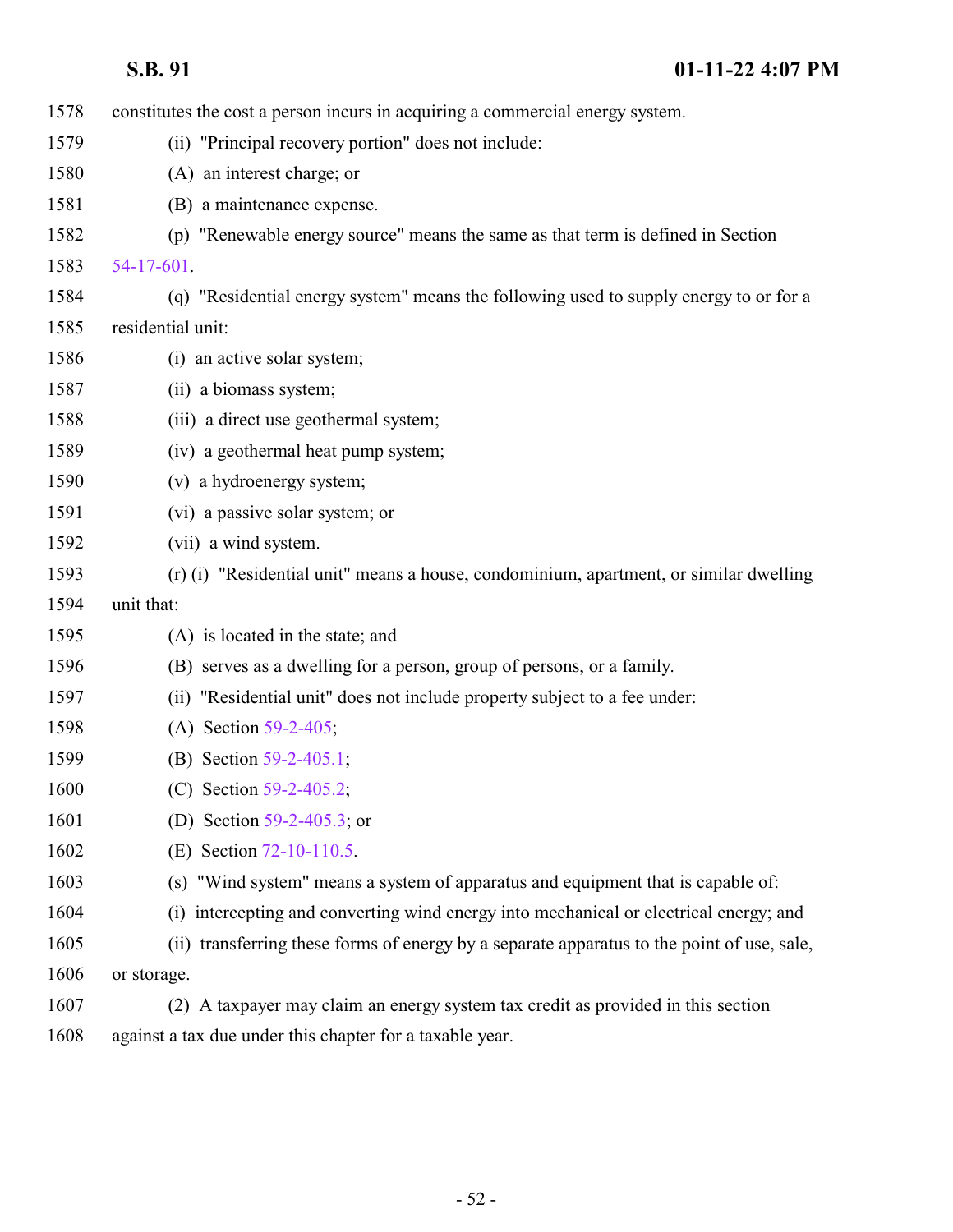| 1609 | $(3)$ (a) Subject to the other provisions of this Subsection $(3)$ , a taxpayer may claim a        |
|------|----------------------------------------------------------------------------------------------------|
| 1610 | nonrefundable tax credit under this Subsection (3) with respect to a residential unit the taxpayer |
| 1611 | owns or uses if:                                                                                   |
| 1612 | (i) the taxpayer:                                                                                  |
| 1613 | (A) purchases and completes a residential energy system to supply all or part of the               |
| 1614 | energy required for the residential unit; or                                                       |
| 1615 | (B) participates in the financing of a residential energy system to supply all or part of          |
| 1616 | the energy required for the residential unit; and                                                  |
| 1617 | (ii) the taxpayer obtains a written certification from the office in accordance with               |
| 1618 | Subsection (8).                                                                                    |
| 1619 | (b) (i) Subject to Subsections $(3)(b)(ii)$ through (iv) and, as applicable, Subsection            |
| 1620 | $(3)(c)$ or (d), the tax credit is equal to 25% of the reasonable costs of each residential energy |
| 1621 | system installed with respect to each residential unit the taxpayer owns or uses.                  |
| 1622 | (ii) A tax credit under this Subsection (3) may include installation costs.                        |
| 1623 | (iii) A taxpayer may claim a tax credit under this Subsection (3) for the taxable year in          |
| 1624 | which the residential energy system is completed and placed in service.                            |
| 1625 | (iv) If the amount of a tax credit under this Subsection (3) exceeds a taxpayer's tax              |
| 1626 | liability under this chapter for a taxable year, the taxpayer may carry forward the amount of the  |
| 1627 | tax credit exceeding the liability for a period that does not exceed the next four taxable years.  |
| 1628 | (c) The total amount of tax credit a taxpayer may claim under this Subsection (3) for a            |
| 1629 | residential energy system, other than a photovoltaic system, may not exceed \$2,000 per            |
| 1630 | residential unit.                                                                                  |
| 1631 | (d) The total amount of tax credit a taxpayer may claim under this Subsection (3) for a            |
| 1632 | photovoltaic system may not exceed:                                                                |
| 1633 | (i) for a system installed on or after January 1, 2018, but on or before December 31,              |
| 1634 | 2020, \$1,600;                                                                                     |
| 1635 | (ii) for a system installed on or after January 1, 2021, but on or before December 31,             |
| 1636 | 2021, \$1,200;                                                                                     |
| 1637 | (iii) for a system installed on or after January 1, 2022, but on or before December 31,            |
| 1638 | 2022, \$800;                                                                                       |
| 1639 | (iv) for a system installed on or after January 1, 2023, but on or before December 31,             |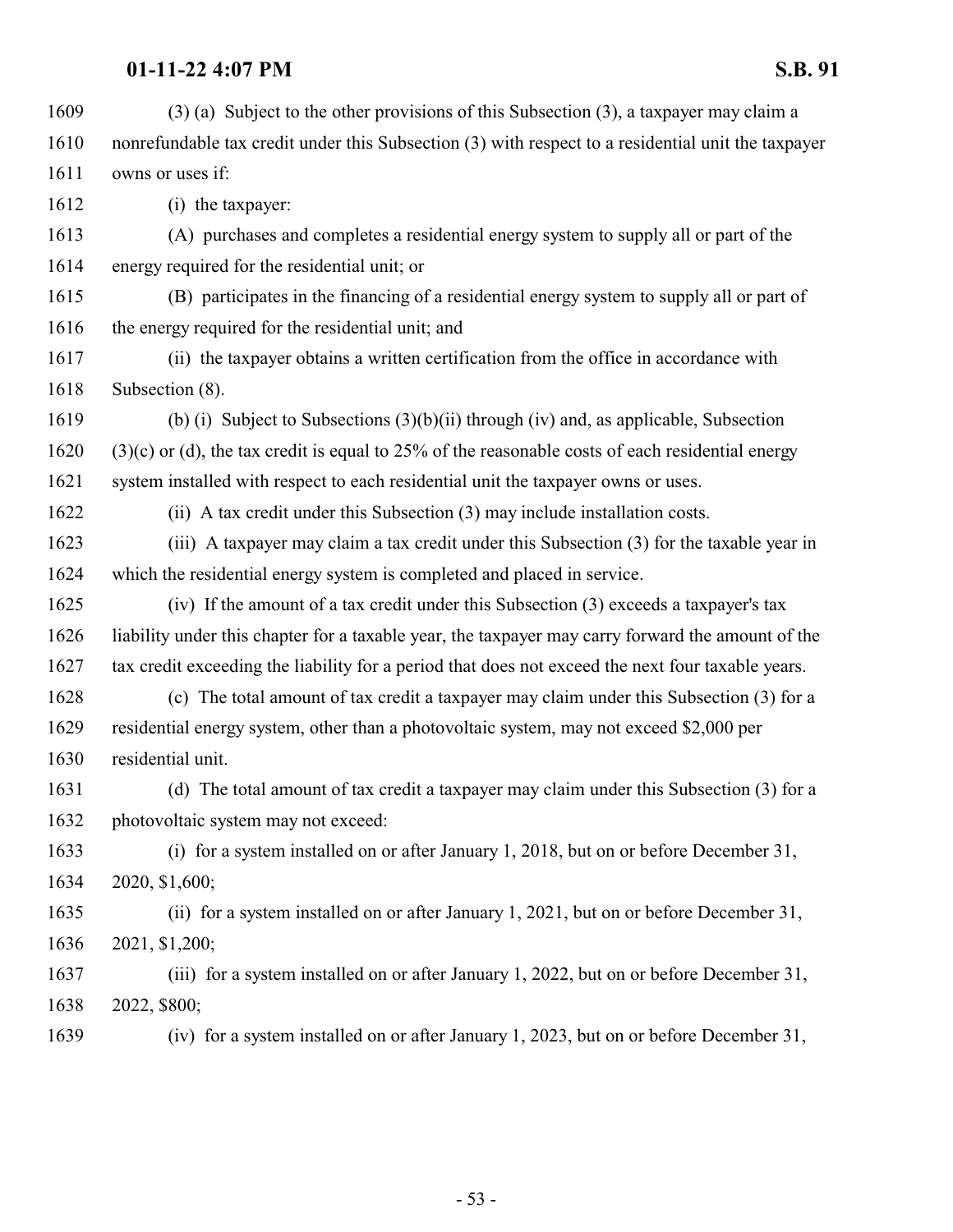2023, \$400; and (v) for a system installed on or after January 1, 2024, \$0. (e) If a taxpayer sells a residential unit to another person before the taxpayer claims the 1643 tax credit under this Subsection (3): (i) the taxpayer may assign the tax credit to the other person; and (ii) (A) if the other person files a return under this chapter, the other person may claim the tax credit under this section as if the other person had met the requirements of this section to claim the tax credit; or (B) if the other person files a return under Chapter 10, Individual Income Tax Act, the other person may claim the tax credit under Section [59-10-1014](http://le.utah.gov/UtahCode/SectionLookup.jsp?section=59-10-1014&session=2022GS) as if the other person had met 1650 the requirements of Section [59-10-1014](http://le.utah.gov/UtahCode/SectionLookup.jsp?section=59-10-1014&session=2022GS) to claim the tax credit. (4) (a) Subject to the other provisions of this Subsection (4), a taxpayer may claim a refundable tax credit under this Subsection (4) with respect to a commercial energy system if: (i) the commercial energy system does not use: (A) wind, geothermal electricity, solar, or biomass equipment capable of producing a total of 660 or more kilowatts of electricity; or (B) solar equipment capable of producing 2,000 or more kilowatts of electricity; (ii) the taxpayer purchases or participates in the financing of the commercial energy system; (iii) (A) the commercial energy system supplies all or part of the energy required by commercial units owned or used by the taxpayer; or (B) the taxpayer sells all or part of the energy produced by the commercial energy system as a commercial enterprise; (iv) the taxpayer has not claimed and will not claim a tax credit under Subsection (7) for hydrogen production using electricity for which the taxpayer claims a tax credit under this Subsection (4); and (v) the taxpayer obtains a written certification from the office in accordance with Subsection (8). 1668 (b) (i) Subject to Subsections (4)(b)(ii) through (iv), the tax credit is equal to 10% of 1669 the reasonable costs of the commercial energy system. (ii) A tax credit under this Subsection (4) may include installation costs.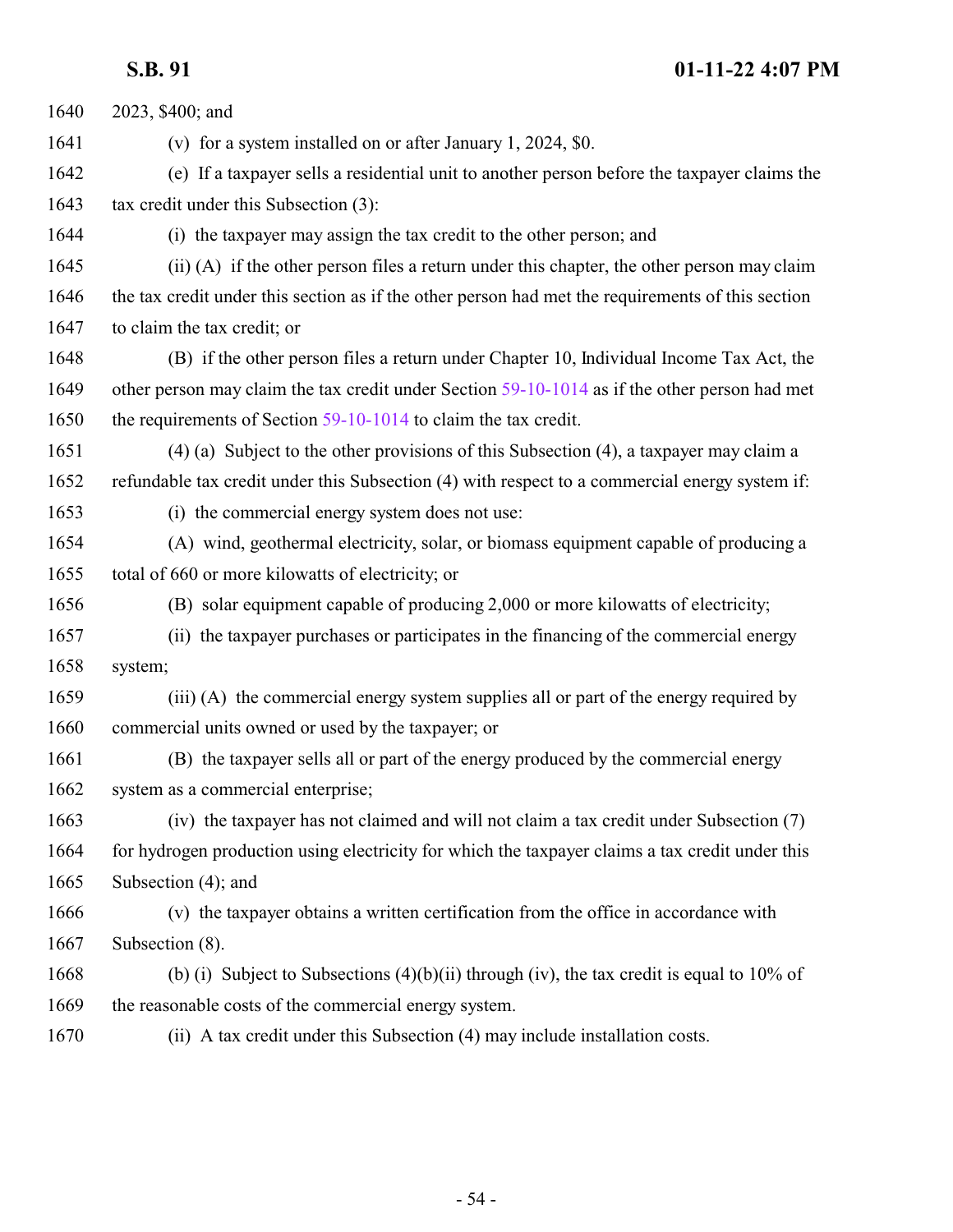| 1671 | (iii) A taxpayer is eligible to claim a tax credit under this Subsection (4) for the taxable    |
|------|-------------------------------------------------------------------------------------------------|
| 1672 | year in which the commercial energy system is completed and placed in service.                  |
| 1673 | (iv) The total amount of tax credit a taxpayer may claim under this Subsection (4) may          |
| 1674 | not exceed \$50,000 per commercial unit.                                                        |
| 1675 | (c) (i) Subject to Subsections $(4)(c)(ii)$ and (iii), a taxpayer that is a lessee of a         |
| 1676 | commercial energy system installed on a commercial unit may claim a tax credit under this       |
| 1677 | Subsection (4) if the taxpayer confirms that the lessor irrevocably elects not to claim the tax |
| 1678 | credit.                                                                                         |
| 1679 | (ii) A taxpayer described in Subsection $(4)(c)(i)$ may claim as a tax credit under this        |
| 1680 | Subsection (4) only the principal recovery portion of the lease payments.                       |
| 1681 | (iii) A taxpayer described in Subsection $(4)(c)(i)$ may claim a tax credit under this          |
| 1682 | Subsection (4) for a period that does not exceed seven taxable years after the day on which the |
| 1683 | lease begins, as stated in the lease agreement.                                                 |
| 1684 | $(5)$ (a) Subject to the other provisions of this Subsection $(5)$ , a taxpayer may claim a     |
| 1685 | refundable tax credit under this Subsection (5) with respect to a commercial energy system if:  |
| 1686 | (i) the commercial energy system uses wind, geothermal electricity, or biomass                  |
| 1687 | equipment capable of producing a total of 660 or more kilowatts of electricity;                 |
| 1688 | (ii) (A) the commercial energy system supplies all or part of the energy required by            |
| 1689 | commercial units owned or used by the taxpayer; or                                              |
| 1690 | (B) the taxpayer sells all or part of the energy produced by the commercial energy              |
| 1691 | system as a commercial enterprise;                                                              |
| 1692 | (iii) the taxpayer has not claimed and will not claim a tax credit under Subsection (7)         |
| 1693 | for hydrogen production using electricity for which the taxpayer claims a tax credit under this |
| 1694 | Subsection $(5)$ ; and                                                                          |
| 1695 | (iv) the taxpayer obtains a written certification from the office in accordance with            |
| 1696 | Subsection (8).                                                                                 |
| 1697 | (b) (i) Subject to Subsection $(5)(b)(ii)$ , a tax credit under this Subsection (5) is equal to |
| 1698 | the product of:                                                                                 |
| 1699 | $(A)$ 0.35 cents; and                                                                           |
| 1700 | (B) the kilowatt hours of electricity produced and used or sold during the taxable year.        |
| 1701 | (ii) A taxpayer is eligible to claim a tax credit under this Subsection (5) for production      |
|      |                                                                                                 |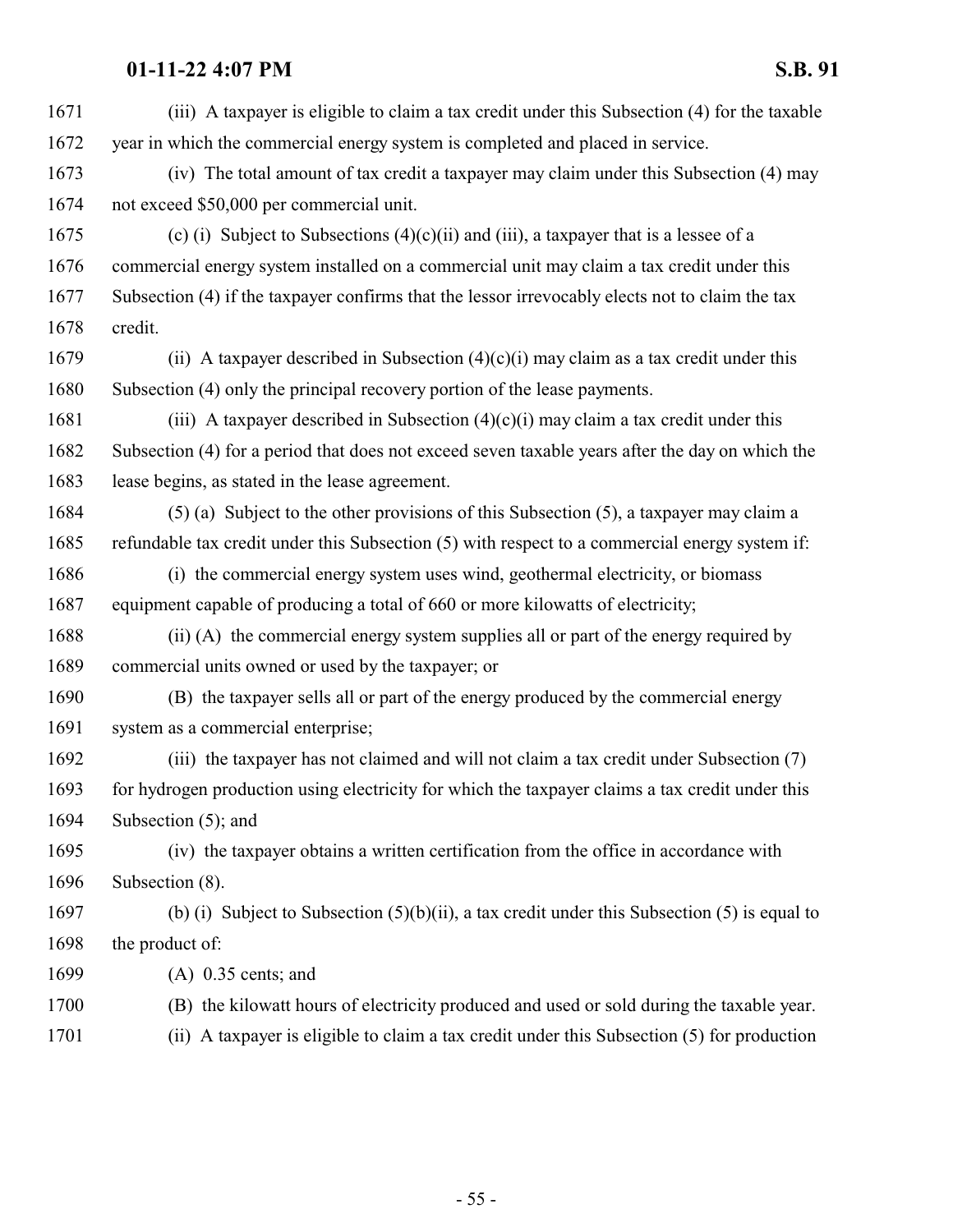occurring during a period of 48 months beginning with the month in which the commercial energy system is placed in commercial service. (c) A taxpayer that is a lessee of a commercial energy system installed on a commercial unit may claim a tax credit under this Subsection (5) if the taxpayer confirms that the lessor irrevocably elects not to claim the tax credit. (6) (a) Subject to the other provisions of this Subsection (6), a taxpayer may claim a refundable tax credit as provided in this Subsection (6) if: (i) the taxpayer owns a commercial energy system that uses solar equipment capable of 1710 producing a total of 660 or more kilowatts of electricity; (ii) (A) the commercial energy system supplies all or part of the energy required by commercial units owned or used by the taxpayer; or (B) the taxpayer sells all or part of the energy produced by the commercial energy system as a commercial enterprise; (iii) the taxpayer does not claim a tax credit under Subsection (4) and has not claimed and will not claim a tax credit under Subsection (7) for hydrogen production using electricity for which a taxpayer claims a tax credit under this Subsection (6); and (iv) the taxpayer obtains a written certification from the office in accordance with Subsection (8). (b) (i) Subject to Subsection (6)(b)(ii), a tax credit under this Subsection (6) is equal to the product of: (A) 0.35 cents; and (B) the kilowatt hours of electricity produced and used or sold during the taxable year. (ii) A taxpayer is eligible to claim a tax credit under this Subsection (6) for production occurring during a period of 48 months beginning with the month in which the commercial energy system is placed in commercial service. (c) A taxpayer that is a lessee of a commercial energy system installed on a commercial unit may claim a tax credit under this Subsection (6) if the taxpayer confirms that the lessor irrevocably elects not to claim the tax credit. (7) (a) A taxpayer may claim a refundable tax credit as provided in this Subsection (7) if: (i) the taxpayer owns a hydrogen production system;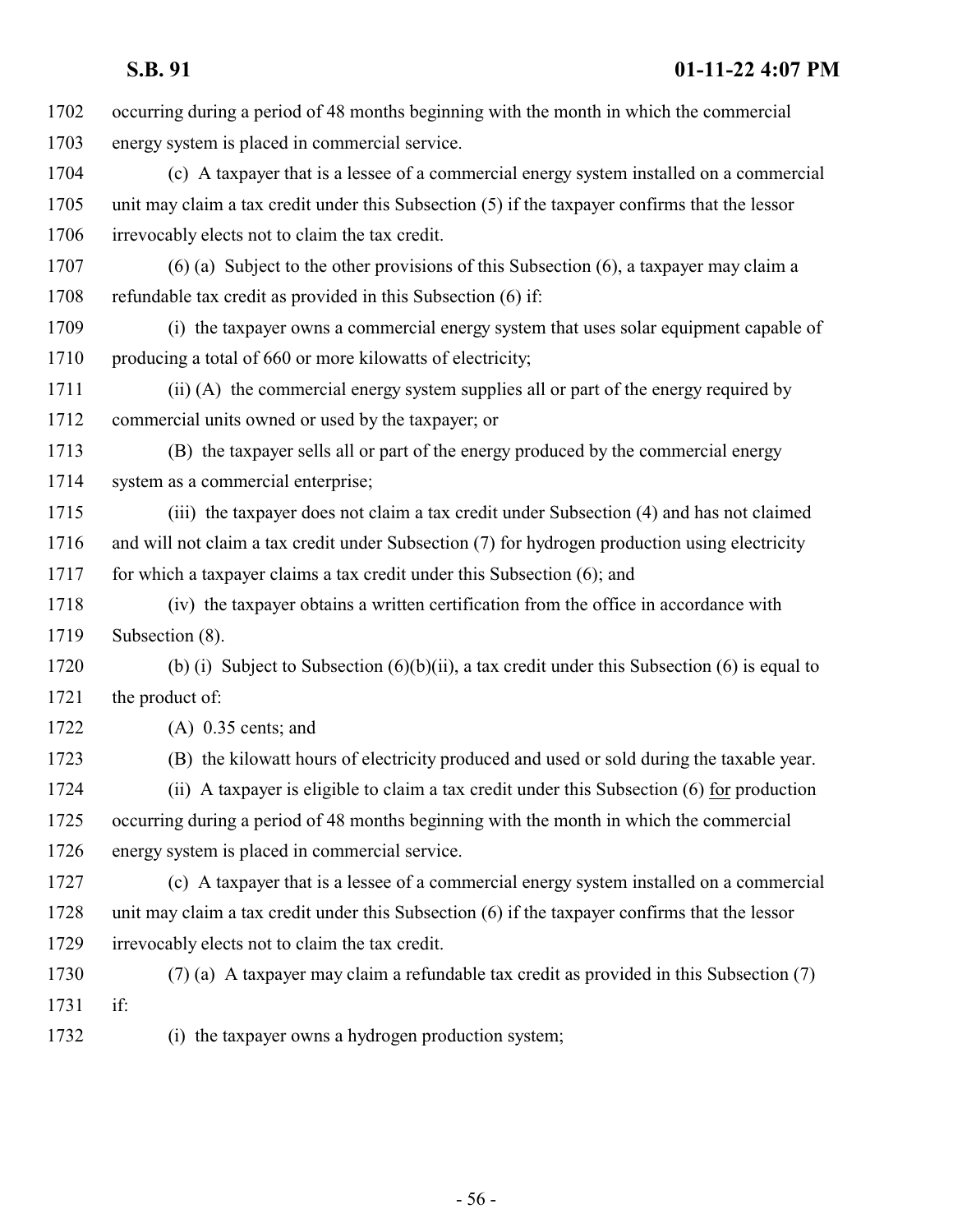| 1733 | (ii) the hydrogen production system is completed and placed in service on or after                     |
|------|--------------------------------------------------------------------------------------------------------|
| 1734 | January 1, 2022;                                                                                       |
| 1735 | (iii) the taxpayer sells as a commercial enterprise, or supplies for the taxpayer's own                |
| 1736 | use in commercial units, the hydrogen produced from the hydrogen production system;                    |
| 1737 | (iv) the taxpayer has not claimed and will not claim a tax credit under Subsection (4),                |
| 1738 | $(5)$ , or $(6)$ or Section 59-7-626 for electricity or hydrogen used to meet the requirements of this |
| 1739 | Subsection (7); and                                                                                    |
| 1740 | (v) the taxpayer obtains a written certification from the office in accordance with                    |
| 1741 | Subsection (8).                                                                                        |
| 1742 | (b) (i) Subject to Subsections $(7)(b)(ii)$ and (iii), a tax credit under this Subsection (7)          |
| 1743 | is equal to the product of:                                                                            |
| 1744 | $(A)$ \$0.12; and                                                                                      |
| 1745 | (B) the number of kilograms of hydrogen produced during the taxable year.                              |
| 1746 | (ii) A taxpayer may not receive a tax credit under this Subsection (7) for more than                   |
| 1747 | 5,600 metric tons of hydrogen per taxable year.                                                        |
| 1748 | (iii) A taxpayer is eligible to claim a tax credit under this Subsection (7) for production            |
| 1749 | occurring during a period of 48 months beginning with the month in which the hydrogen                  |
| 1750 | production system is placed in commercial service.                                                     |
| 1751 | (8) (a) Before a taxpayer may claim a tax credit under this section, the taxpayer shall                |
| 1752 | obtain a written certification from the office.                                                        |
| 1753 | (b) The office shall issue a taxpayer a written certification if the office determines that:           |
| 1754 | (i) the taxpayer meets the requirements of this section to receive a tax credit; and                   |
| 1755 | (ii) the residential energy system, the commercial energy system, or the hydrogen                      |
| 1756 | production system with respect to which the taxpayer seeks to claim a tax credit:                      |
| 1757 | (A) has been completely installed;                                                                     |
| 1758 | (B) is a viable system for saving or producing energy from renewable resources; and                    |
| 1759 | (C) is safe, reliable, efficient, and technically feasible to ensure that the residential              |
| 1760 | energy system, the commercial energy system, or the hydrogen production system uses the                |
| 1761 | state's renewable and nonrenewable energy resources in an appropriate and economic manner.             |
| 1762 | (c) In accordance with Title 63G, Chapter 3, Utah Administrative Rulemaking Act, the                   |
| 1763 | office may make rules:                                                                                 |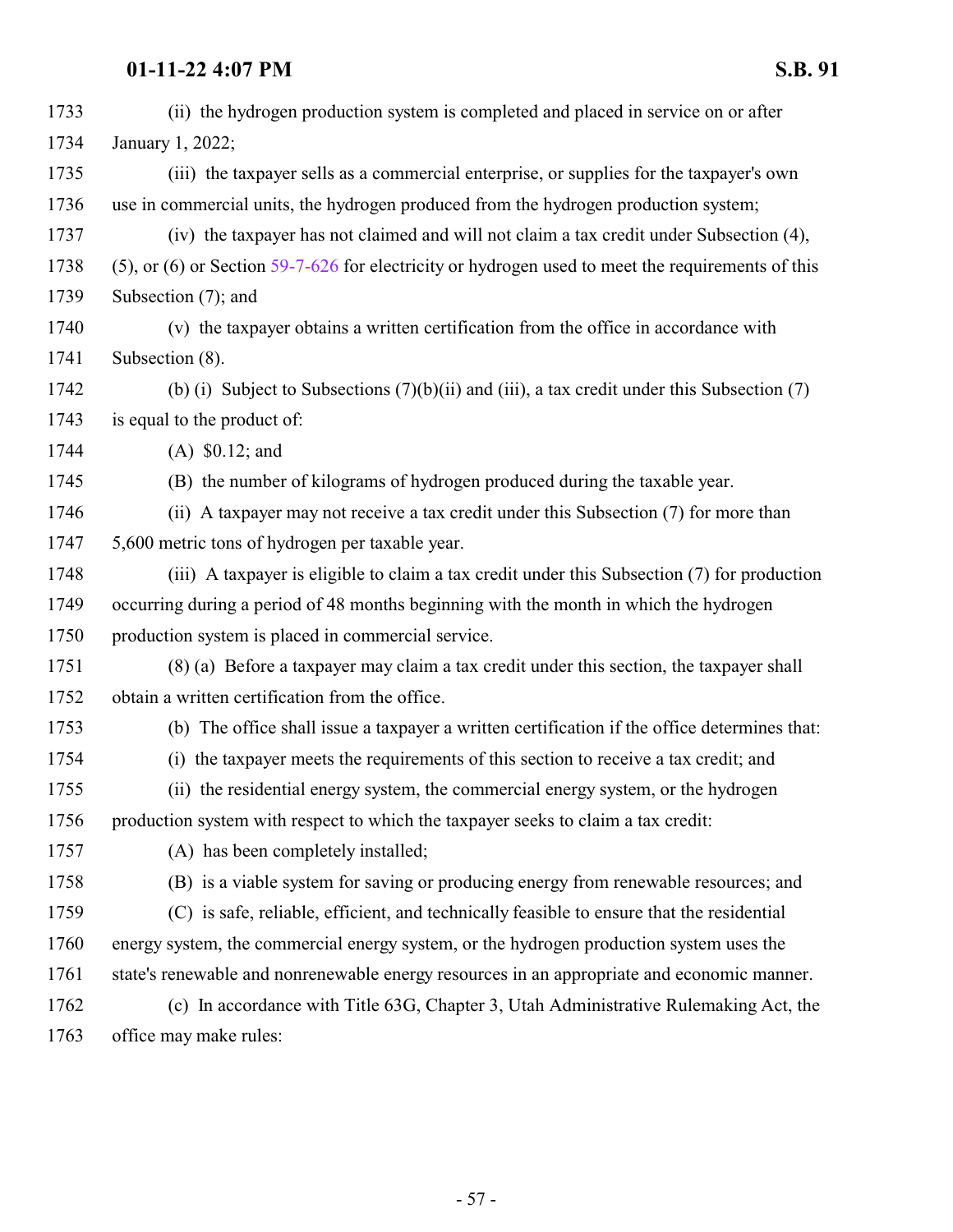| 1764 | (i) for determining whether a residential energy system, a commercial energy system,                 |
|------|------------------------------------------------------------------------------------------------------|
| 1765 | or a hydrogen production system meets the requirements of Subsection $(8)(b)(ii)$ ; and              |
| 1766 | (ii) for purposes of a tax credit under Subsection (3)[;] or (4), $[\sigma r(6)$ ;] establishing the |
| 1767 | reasonable costs of a residential energy system or a commercial energy system, as an amount          |
| 1768 | per unit of energy production.                                                                       |
| 1769 | (d) A taxpayer that obtains a written certification from the office shall retain the                 |
| 1770 | certification for the same time period a person is required to keep books and records under          |
| 1771 | Section 59-1-1406.                                                                                   |
| 1772 | (e) The office shall submit to the commission an electronic list that includes:                      |
| 1773 | (i) the name and identifying information of each taxpayer to which the office issues a               |
| 1774 | written certification; and                                                                           |
| 1775 | (ii) for each taxpayer:                                                                              |
| 1776 | (A) the amount of the tax credit listed on the written certification; and                            |
| 1777 | (B) the date the renewable energy system was installed.                                              |
| 1778 | (9) In accordance with Title 63G, Chapter 3, Utah Administrative Rulemaking Act, the                 |
| 1779 | commission may make rules to address the certification of a tax credit under this section.           |
| 1780 | (10) A tax credit under this section is in addition to any tax credits provided under the            |
| 1781 | laws or rules and regulations of the United States.                                                  |
| 1782 | Section 30. Section 59-10-1113 is amended to read:                                                   |
| 1783 | 59-10-1113. Refundable tax credit for nonrenewable hydrogen production                               |
| 1784 | system.                                                                                              |
| 1785 | $(1)$ As used in this section:                                                                       |
| 1786 | (a) "Commercial enterprise" means the same as that term is defined in Section                        |
| 1787 | $59 - 7 - 626$ .                                                                                     |
| 1788 | (b) "Commercial unit" means the same as that term is defined in Section 59-7-626.                    |
| 1789 | (c) "Hydrogen production system" means the same as that term is defined in Section                   |
| 1790 | 59-7-626.                                                                                            |
| 1791 | (d) "Office" means the Office of Energy Development created in Section 79-6-401.                     |
| 1792 | (2) (a) A claimant, estate, or trust may claim a refundable credit under this section if:            |
| 1793 | the claimant, estate, or trust owns a hydrogen production system;<br>(i)                             |
| 1794 | the hydrogen production system is completed and placed in service on or after<br>(i)                 |
|      |                                                                                                      |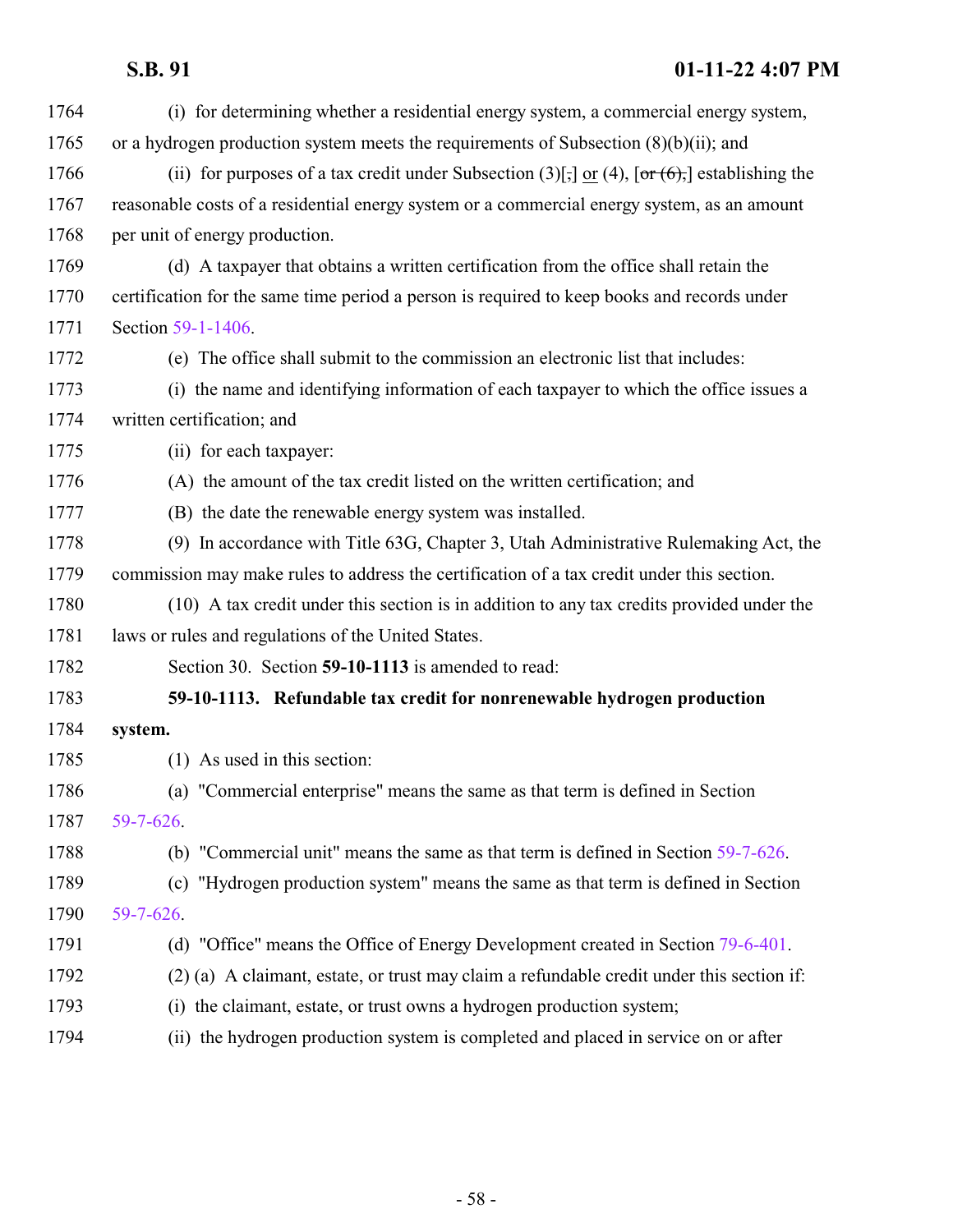January 1, 2022; (iii) the claimant, estate, or trust sells as a commercial enterprise, or supplies for the claimant's, estate's, or trust's own use in commercial units, the hydrogen produced from the hydrogen production system; (iv) the claimant, estate, or trust has not claimed and will not claim a tax credit under Section [59-10-1106](http://le.utah.gov/UtahCode/SectionLookup.jsp?section=59-10-1106&session=2022GS) for electricity used to meet the requirements of this section; and (v) the taxpayer obtains a written certification from the office in accordance with Subsection (3). (b) (i) Subject to Subsections (2)(b)(ii) and (iii), a tax credit under this section is equal to the product of: (A) \$0.12; and (B) the number of kilograms of hydrogen produced during the taxable year. (ii) A claimant, estate, or trust may not receive a tax credit under this section for more 1808 than 5,600 metric tons of hydrogen per taxable year. (iii) A claimant, estate, or trust is eligible to claim a tax credit under this section for production occurring during a period of 48 months beginning with the month in which the hydrogen production system is placed in commercial service. (3) (a) Before a claimant, estate, or trust may claim a tax credit under this section, the claimant, estate, or trust shall obtain a written certification from the office. (b) The office shall issue a claimant, estate, or trust a written certification if the office determines that: (i) the claimant, estate, or trust meets the requirements of this section to receive a tax credit; and (ii) the hydrogen production system with respect to which the claimant, estate, or trust seeks to claim a tax credit: (A) has been completely installed; and (B) is safe, reliable, efficient, and technically feasible to ensure that the hydrogen production system uses the state's nonrenewable energy resources in an appropriate and economic manner. (c) In accordance with Title 63G, Chapter 3, Utah Administrative Rulemaking Act, the office may make rules for determining whether a hydrogen production system meets the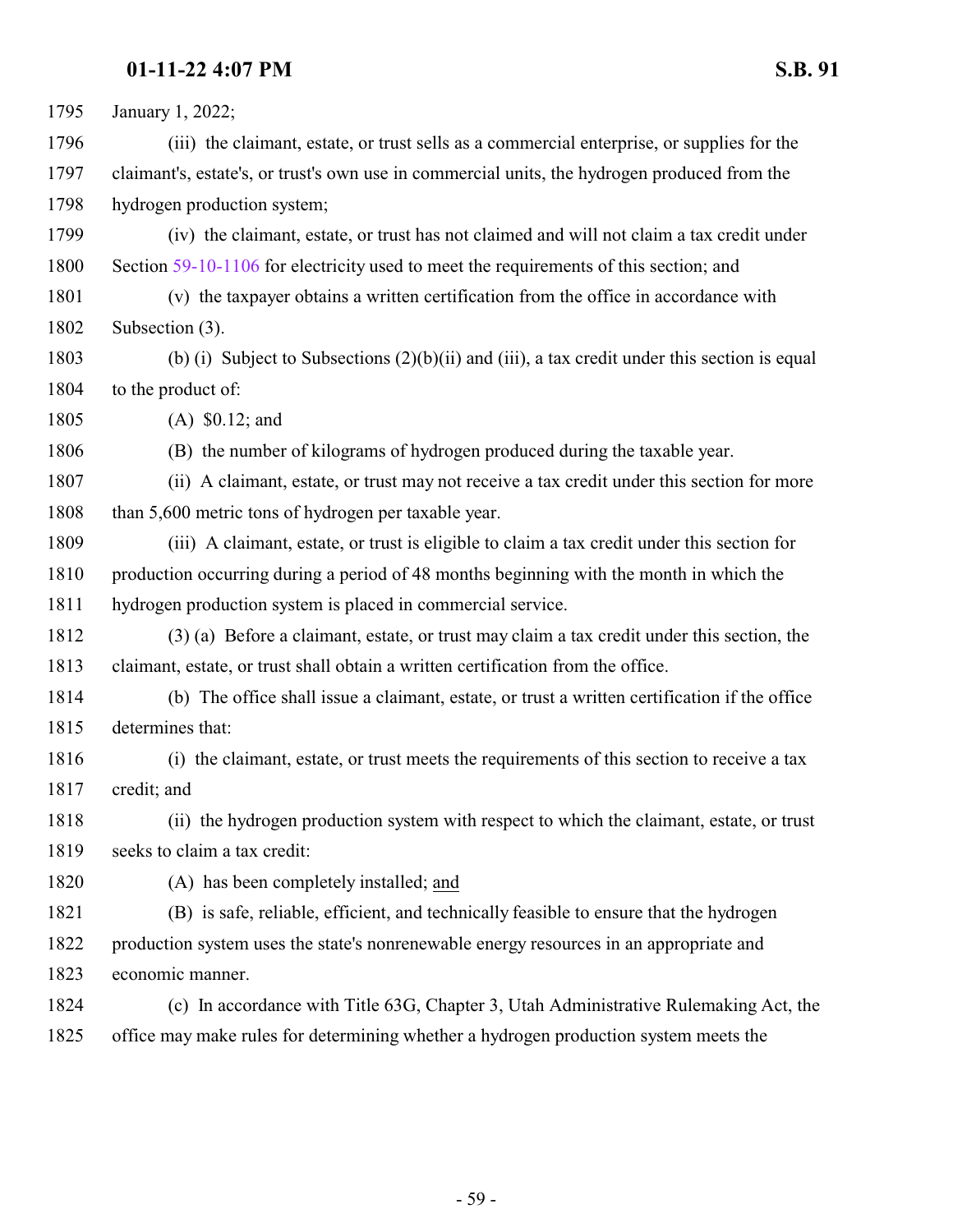| 1826 | requirements of $[\overline{\text{this}}]$ Subsection (3)(b)(ii).                                                    |
|------|----------------------------------------------------------------------------------------------------------------------|
| 1827 | (d) A claimant, estate, or trust that obtains a written certification from the office shall                          |
| 1828 | retain the certification for the same time period a person is required to keep books and records                     |
| 1829 | under Section 59-1-1406.                                                                                             |
| 1830 | (e) The office shall submit to the commission an electronic list that includes:                                      |
| 1831 | (i) the name and identifying information of each claimant, estate, or trust to which the                             |
| 1832 | office issues a written certification; and                                                                           |
| 1833 | (ii) for each claimant, estate, or trust:                                                                            |
| 1834 | (A) the amount of the tax credit listed on the written certification; and                                            |
| 1835 | (B) the date the hydrogen production system was installed.                                                           |
| 1836 | (4) In accordance with Title 63G, Chapter 3, Utah Administrative Rulemaking Act, the                                 |
| 1837 | commission may make rules to address the certification of a tax credit under this section.                           |
| 1838 | (5) A tax credit under this section is in addition to any tax credits provided under the                             |
| 1839 | laws or rules and regulations of the United States.                                                                  |
| 1840 | Section 31. Section 59-12-104.2 is amended to read:                                                                  |
|      |                                                                                                                      |
| 1841 | 59-12-104.2. Exemption for accommodations and services taxed by the Navajo                                           |
| 1842 | Nation.                                                                                                              |
| 1843 | (1) As used in this section "tribal taxing area" means the geographical area that:                                   |
| 1844 | (a) is subject to the taxing authority of the Navajo Nation; and                                                     |
| 1845 | (b) consists of:                                                                                                     |
| 1846 | (i) notwithstanding the issuance of a patent, all land:                                                              |
| 1847 | (A) within the limits of an Indian reservation under the jurisdiction of the federal                                 |
| 1848 | government; and                                                                                                      |
| 1849 | (B) including any rights-of-way running through the reservation; and                                                 |
| 1850 | (ii) all Indian allotments the Indian titles to which have not been extinguished,                                    |
| 1851 | including any rights-of-way running through an Indian allotment.                                                     |
| 1852 | (2) (a) Beginning July 1, 2001, amounts paid by or charged to a purchaser for                                        |
| 1853 | accommodations and services described in Subsection $59-12-103(1)(i)$ are exempt from the tax                        |
| 1854 | imposed by Subsection 59-12-103(2)(a)(i)(A) or (2)[ $\left(\frac{d}{d}\right)$ ](e)(i)(A)(I) to the extent permitted |
| 1855 | under Subsection $(2)(b)$ if:                                                                                        |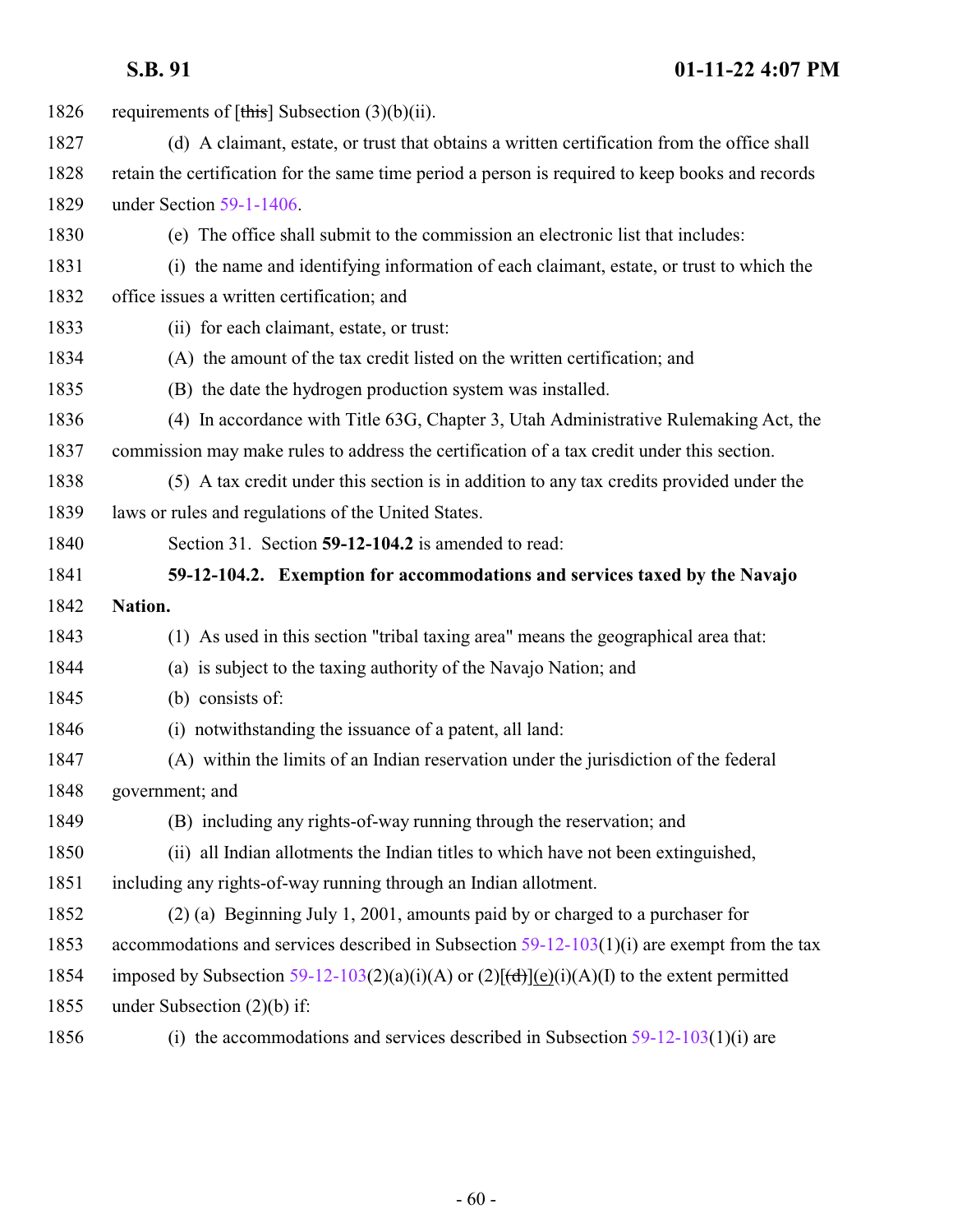| 1857 | provided within:                                                                                     |
|------|------------------------------------------------------------------------------------------------------|
| 1858 | (A) the state; and                                                                                   |
| 1859 | (B) a tribal taxing area;                                                                            |
| 1860 | (ii) the Navajo Nation imposes and collects a tax on the amounts paid by or charged to               |
| 1861 | the purchaser for the accommodations and services described in Subsection $59-12-103(1)(i)$ ;        |
| 1862 | (iii) the Navajo Nation imposes the tax described in Subsection $(2)(a)(ii)$ without                 |
| 1863 | regard to whether or not the purchaser that pays or is charged for the accommodations and            |
| 1864 | services is an enrolled member of the Navajo Nation; and                                             |
| 1865 | (iv) the requirements of Subsection (4) are met.                                                     |
| 1866 | (b) If but for Subsection $(2)(a)$ the amounts paid by or charged to a purchaser for                 |
| 1867 | accommodations and services described in Subsection $(2)(a)$ are subject to a tax imposed by         |
| 1868 | Subsection 59-12-103(2)(a)(i)(A) or (2)[(d)](e)(i)(A)(I):                                            |
| 1869 | (i) the seller shall collect and pay to the state the difference described in Subsection (3)         |
| 1870 | if that difference is greater than \$0; and                                                          |
| 1871 | (ii) a person may not require the state to provide a refund, a credit, or similar tax relief         |
| 1872 | if the difference described in Subsection (3) is equal to or less than \$0.                          |
| 1873 | (3) The difference described in Subsection $(2)(b)$ is equal to the difference between:              |
| 1874 | (a) the amount of tax imposed by Subsection $59-12-103(2)(a)(i)(A)$ or                               |
| 1875 | $(2)[(d)](e)(i)(A)(I)$ on the amounts paid by or charged to a purchaser for accommodations and       |
| 1876 | services described in Subsection $59-12-103(1)(i)$ ; less                                            |
| 1877 | (b) the tax imposed and collected by the Navajo Nation on the amounts paid by or                     |
| 1878 | charged to a purchaser for the accommodations and services described in Subsection                   |
| 1879 | $59-12-103(1)(i)$ .                                                                                  |
| 1880 | $(4)$ (a) If, on or after July 1, 2001, the Navajo Nation changes the tax rate of a tax              |
| 1881 | imposed on amounts paid by or charged to a purchaser for accommodations and services                 |
| 1882 | described in Subsection $59-12-103(1)(i)$ , any change in the amount of the exemption under          |
| 1883 | Subsection (2) as a result of the change in the tax rate is not effective until the first day of the |
| 1884 | calendar quarter after a 90-day period beginning on the date the commission receives notice          |
| 1885 | meeting the requirements of Subsection (4)(b) from the Navajo Nation.                                |
| 1886 | (b) The notice described in Subsection $(4)(a)$ shall state:                                         |
|      |                                                                                                      |

(i) that the Navajo Nation has changed or will change the tax rate of a tax imposed on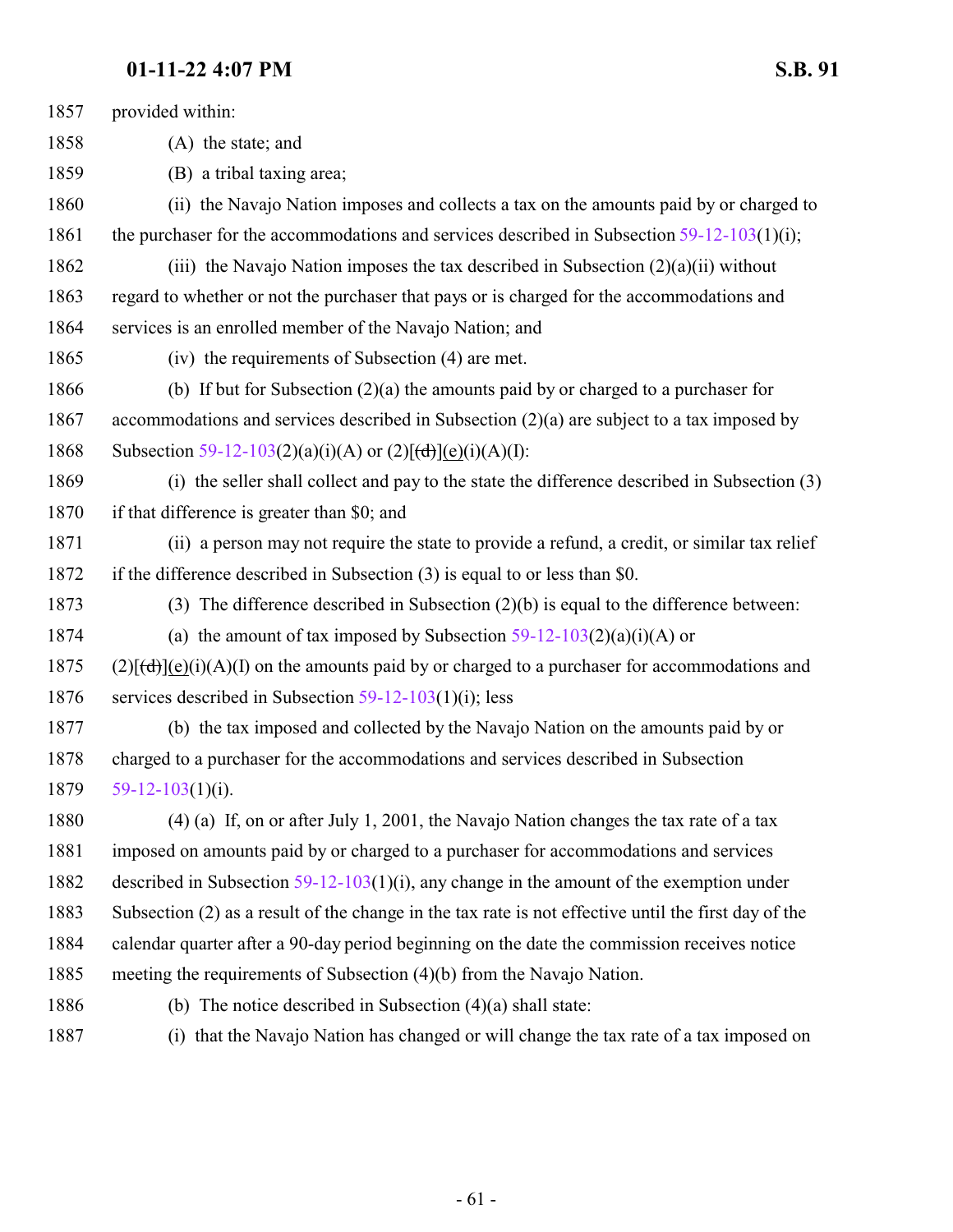| 1888 | amounts paid by or charged to a purchaser for accommodations and services described in             |
|------|----------------------------------------------------------------------------------------------------|
| 1889 | Subsection 59-12-103(1)(i);                                                                        |
| 1890 | (ii) the effective date of the rate change on the tax described in Subsection $(4)(b)(i)$ ;        |
| 1891 | and                                                                                                |
| 1892 | (iii) the new rate of the tax described in Subsection $(4)(b)(i)$ .                                |
| 1893 | Section 32. Section 62A-1-111 is amended to read:                                                  |
| 1894 | 62A-1-111. Department authority.                                                                   |
| 1895 | The department may, in addition to all other authority and responsibility granted to the           |
| 1896 | department by law:                                                                                 |
| 1897 | (1) adopt rules, not inconsistent with law, as the department may consider necessary or            |
| 1898 | desirable for providing social services to the people of this state;                               |
| 1899 | (2) establish and manage client trust accounts in the department's institutions and                |
| 1900 | community programs, at the request of the client or the client's legal guardian or representative, |
| 1901 | or in accordance with federal law;                                                                 |
| 1902 | (3) purchase, as authorized or required by law, services that the department is                    |
| 1903 | responsible to provide for legally eligible persons;                                               |
| 1904 | (4) conduct adjudicative proceedings for clients and providers in accordance with the              |
| 1905 | procedures of Title 63G, Chapter 4, Administrative Procedures Act;                                 |
| 1906 | (5) establish eligibility standards for its programs, not inconsistent with state or federal       |
| 1907 | law or regulations;                                                                                |
| 1908 | (6) take necessary steps, including legal action, to recover money or the monetary value           |
| 1909 | of services provided to a recipient who was not eligible;                                          |
| 1910 | (7) set and collect fees for the department's services;                                            |
| 1911 | (8) license agencies, facilities, and programs, except as otherwise allowed, prohibited,           |
| 1912 | or limited by law;                                                                                 |
| 1913 | (9) acquire, manage, and dispose of any real or personal property needed or owned by               |
| 1914 | the department, not inconsistent with state law;                                                   |
| 1915 | (10) receive gifts, grants, devises, and donations; gifts, grants, devises, donations, or          |
| 1916 | the proceeds thereof, may be credited to the program designated by the donor, and may be used      |
| 1917 | for the purposes requested by the donor, as long as the request conforms to state and federal      |
| 1918 | policy; all donated funds shall be considered private, nonlapsing funds and may be invested        |
|      |                                                                                                    |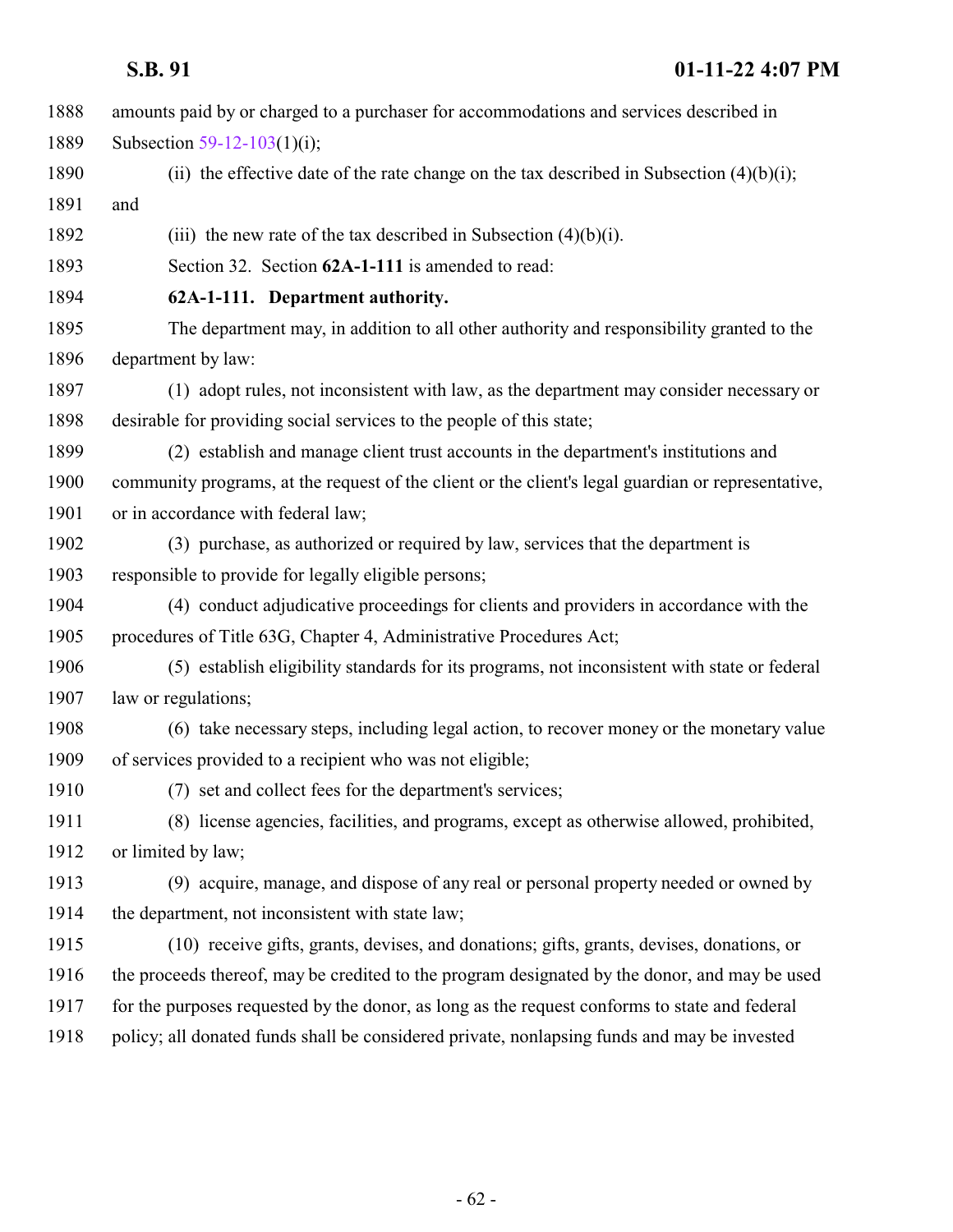under guidelines established by the state treasurer; (11) accept and employ volunteer labor or services; the department is authorized to reimburse volunteers for necessary expenses, when the department considers that reimbursement to be appropriate; (12) carry out the responsibility assigned in the workforce services plan by the State Workforce Development Board; 1925 [(13) carry out the responsibility assigned by Section [35A-8-602](http://le.utah.gov/UtahCode/SectionLookup.jsp?section=35a-8-602&session=2022GS) with respect to 1926 coordination of services for the homeless;  $[(14)]$  (13) carry out the responsibility assigned by Section  $62A-5a-105$  with respect to coordination of services for students with a disability;  $\left[\frac{(15)}{(14)}\right]$  (14) provide training and educational opportunities for the department's staff;  $[(16)]$  (15) collect child support payments and any other money due to the department; 1931 [(17)] (16) apply the provisions of Title 78B, Chapter 12, Utah Child Support Act, to parents whose child lives out of the home in a department licensed or certified setting;  $[(18)]$  (17) establish policy and procedures, within appropriations authorized by the Legislature, in cases where the Division of Child and Family Services or the Division of Juvenile Justice Services is given custody of a minor by the juvenile court under Title 80, Utah Juvenile Code, or the department is ordered to prepare an attainment plan for a minor found not 1937 competent to proceed under Section [80-6-403](http://le.utah.gov/UtahCode/SectionLookup.jsp?section=80-6-403&session=2022GS); any policy and procedures shall include: (a) designation of interagency teams for each juvenile court district in the state; (b) delineation of assessment criteria and procedures; (c) minimum requirements, and timeframes, for the development and implementation of a collaborative service plan for each minor placed in department custody; and (d) provisions for submittal of the plan and periodic progress reports to the court;  $[(19)$  (18) carry out the responsibilities assigned to the department by statute;  $\left[\frac{(20)}{(19)}\right]$  (19) examine and audit the expenditures of any public funds provided to local substance abuse authorities, local mental health authorities, local area agencies on aging, and any person, agency, or organization that contracts with or receives funds from those authorities or agencies. Those local authorities, area agencies, and any person or entity that contracts with or receives funds from those authorities or area agencies, shall provide the department with any information the department considers necessary. The department is further authorized to issue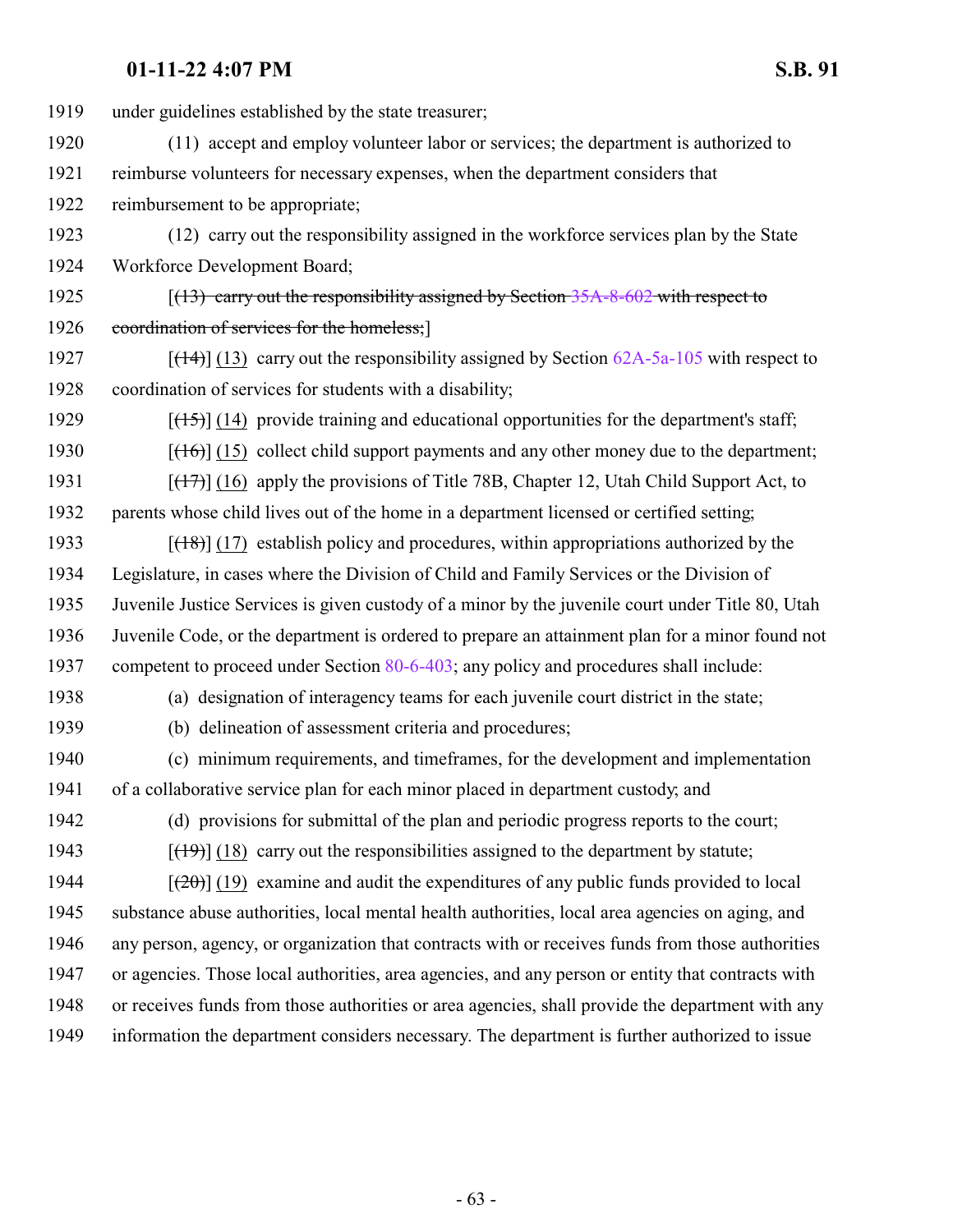| 1950 | directives resulting from any examination or audit to local authorities, area agencies, and                      |
|------|------------------------------------------------------------------------------------------------------------------|
| 1951 | persons or entities that contract with or receive funds from those authorities with regard to any                |
| 1952 | public funds. If the department determines that it is necessary to withhold funds from a local                   |
| 1953 | mental health authority or local substance abuse authority based on failure to comply with state                 |
| 1954 | or federal law, policy, or contract provisions, it may take steps necessary to ensure continuity of              |
| 1955 | services. For purposes of this Subsection (20) "public funds" means the same as that term is                     |
| 1956 | defined in Section 62A-15-102;                                                                                   |
| 1957 | $[\frac{(21)}{(20)}]$ pursuant to Subsection 62A-2-106(1)(d), accredit one or more agencies and                  |
| 1958 | persons to provide intercountry adoption services;                                                               |
| 1959 | $[\frac{22}{2}]$ (21) within appropriations authorized by the Legislature, promote and develop a                 |
| 1960 | system of care and stabilization services:                                                                       |
| 1961 | (a) in compliance with Title 63G, Chapter 6a, Utah Procurement Code; and                                         |
| 1962 | (b) that encompasses the department, department contractors, and the divisions,                                  |
| 1963 | offices, or institutions within the department, to:                                                              |
| 1964 | (i) navigate services, funding resources, and relationships to the benefit of the children                       |
| 1965 | and families whom the department serves;                                                                         |
| 1966 | (ii) centralize department operations, including procurement and contracting;                                    |
| 1967 | (iii) develop policies that govern business operations and that facilitate a system of care                      |
| 1968 | approach to service delivery;                                                                                    |
| 1969 | (iv) allocate resources that may be used for the children and families served by the                             |
| 1970 | department or the divisions, offices, or institutions within the department, subject to the                      |
| 1971 | restrictions in Section 63J-1-206;                                                                               |
| 1972 | (v) create performance-based measures for the provision of services; and                                         |
| 1973 | (vi) centralize other business operations, including data matching and sharing among                             |
| 1974 | the department's divisions, offices, and institutions;                                                           |
| 1975 | $\left[\frac{(23)}{(22)}\right]$ (22) ensure that any training or certification required of a public official or |
| 1976 | public employee, as those terms are defined in Section 63G-22-102, complies with Title 63G,                      |
| 1977 | Chapter 22, State Training and Certification Requirements, if the training or certification is                   |
| 1978 | required:                                                                                                        |
| 1979 | (a) under this title;                                                                                            |
| 1980 | (b) by the department; or                                                                                        |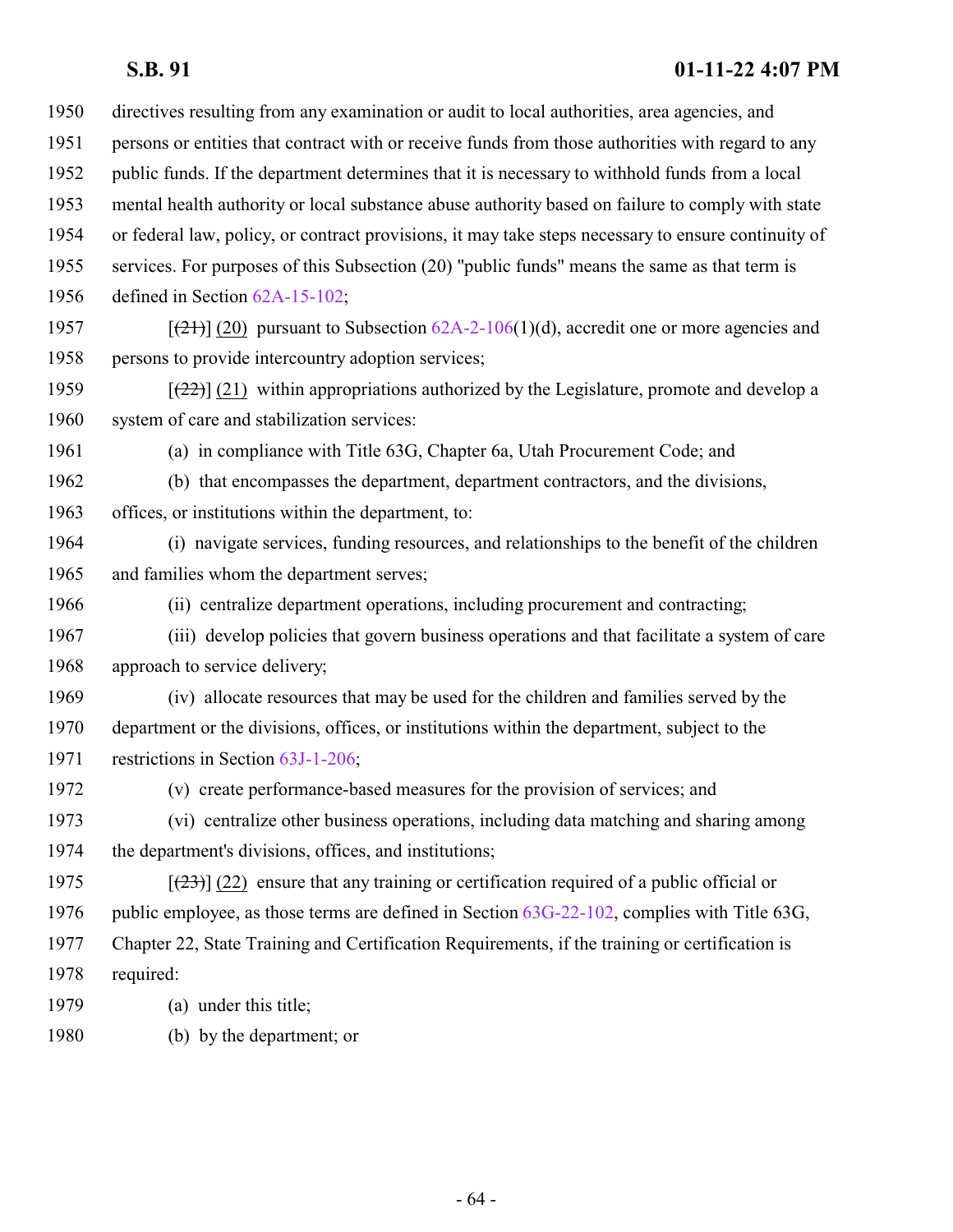| 1981 | (c) by an agency or division within the department; and                                           |
|------|---------------------------------------------------------------------------------------------------|
| 1982 | $[24]$ (23) reallocate unexpended funds as provided in Section 62A-1-111.6.                       |
| 1983 | Section 33. Section 62A-3-305 is amended to read:                                                 |
| 1984 | 62A-3-305. Reporting requirements -- Investigation -- Exceptions -- Immunity --                   |
| 1985 | Penalties -- Nonmedical healing.                                                                  |
| 1986 | (1) Except as provided in Subsection (4), if an individual has reason to believe that a           |
| 1987 | vulnerable adult is, or has been, the subject of abuse, neglect, or exploitation, the individual  |
| 1988 | shall immediately report the suspected abuse, neglect, or exploitation to Adult Protective        |
| 1989 | Services or to the nearest peace officer or law enforcement agency.                               |
| 1990 | (2) (a) If a peace officer or a law enforcement agency receives a report under                    |
| 1991 | Subsection (1), the peace officer or the law enforcement agency shall immediately notify Adult    |
| 1992 | Protective Services.                                                                              |
| 1993 | (b) Adult Protective Services and the peace officer or the law enforcement agency shall           |
| 1994 | coordinate, as appropriate, efforts to investigate the report under Subsection (1) and to provide |
| 1995 | protection to the vulnerable adult.                                                               |
| 1996 | (3) When a report under Subsection (1), or a subsequent investigation by Adult                    |
| 1997 | Protective Services, indicates that a criminal offense may have occurred against a vulnerable     |
| 1998 | adult:                                                                                            |
| 1999 | (a) Adult Protective Services shall notify the nearest local law enforcement agency               |
| 2000 | regarding the potential offense; and                                                              |
| 2001 | (b) the law enforcement agency shall initiate an investigation in cooperation with Adult          |
| 2002 | Protective Services.                                                                              |
| 2003 | (4) Subject to Subsection $(5)$ , the reporting requirement described in Subsection $(1)$         |
| 2004 | does not apply to:                                                                                |
| 2005 | (a) a member of the clergy, with regard to any confession made to the member of the               |
| 2006 | clergy while functioning in the ministerial capacity of the member of the clergy and without the  |
| 2007 | consent of the individual making the confession, if:                                              |
| 2008 | (i) the perpetrator made the confession directly to the member of the clergy; and                 |
| 2009 | (ii) the member of the clergy is, under canon law or church doctrine or practice, bound           |
| 2010 | to maintain the confidentiality of that confession; or                                            |
| 2011 | (b) an attorney, or an individual employed by the attorney, if knowledge of the                   |
|      |                                                                                                   |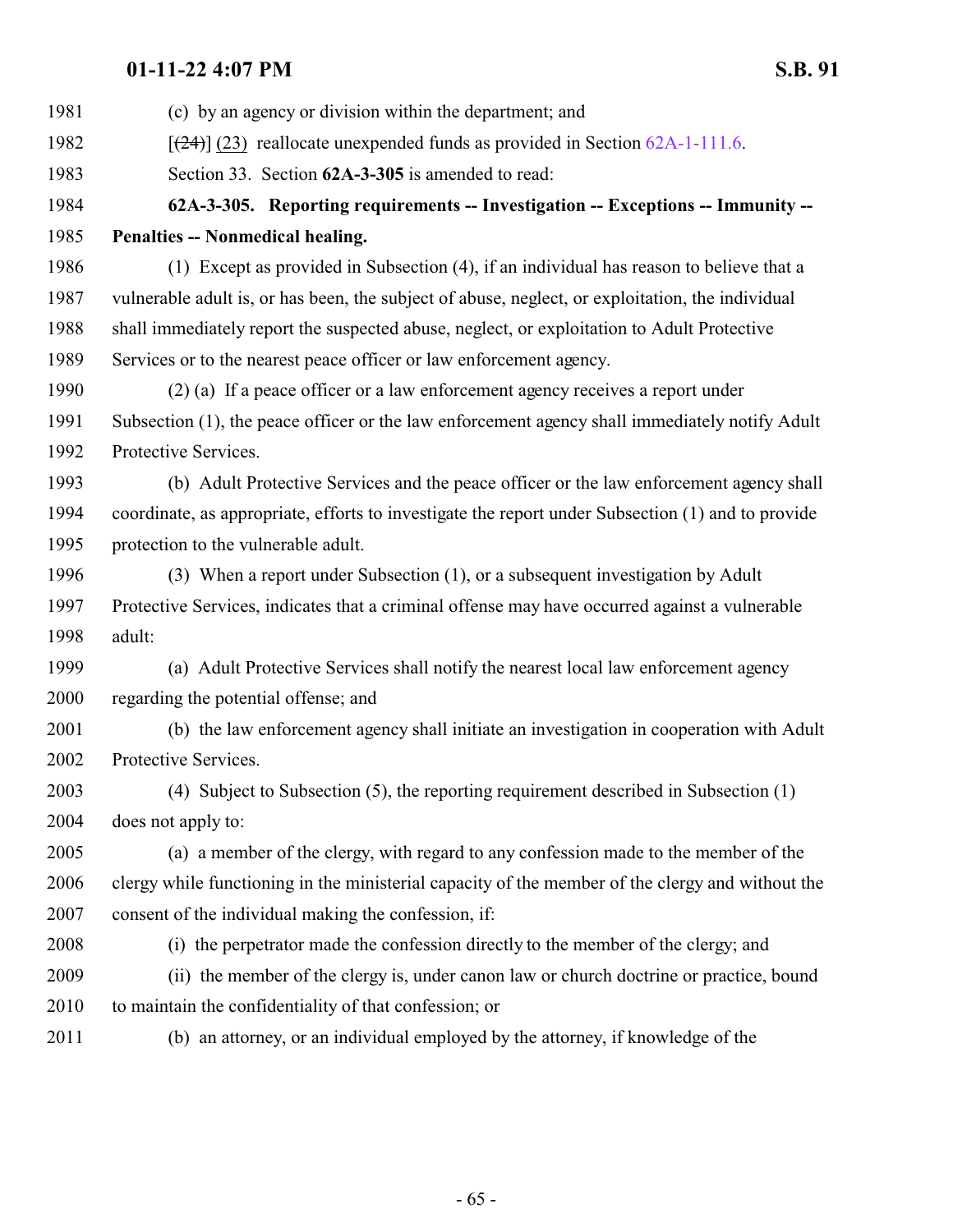suspected abuse, neglect, or exploitation of a vulnerable adult arises from the representation of a client, unless the attorney is permitted to reveal the suspected abuse, neglect, or exploitation of the vulnerable adult to prevent reasonably certain death or substantial bodily harm in accordance with Utah Rules of Professional Conduct, Rule 1.6.

 (5) (a) When a member of the clergy receives information about abuse, neglect, or exploitation of a vulnerable adult from any source other than confession of the perpetrator, the member of the clergy is required to report that information even though the member of the 2019 clergy may have also received information about abuse [or neglect], neglect, or exploitation from the confession of the perpetrator.

 (b) Exemption of the reporting requirement for an individual described in Subsection (4) does not exempt the individual from any other efforts required by law to prevent further abuse, neglect, or exploitation of a vulnerable adult by the perpetrator.

 (6) (a) As used in this Subsection (6), "physician" means an individual licensed to practice as a physician or osteopath in this state under Title 58, Chapter 67, Utah Medical Practice Act, or Title 58, Chapter 68, Utah Osteopathic Medical Practice Act.

(b) The physician-patient privilege does not:

 (i) excuse a physician from reporting suspected abuse, neglect, or exploitation of a vulnerable adult under Subsection (1); or

 (ii) constitute grounds for excluding evidence regarding a vulnerable adult's injuries, or the cause of the vulnerable adult's injuries, in any judicial or administrative proceeding resulting from a report under Subsection (1).

 (7) (a) An individual who in good faith makes a report under Subsection (1), or who otherwise notifies Adult Protective Services or a peace officer or law enforcement agency, is immune from civil and criminal liability in connection with the report or notification.

 (b) A covered provider or covered contractor, as defined in Section [26-21-201](http://le.utah.gov/UtahCode/SectionLookup.jsp?section=26-21-201&session=2022GS), that knowingly fails to report suspected abuse, neglect, or exploitation of a vulnerable adult to Adult Protective Services, or to the nearest peace officer or law enforcement agency, under Subsection (1), is subject to a private right of action and liability for the abuse, neglect, or exploitation of a vulnerable adult that is committed by the individual who was not reported to Adult Protective Services or to the nearest peace officer or law enforcement agency.

(c) This Subsection (7) does not provide immunity with respect to acts or omissions of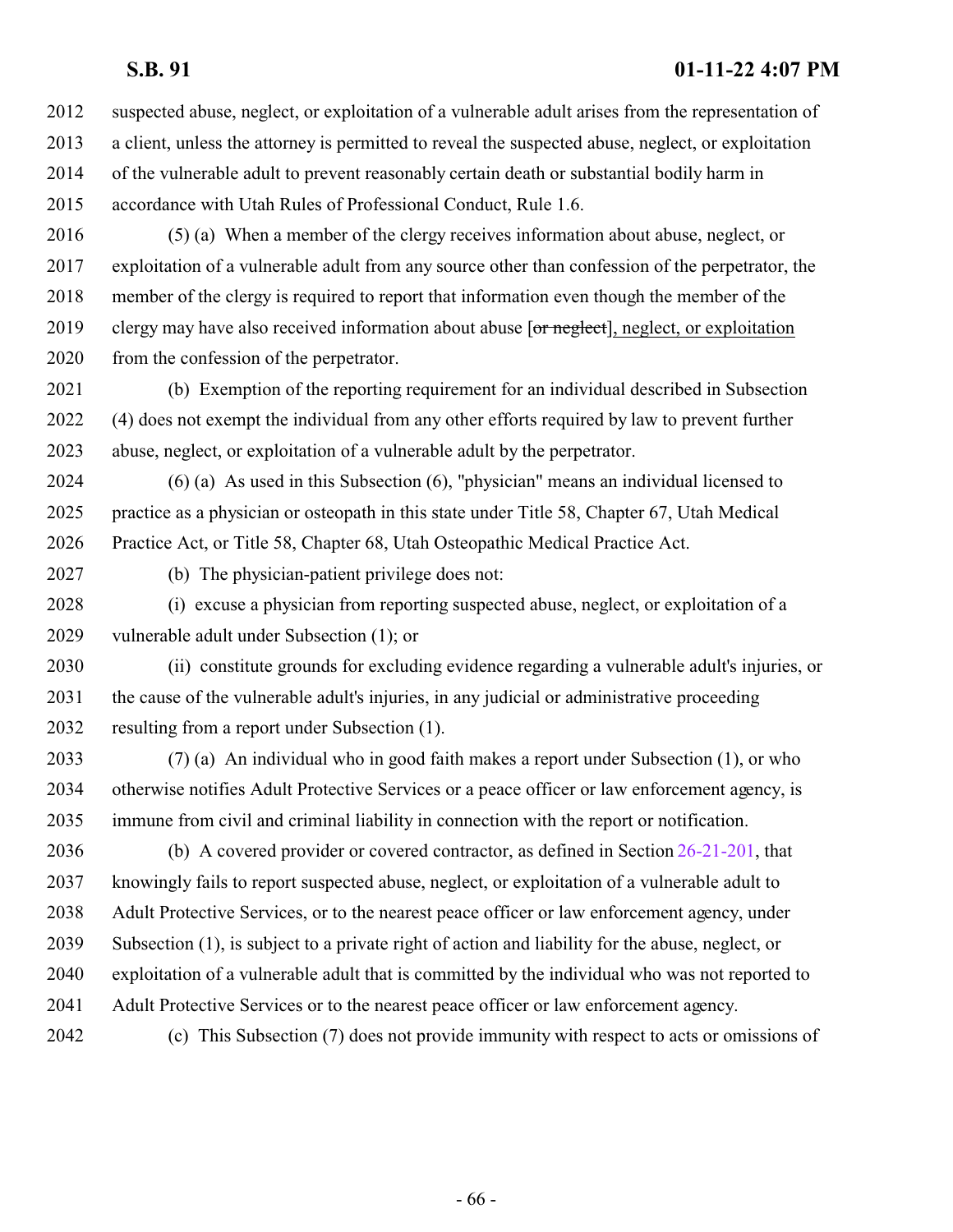a governmental employee except as provided in Title 63G, Chapter 7, Governmental Immunity Act of Utah. (8) If Adult Protective Services has substantial grounds to believe that an individual has knowingly failed to report suspected abuse, neglect, or exploitation of a vulnerable adult in accordance with this section, Adult Protective Services shall file a complaint with: (a) the Division of Occupational and Professional Licensing if the individual is a health care provider, as defined in Section [62A-4a-404](http://le.utah.gov/UtahCode/SectionLookup.jsp?section=62a-4a-404&session=2022GS), or a mental health therapist, as defined in Section [58-60-102](http://le.utah.gov/UtahCode/SectionLookup.jsp?section=58-60-102&session=2022GS); (b) the appropriate law enforcement agency if the individual is a law enforcement officer, as defined in Section [53-13-103](http://le.utah.gov/UtahCode/SectionLookup.jsp?section=53-13-103&session=2022GS); and (c) the State Board of Education if the individual is an educator, as defined in Section [53E-6-102](http://le.utah.gov/UtahCode/SectionLookup.jsp?section=53e-6-102&session=2022GS). (9) (a) An individual is guilty of a class B misdemeanor if the individual willfully fails to report suspected abuse, neglect, or exploitation of a vulnerable adult to Adult Protective Services, or to the nearest peace officer or law enforcement agency under Subsection (1). (b) If an individual is convicted under Subsection (9)(a), the court may order the individual, in addition to any other sentence the court imposes, to: (i) complete community service hours; or (ii) complete a program on preventing abuse, neglect, and exploitation of vulnerable adults. (c) In determining whether it would be appropriate to charge an individual with a violation of Subsection (9)(a), the prosecuting attorney shall take into account whether a reasonable individual would not have reported suspected abuse, neglect, or exploitation of a vulnerable adult because reporting would have placed the individual in immediate danger of death or serious bodily injury. (d) Notwithstanding any contrary provision of law, a prosecuting attorney may not use an individual's violation of Subsection (9)(a) as the basis for charging the individual with another offense. (e) A prosecution for failure to report under Subsection (9)(a) shall be commenced

 within two years after the day on which the individual had knowledge of the suspected abuse, neglect, or exploitation and willfully failed to report.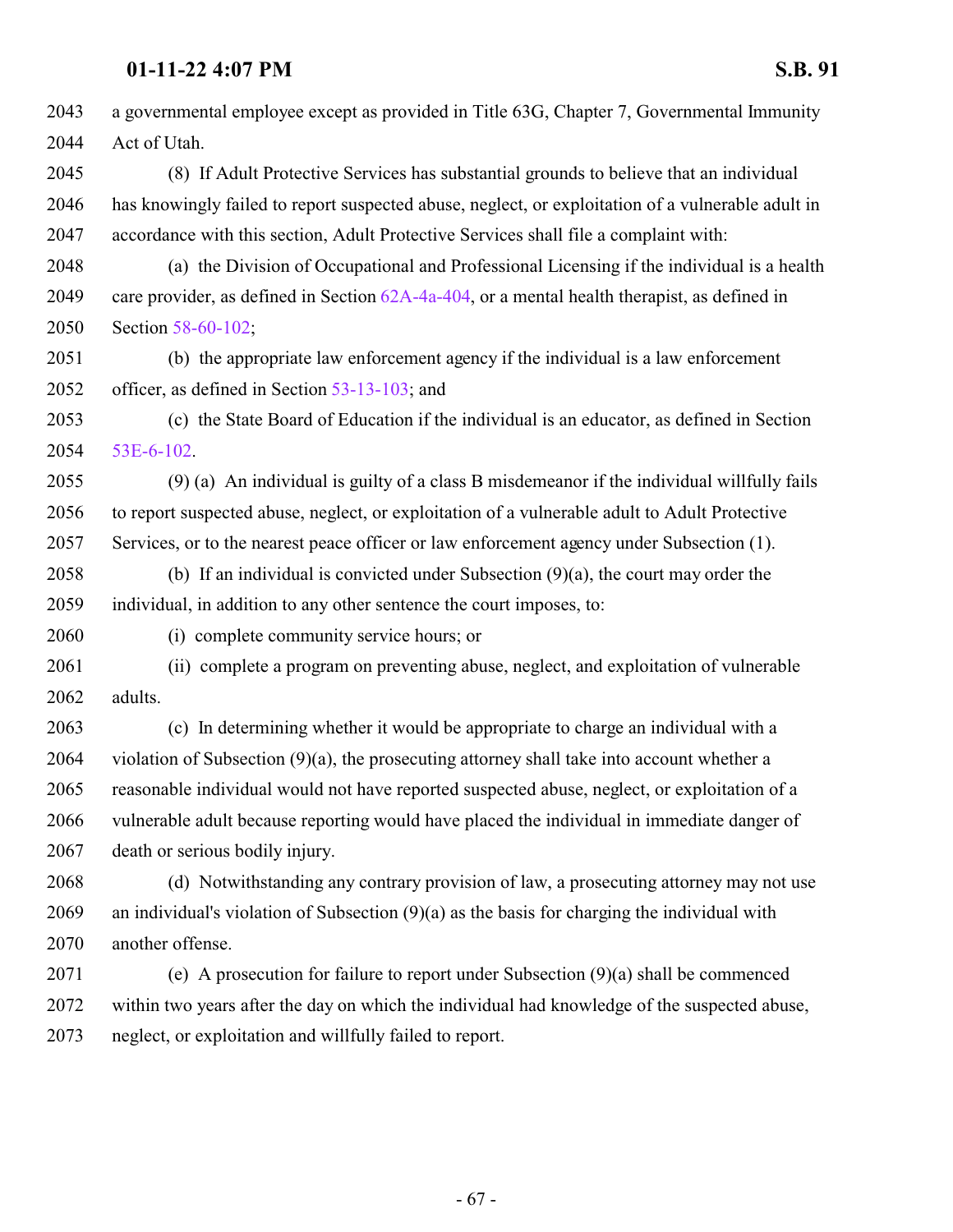| 2074 | (10) Under circumstances not amounting to a violation of Section $76-8-508$ , an                 |
|------|--------------------------------------------------------------------------------------------------|
| 2075 | individual is guilty of a class B misdemeanor if the individual threatens, intimidates, or       |
| 2076 | attempts to intimidate a vulnerable adult who is the subject of a report under Subsection (1),   |
| 2077 | the individual who made the report under Subsection (1), a witness, or any other person          |
| 2078 | cooperating with an investigation conducted in accordance with this chapter.                     |
| 2079 | (11) An adult is not considered abused, neglected, or a vulnerable adult for the reason          |
| 2080 | that the adult has chosen to rely solely upon religious, nonmedical forms of healing in lieu of  |
| 2081 | medical care.                                                                                    |
| 2082 | Section 34. Section 62A-16-302 is amended to read:                                               |
| 2083 | 62A-16-302. Reporting to, and review by, legislative committees.                                 |
| 2084 | (1) The Office of Legislative Research and General Counsel shall provide a copy of the           |
| 2085 | report described in Subsection $62A-16-301(1)[(b)](c)$ , and the responses described in          |
| 2086 | Subsections $62A-16-301(2)$ and $(4)(c)$ to the chairs of:                                       |
| 2087 | (a) the Health and Human Services Interim Committee; or                                          |
| 2088 | (b) if the qualified individual who is the subject of the report is an individual described      |
| 2089 | in Subsection $62A-16-102(7)(c)$ , (d), or (h), the Child Welfare Legislative Oversight Panel.   |
| 2090 | (2) (a) The Health and Human Services Interim Committee may, in a closed meeting,                |
| 2091 | review a report described in Subsection $62A-16-301(1)(b)$ .                                     |
| 2092 | (b) The Child Welfare Legislative Oversight Panel shall, in a closed meeting, review a           |
| 2093 | report described in Subsection $(1)(b)$ .                                                        |
| 2094 | (3) (a) The Health and Human Services Interim Committee and the Child Welfare                    |
| 2095 | Legislative Oversight Panel may not interfere with, or make recommendations regarding, the       |
| 2096 | resolution of a particular case.                                                                 |
| 2097 | (b) The purpose of a review described in Subsection (2) is to assist a committee or              |
| 2098 | panel described in Subsection (2) in determining whether to recommend a change in the law.       |
| 2099 | (c) Any recommendation, described in Subsection $(3)(b)$ , by a committee or panel for a         |
| 2100 | change in the law shall be made in an open meeting.                                              |
| 2101 | (4) (a) On or before September 1 of each year, the department shall provide an                   |
| 2102 | executive summary of all formal review reports for the preceding state fiscal year to the Office |
| 2103 | of Legislative Research and General Counsel.                                                     |
| 2104 | (b) The Office of Legislative Research and General Counsel shall forward a copy of the           |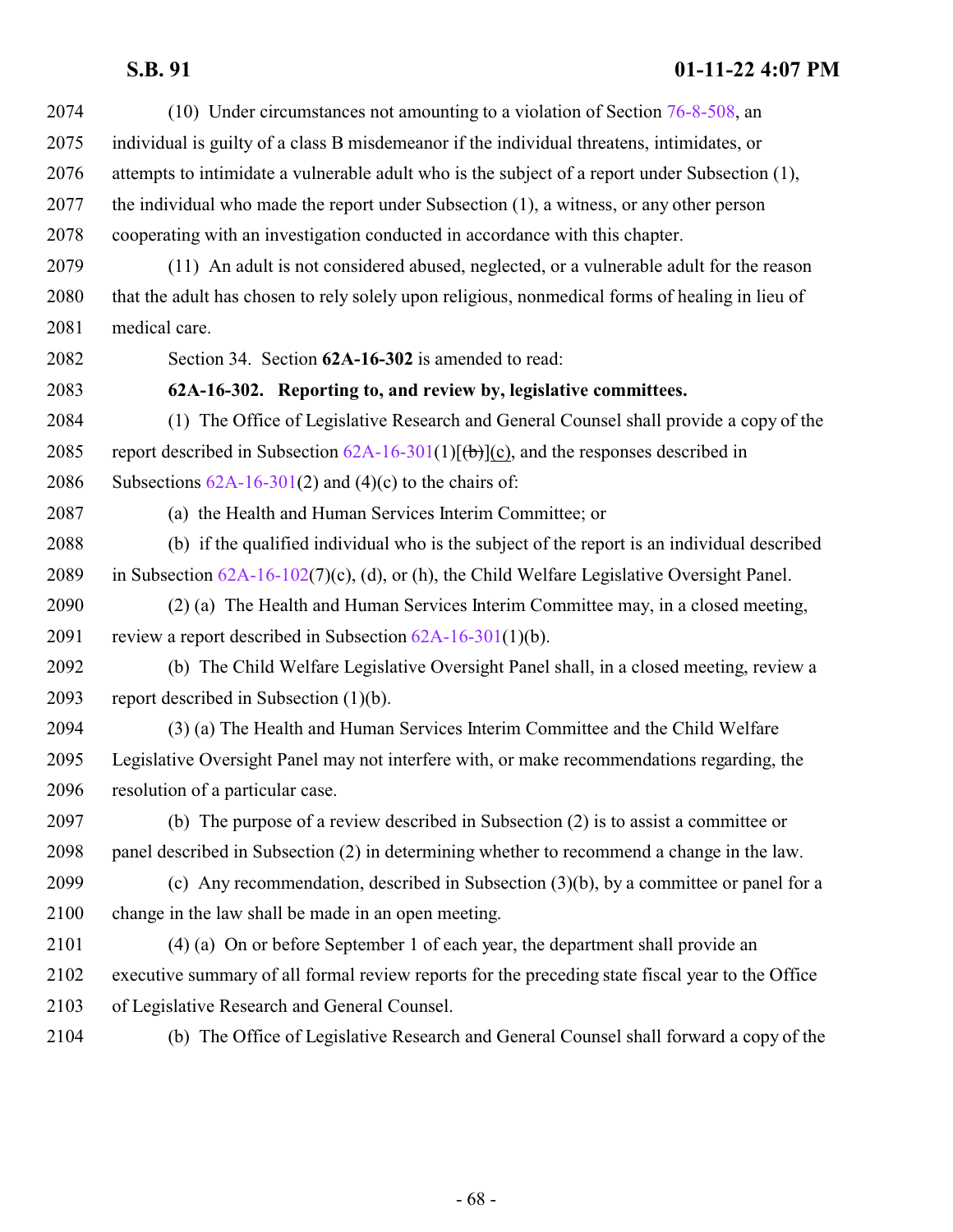| 2105 | executive summary described in Subsection $(4)(a)$ to:                                                |
|------|-------------------------------------------------------------------------------------------------------|
| 2106 | (i) the Health and Human Services Interim Committee; and                                              |
| 2107 | (ii) the Child Welfare Legislative Oversight Panel.                                                   |
| 2108 | (5) The executive summary described in Subsection (4):                                                |
| 2109 | (a) may not include any names or identifying information;                                             |
| 2110 | (b) shall include:                                                                                    |
| 2111 | (i) all recommendations regarding changes to the law that were made during the                        |
| 2112 | preceding fiscal year under Subsection 62A-16-204(6);                                                 |
| 2113 | (ii) all changes made, or in the process of being made, to a law, rule, policy, or                    |
| 2114 | procedure in response to a formal review that occurred during the preceding fiscal year;              |
| 2115 | (iii) a description of the training that has been completed in response to a formal                   |
| 2116 | review that occurred during the preceding fiscal year;                                                |
| 2117 | (iv) statistics for the preceding fiscal year regarding:                                              |
| 2118 | (A) the number of qualified individuals and the type of deaths and near fatalities that               |
| 2119 | are known to the department;                                                                          |
| 2120 | (B) the number of formal reviews conducted;                                                           |
| 2121 | (C) the categories described in Subsection $62A-16-102\sqrt{2}$ (7) of qualified individuals;         |
| 2122 | (D) the gender, age, race, and other significant categories of qualified individuals; and             |
| 2123 | (E) the number of fatalities of qualified individuals known to the department that are                |
| 2124 | identified as suicides; and                                                                           |
| 2125 | (v) action taken by the Office of Licensing and the Bureau of Internal Review and                     |
| 2126 | Audits in response to the near fatality or the death of a qualified individual; and                   |
| 2127 | (c) is a public document.                                                                             |
| 2128 | (6) The Division of Child and Family Services shall, to the extent required by the                    |
| 2129 | federal Child Abuse Prevention and Treatment Act, as amended, allow public disclosure of the          |
| 2130 | findings or information relating to a case of child abuse or neglect that results in a child fatality |
| 2131 | or a near fatality.                                                                                   |
| 2132 | Section 35. Section 63A-17-110 is amended to read:                                                    |
| 2133 | 63A-17-110. State pay plans for DNR peace officers and wildland firefighters.                         |
| 2134 | $(1)$ As used in this section:                                                                        |
| 2135 | (a) "DNR peace officer" means an employee of the Department of Natural Resources                      |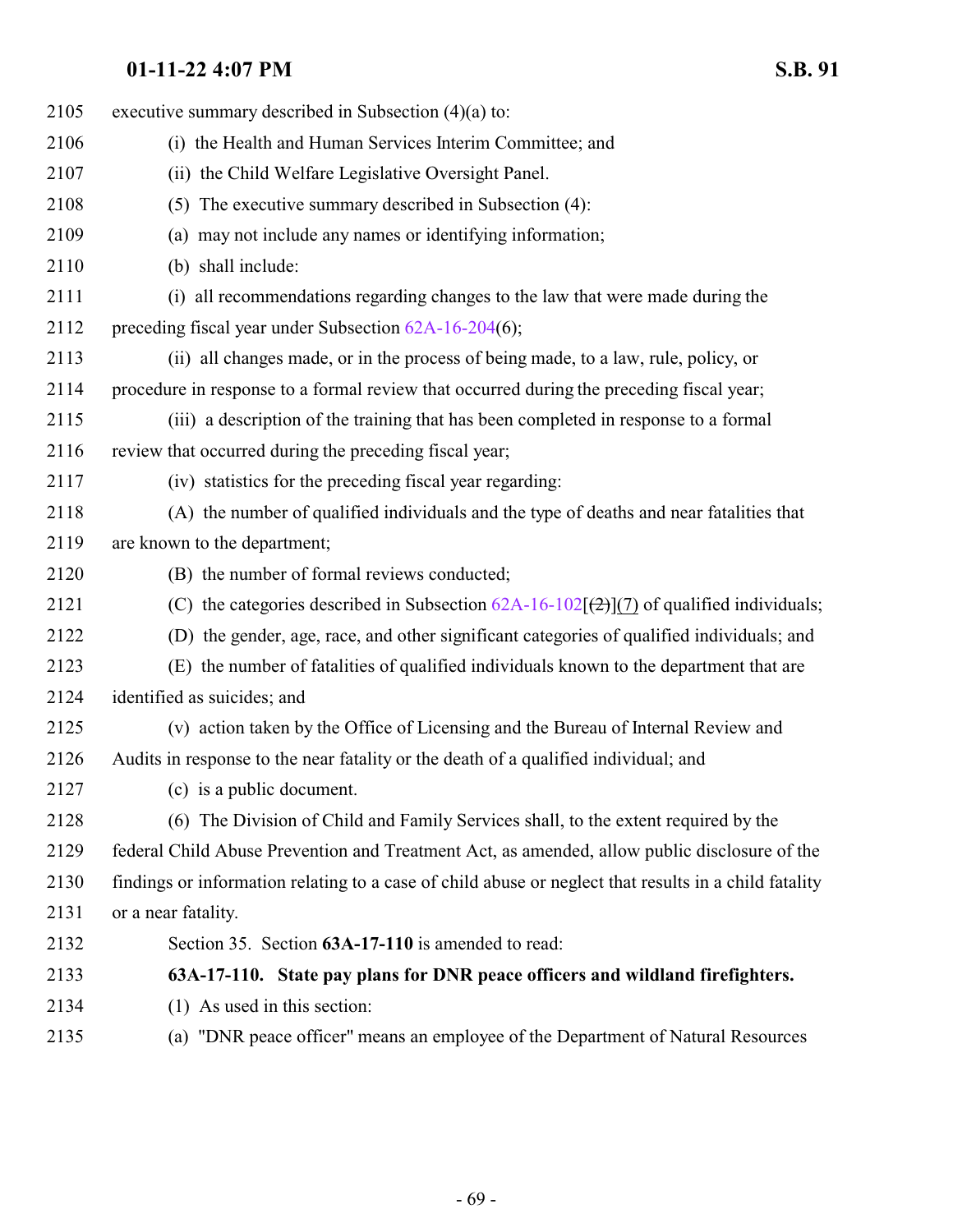| 2136 | who is designated as a peace officer by law.                                            |
|------|-----------------------------------------------------------------------------------------|
| 2137 | (b) "Wildland firefighter" means an employee of the Division of Forestry, Fire, and     |
| 2138 | State Lands who is:                                                                     |
| 2139 | (i) trained in firefighter techniques; and                                              |
| 2140 | (ii) assigned to a position of hazardous duty.                                          |
| 2141 | (2) The director shall:                                                                 |
| 2142 | (a) establish a specialized state pay plan for DNR peace officers and wildland          |
| 2143 | firefighters that:                                                                      |
| 2144 | (i) meets the requirements of Section $63A-17-307$ ;                                    |
| 2145 | (ii) distinguishes the salary range for each DNR peace officer and wildland firefighter |
| 2146 | classification;                                                                         |
| 2147 | (iii) includes for each DNR peace officer and wildland firefighter classification:      |
| 2148 | (A) the minimum qualifications; and                                                     |
| 2149 | (B) any training requirements; and                                                      |
| 2150 | (iv) provides standards for:                                                            |
| 2151 | (A) performance evaluation; and                                                         |
| 2152 | (B) promotion; and                                                                      |
| 2153 | (b) include, in the plan described in Subsection $[67-19-12(5)]$ 63A-17-307(5),         |
| 2154 | recommendations on funding and salary increases for DNR peace officers and wildland     |
| 2155 | firefighters.                                                                           |
| 2156 | Section 36. Section 63C-23-102 is amended to read:                                      |
| 2157 | 63C-23-102. Definitions.                                                                |
| 2158 | As used in this [section] chapter:                                                      |
| 2159 | (1) "Council" means the Education and Mental Health Coordinating Council created in     |
| 2160 | Section 63C-23-201.                                                                     |
| 2161 | (2) "Local education agency" or "LEA" means the same as that term is defined in         |
| 2162 | Section 53E-1-102.                                                                      |
| 2163 | (3) "Local mental health authority" means a local mental health authority described in  |
| 2164 | Section 17-43-301.                                                                      |
| 2165 | (4) "Local substance abuse authority" means a local substance abuse authority           |
| 2166 | described in Section 17-43-201.                                                         |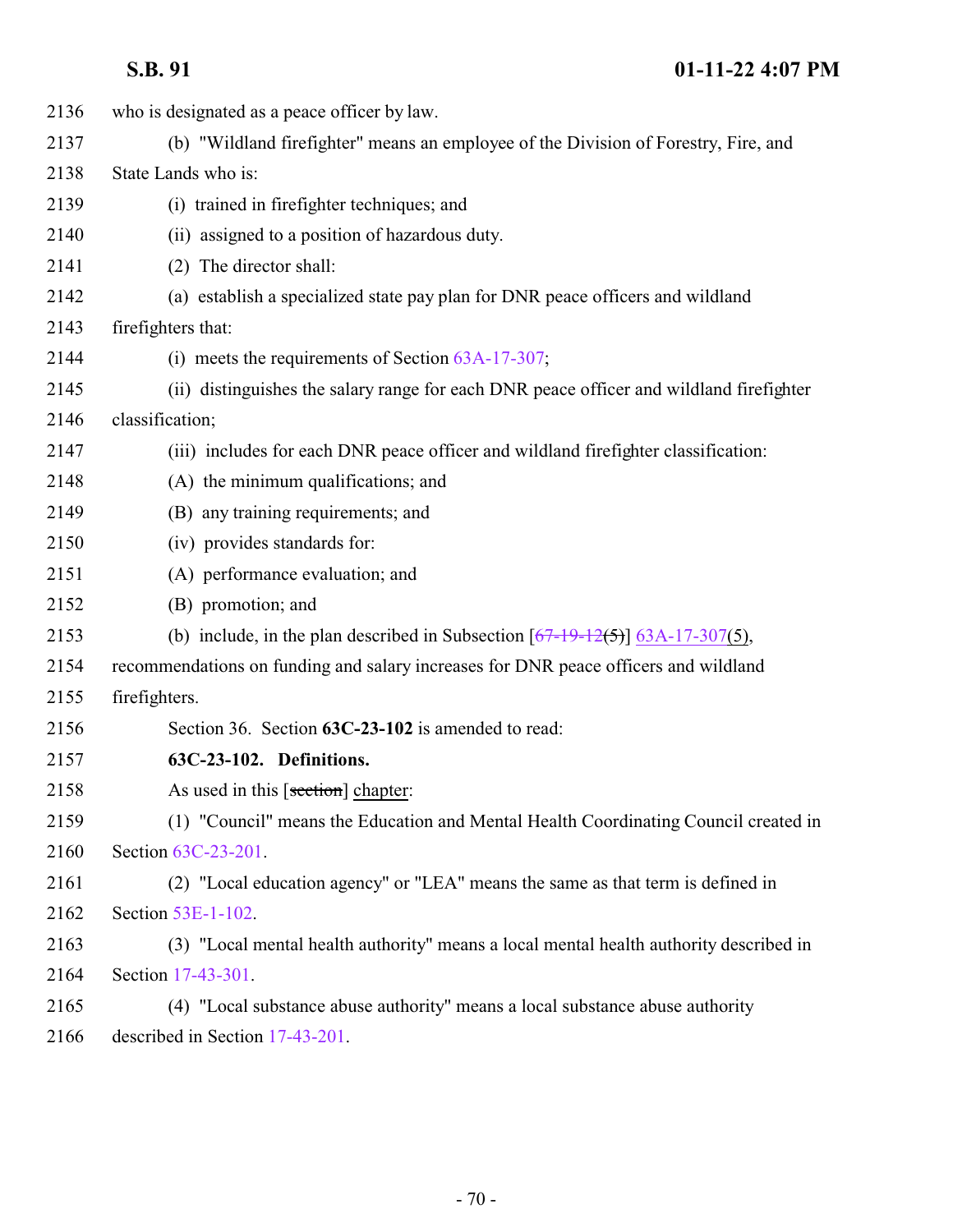| 2167 | Section 37. Section 63H-1-102 is amended to read:                                                   |
|------|-----------------------------------------------------------------------------------------------------|
| 2168 | 63H-1-102. Definitions.                                                                             |
| 2169 | As used in this chapter:                                                                            |
| 2170 | (1) "Authority" means the Military Installation Development Authority, created under                |
| 2171 | Section 63H-1-201.                                                                                  |
| 2172 | (2) "Base taxable value" means:                                                                     |
| 2173 | (a) for military land or other land that was exempt from a property tax at the time that a          |
| 2174 | project area was created that included the military land or other land, a taxable value of zero; or |
| 2175 | (b) for private property that is included in a project area, the taxable value of the               |
| 2176 | property within any portion of the project area, as designated by board resolution, from which      |
| 2177 | the property tax allocation will be collected, as shown upon the assessment roll last equalized:    |
| 2178 | (i) before the year in which the authority creates the project area; or                             |
| 2179 | (ii) before the year in which the project area plan is amended, for property added to a             |
| 2180 | project area by an amendment to a project area plan.                                                |
| 2181 | (3) "Board" means the governing body of the authority created under Section                         |
| 2182 | 63H-1-301.                                                                                          |
| 2183 | (4) (a) "Dedicated tax collections" means the property tax that remains after the                   |
| 2184 | authority is paid the property tax allocation the authority is entitled to receive under Subsection |
| 2185 | $63H-1-501(1)$ , for a property tax levied by:                                                      |
| 2186 | (i) a county, including a district the county has established under Subsection $17-34-3(2)$         |
| 2187 | to levy a property tax under Title 17, Chapter 34, Municipal-Type Services to Unincorporated        |
| 2188 | Areas; or                                                                                           |
| 2189 | (ii) an included municipality.                                                                      |
| 2190 | (b) "Dedicated tax collections" does not include a county additional property tax or                |
| 2191 | multicounty assessing and collecting levy imposed in accordance with Section 59-2-1602.             |
| 2192 | (5) "Develop" means to engage in development.                                                       |
| 2193 | $(6)$ (a) "Development" means an activity occurring:                                                |
| 2194 | (i) on land within a project area that is owned or operated by the military, the authority,         |
| 2195 | another public entity, or a private entity; or                                                      |
| 2196 | (ii) on military land associated with a project area.                                               |
| 2197 | (b) "Development" includes the demolition, construction, reconstruction, modification,              |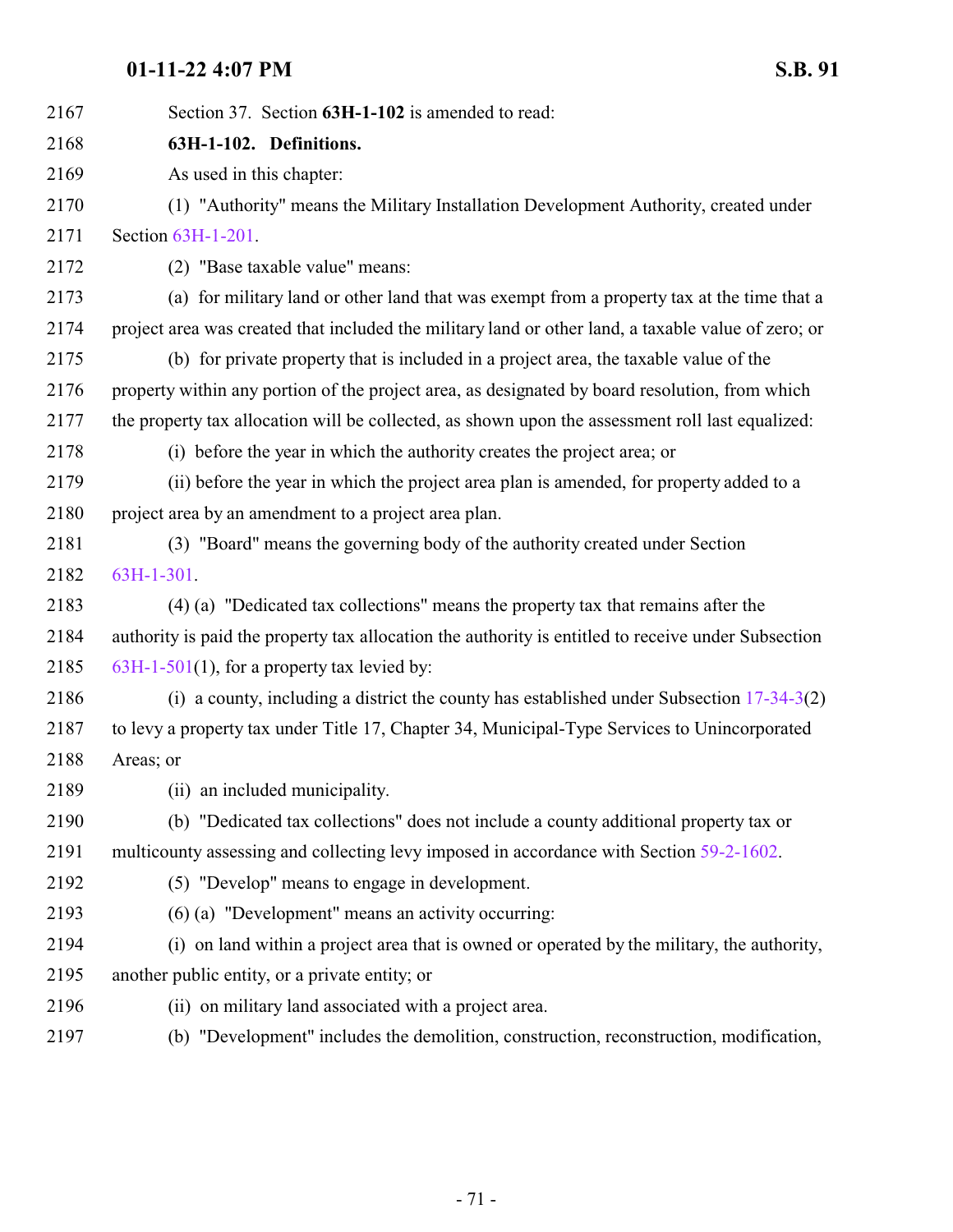| 2198 | expansion, maintenance, operation, or improvement of a building, facility, utility, landscape,          |
|------|---------------------------------------------------------------------------------------------------------|
| 2199 | parking lot, park, trail, or recreational amenity.                                                      |
| 2200 | (7) "Development project" means a project to develop land within a project area.                        |
| 2201 | (8) "Elected member" means a member of the authority board who:                                         |
| 2202 | (a) is a mayor or member of a legislative body appointed under Subsection                               |
| 2203 | $63H-1-302(2)(b)$ ; or                                                                                  |
| 2204 | (b) (i) is appointed to the authority board under Subsection $63H-1-302(2)(a)$ or (3); and              |
| 2205 | (ii) concurrently serves in an elected state, county, or municipal office.                              |
| 2206 | (9) "Included municipality" means a municipality, some or all of which is included                      |
| 2207 | within a project area.                                                                                  |
| 2208 | (10) (a) "Military" means a branch of the armed forces of the United States, including                  |
| 2209 | the Utah National Guard.                                                                                |
| 2210 | (b) "Military" includes, in relation to property, property that is occupied by the military             |
| 2211 | and is owned by the government of the United States or the state.                                       |
| 2212 | (11) "Military Installation Development Authority accommodations tax" or "MIDA                          |
| 2213 | accommodations tax" means the tax imposed under Section 63H-1-205.                                      |
| 2214 | (12) "Military Installation Development Authority energy tax" or "MIDA energy tax"                      |
| 2215 | means the tax levied under Section 63H-1-204.                                                           |
| 2216 | (13) "Military land" means land or a facility, including leased land or a leased facility,              |
| 2217 | that is part of or affiliated with a base, camp, post, station, yard, center, or installation under the |
| 2218 | jurisdiction of the United States Department of Defense, the United States Department of                |
| 2219 | Veterans Affairs, or the Utah National Guard.                                                           |
| 2220 | (14) "Municipal energy tax" means a municipal energy sales and use tax under Title                      |
| 2221 | 10, Chapter 1, Part 3, Municipal Energy Sales and Use Tax Act.                                          |
| 2222 | (15) "Municipal services revenue" means revenue that the authority:                                     |
| 2223 | (a) collects from the authority's:                                                                      |
| 2224 | (i) levy of a municipal energy tax;                                                                     |
| 2225 | (ii) levy of a MIDA energy tax;                                                                         |
| 2226 | (iii) levy of a telecommunications tax;                                                                 |
| 2227 | (iv) imposition of a transient room tax; and                                                            |
| 2228 | (v) imposition of a resort communities tax;                                                             |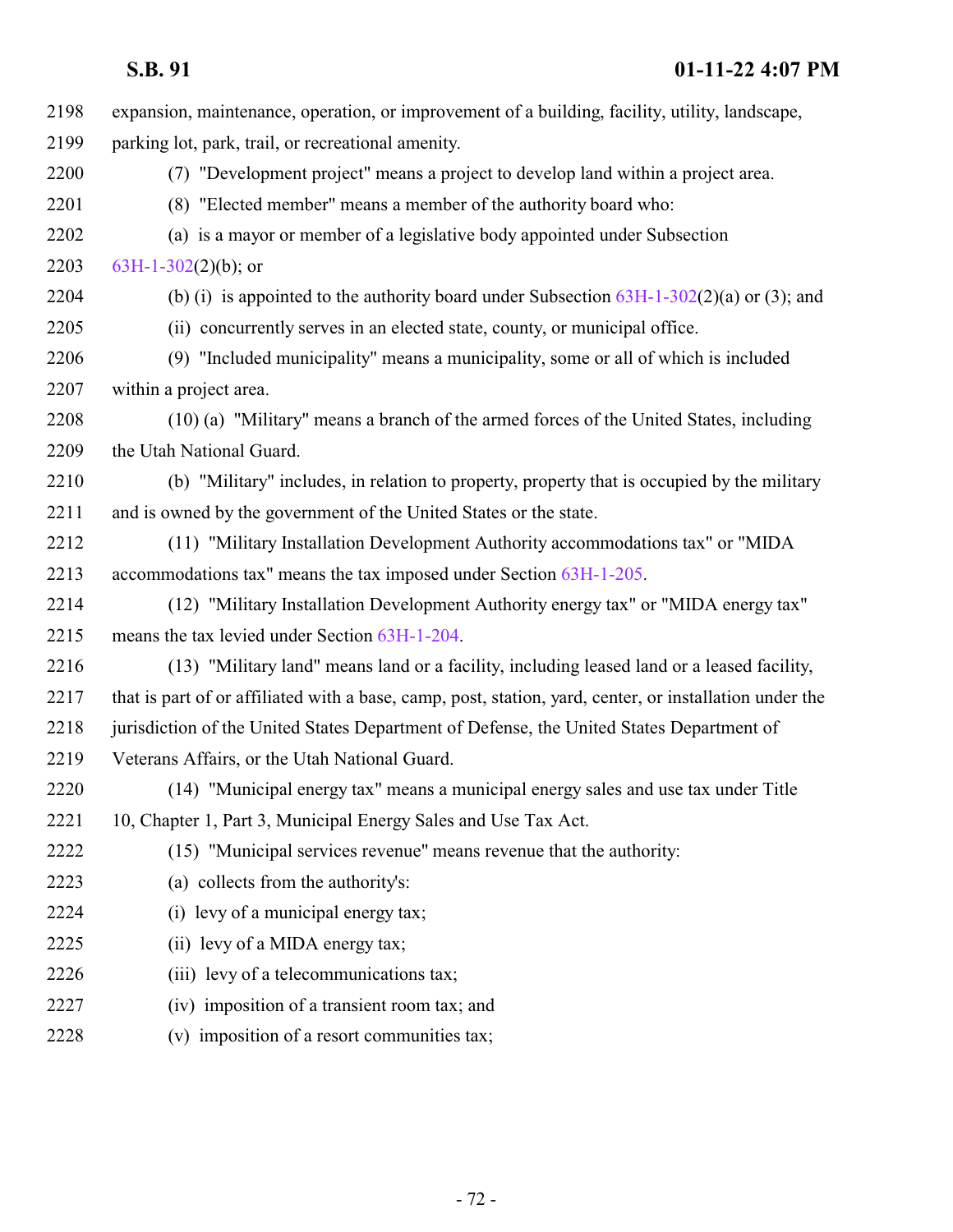| 2229 | (b) receives under Subsection $59-12-205(2)(b)(ii)$ ; and                                         |
|------|---------------------------------------------------------------------------------------------------|
| 2230 | (c) receives as dedicated tax collections.                                                        |
| 2231 | (16) "Municipal tax" means a municipal energy tax, MIDA energy tax, MIDA                          |
| 2232 | accommodations tax, telecommunications tax, transient room tax, or resort communities tax.        |
| 2233 | (17) "Project area" means the land, including military land, whether consisting of a              |
| 2234 | single contiguous area or multiple noncontiguous areas, described in a project area plan or draft |
| 2235 | project area plan, where the development project set forth in the project area plan or draft      |
| 2236 | project area plan takes place or is proposed to take place.                                       |
| 2237 | (18) "Project area budget" means a multiyear projection of annual or cumulative                   |
| 2238 | revenues and expenses and other fiscal matters pertaining to a project area that includes:        |
| 2239 | (a) the base taxable value of property in the project area;                                       |
| 2240 | (b) the projected property tax allocation expected to be generated within the project             |
| 2241 | area;                                                                                             |
| 2242 | (c) the amount of the property tax allocation expected to be shared with other taxing             |
| 2243 | entities;                                                                                         |
| 2244 | (d) the amount of the property tax allocation expected to be used to implement the                |
| 2245 | project area plan, including the estimated amount of the property tax allocation to be used for   |
| 2246 | land acquisition, public improvements, infrastructure improvements, and loans, grants, or other   |
| 2247 | incentives to private and public entities;                                                        |
| 2248 | (e) the property tax allocation expected to be used to cover the cost of administering            |
| 2249 | the project area plan;                                                                            |
| 2250 | (f) if the property tax allocation is to be collected at different times or from different        |
| 2251 | portions of the project area, or both:                                                            |
| 2252 | (i) (A) the tax identification numbers of the parcels from which the property tax                 |
| 2253 | allocation will be collected; or                                                                  |
| 2254 | (B) a legal description of the portion of the project area from which the property tax            |
| 2255 | allocation will be collected; and                                                                 |
| 2256 | (ii) an estimate of when other portions of the project area will become subject to                |
| 2257 | collection of the property tax allocation; and                                                    |
| 2258 | (g) for property that the authority owns or leases and expects to sell or sublease, the           |
| 2259 | expected total cost of the property to the authority and the expected selling price or lease      |
|      |                                                                                                   |

- 73 -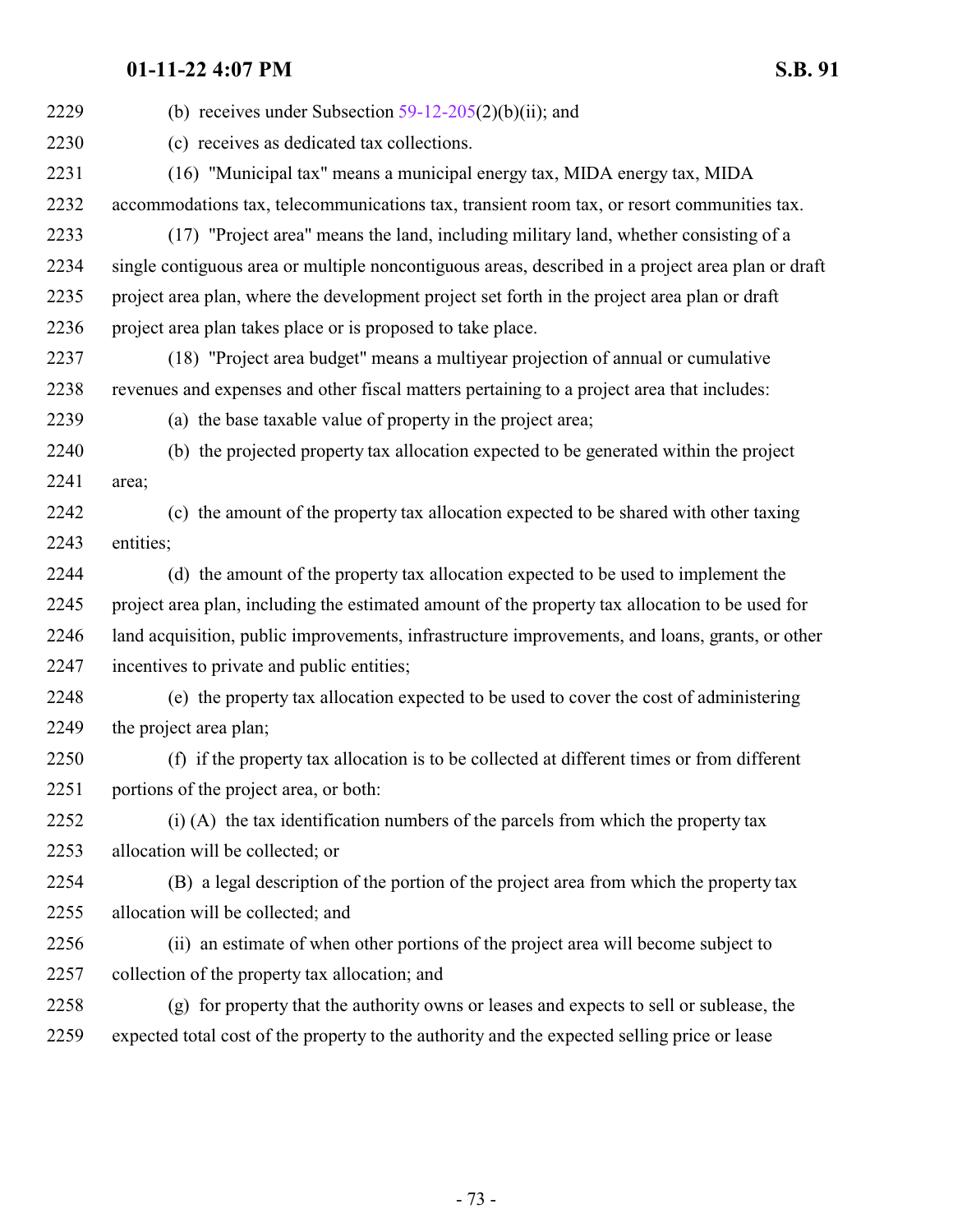| 2260 | payments.                                                                                         |
|------|---------------------------------------------------------------------------------------------------|
| 2261 | (19) "Project area plan" means a written plan that, after the plan's effective date, guides       |
| 2262 | and controls the development within a project area.                                               |
| 2263 | (20) (a) "Property tax" includes a privilege tax imposed under Title 59, Chapter 4,               |
| 2264 | Privilege Tax, except as described in Subsection (20)(b), and each levy on an ad valorem basis    |
| 2265 | on tangible or intangible personal or real property.                                              |
| 2266 | (b) "Property tax" does not include a privilege tax on the taxable value:                         |
| 2267 | (i) attributable to a portion of a facility leased to the military for a calendar year when:      |
| 2268 | (A) a lessee of military land has constructed a facility on the military land that is part of     |
| 2269 | a project area;                                                                                   |
| 2270 | (B) the lessee leases space in the facility to the military for the entire calendar year; and     |
| 2271 | (C) the lease rate paid by the military for the space is \$1 or less for the entire calendar      |
| 2272 | year, not including any common charges that are reimbursements for actual expenses; or            |
| 2273 | (ii) of the following property owned by the authority, regardless of whether the                  |
| 2274 | authority enters into a long-term operating agreement with a privately owned entity under         |
| 2275 | which the privately owned entity agrees to operate the property:                                  |
| 2276 | $(A)$ a hotel;                                                                                    |
| 2277 | (B) a hotel condominium unit in a condominium project, as defined in Section 57-8-3;              |
| 2278 | and                                                                                               |
| 2279 | (C) a commercial condominium unit in a condominium project, as defined in Section                 |
| 2280 | $57 - 8 - 3$ .                                                                                    |
| 2281 | (21) "Property tax allocation" means the difference between:                                      |
| 2282 | (a) the amount of property tax revenues generated each tax year by all taxing entities            |
| 2283 | from the area within a project area designated in the project area plan as the area from which    |
| 2284 | the property tax allocation is to be collected, using the current assessed value of the property; |
| 2285 | and                                                                                               |
| 2286 | (b) the amount of property tax revenues that would be generated from that same area               |
| 2287 | using the base taxable value of the property.                                                     |
| 2288 | (22) "Public entity" means:                                                                       |
| 2289 | (a) the state, including each department or agency of the state; or                               |
| 2290 | (b) a political subdivision of the state, including the authority or a county, city, town,        |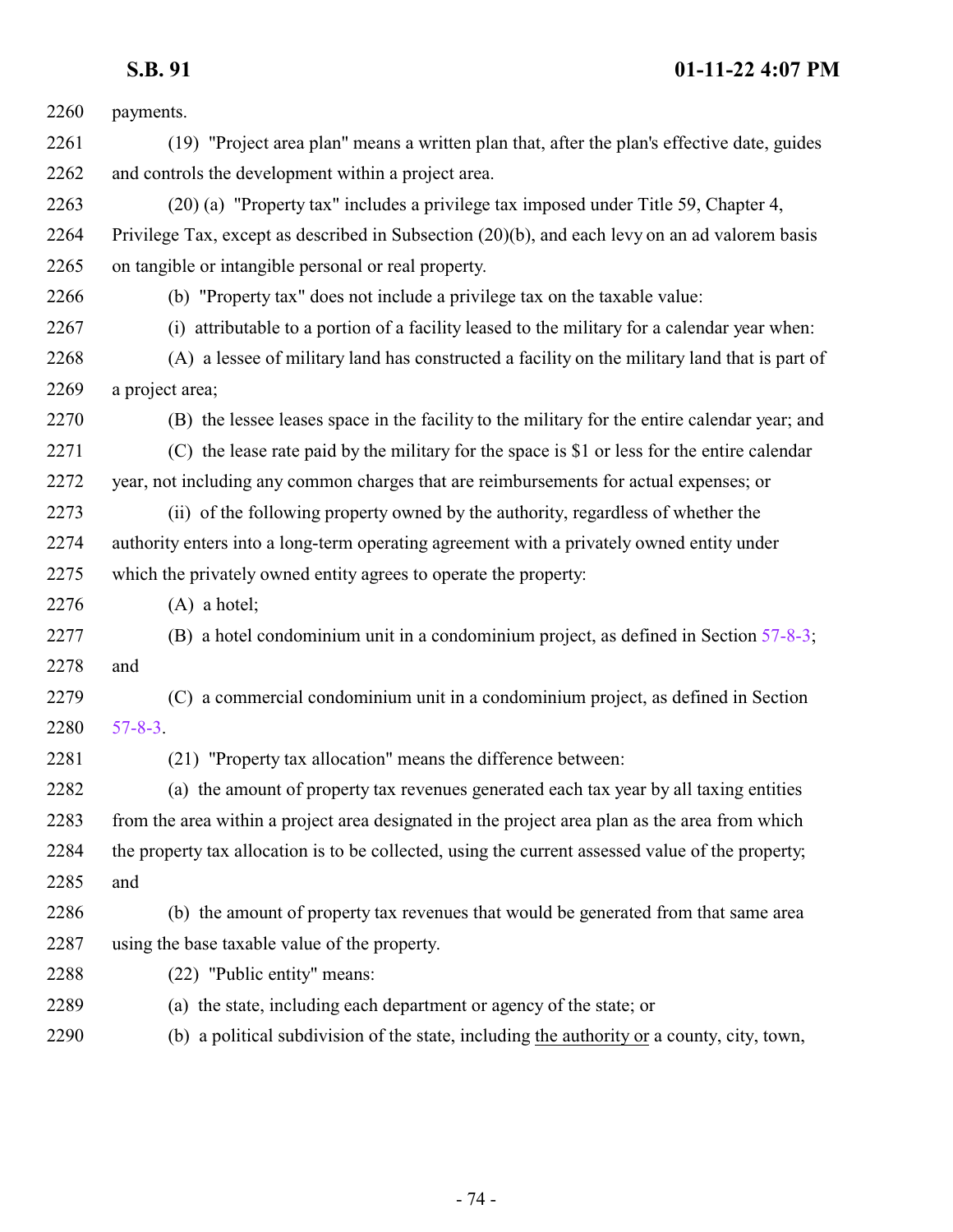| 2291 | school district, local district, special service district, or interlocal cooperation entity.    |
|------|-------------------------------------------------------------------------------------------------|
| 2292 | the authority].                                                                                 |
| 2293 | (23) (a) " Public infrastructure and improvements" means infrastructure,                        |
| 2294 | improvements, facilities, or buildings that:                                                    |
| 2295 | (i) benefit the public, the authority, the military, or military-related entities; and          |
| 2296 | (ii) (A) are publicly owned by the military, the authority, a public infrastructure district    |
| 2297 | under Title 17D, Chapter 4, Public Infrastructure District Act, or another public entity;       |
| 2298 | (B) are owned by a utility; or                                                                  |
| 2299 | (C) are publicly maintained or operated by the military, the authority, or another public       |
| 2300 | entity.                                                                                         |
| 2301 | (b) "Public infrastructure and improvements" also means infrastructure, improvements,           |
| 2302 | facilities, or buildings that:                                                                  |
| 2303 | (i) are privately owned; and                                                                    |
| 2304 | (ii) provide a substantial benefit, as determined by the board, to the development and          |
| 2305 | operation of a project area.                                                                    |
| 2306 | (c) "Public infrastructure and improvements" includes:                                          |
| 2307 | (i) facilities, lines, or systems that harness geothermal energy or provide water, chilled      |
| 2308 | water, steam, sewer, storm drainage, natural gas, electricity, or telecommunications;           |
| 2309 | (ii) streets, roads, curb, gutter, sidewalk, walkways, tunnels, solid waste facilities,         |
| 2310 | parking facilities, public transportation facilities, and parks, trails, and other recreational |
| 2311 | facilities;                                                                                     |
| 2312 | (iii) snowmaking equipment and related improvements that can also be used for water             |
| 2313 | storage or fire suppression purposes; and                                                       |
| 2314 | (iv) a building and related improvements for occupancy by the public, the authority, the        |
| 2315 | military, or military-related entities.                                                         |
| 2316 | (24) "Remaining municipal services revenue" means municipal services revenue that               |
| 2317 | the authority has not:                                                                          |
| 2318 | (a) spent during the authority's fiscal year for municipal services as provided in              |
| 2319 | Subsection $63H-1-503(1)$ ; or                                                                  |
| 2320 | (b) redirected to use in accordance with Subsection $63H-1-502(3)$ .                            |
| 2321 | (25) "Resort communities tax" means a sales and use tax imposed under Section                   |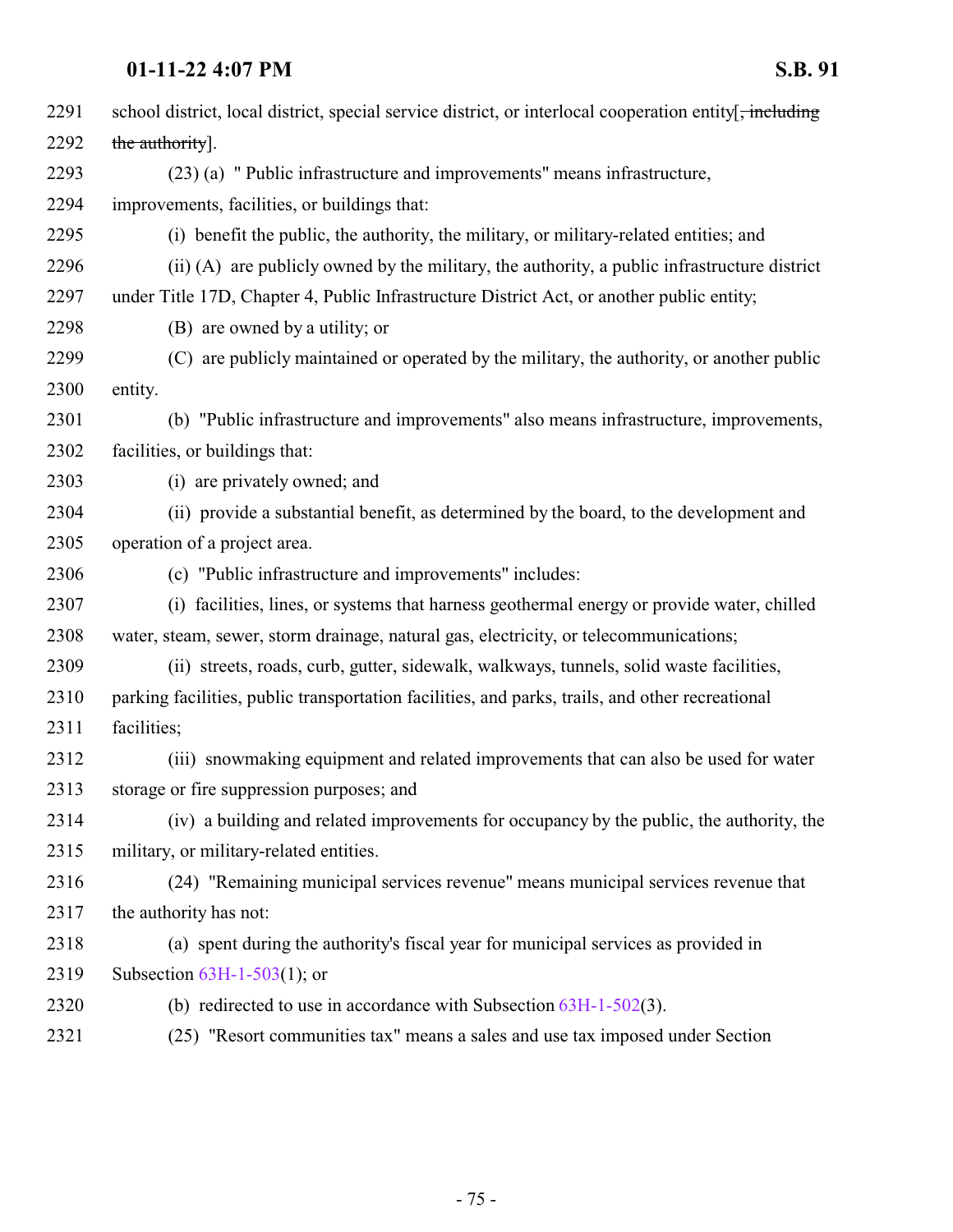<span id="page-75-0"></span>

| 2322 | 59-12-401.                                                                                        |
|------|---------------------------------------------------------------------------------------------------|
| 2323 | (26) "Taxable value" means the value of property as shown on the last equalized                   |
| 2324 | assessment roll.                                                                                  |
| 2325 | $(27)$ "Taxing entity":                                                                           |
| 2326 | (a) means a public entity that levies a tax on property within a project area; and                |
| 2327 | (b) does not include a public infrastructure district that the authority creates under Title      |
| 2328 | 17D, Chapter 4, Public Infrastructure District Act.                                               |
| 2329 | (28) "Telecommunications tax" means a telecommunications license tax under Title                  |
| 2330 | 10, Chapter 1, Part 4, Municipal Telecommunications License Tax Act.                              |
| 2331 | (29) "Transient room tax" means a tax under Section 59-12-352.                                    |
| 2332 | Section 38. Section 63H-1-201 is amended to read:                                                 |
| 2333 | 63H-1-201. Creation of military installation development authority -- Status and                  |
| 2334 | powers of authority -- Limitation.                                                                |
| 2335 | (1) There is created a military installation development authority.                               |
| 2336 | (2) The authority is:                                                                             |
| 2337 | (a) an independent, nonprofit, separate body corporate and politic, with perpetual                |
| 2338 | succession and statewide jurisdiction, whose purpose is to facilitate the development of land     |
| 2339 | within a project area or on military land associated with a project area;                         |
| 2340 | (b) a political subdivision of the state; and                                                     |
| 2341 | (c) a public corporation, as defined in Section $63E-1-102$ .                                     |
| 2342 | (3) The authority may:                                                                            |
| 2343 | (a) facilitate the development of land within one or more project areas, including the            |
| 2344 | ongoing operation of facilities within a project area, or development of military land associated |
| 2345 | with a project area;                                                                              |
| 2346 | (b) sue and be sued;                                                                              |
| 2347 | (c) enter into contracts generally;                                                               |
| 2348 | (d) by itself or through a subsidiary, buy, obtain an option upon, or otherwise acquire           |
| 2349 | any interest in real or personal property:                                                        |
| 2350 | (i) in a project area; or                                                                         |
| 2351 | (ii) outside a project area for public infrastructure and improvements, if the board              |
| 2352 | considers the purchase, option, or other interest acquisition to be necessary for fulfilling the  |
|      |                                                                                                   |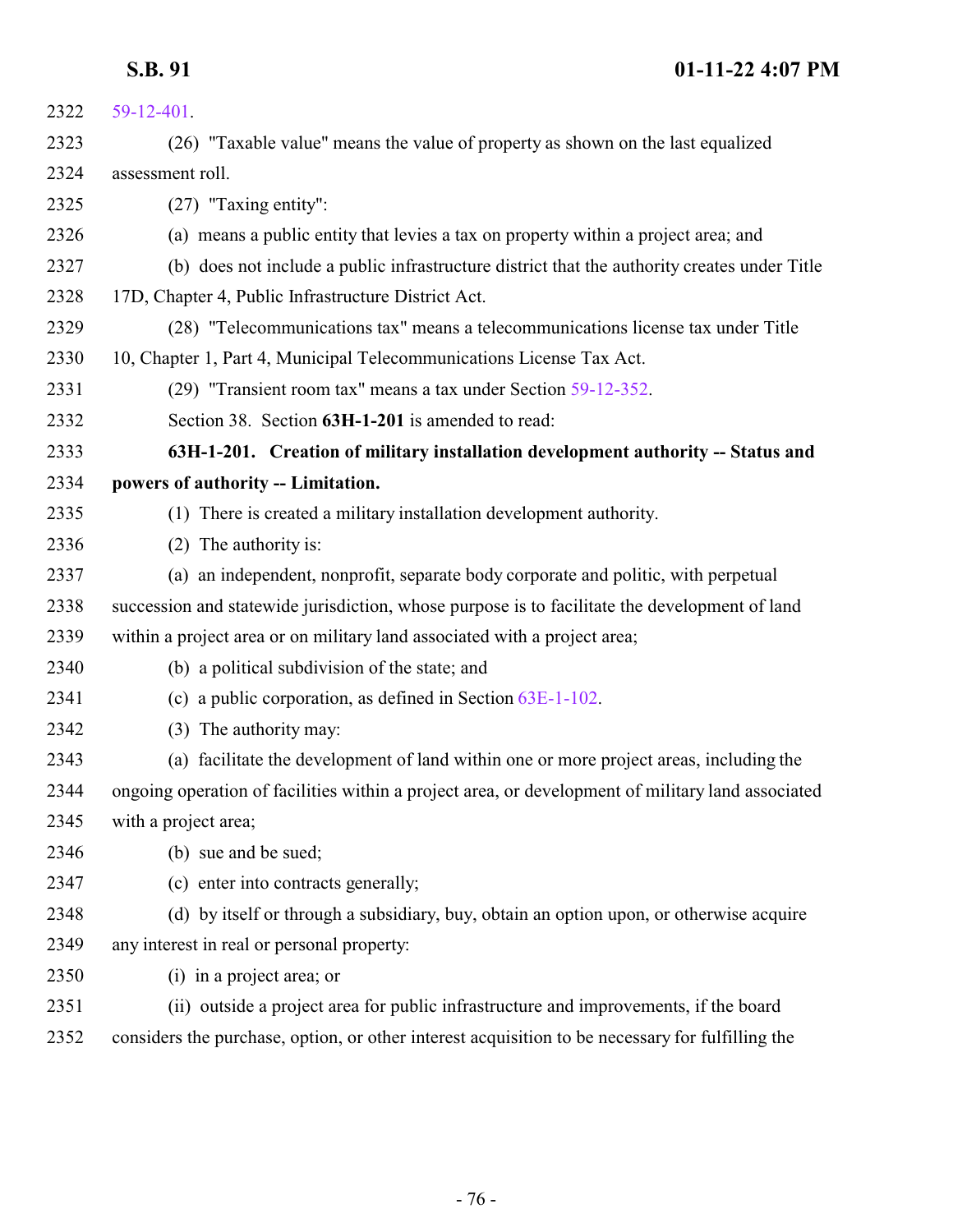| 2353 | authority's development objectives;                                                          |
|------|----------------------------------------------------------------------------------------------|
| 2354 | (e) sell, convey, grant, dispose of by gift, or otherwise dispose of any interest in real or |
| 2355 | personal property;                                                                           |
| 2356 | (f) enter into a lease agreement on real or personal property, either as lessee or lessor:   |
| 2357 | (i) in a project area; or                                                                    |
| 2358 | (ii) outside a project area, if the board considers the lease to be necessary for fulfilling |
| 2359 | the authority's development objectives;                                                      |
| 2360 | (g) provide for the development of land within a project area or military land               |
| 2361 | associated with the project area under one or more contracts;                                |
| 2362 | (h) exercise powers and perform functions under a contract, as authorized in the             |
| 2363 | contract;                                                                                    |
| 2364 | (i) exercise exclusive police power within a project area to the same extent as though       |
| 2365 | the authority were a municipality, including the collection of regulatory fees;              |
| 2366 | (i) receive the property tax allocation and other taxes and fees as provided in this         |
| 2367 | chapter;                                                                                     |
| 2368 | (k) accept financial or other assistance from any public or private source for the           |
| 2369 | authority's activities, powers, and duties, and expend any funds so received for any of the  |
| 2370 | purposes of this chapter;                                                                    |
| 2371 | (1) borrow money, contract with, or accept financial or other assistance from the federal    |
| 2372 | government, a public entity, or any other source for any of the purposes of this chapter and |
| 2373 | comply with any conditions of the loan, contract, or assistance;                             |
| 2374 | (m) issue bonds to finance the undertaking of any development objectives of the              |
| 2375 | authority, including bonds under Title 11, Chapter 17, Utah Industrial Facilities and        |
| 2376 | Development Act, and bonds under Title 11, Chapter 42, Assessment Area Act;                  |
| 2377 | (n) hire employees, including contract employees;                                            |
| 2378 | (o) transact other business and exercise all other powers provided for in this chapter;      |
| 2379 | (p) enter into a development agreement with a developer of land within a project area;       |
| 2380 | (q) enter into an agreement with a political subdivision of the state under which the        |
| 2381 | political subdivision provides one or more municipal services within a project area;         |
| 2382 | (r) enter into an agreement with a private contractor to provide one or more municipal       |
| 2383 | services within a project area;                                                              |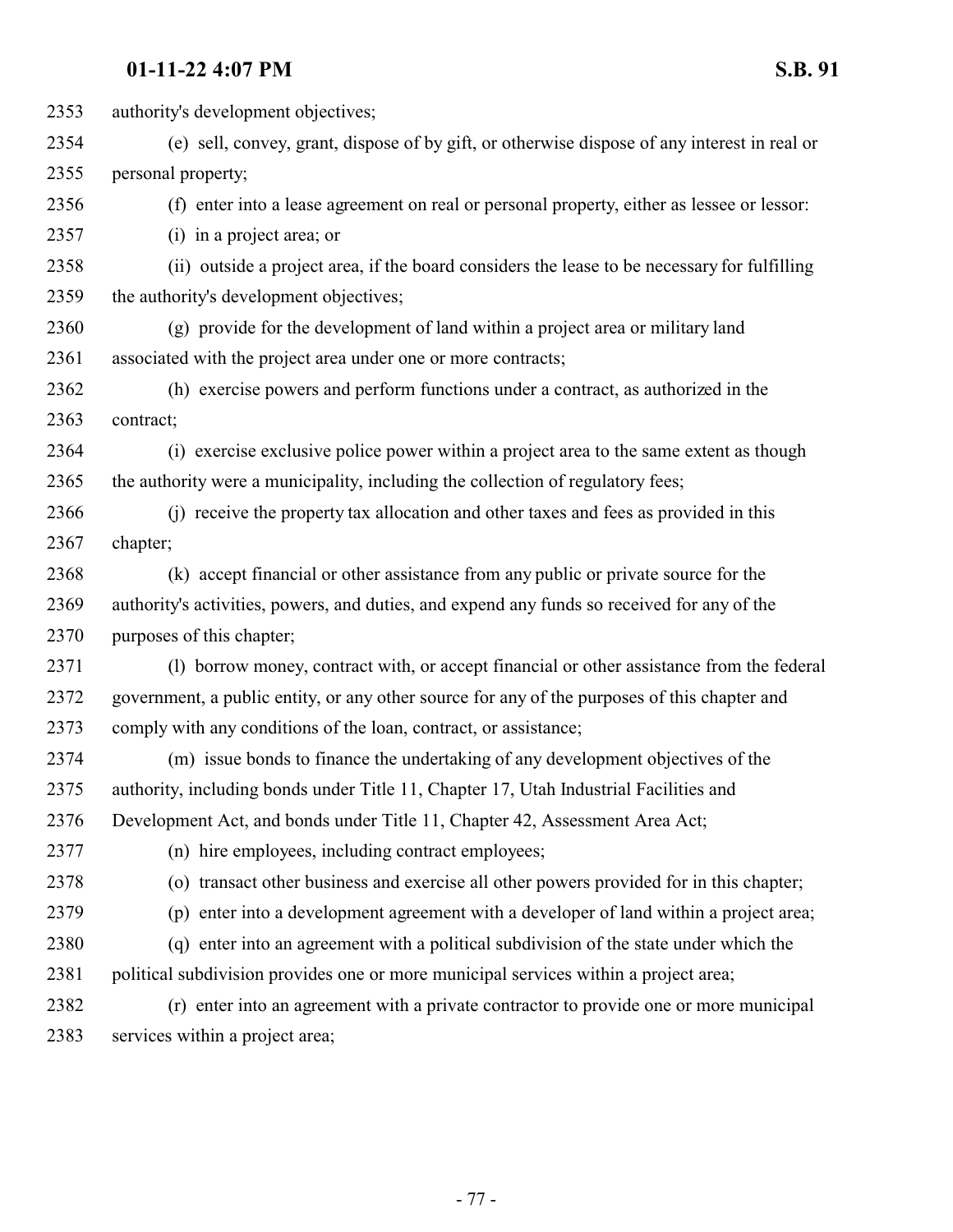| 2384 | (s) provide for or finance an energy efficiency upgrade, a renewable energy system, or              |
|------|-----------------------------------------------------------------------------------------------------|
| 2385 | electric vehicle charging infrastructure as defined in Section $11-42a-102$ , in accordance with    |
| 2386 | Title 11, Chapter 42a, Commercial Property Assessed Clean Energy Act;                               |
| 2387 | (t) exercise powers and perform functions that the authority is authorized by statute to            |
| 2388 | exercise or perform;                                                                                |
| 2389 | (u) enter into an agreement with the federal government or an agency of the federal                 |
| 2390 | government under which the federal government or agency:                                            |
| 2391 | (i) provides law enforcement services only to military land within a project area; and              |
| 2392 | (ii) may enter into a mutual aid or other cooperative agreement with a law enforcement              |
| 2393 | agency of the state or a political subdivision of the state;                                        |
| 2394 | (v) by itself or through a subsidiary, act as a facilitator under Title 63N, Chapter 13,            |
| 2395 | Part 3, Facilitating Public-private Partnerships Act, to provide expertise and knowledge to         |
| 2396 | another governmental entity interested in public-private partnerships;                              |
| 2397 | (w) enter into an intergovernmental support agreement under Title 10, U.S.C. Sec.                   |
| 2398 | 2679 with the military to provide support services to the military in accordance with the           |
| 2399 | agreement;                                                                                          |
| 2400 | (x) act as a developer, or assist a developer chosen by the military, to develop military           |
| 2401 | land as part of an enhanced use lease under Title 10, U.S.C. Sec. 2667; and                         |
| 2402 | (y) develop public infrastructure and improvements.                                                 |
| 2403 | (4) The authority may not itself provide law enforcement service or fire protection                 |
| 2404 | service within a project area but may enter into an agreement for one or both of those services,    |
| 2405 | as provided in Subsection $(3)(q)$ .                                                                |
| 2406 | (5) The authority shall provide support to a subsidiary that enters into an agreement               |
| 2407 | under Subsection $(3)(v)$ that the authority determines necessary for the subsidiary to fulfill the |
| 2408 | requirements of the agreement.                                                                      |
| 2409 | (6) Because providing procurement, utility, construction, and other services for use by             |
| 2410 | a military installation, including providing public infrastructure and improvements for use or      |
| 2411 | occupancy by the military, are core functions of the authority and are typically provided by a      |
| 2412 | local government for the local government's own needs or use, these services provided by the        |
| 2413 | authority for the military under this chapter are considered to be for the authority's own needs    |
| 2414 | and use.                                                                                            |
|      |                                                                                                     |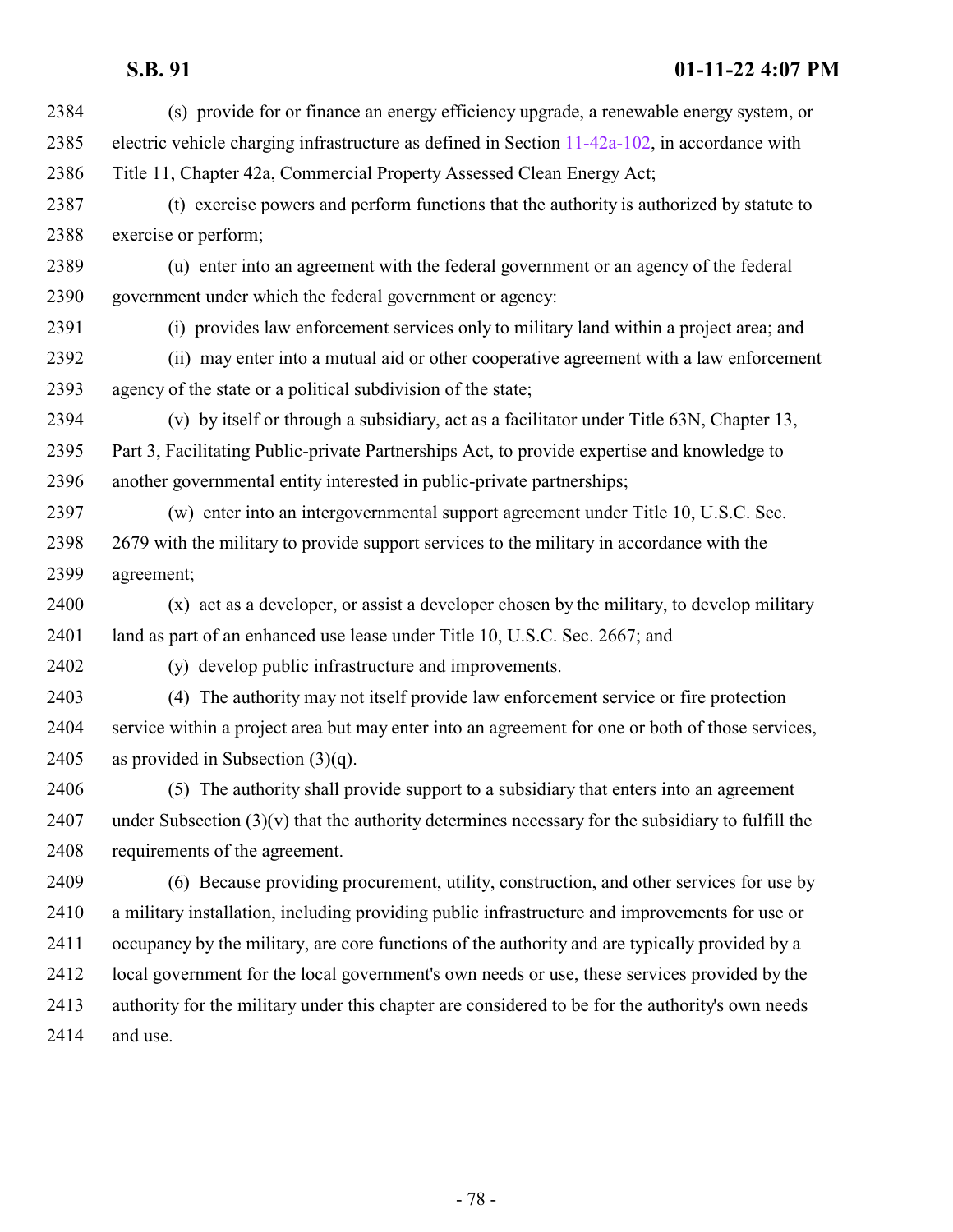| 2415 | (7) A public infrastructure district created by the authority under Title [17B] 17D,                    |
|------|---------------------------------------------------------------------------------------------------------|
| 2416 | Chapter $[2a, Part 12]$ 4, Public Infrastructure District Act, is a subsidiary of the authority.        |
| 2417 | Section 39. Section 63H-1-202 is amended to read:                                                       |
| 2418 | 63H-1-202. Applicability of other law.                                                                  |
| 2419 | $(1)$ As used in this section:                                                                          |
| 2420 | (a) "Subsidiary" means an authority subsidiary that is a public body as defined in                      |
| 2421 | Section 52-4-103.                                                                                       |
| 2422 | (b) "Subsidiary board" means the governing body of a subsidiary.                                        |
| 2423 | (2) The authority or land within a project area is not subject to:                                      |
| 2424 | (a) Title 10, Chapter 9a, Municipal Land Use, Development, and Management Act;                          |
| 2425 | (b) Title 17, Chapter 27a, County Land Use, Development, and Management Act;                            |
| 2426 | (c) ordinances or regulations of a county or municipality, including those relating to                  |
| 2427 | land use, health, business license, or franchise; or                                                    |
| 2428 | (d) the jurisdiction of a local district under Title 17B, Limited Purpose Local                         |
| 2429 | Government Entities - Local Districts, or a special service district under Title 17D, Chapter 1,        |
| 2430 | Special Service District Act.                                                                           |
| 2431 | (3) The authority is subject to and governed by Sections $63E-2-106$ , $63E-2-107$ ,                    |
| 2432 | $63E-2-108$ , $63E-2-109$ , $63E-2-110$ , and $63E-2-111$ , but is not otherwise subject to or governed |
| 2433 | by Title 63E, Independent Entities Code.                                                                |
| 2434 | (4) (a) The definitions in Section $57-8-3$ apply to this Subsection (4).                               |
| 2435 | (b) Notwithstanding the provisions of Title 57, Chapter 8, Condominium Ownership                        |
| 2436 | Act, or any other provision of law:                                                                     |
| 2437 | (i) if the military is the owner of land in a project area on which a condominium project               |
| 2438 | is constructed, the military is not required to sign, execute, or record a declaration of a             |
| 2439 | condominium project; and                                                                                |
| 2440 | (ii) if a condominium unit in a project area is owned by the military or owned by the                   |
| 2441 | authority and leased to the military for \$1 or less per calendar year, not including any common        |
| 2442 | charges that are reimbursements for actual expenses:                                                    |
| 2443 | (A) the condominium unit is not subject to any liens under Title 57, Chapter 8,                         |
| 2444 | Condominium Ownership Act;                                                                              |
| 2445 | (B) condominium unit owners within the same building or commercial condominium                          |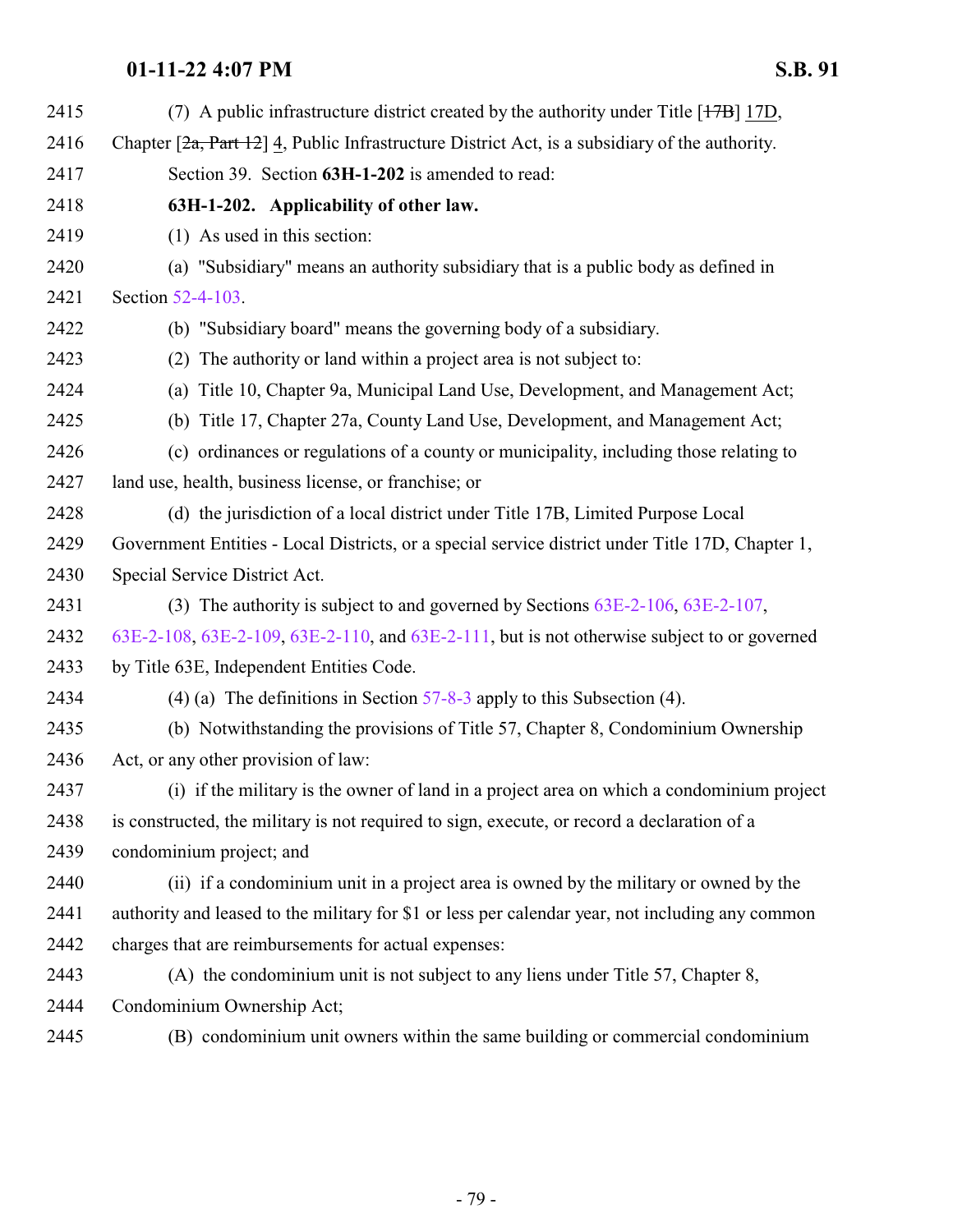| 2446 | project may agree on any method of allocation and payment of common area expenses,                 |
|------|----------------------------------------------------------------------------------------------------|
| 2447 | regardless of the size or par value of each unit; and                                              |
| 2448 | (C) the condominium project may not be dissolved without the consent of all the                    |
| 2449 | condominium unit owners.                                                                           |
| 2450 | (5) Notwithstanding any other provision, when a law requires the consent of a local                |
| 2451 | government, the authority is the consenting entity for a project area.                             |
| 2452 | $(6)$ (a) A department, division, or other agency of the state and a political subdivision         |
| 2453 | of the state shall cooperate with the authority to the fullest extent possible to provide whatever |
| 2454 | support, information, or other assistance the authority requests that is reasonably necessary to   |
| 2455 | help the authority fulfill the authority's duties and responsibilities under this chapter.         |
| 2456 | (b) Subsection $(6)(a)$ does not apply to a political subdivision that does not have any of        |
| 2457 | a project area located within the boundary of the political subdivision.                           |
| 2458 | (7) The authority and a subsidiary are subject to Title 52, Chapter 4, Open and Public             |
| 2459 | Meetings Act, except that:                                                                         |
| 2460 | (a) notwithstanding Section $[54-2-104]$ 52-4-104, the timing and nature of training to            |
| 2461 | authority board members or subsidiary board members on the requirements of Title 52, Chapter       |
| 2462 | 4, Open and Public Meetings Act, may be determined by:                                             |
| 2463 | (i) the board chair, for the authority board; or                                                   |
| 2464 | (ii) the subsidiary board chair, for a subsidiary board;                                           |
| 2465 | (b) authority staff may adopt a rule governing the use of electronic meetings under                |
| 2466 | Section 52-4-207, if, under Subsection $63H-1-301(3)$ , the board delegates to authority staff the |
| 2467 | power to adopt the rule; and                                                                       |
| 2468 | (c) for an electronic meeting of the authority board or subsidiary board that otherwise            |
| 2469 | complies with Section $52-4-207$ , the authority board or subsidiary board, respectively:          |
| 2470 | (i) is not required to establish an anchor location; and                                           |
| 2471 | (ii) may convene and conduct the meeting without the written determination otherwise               |
| 2472 | required under Subsection 52-4-207(4).                                                             |
| 2473 | (8) The authority and a subsidiary are subject to Title 63G, Chapter 2, Government                 |
| 2474 | Records Access and Management Act, except that:                                                    |
| 2475 | (a) notwithstanding Section $63G-2-701$ :                                                          |
| 2476 | (i) the authority may establish an appeals board consisting of at least three members;             |
|      |                                                                                                    |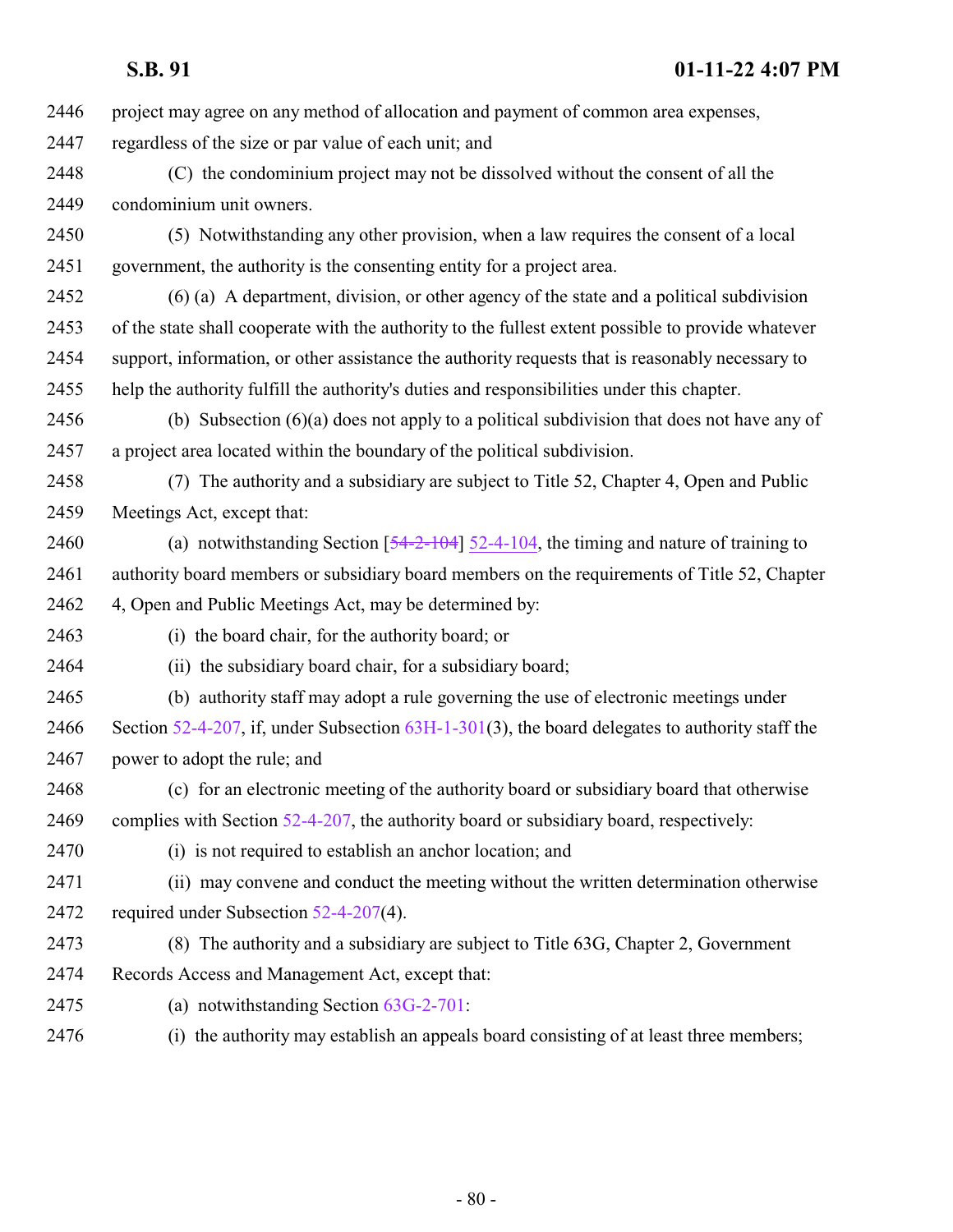<span id="page-80-0"></span>2477 (ii) an appeals board established under Subsection  $(8)(a)(i)$  shall include: (A) one of the authority board members appointed by the governor; (B) the authority board member appointed by the president of the Senate; and (C) the authority board member appointed by the speaker of the House of Representatives; and (iii) an appeal of a decision of an appeals board is to district court, as provided in Section [63G-2-404](http://le.utah.gov/UtahCode/SectionLookup.jsp?section=63g-2-404&session=2022GS), except that the State Records Committee is not a party; and (b) a record created or retained by the authority or a subsidiary acting in the role of a 2485 facilitator under Subsection  $63H-1-201(3)(v)$  is a protected record under Title 63G, Chapter 2, Government Records Access and Management Act. (9) The authority or a subsidiary acting in the role of a facilitator under Subsection [63H-1-201](#page-75-0)(3)(v) is not prohibited from receiving a benefit from a public-private partnership 2489 that results from the facilitator's work as a facilitator. 2490 (10) (a) (i) A subsidiary created as a public infrastructure district under Title  $[17B]$ 2491 17D, Chapter  $[2a, Part 12]$  4, Public Infrastructure District Act, may, subject to limitations of 2492 Title  $[17B]$  17D, Chapter  $[2a, Part 12]$  4, Public Infrastructure District Act, levy a property tax for the operations and maintenance of the public infrastructure district's financed infrastructure and related improvements, subject to a maximum rate of .015. 2495 (ii) A levy under Subsection  $(10)(a)(i)$  may be separate from a public infrastructure district property tax levy for a bond. (b) If a subsidiary created as a public infrastructure district issues a bond: (i) the subsidiary may: (A) delay the effective date of the property tax levy for the bond until after the period of capitalized interest payments; and (B) covenant with bondholders not to reduce or impair the property tax levy; and 2502 (ii) notwithstanding a provision to the contrary in Title  $[17B]$  17D, Chapter  $[2a, Part]$  $\frac{12}{12}$  4, Public Infrastructure District Act, the tax rate for the property tax levy for the bond may not exceed a rate that generates more revenue than required to pay the annual debt service of the bond plus administrative costs, subject to a maximum of .02. Section 40. Section **63H-1-301** is amended to read: **63H-1-301. Authority board -- Delegation of power.**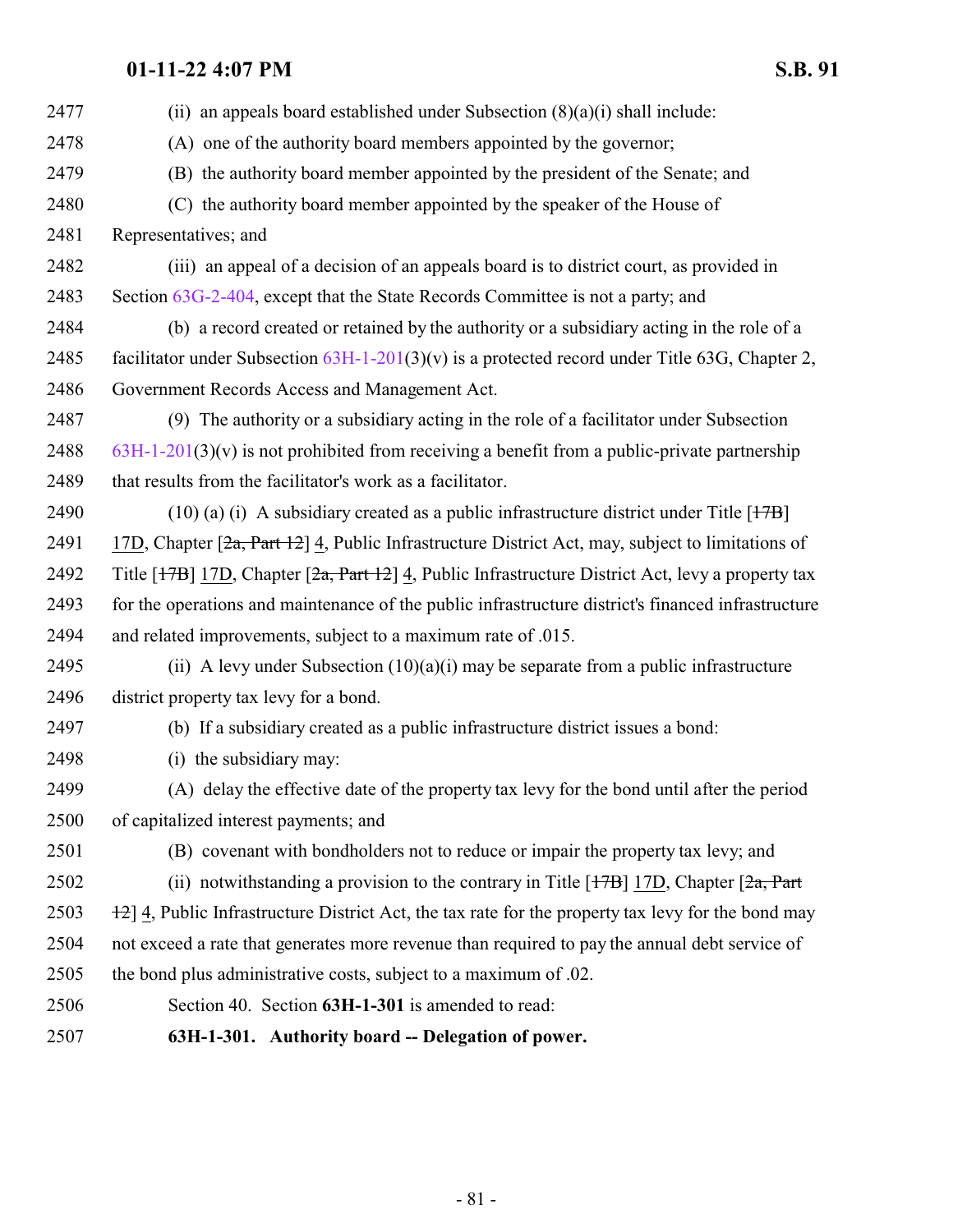| 2508 | (1) The authority shall be governed by a board which shall manage and conduct the             |
|------|-----------------------------------------------------------------------------------------------|
| 2509 | business and affairs of the authority and shall determine all questions of authority policy.  |
| 2510 | (2) All powers of the authority are exercised through the board.                              |
| 2511 | (3) The board may by resolution delegate powers to authority staff, including the power       |
| 2512 | to adopt a rule governing the use of electronic meetings under Section $[54-2-207]$ 52-4-207. |
| 2513 | Section 41. Section 63I-1-210 is amended to read:                                             |
| 2514 | 63I-1-210. Repeal dates, Title 10.                                                            |
| 2515 | [Section 10-9a-526 is repealed December 31, 2020.]                                            |
| 2516 | Section 42. Section 63I-1-253 is amended to read:                                             |
| 2517 | 63I-1-253. Repeal dates, Titles 53 through 53G.                                               |
| 2518 | (1) Section $53-2a-105$ , which creates the Emergency Management Administration               |
| 2519 | Council, is repealed July 1, 2022.                                                            |
| 2520 | (2) Sections $53-2a-1103$ and $53-2a-1104$ , which create the Search and Rescue Advisory      |
| 2521 | Board, are repealed July 1, 2022.                                                             |
| 2522 | (3) Section 53-5-703, which creates the Concealed Firearm Review Board, is repealed           |
| 2523 | July 1, 2023.                                                                                 |
| 2524 | (4) Subsection $53-6-203(1)(b)(ii)$ , regarding being 19 years old at certification, is       |
| 2525 | repealed July 1, 2027.                                                                        |
| 2526 | (5) Subsection $53-13-104(6)(a)$ , regarding being 19 years old at certification, is          |
| 2527 | repealed July 1, 2027.                                                                        |
| 2528 | (6) Section 53B-6-105.5, which creates the Technology Initiative Advisory Board, is           |
| 2529 | repealed July 1, 2024.                                                                        |
| 2530 | (7) Title 53B, Chapter 17, Part 11, USTAR Researchers, is repealed July 1, 2028.              |
| 2531 | (8) Section 53B-17-1203, which creates the SafeUT and School Safety Commission, is            |
| 2532 | repealed January 1, 2025.                                                                     |
| 2533 | (9) Title 53B, Chapter 18, Part 16, USTAR Researchers, is repealed July 1, 2028.              |
| 2534 | (10) Title 53B, Chapter 24, Part 4, Rural Residency Training Program, is repealed July        |
| 2535 | 1, 2025.                                                                                      |
| 2536 | (11) Subsection $53C-3-203(4)(b)(vii)$ , which provides for the distribution of money         |
| 2537 | from the Land Exchange Distribution Account to the Geological Survey for test wells and other |
| 2538 | hydrologic studies in the West Desert, is repealed July 1, 2030.                              |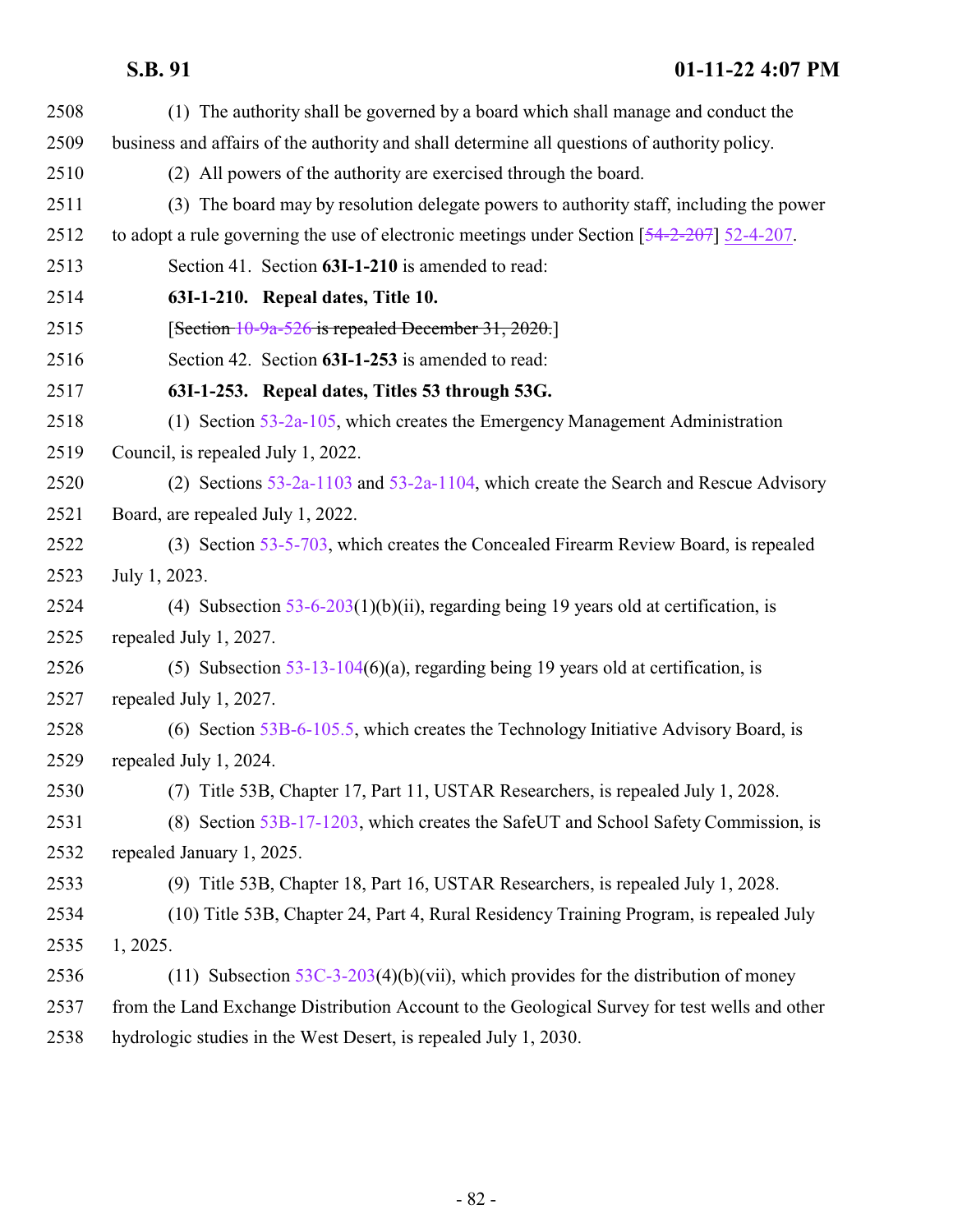| 2539 | $(12)$ Section 53E-3-515 is repealed January 1, 2023.                                         |
|------|-----------------------------------------------------------------------------------------------|
| 2540 | (13) In relation to a standards review committee, on January 1, 2023:                         |
| 2541 | (a) in Subsection $53E-4-202(8)$ , the language "by a standards review committee and the      |
| 2542 | recommendations of a standards review committee established under Section 53E-4-203" is       |
| 2543 | repealed; and                                                                                 |
| 2544 | (b) Section $53E-4-203$ is repealed.                                                          |
| 2545 | (14) Subsections $53E-3-503(5)$ and (6), which create coordinating councils for youth in      |
| 2546 | custody, are repealed July 1, 2027.                                                           |
| 2547 | (15) Section $53E-4-402$ , which creates the State Instructional Materials Commission, is     |
| 2548 | repealed July 1, 2022.                                                                        |
| 2549 | (16) Title 53E, Chapter 6, Part 5, Utah Professional Practices Advisory Commission, is        |
| 2550 | repealed July 1, 2023.                                                                        |
| 2551 | $(17)$ Subsection 53E-8-204(4), which creates the advisory council for the Utah               |
| 2552 | Schools for the Deaf and the Blind, is repealed July 1, 2021.                                 |
| 2553 | $[({18})]$ (17) Section 53F-2-420, which creates the Intensive Services Special Education     |
| 2554 | Pilot Program, is repealed July 1, 2024.                                                      |
| 2555 | $[ (19) ] (18)$ Section 53F-5-203 is repealed July 1, 2024.                                   |
| 2556 | $[(20) \text{Section } 53F - 5 - 212 \text{ is repeated July } 1, 2024.]$                     |
| 2557 | $[ (21) ] (19)$ Section 53F-5-213 is repealed July 1, 2023.                                   |
| 2558 | $[\frac{22}{2}]$ (20) Section 53F-5-214, in relation to a grant for professional learning, is |
| 2559 | repealed July 1, 2025.                                                                        |
| 2560 | $[23]$ (21) Section 53F-5-215, in relation to an elementary teacher preparation grant, is     |
| 2561 | repealed July 1, 2025.                                                                        |
| 2562 | $[\frac{24}{2}]$ (22) Subsection 53F-9-203(7), which creates the Charter School Revolving     |
| 2563 | Account Committee, is repealed July 1, 2024.                                                  |
| 2564 | $[ (25) ]$ (23) Section 53F-9-501 is repealed January 1, 2023.                                |
| 2565 | $[ (26) ]$ (24) Subsections 53G-4-608(2)(b) and (4)(b), related to the Utah Seismic Safety    |
| 2566 | Commission, are repealed January 1, 2025.                                                     |
| 2567 | $[27]$ (25) Subsection 53G-8-211(5), regarding referrals of a minor to court for a class      |
| 2568 | C misdemeanor, is repealed July 1, 2022.                                                      |
| 2569 | Section 43. Section 63I-1-263 is amended to read:                                             |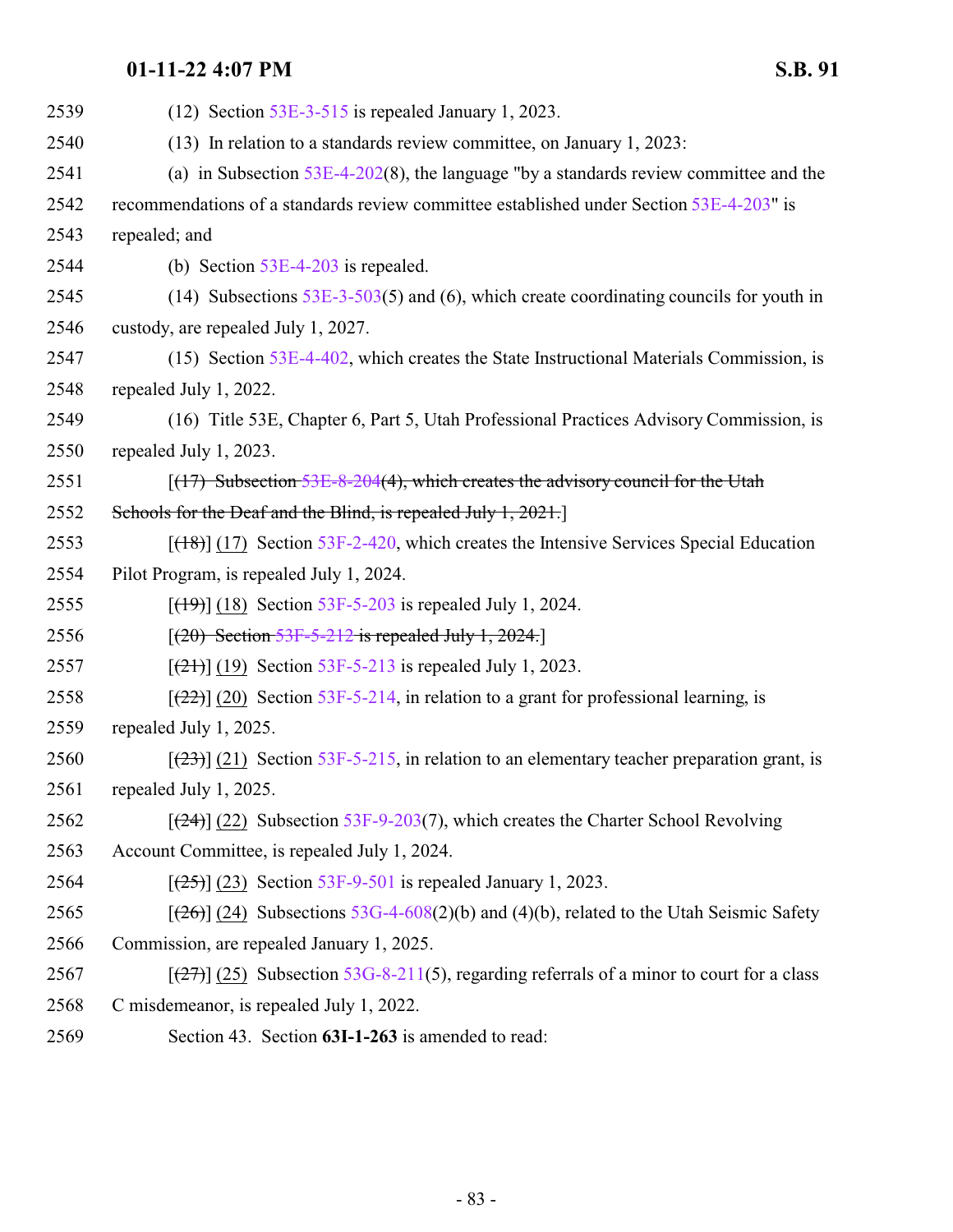| 2570 | 63I-1-263. Repeal dates, Titles 63A to 63N.                                               |
|------|-------------------------------------------------------------------------------------------|
| 2571 | (1) In relation to the Utah Transparency Advisory Board, on January 1, 2025:              |
| 2572 | (a) Section $[63A-16-102]$ 63A-18-102 is repealed;                                        |
| 2573 | (b) Section $[63A-16-201]$ 63A-18-201 is repealed; and                                    |
| 2574 | (c) Section $[63A-16-202]$ 63A-18-202 is repealed.                                        |
| 2575 | (2) Subsection $63A-5b-405(5)$ , relating to prioritizing and allocating capital          |
| 2576 | improvement funding, is repealed July 1, 2024.                                            |
| 2577 | (3) Section 63A-5b-1003, State Facility Energy Efficiency Fund, is repealed July 1,       |
| 2578 | 2023.                                                                                     |
| 2579 | (4) Sections 63A-9-301 and 63A-9-302, related to the Motor Vehicle Review                 |
| 2580 | Committee, are repealed July 1, 2023.                                                     |
| 2581 | (5) Title 63C, Chapter 4a, Constitutional and Federalism Defense Act, is repealed July    |
| 2582 | 1, 2028.                                                                                  |
| 2583 | (6) Title 63C, Chapter 6, Utah Seismic Safety Commission, is repealed January 1,          |
| 2584 | 2025.                                                                                     |
| 2585 | (7) Title 63C, Chapter 12, Snake Valley Aquifer Advisory Council, is repealed July 1,     |
| 2586 | 2024.                                                                                     |
| 2587 | (8) Title 63C, Chapter 17, Point of the Mountain Development Commission Act, is           |
| 2588 | repealed July 1, 2023.                                                                    |
| 2589 | (9) Title 63C, Chapter 18, Behavioral Health Crisis Response Commission, is repealed      |
| 2590 | July 1, 2023.                                                                             |
| 2591 | (10) Title 63C, Chapter 23, Education and Mental Health Coordinating Council, is          |
| 2592 | repealed July 1, 2026.                                                                    |
| 2593 | (11) Title 63A, Chapter 16, Part 7, Data Security Management Council, is repealed         |
| 2594 | July 1, 2025.                                                                             |
| 2595 | $(12)$ Section $63G-6a-805$ , which creates the Purchasing from Persons with Disabilities |
| 2596 | Advisory Board, is repealed July 1, 2026.                                                 |
| 2597 | (13) Title 63G, Chapter 21, Agreements to Provide State Services, is repealed July 1,     |
| 2598 | 2025.                                                                                     |
| 2599 | (14) Title 63H, Chapter 4, Heber Valley Historic Railroad Authority, is repealed July 1,  |
| 2600 | 2024.                                                                                     |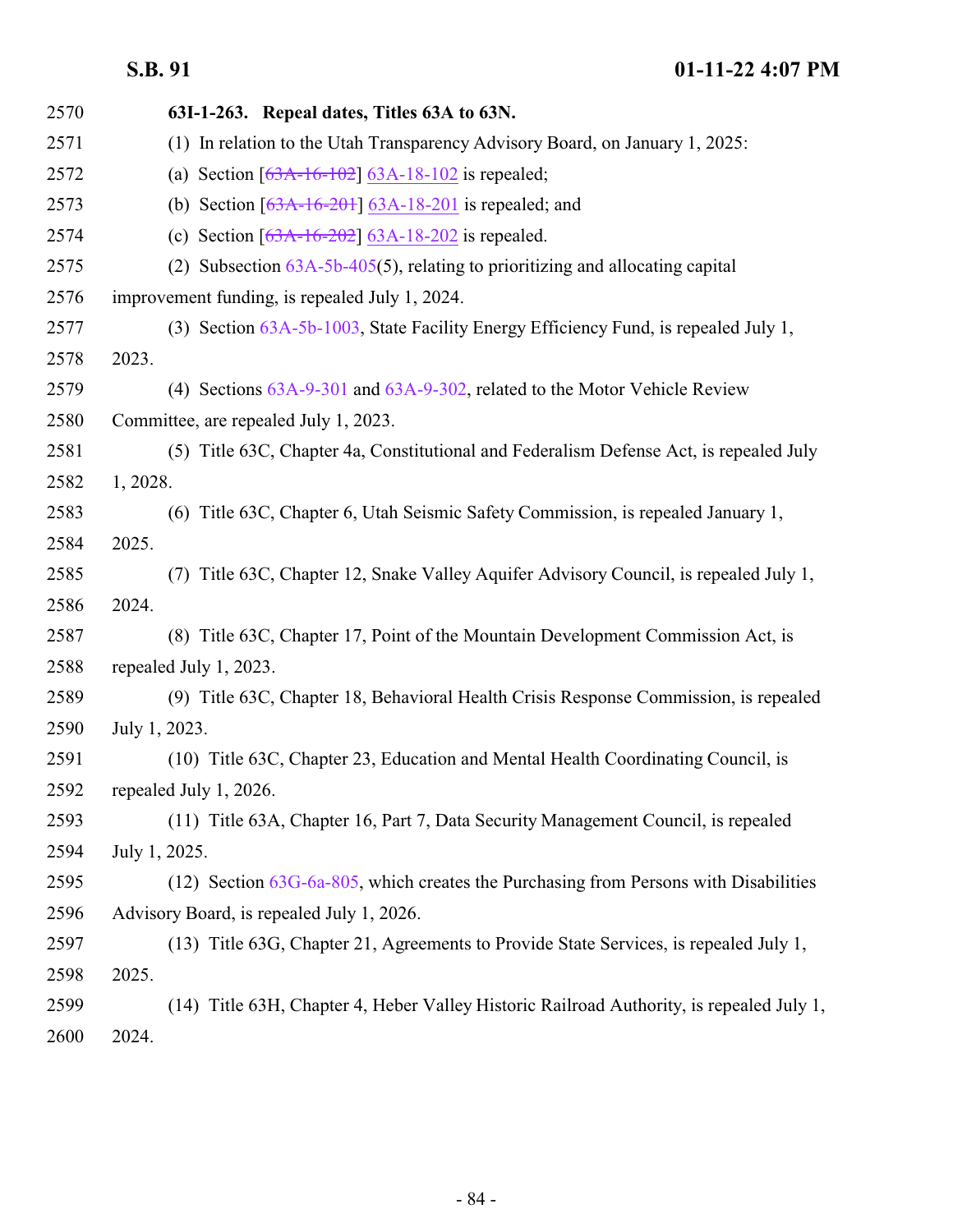| 2601 | (15) Title 63H, Chapter 8, Utah Housing Corporation Act, is repealed July 1, 2026.              |
|------|-------------------------------------------------------------------------------------------------|
| 2602 | $(16)$ Subsection $63J-1-602.1(17)$ , Nurse Home Visiting Restricted Account is repealed        |
| 2603 | July 1, 2026.                                                                                   |
| 2604 | $(17)$ (a) Subsection $63J-1-602.1(61)$ , relating to the Utah Statewide Radio System           |
| 2605 | Restricted Account, is repealed July 1, 2022.                                                   |
| 2606 | (b) When repealing Subsection $63J-1-602.1(61)$ , the Office of Legislative Research and        |
| 2607 | General Counsel shall, in addition to the office's authority under Subsection 36-12-12(3), make |
| 2608 | necessary changes to subsection numbering and cross references.                                 |
| 2609 | (18) Subsection $63J-1-602.2(5)$ , referring to dedicated credits to the Utah Marriage          |
| 2610 | Commission, is repealed July 1, 2023.                                                           |
| 2611 | (19) Subsection $63J-1-602.2(6)$ , referring to the Trip Reduction Program, is repealed         |
| 2612 | July 1, 2022.                                                                                   |
| 2613 | (20) Subsection $63J-1-602.2(24)$ , related to the Utah Seismic Safety Commission, is           |
| 2614 | repealed January 1, 2025.                                                                       |
| 2615 | (21) Title [ $63$ H] 63L, Chapter [4] 11, Part [5] 4, Resource Development Coordinating         |
| 2616 | Committee, is repealed July 1, 2027.                                                            |
| 2617 | (22) In relation to the advisory committee created in Subsection $63L-11-305(3)$ , on           |
| 2618 | July 1, 2022:                                                                                   |
| 2619 | (a) Subsection $63L-11-305(1)(a)$ , which defines "advisory committee," is repealed; and        |
| 2620 | (b) Subsection $63L-11-305(3)$ , which creates the advisory committee, is repealed.             |
| 2621 | (23) In relation to the Utah Substance Use and Mental Health Advisory Council, on               |
| 2622 | January 1, 2023:                                                                                |
| 2623 | (a) Sections 63M-7-301, 63M-7-302, 63M-7-303, 63M-7-304, and 63M-7-306 are                      |
| 2624 | repealed;                                                                                       |
| 2625 | (b) Section $63M-7-305$ , the language that states "council" is replaced with                   |
| 2626 | "commission";                                                                                   |
| 2627 | (c) Subsection $63M-7-305(1)$ is repealed and replaced with:                                    |
| 2628 | "(1) "Commission" means the Commission on Criminal and Juvenile Justice."; and                  |
| 2629 | Subsection $63M-7-305(2)$ is repealed and replaced with:<br>(d)                                 |
| 2630 | "(2) The commission shall:                                                                      |
| 2631 | (a) provide ongoing oversight of the implementation, functions, and evaluation of the           |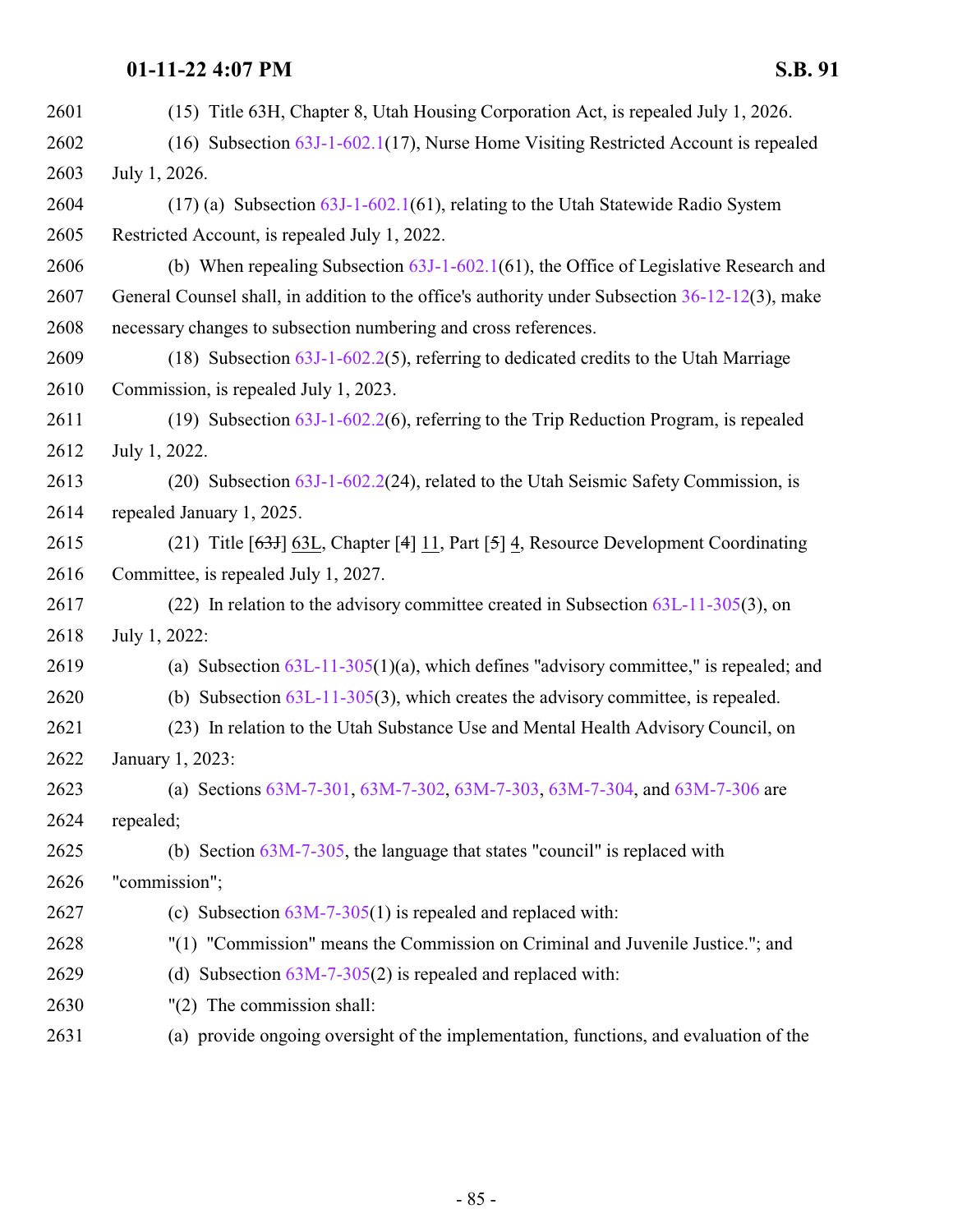| 2632 | Drug-Related Offenses Reform Act; and                                                                             |
|------|-------------------------------------------------------------------------------------------------------------------|
| 2633 | (b) coordinate the implementation of Section $77-18-104$ and related provisions in                                |
| 2634 | Subsections $77-18-103(2)(c)$ and (d).".                                                                          |
| 2635 | (24) The Crime Victim Reparations and Assistance Board, created in Section                                        |
| 2636 | 63M-7-504, is repealed July 1, 2027.                                                                              |
| 2637 | (25) Title 63M, Chapter 7, Part 6, Utah Council on Victims of Crime, is repealed July                             |
| 2638 | 1, 2022.                                                                                                          |
| 2639 | (26) Title 63M, Chapter 11, Utah Commission on Aging, is repealed July 1, 2026.                                   |
| 2640 | [(27) Title 63N, Chapter 1, Part 5, Governor's Economic Development Coordinating                                  |
| 2641 | Council, is repealed July 1, 2024.                                                                                |
| 2642 | $[28]$ (27) Title 63N, Chapter 2, Part 2, Enterprise Zone Act, is repealed July 1, 2028.                          |
| 2643 | $[29]$ (28) Section 63N-2-512, related to the Hotel Impact Mitigation Fund, is repealed                           |
| 2644 | July 1, 2028.                                                                                                     |
| 2645 | $(30)$ (a) Title 63N, Chapter 2, Part 6, Utah Small Business Jobs Act, is repealed                                |
| 2646 | January 1, 2021.                                                                                                  |
| 2647 | $(6)$ Section 59-9-107 regarding tax credits against premium taxes is repealed for                                |
| 2648 | calendar years beginning on or after January 1, 2021.                                                             |
| 2649 | $\left[ (c)$ Notwithstanding Subsection(30)(b), an entity may carry forward a tax credit in                       |
| 2650 | accordance with Section 59-9-107 if:                                                                              |
| 2651 | $f(i)$ the person is entitled to a tax credit under Section 59-9-107 on or before December                        |
| 2652 | $31, 2020;$ and]                                                                                                  |
| 2653 | $\left[\right(\text{iii})$ the qualified equity investment that is the basis of the tax credit is certified under |
| 2654 | Section 63N-2-603 on or before December 31, 2023.                                                                 |
| 2655 | $[31]$ (29) Title 63N, Chapter 4, Part 4, Rural Employment Expansion Program, is                                  |
| 2656 | repealed July 1, 2023.                                                                                            |
| 2657 | $[32]$ (30) Title 63N, Chapter 7, Part 1, Board of Tourism Development, is repealed                               |
| 2658 | July 1, 2025.                                                                                                     |
| 2659 | $[333]$ (31) Title 63N, Chapter 9, Part 2, Outdoor Recreational Infrastructure Grant                              |
| 2660 | Program, is repealed January 1, 2028.                                                                             |
| 2661 | Section 44. Section 63I-2-210 is amended to read:                                                                 |
| 2662 | 63I-2-210. Repeal dates -- Title 10.                                                                              |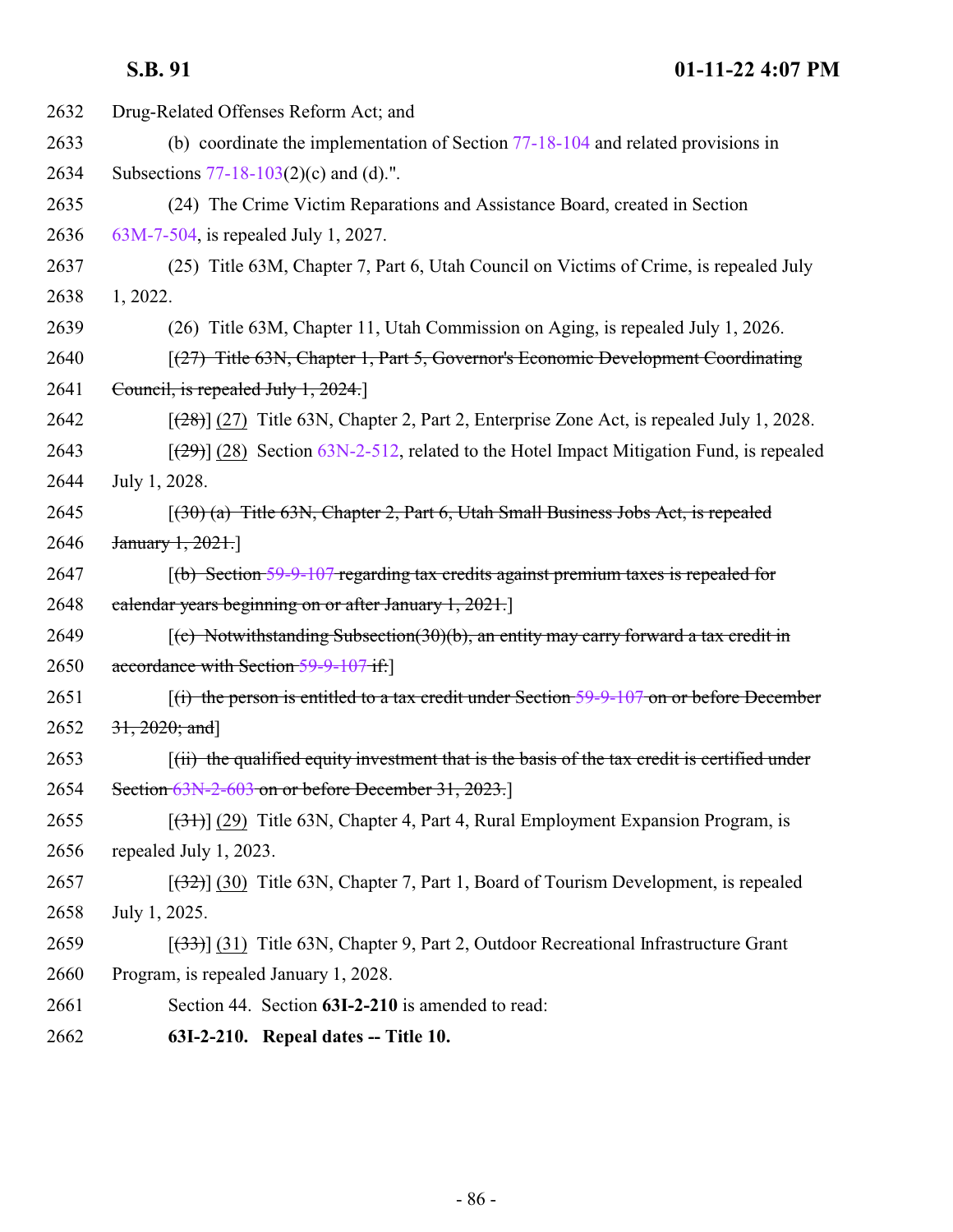| 2663 | $[Section 10-6-160.1$ is repealed January 1, 2021.                                               |
|------|--------------------------------------------------------------------------------------------------|
| 2664 | Section 45. Section 63I-2-253 is amended to read:                                                |
| 2665 | 63I-2-253. Repeal dates -- Titles 53 through 53G.                                                |
| 2666 | (1) Section $53-1-106.1$ is repealed January 1, 2022.                                            |
| 2667 | $(2)$ (a) Section 53-2a-217, regarding procurement during an epidemic or pandemic                |
| 2668 | emergency, is repealed on December 31, 2021.                                                     |
| 2669 | (b) When repealing Section $53-2a-217$ , the Office of Legislative Research and General          |
| 2670 | Counsel shall, in addition to the office's authority under Subsection $36-12-12(3)$ , make       |
| 2671 | necessary changes to subsection numbering and cross references.                                  |
| 2672 | $(3)$ Section 53-2a-219, in relation to termination of emergency powers pertaining to            |
| 2673 | COVID-19, is repealed on July 1, $2021$ .                                                        |
| 2674 | $[$ (4)] (3) (a) Subsection 53B-2a-108(5), regarding exceptions to the composition of a          |
| 2675 | technical college board of trustees, is repealed July 1, 2022.                                   |
| 2676 | (b) When repealing Subsection $53B-2a-108(5)$ , the Office of Legislative Research and           |
| 2677 | General Counsel shall, in addition to its authority under Subsection $36-12-12(3)$ , make        |
| 2678 | necessary changes to subsection numbering and cross references.                                  |
| 2679 | $[ (5) ]$ (4) Section 53B-6-105.7 is repealed July 1, 2024.                                      |
| 2680 | $[(6)]$ (5) (a) Subsection 53B-7-705(6)(b)(iii)(A), the language that states "Except as          |
| 2681 | provided in Subsection $(6)(b)(iii)(B)$ ," is repealed July 1, 2021.                             |
| 2682 | (b) Subsection $53B-7-705(6)(b)(iii)(B)$ , regarding comparing a technical college's             |
| 2683 | change in performance with the technical college's average performance, is repealed July 1,      |
| 2684 | 2021.                                                                                            |
| 2685 | $[\overline{(+)}]$ (6) (a) Subsection 53B-7-707(3)(a)(ii), the language that states "Except as   |
| 2686 | provided in Subsection $(3)(b)$ ," is repealed July 1, 2021.                                     |
| 2687 | (b) Subsection $53B-7-707(3)(b)$ , regarding performance data of a technical college             |
| 2688 | during a fiscal year before fiscal year 2020, is repealed July 1, 2021.                          |
| 2689 | $[$ (8)] (7) Section 53B-7-707 regarding performance metrics for technical colleges is           |
| 2690 | repealed July 1, 2023.                                                                           |
| 2691 | $[96]$ (8) Section 53B-8-114 is repealed July 1, 2024.                                           |
| 2692 | $[\frac{(10)}{(9)}]$ (9) The following sections, regarding the Regents' scholarship program, are |
|      |                                                                                                  |

repealed on July 1, 2023: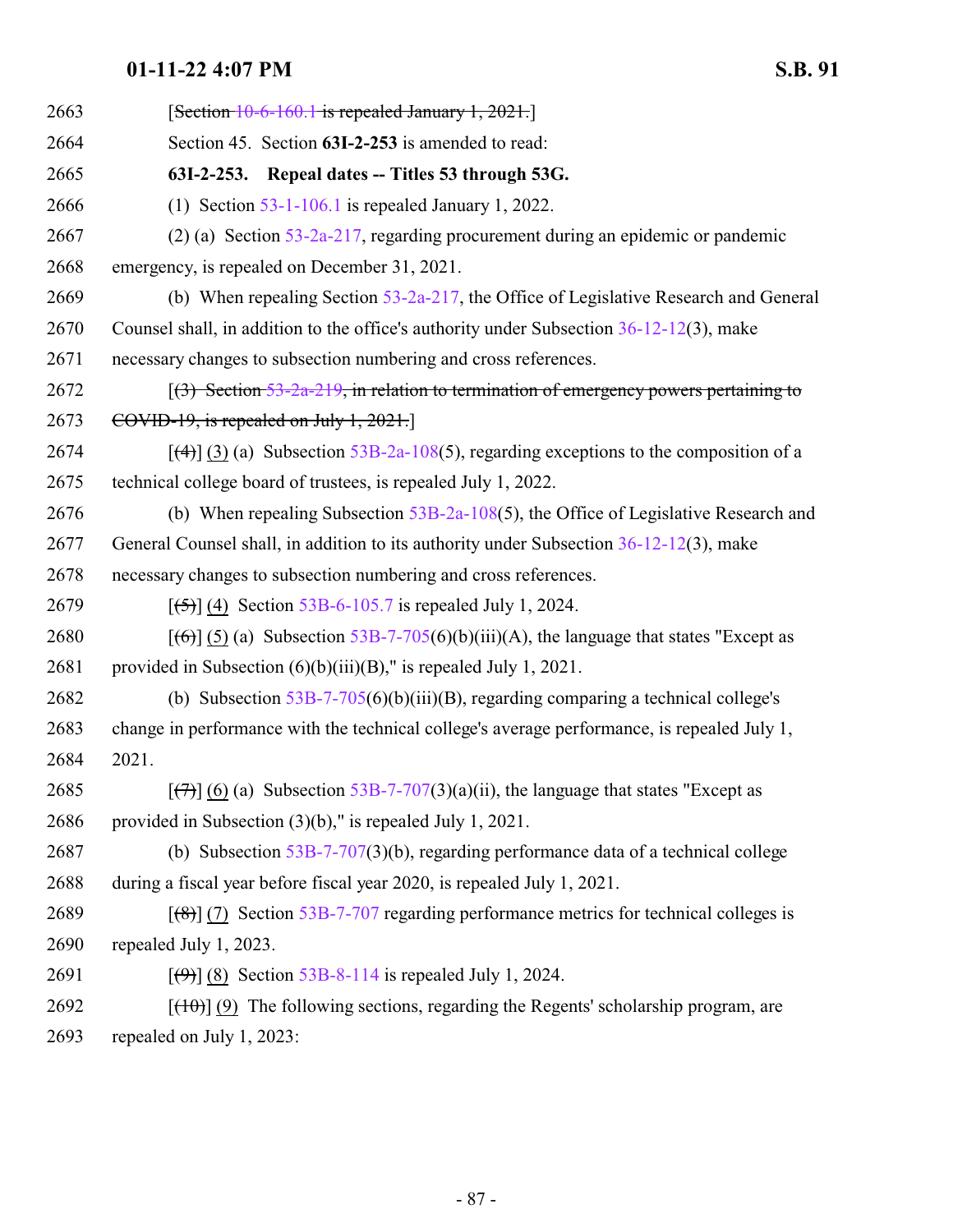| 2694 | (a) Section $53B-8-202$ ;                                                                          |
|------|----------------------------------------------------------------------------------------------------|
| 2695 | (b) Section $53B-8-203$ ;                                                                          |
| 2696 | (c) Section $53B-8-204$ ; and                                                                      |
| 2697 | (d) Section $53B-8-205$ .                                                                          |
| 2698 | $[ (11) ] (10)$ Section 53B-10-101 is repealed on July 1, 2027.                                    |
| 2699 | $[$ ( $\{+2\}$ ) $(11)$ Title 53B, Chapter 18, Part 14, Uintah Basin Air Quality Research Project, |
| 2700 | is repealed July 1, 2023.                                                                          |
| 2701 | $[\frac{(13)}{(12)}$ Section 53E-1-202.2, regarding a Public Education Appropriations              |
| 2702 | Subcommittee evaluation and recommendations, is repealed January 1, 2024.                          |
| 2703 | $[ (14) ] (13)$ Section 53E-3-520 is repealed July 1, 2021.                                        |
| 2704 | $[ (15) ]$ (14) Subsection 53E-10-309(7), related to the PRIME pilot program, is repealed          |
| 2705 | July 1, 2024.                                                                                      |
| 2706 | $[ (16) ]$ (15) In Subsections 53F-2-205(4) and (5), regarding the State Board of                  |
| 2707 | Education's duties if contributions from the minimum basic tax rate are overestimated or           |
| 2708 | underestimated, the language that states "or $53F-2-301.5$ , as applicable" is repealed July 1,    |
| 2709 | 2023.                                                                                              |
| 2710 | $[ (17) ]$ (16) Section 53F-2-209, regarding local education agency budgetary flexibility,         |
| 2711 | is repealed July 1, 2024.                                                                          |
| 2712 | $[ (18) ]$ (17) Subsection 53F-2-301(1), relating to the years the section is not in effect, is    |
| 2713 | repealed July 1, 2023.                                                                             |
| 2714 | $[$ (19) $]$ (18) Section 53F-2-302.1, regarding the Enrollment Growth Contingency                 |
| 2715 | Program, is repealed July 1, 2023.                                                                 |
| 2716 | $[\frac{(20)}{(19)}]$ Subsection 53F-2-314(4), relating to a one-time expenditure between the      |
| 2717 | at-risk WPU add-on funding and previous at-risk funding, is repealed January 1, 2024.              |
| 2718 | $[\frac{(21)}{(21)}]$ (20) Section 53F-2-418, regarding the Supplemental Educator COVID-19         |
| 2719 | Stipend, is repealed January 1, 2022.                                                              |
| 2720 | $[22]$ (21) In Subsection 53F-2-515(1), the language that states "or 53F-2-301.5, as               |
| 2721 | applicable" is repealed July 1, 2023.                                                              |
| 2722 | $[ (23) ]$ (22) Section 53F-4-207 is repealed July 1, 2022.                                        |
| 2723 | $[24]$ (23) Subsection 53F-4-401(3)(b), regarding a child enrolled or eligible for                 |
| 2724 | enrollment in kindergarten, is repealed July 1, 2022.                                              |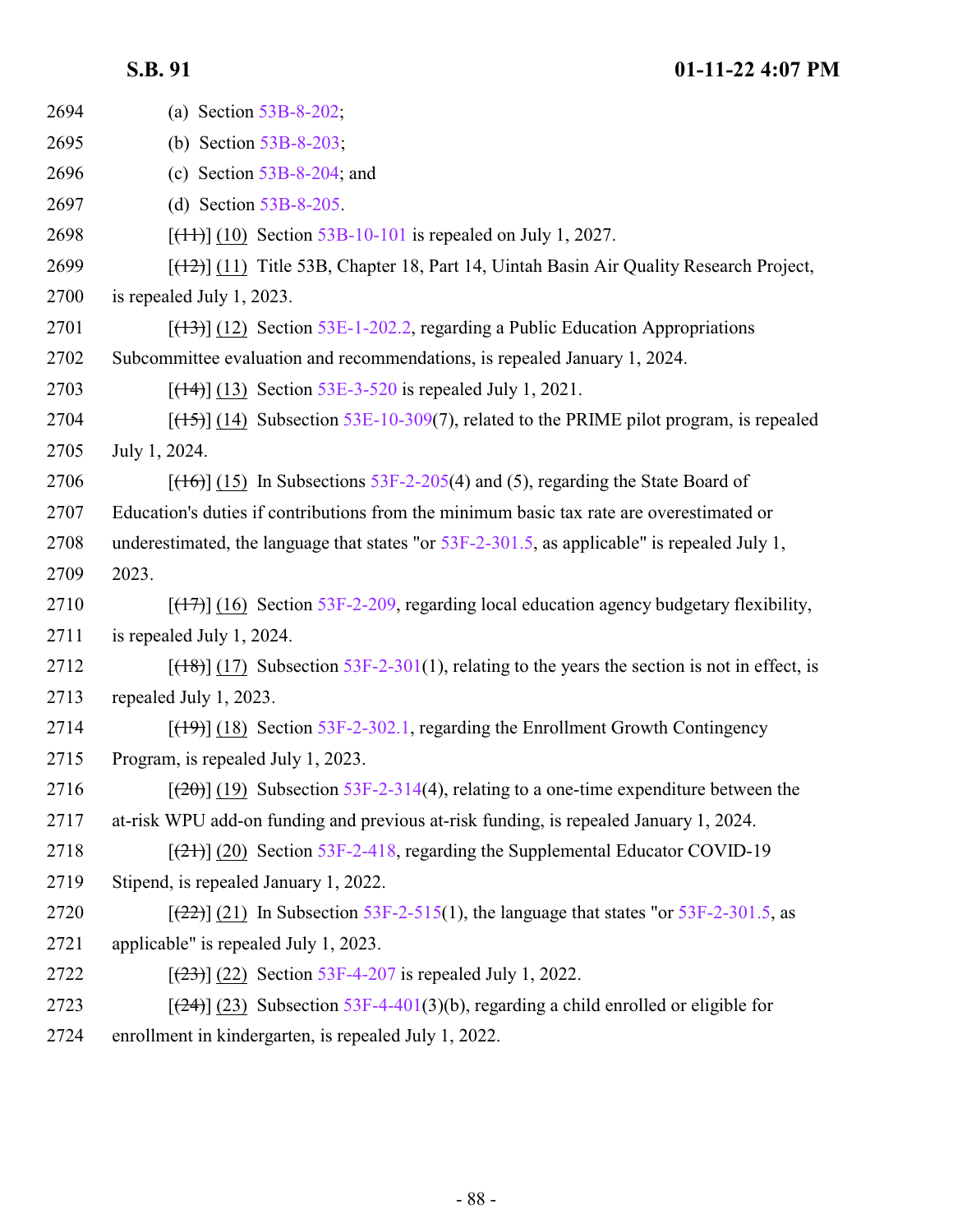| 2725 | $[25]$ (24) In Subsection 53F-4-404(4)(c), the language that states "Except as provided             |
|------|-----------------------------------------------------------------------------------------------------|
| 2726 | in Subsection $(4)(d)$ " is repealed July 1, 2022.                                                  |
| 2727 | $[ (26) ] (25)$ Subsection 53F-4-404(4)(d) is repealed July 1, 2022.                                |
| 2728 | $[ (27) ] (26)$ In Subsection 53F-9-302(3), the language that states "or 53F-2-301.5, as            |
| 2729 | applicable" is repealed July 1, 2023.                                                               |
| 2730 | $[ (28) ]$ (27) In Subsection 53F-9-305(3)(a), the language that states "or 53F-2-301.5, as         |
| 2731 | applicable" is repealed July 1, 2023.                                                               |
| 2732 | $[29]$ (28) In Subsection 53F-9-306(3)(a), the language that states "or 53F-2-301.5, as             |
| 2733 | applicable" is repealed July 1, 2023.                                                               |
| 2734 | $[300]$ (29) In Subsection 53G-3-304(1)(c)(i), the language that states "or 53F-2-301.5,            |
| 2735 | as applicable" is repealed July 1, 2023.                                                            |
| 2736 | $[ (31) ] (30)$ Subsections 53G-10-204(1)(c) through (e), and Subsection 53G-10-204(6),             |
| 2737 | related to the civics engagement pilot program, are repealed on July 1, 2023.                       |
| 2738 | $[32]$ (31) On July 1, 2023, when making changes in this section, the Office of                     |
| 2739 | Legislative Research and General Counsel shall, in addition to the office's authority under         |
| 2740 | Subsection $36-12-12(3)$ , make corrections necessary to ensure that sections and subsections       |
| 2741 | identified in this section are complete sentences and accurately reflect the office's perception of |
| 2742 | the Legislature's intent.                                                                           |
| 2743 | Section 46. Section 63L-11-203 is amended to read:                                                  |
| 2744 | 63L-11-203. Resource management plan administration.                                                |
| 2745 | (1) The office shall consult with the Federalism Commission before expending funds                  |
| 2746 | appropriated by the Legislature for the implementation of this section.                             |
| 2747 | (2) To the extent that the Legislature appropriates sufficient funding, the office may              |
| 2748 | procure the services of a non-public entity in accordance with Title 63G, Chapter 6a, Utah          |
| 2749 | Procurement Code, to assist the office with the office's responsibilities described in Subsection   |
| 2750 | (3).                                                                                                |
| 2751 | (3) The office shall:                                                                               |
| 2752 | (a) assist each county with the creation of the county's resource management plan by:               |
| 2753 | (i) consulting with the county on policy and legal issues related to the county's resource          |
| 2754 | management plan; and                                                                                |
| 2755 | (ii) helping the county ensure that the county's resource management plan meets the                 |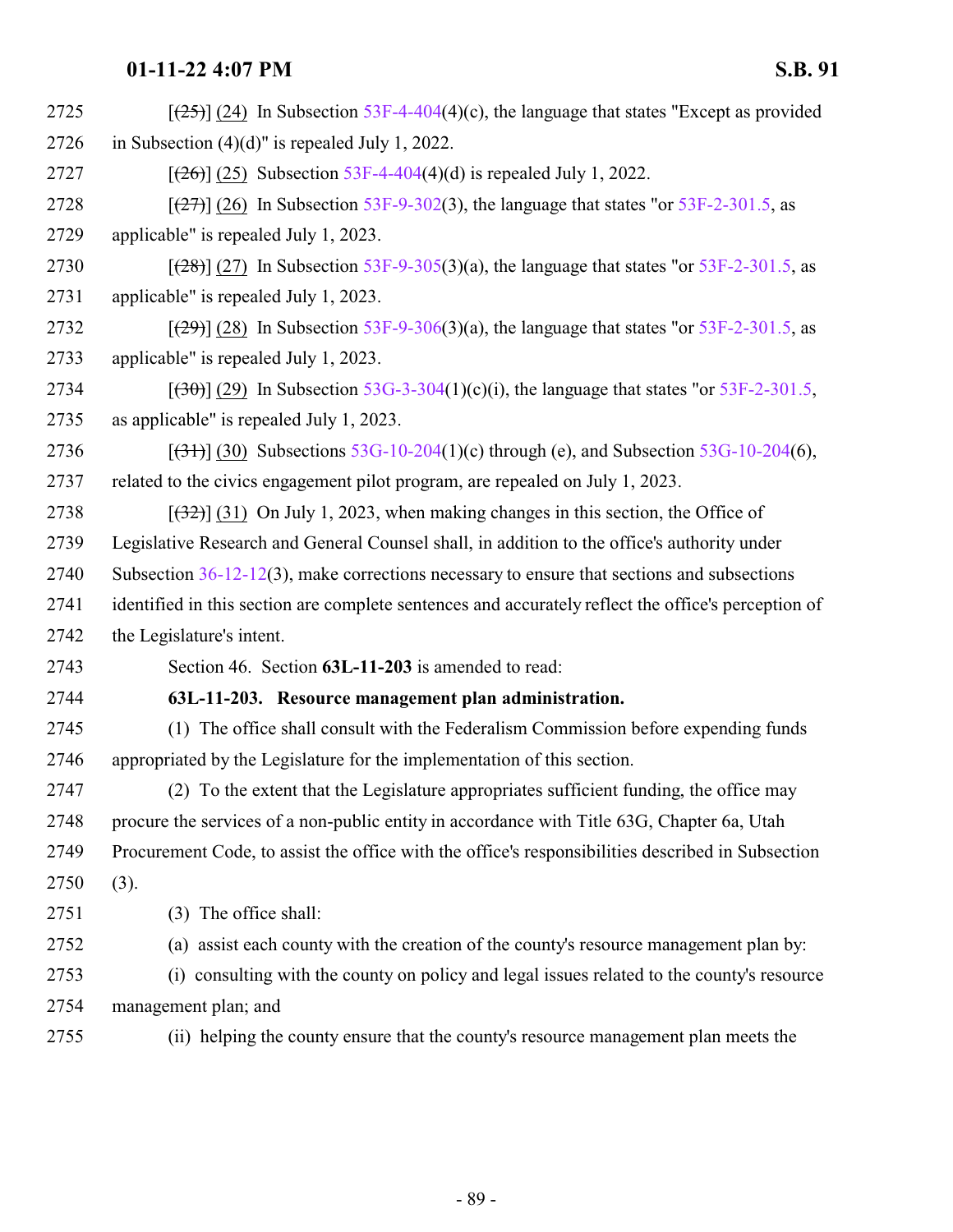| 2756 | requirements of Subsection $17-27a-401(3)$ ;                                                    |
|------|-------------------------------------------------------------------------------------------------|
| 2757 | (b) promote quality standards among all counties' resource management plans; and                |
| 2758 | (c) upon submission by a county, review and verify the county's:                                |
| 2759 | (i) estimated cost for creating a resource management plan; and                                 |
| 2760 | (ii) actual cost for creating a resource management plan.                                       |
| 2761 | (4) (a) A county shall cooperate with the office, or an entity procured by the office           |
| 2762 | under Subsection (2), with regards to the office's responsibilities under Subsection (3).       |
| 2763 | (b) To the extent that the Legislature appropriates sufficient funding, the office may, in      |
| 2764 | accordance with Subsection $(4)(c)$ , provide funding to a county before the county completes a |
| 2765 | resource management plan.                                                                       |
| 2766 | (c) The office may provide pre-completion funding described in Subsection $(4)(b)$ :            |
| 2767 | $(i)$ after:                                                                                    |
| 2768 | (A) the county submits an estimated cost for completing the resource management plan            |
| 2769 | to the office; and                                                                              |
| 2770 | (B) the office reviews and verifies the estimated cost in accordance with Subsection            |
| 2771 | $(3)(c)(i)$ ; and                                                                               |
| 2772 | (ii) in an amount up to:                                                                        |
| 2773 | (A) 50% of the estimated cost of completing the resource management plan, verified              |
| 2774 | by the office; or                                                                               |
| 2775 | (B) \$25,000, if the amount described in Subsection $(4)(c)(i)(A)$ is greater than \$25,000.    |
| 2776 | (d) To the extent that the Legislature appropriates sufficient funding, the office shall        |
| 2777 | provide funding to a county in the amount described in Subsection $(4)(e)$ after:               |
| 2778 | (i) a county's resource management plan:                                                        |
| 2779 | (A) meets the requirements described in Subsection $17-27a-401(3)$ ; and                        |
| 2780 | (B) is adopted under Subsection $17-27a-404(5)(d)$ ;                                            |
| 2781 | (ii) the county submits the actual cost of completing the resource management plan to           |
| 2782 | the office; and                                                                                 |
| 2783 | (iii) the office reviews and verifies the actual cost in accordance with Subsection             |
| 2784 | $(3)(c)(ii)$ .                                                                                  |
| 2785 | (e) The office shall provide funding to a county under Subsection $(4)(d)$ in an amount         |
| 2786 | equal to the difference between:                                                                |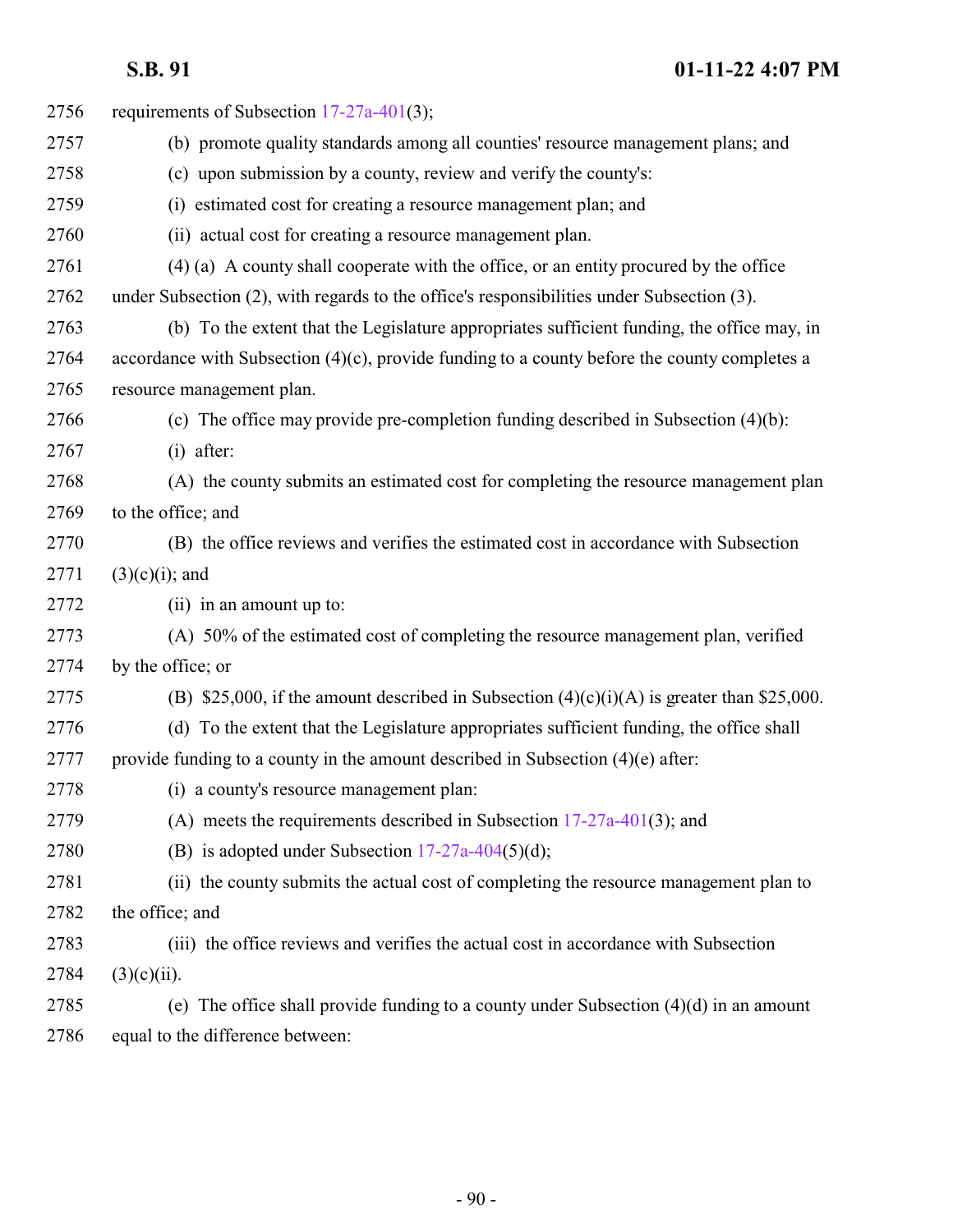| 2787 | (i) the lesser of:                                                                                 |
|------|----------------------------------------------------------------------------------------------------|
| 2788 | (A) the actual cost of completing the resource management plan, verified by the office;            |
| 2789 | or                                                                                                 |
| 2790 | (B) \$50,000; and                                                                                  |
| 2791 | (ii) the amount of any pre-completion funding that the county received under                       |
| 2792 | Subsections $(4)(b)$ and $(c)$ .                                                                   |
| 2793 | (5) To the extent that the Legislature appropriates sufficient funding, after the deadline         |
| 2794 | established in Subsection $17-27a-404(5)(d)$ for a county to adopt a resource management plan,     |
| 2795 | the office shall:                                                                                  |
| 2796 | (a) obtain a copy of each county's resource management plan;                                       |
| 2797 | (b) create a statewide resource management plan that:                                              |
| 2798 | (i) meets the same requirements described in Subsection $17-27a-401(3)$ ; and                      |
| 2799 | (ii) to the extent reasonably possible, coordinates and is consistent with any resource            |
| 2800 | management plan or land use plan established under Title 63J, Chapter 8, State of Utah             |
| 2801 | Resource Management Plan for Federal Lands; and                                                    |
| 2802 | (c) submit a copy of the statewide resource management plan to the Federalism                      |
| 2803 | Commission for review.                                                                             |
| 2804 | (6) Following review of the statewide resource management plan, the Federalism                     |
| 2805 | Commission shall prepare a concurrent resolution approving the statewide resource                  |
| 2806 | management plan for consideration during the 2018 General Session.                                 |
| 2807 | (7) To the extent that the Legislature appropriates sufficient funding, the office shall           |
| 2808 | provide legal support to a county that becomes involved in litigation with the federal             |
| 2809 | government over the requirements of Subsection 17-27a-405(3).                                      |
| 2810 | (8) After the statewide resource management plan is approved, as described in                      |
| 2811 | Subsection (6), and to the extent that the Legislature appropriates sufficient funding, the office |
| 2812 | shall monitor the implementation of the statewide resource management plan at the federal,         |
| 2813 | state, and local levels.                                                                           |
| 2814 | Section 47. Section 63L-11-301 is amended to read:                                                 |
| 2815 | 63L-11-301. Office duties relating to plans for the management of federal land.                    |
| 2816 | (1) (a) In preparing or assisting in the preparation of plans, policies, programs, or              |
| 2817 | processes related to the management or use of federal land or natural resources on federal land    |
|      |                                                                                                    |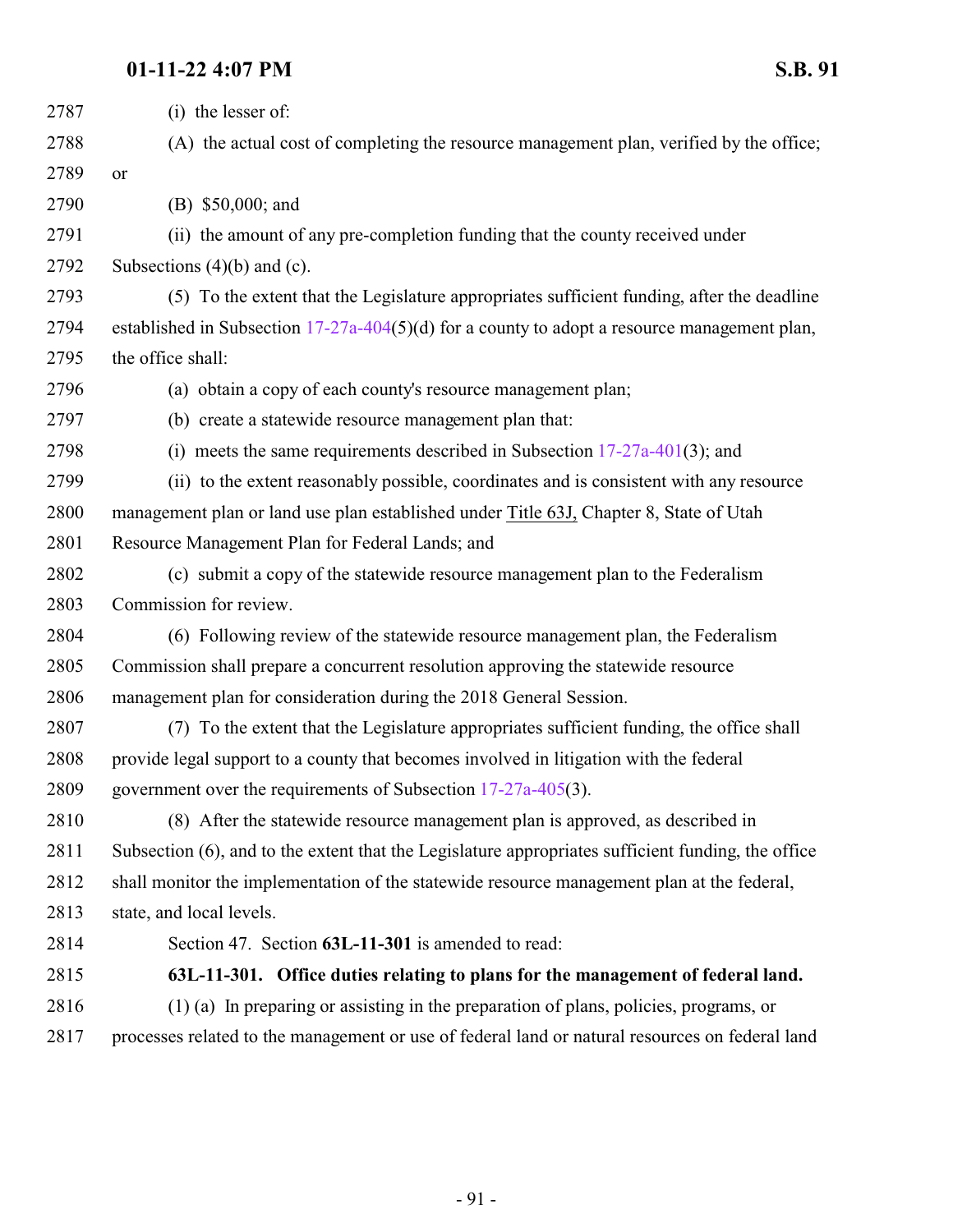2818 in the state, the office shall:

- (i) incorporate the plans, policies, programs, processes, and desired outcomes of the counties where the federal lands or natural resources are located, to the maximum extent 2821 consistent with state and federal law, subject to Subsection  $(1)(b)$ ;
- (ii) identify inconsistencies or conflicts between the plans, policies, programs, 2823 processes, and desired outcomes prepared under Subsection  $(1)(a)(i)$  and the plans, programs, processes, and desired outcomes of local government as early in the preparation process as possible, and seek resolution of the inconsistencies through meetings or other conflict resolution mechanisms involving the necessary and immediate parties to the inconsistency or conflict;
- (iii) present to the governor the nature and scope of any inconsistency or other conflict 2829 that is not resolved under the procedures in Subsection  $(1)(a)[(ii)]$  for the governor's decision about the position of the state concerning the inconsistency or conflict;
- (iv) develop, research, and use factual information, legal analysis, and statements of desired future condition for the state, or subregion of the state, as necessary to support the plans, policies, programs, processes, and desired outcomes of the state and the counties where 2834 the federal lands or natural resources are located;
- (v) establish and coordinate agreements between the state and federal land management agencies, federal natural resource management agencies, and federal natural resource regulatory agencies to facilitate state and local participation in the development, revision, and implementation of land use plans, guidelines, regulations, other instructional memoranda, or similar documents proposed or promulgated for lands and natural resources administered by federal agencies; and

 (vi) work in conjunction with political subdivisions to establish agreements with federal land management agencies, federal natural resource management agencies, and federal natural resource regulatory agencies to provide a process for state and local participation in the preparation of, or coordinated state and local response to, environmental impact analysis documents and similar documents prepared pursuant to law by state or federal agencies.

2846 (b) The requirement in Subsection  $(1)(a)(i)$  may not be interpreted to infringe upon the authority of the governor.

(2) The office shall cooperate with and work in conjunction with appropriate state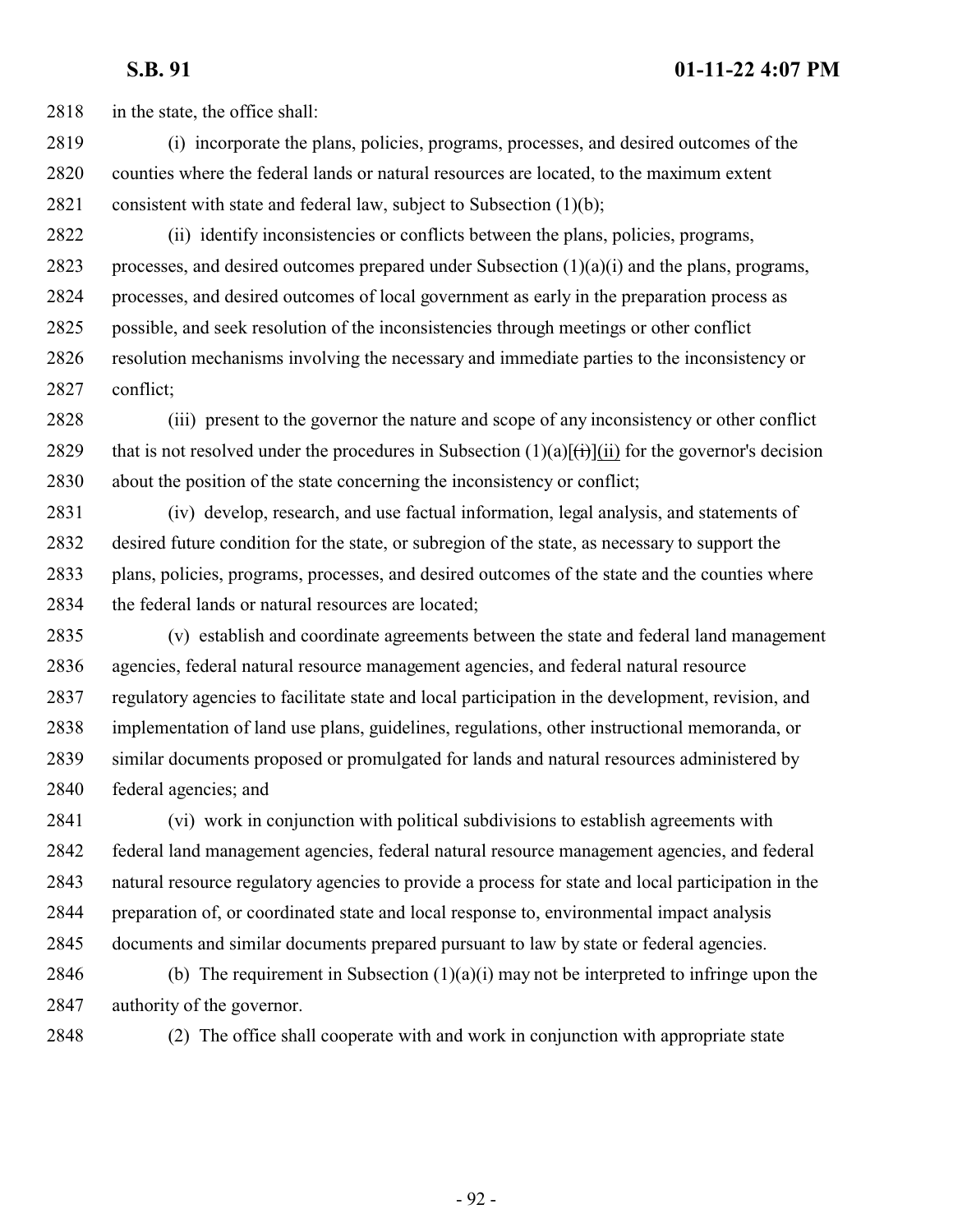| 2849 | agencies and political subdivisions to develop policies, plans, programs, processes, and desired |
|------|--------------------------------------------------------------------------------------------------|
| 2850 | outcomes authorized by this section by coordinating the development of positions:                |
| 2851 | (a) through the coordinating committee;                                                          |
| 2852 | (b) in conjunction with local government officials concerning general local government           |
| 2853 | plans; and                                                                                       |
| 2854 | (c) by soliciting public comment through the coordinating committee.                             |
| 2855 | Section 48. Section 63M-7-405 is amended to read:                                                |
| 2856 | 63M-7-405. Compensation of members -- Reports to the Legislature, the courts,                    |
| 2857 | and the governor -- Collateral consequences guide.                                               |
| 2858 | $(1)$ (a) A member who is not a legislator may not receive compensation or benefits for          |
| 2859 | the member's service, but may receive per diem and travel expenses as allowed in:                |
| 2860 | (i) Section $63A-3-106$ ;                                                                        |
| 2861 | (ii) Section $63A-3-107$ ; and                                                                   |
| 2862 | (iii) rules made by the Division of Finance according to Sections $63A-3-106$ and                |
| 2863 | $63A-3-107$ .                                                                                    |
| 2864 | (b) Compensation and expenses of a member who is a legislator are governed by                    |
| 2865 | Section 36-2-2 and Legislative Joint Rules, Title 5, Legislative Compensation and Expenses.      |
| 2866 | (2) (a) The commission shall submit to the Legislature, the courts, and the governor at          |
| 2867 | least 60 days before the annual general session of the Legislature the commission's reports and  |
| 2868 | recommendations for sentencing guidelines and supervision length guidelines and                  |
| 2869 | amendments.                                                                                      |
| 2870 | (b) The commission shall use existing data and resources from state criminal justice             |
| 2871 | agencies.                                                                                        |
| 2872 | (c) The commission may employ professional assistance and other staff members as it              |
| 2873 | considers necessary or desirable.                                                                |
| 2874 | (3) The commission shall assist and respond to questions from all three branches of              |
| 2875 | government, but is part of the Commission on Criminal and Juvenile Justice for coordination      |
| 2876 | on criminal and juvenile justice issues, budget, and administrative support.                     |
| 2877 | $(4)$ (a) As used in this Subsection (4), "master offense list" means a document that            |
| 2878 | contains all offenses that exist in statute and each offense's associated penalty.               |
| 2879 | (b) No later than May 1, 2017, the commission shall create a master offense list.                |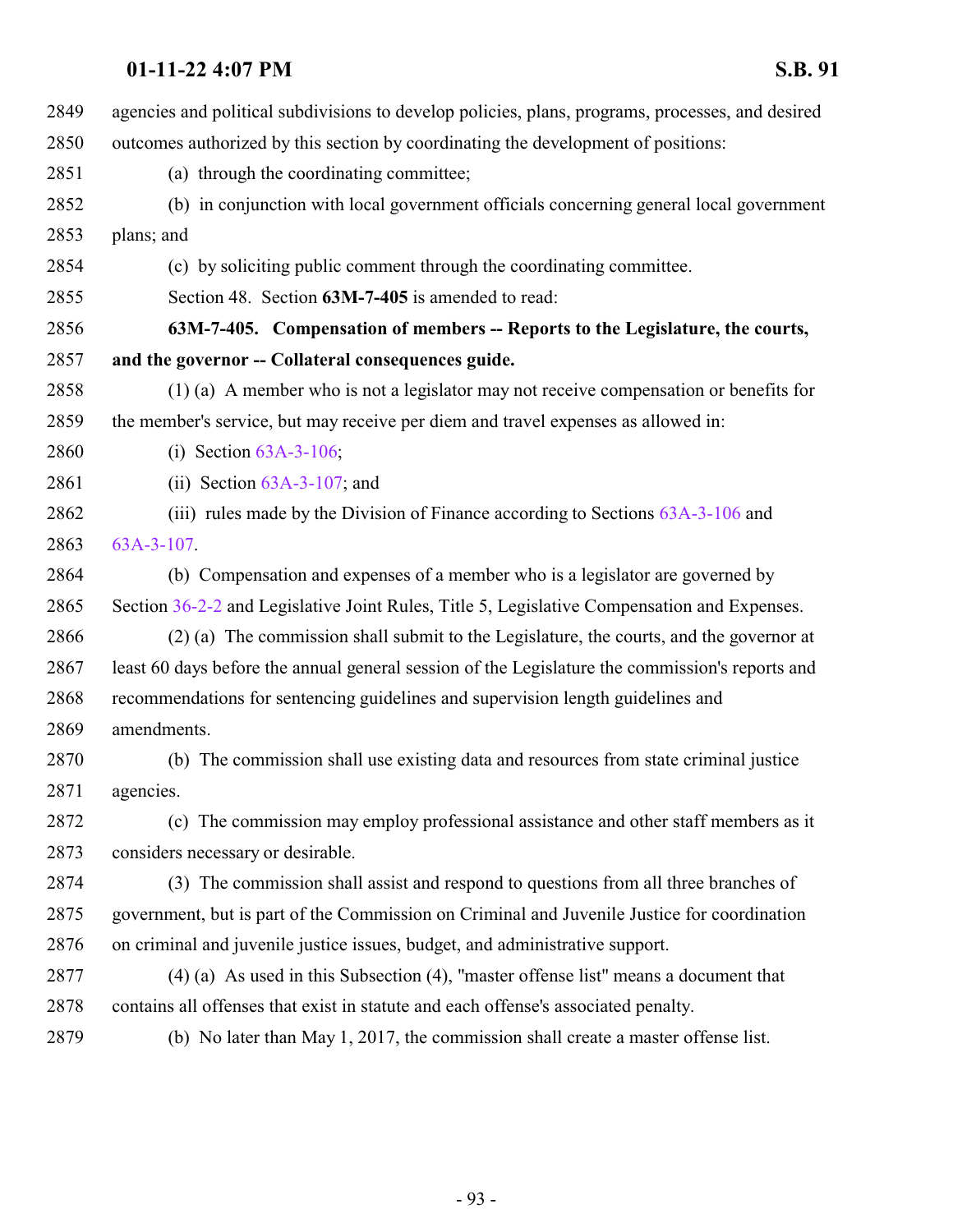| 2880 | (c) No later than June 30 of each calendar year, the commission shall:                               |
|------|------------------------------------------------------------------------------------------------------|
| 2881 | (i) after the last day of the general legislative session, update the master offense list;           |
| 2882 | and                                                                                                  |
| 2883 | (ii) present the updated master offense list to the Law Enforcement and Criminal                     |
| 2884 | Justice Interim Committee.                                                                           |
| 2885 | $(5)$ As used in Subsection $(6)$ :                                                                  |
| 2886 | (a) "Adjudication" means an adjudication, as that term is defined in Section                         |
| 2887 | [78A-6-105] 80-1-102, of an offense under Section [78A-6-117] 80-6-701.                              |
| 2888 | (b) "Civil disability" means a legal right or privilege that is revoked as a result of the           |
| 2889 | individual's conviction or adjudication.                                                             |
| 2890 | (c) "Collateral consequence" means:                                                                  |
| 2891 | (i) a discretionary disqualification; or                                                             |
| 2892 | (ii) a mandatory sanction.                                                                           |
| 2893 | (d) "Conviction" means the same as that term is defined in Section 77-38b-102.                       |
| 2894 | (e) "Disadvantage" means any legal or regulatory restriction that:                                   |
| 2895 | (i) is imposed on an individual as a result of the individual's conviction or adjudication;          |
| 2896 | and                                                                                                  |
| 2897 | (ii) is not a civil disability or a legal penalty.                                                   |
| 2898 | (f) "Discretionary disqualification" means a penalty, a civil disability, or a disadvantage          |
| 2899 | that a court in a civil proceeding, or a federal, state, or local government agency or official,     |
| 2900 | may impose on an individual as a result of the individual's adjudication or conviction for an        |
| 2901 | offense regardless of whether the penalty, the civil disability, or the disadvantage is specifically |
| 2902 | designated as a penalty, a civil disability, or a disadvantage.                                      |
| 2903 | (g) "Mandatory sanction" means a penalty, a civil disability, or a disadvantage that:                |
| 2904 | (i) is imposed on an individual as a result of the individual's adjudication or conviction           |
| 2905 | for an offense regardless of whether the penalty, the civil disability, or the disadvantage is       |
| 2906 | specifically designated as a penalty, a civil disability, or a disadvantage; and                     |
| 2907 | (ii) is not included in the judgment for the adjudication or conviction.                             |
| 2908 | (h) "Offense" means a felony, a misdemeanor, an infraction, or an adjudication under                 |
| 2909 | the laws of this state, another state, or the United States.                                         |
| 2910 | (i) "Penalty" means an administrative, civil, or criminal sanction imposed to punish the             |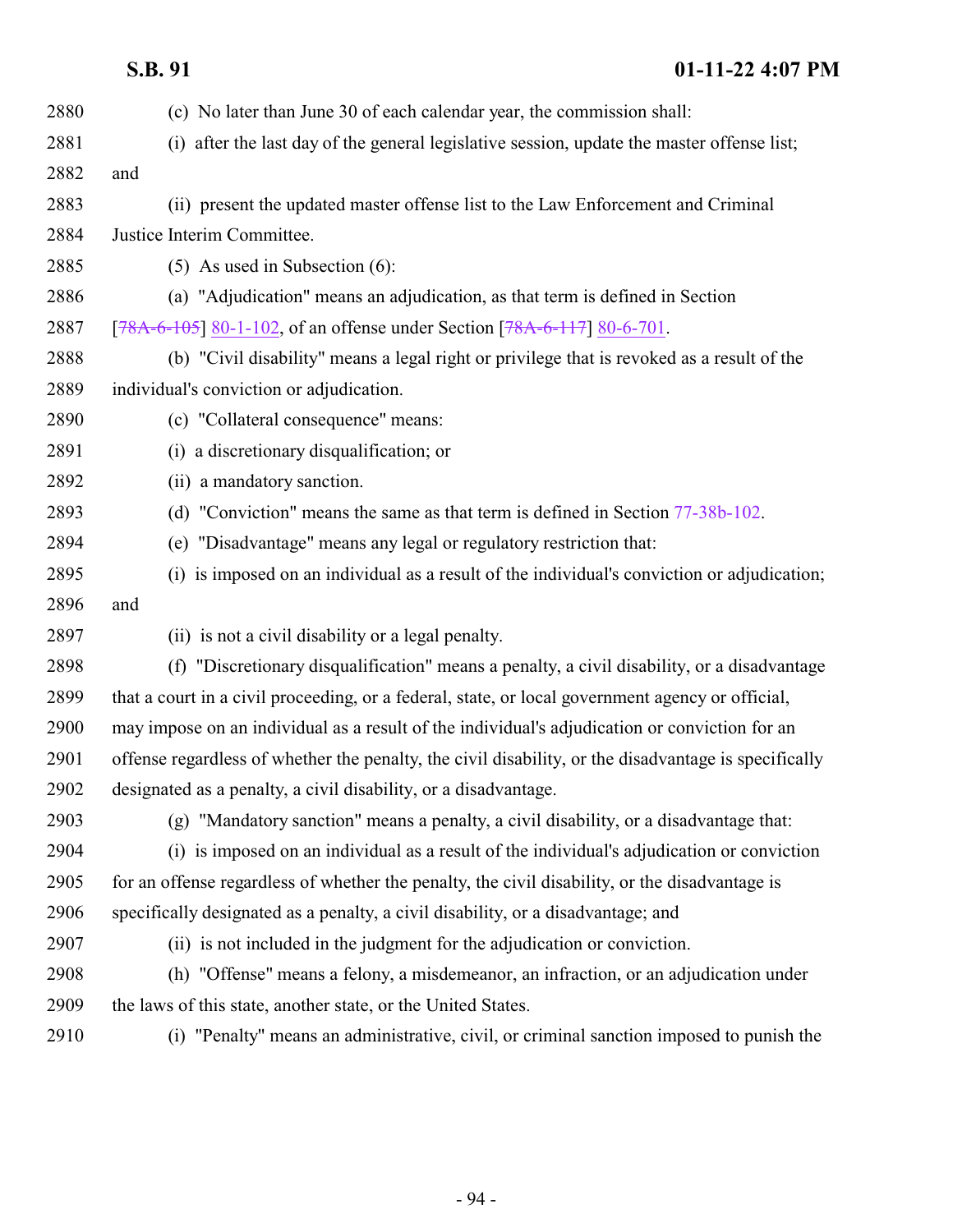| 2911 | individual for the individual's conviction or adjudication.                               |
|------|-------------------------------------------------------------------------------------------|
| 2912 | $(6)$ (a) The commission shall:                                                           |
| 2913 | (i) identify any provision of state law, including the Utah Constitution, and any         |
| 2914 | administrative rule that imposes a collateral consequence;                                |
| 2915 | (ii) prepare and compile a guide that contains all the provisions identified in           |
| 2916 | Subsection $(6)(a)(i)$ on or before October 1, 2022; and                                  |
| 2917 | (iii) update the guide described in Subsection $(6)(a)(ii)$ annually.                     |
| 2918 | (b) The commission shall state in the guide described in Subsection $(6)(a)$ that:        |
| 2919 | (i) the guide has not been enacted into law;                                              |
| 2920 | (ii) the guide does not have the force of law;                                            |
| 2921 | (iii) the guide is for informational purposes only;                                       |
| 2922 | (iv) an error or omission in the guide, or in any reference in the guide:                 |
| 2923 | (A) has no effect on a plea, an adjudication, a conviction, a sentence, or a disposition; |
| 2924 | and                                                                                       |
| 2925 | (B) does not prevent a collateral consequence from being imposed;                         |
| 2926 | (v) any laws or regulations for a county, a municipality, another state, or the United    |
| 2927 | States, imposing a collateral consequence are not included in the guide; and              |
| 2928 | (vi) the guide does not include any provision of state law or any administrative rule     |
| 2929 | imposing a collateral consequence that is enacted on or after March 31 of each year.      |
| 2930 | (c) The commission shall:                                                                 |
| 2931 | (i) place the statements described in Subsection $(6)(b)$ in a prominent place at the     |
| 2932 | beginning of the guide; and                                                               |
| 2933 | (ii) make the guide available to the public on the commission's website.                  |
| 2934 | (d) The commission shall:                                                                 |
| 2935 | (i) present the updated guide described in Subsection $(6)(a)(iii)$ annually to the Law   |
| 2936 | Enforcement and Criminal Justice Interim Committee; and                                   |
| 2937 | (ii) identify and recommend legislation on collateral consequences to the Law             |
| 2938 | Enforcement and Criminal Justice Interim Committee.                                       |
| 2939 | Section 49. Section 63N-4-103 is amended to read:                                         |
| 2940 | 63N-4-103. Purpose of the Center for Rural Development.                                   |
| 2941 | The Center for Rural Development is established to:                                       |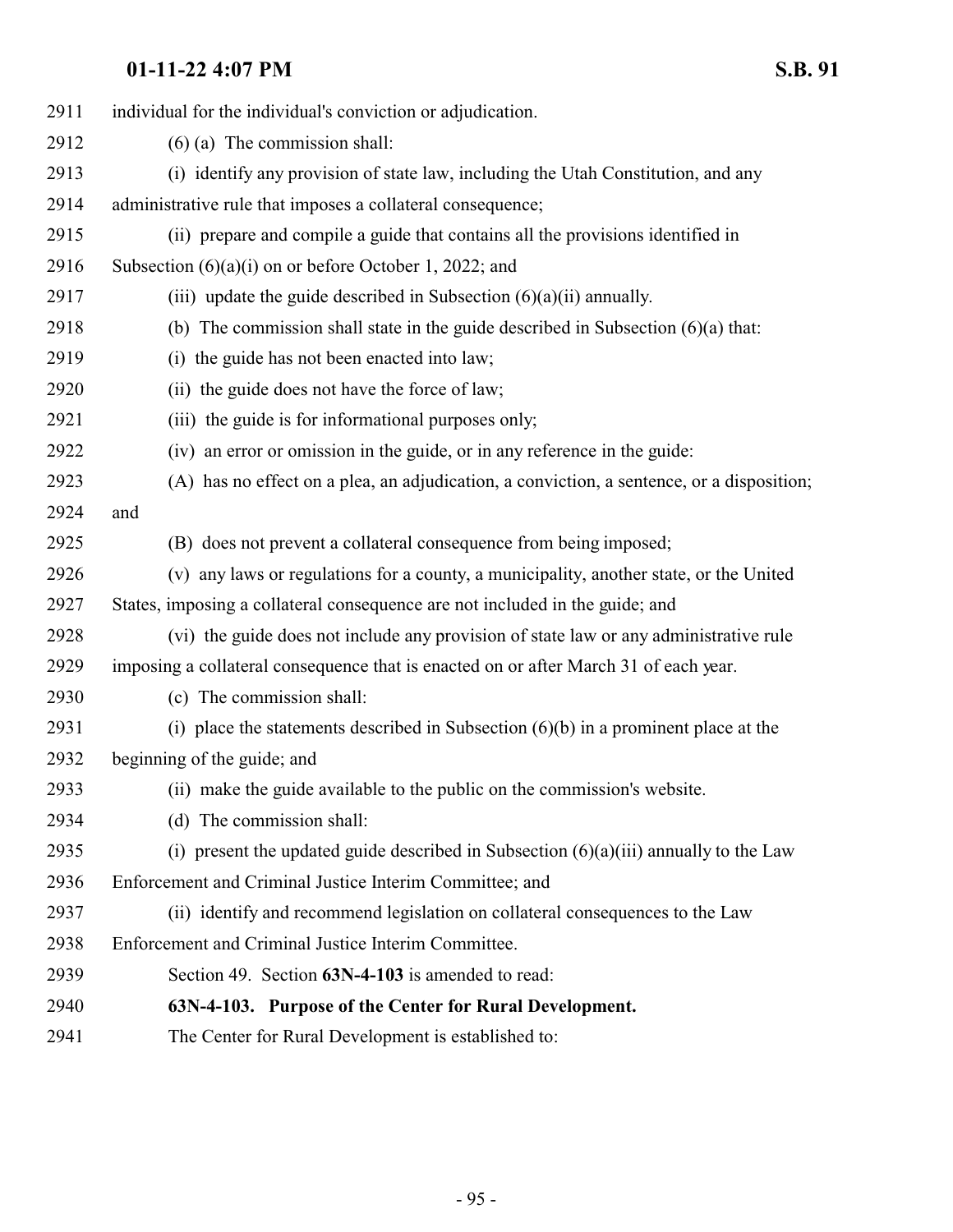(1) foster and support economic development programs and activities for the benefit of rural counties and communities; (2) foster and support community, county, and resource management planning programs and activities for the benefit of rural counties and communities; (3) foster and support leadership training programs and activities for the benefit of: (a) rural leaders in both the public and private sectors; (b) economic development and planning personnel; and (c) rural government officials; (4) foster and support efforts to coordinate and focus the technical and other resources of appropriate institutions of higher education, local governments, private sector interests, associations, nonprofit organizations, federal agencies, and others, in ways that address the economic development, planning, and leadership challenges; (5) work to enhance the capacity of [GOED] the GO Utah office to address rural economic development, planning, and leadership training challenges and opportunities by establishing partnerships and positive working relationships with appropriate public and private sector entities, individuals, and institutions; and (6) foster government-to-government collaboration and good working relations between state and rural government regarding economic development and planning issues. Section 50. Section **63N-7-301** is amended to read: **63N-7-301. Tourism Marketing Performance Account.** (1) There is created within the General Fund a restricted account known as the Tourism Marketing Performance Account. 2964 (2) The account shall be administered by [GOED] the GO Utah office for the purposes listed in Subsection (5). (3) (a) The account shall earn interest. (b) All interest earned on account money shall be deposited into the account. (4) The account shall be funded by appropriations made to the account by the Legislature in accordance with this section. 2970 (5) The [executive] managing director of [GOED's] the GO Utah office's Office of 2971 Tourism shall use account money appropriated to [GOED] the GO Utah office to pay for the statewide advertising, marketing, and branding campaign for promotion of the state as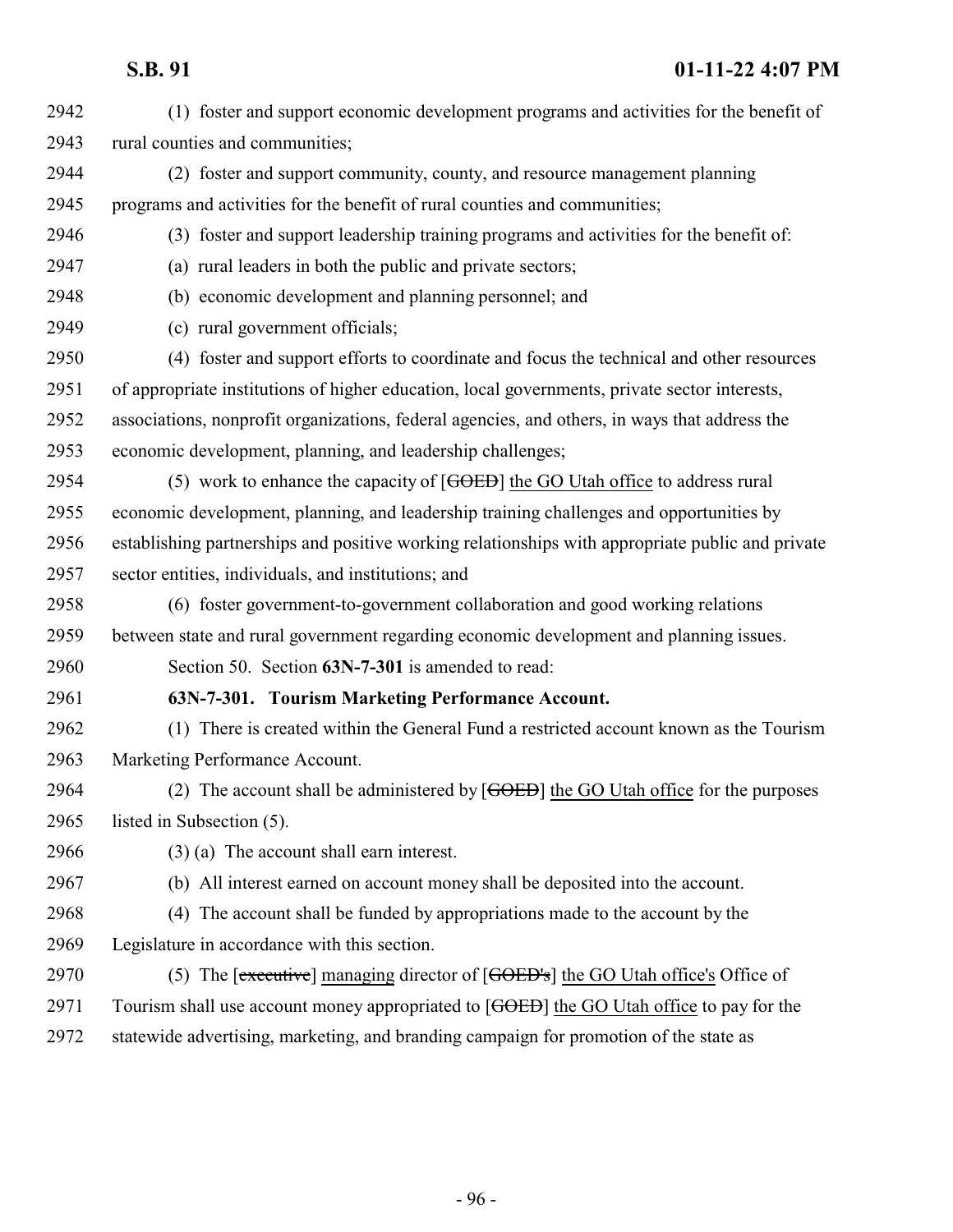| 2973 | conducted by [GOED] the GO Utah office.                                                          |
|------|--------------------------------------------------------------------------------------------------|
| 2974 | (6) (a) For each fiscal year beginning on or after July 1, 2007, [GOED] the GO Utah              |
| 2975 | office shall annually allocate 10% of the account money appropriated to [GOED] the GO Utah       |
| 2976 | office to a sports organization for advertising, marketing, branding, and promoting Utah in      |
| 2977 | attracting sporting events into the state.                                                       |
| 2978 | (b) The sports organization shall:                                                               |
| 2979 | (i) provide an annual written report to $[GOEB]$ the GO Utah office that gives an                |
| 2980 | accounting of the use of funds the sports organization receives under this Subsection (6); and   |
| 2981 | (ii) promote the state and encourage economic growth in the state.                               |
| 2982 | (c) For purposes of this Subsection (6), "sports organization" means an organization             |
| 2983 | that:                                                                                            |
| 2984 | (i) is exempt from federal income taxation in accordance with Section $501(c)(3)$ ,              |
| 2985 | Internal Revenue Code;                                                                           |
| 2986 | (ii) maintains its principal location in the state;                                              |
| 2987 | (iii) has a minimum of 15 years experience in the state hosting, fostering, and attracting       |
| 2988 | major summer and winter sporting events statewide; and                                           |
| 2989 | (iv) was created to foster state, regional, national, and international sports competitions      |
| 2990 | in the state, to drive the state's Olympic and sports legacy, including competitions related to  |
| 2991 | Olympic sports, and to promote and encourage sports tourism throughout the state, including      |
| 2992 | advertising, marketing, branding, and promoting the state for the purpose of attracting sporting |
| 2993 | events in the state.                                                                             |
| 2994 | (7) Money deposited into the account shall include a legislative appropriation from the          |
| 2995 | cumulative sales and use tax revenue increases described in Subsection (8), plus any additional  |
| 2996 | appropriation made by the Legislature.                                                           |
| 2997 | $(8)$ (a) In fiscal years 2006 through 2019, a portion of the state sales and use tax            |
| 2998 | revenues determined under this Subsection (8) shall be certified by the State Tax Commission     |
| 2999 | as a set-aside for the account, and the State Tax Commission shall report the amount of the      |
| 3000 | set-aside to the office, the Office of Legislative Fiscal Analyst, and the Division of Finance,  |
| 3001 | which shall set aside the certified amount for appropriation to the account.                     |
|      |                                                                                                  |

 (b) For fiscal years 2016 through 2019, the State Tax Commission shall calculate the set-aside under this Subsection (8) in each fiscal year by applying one of the following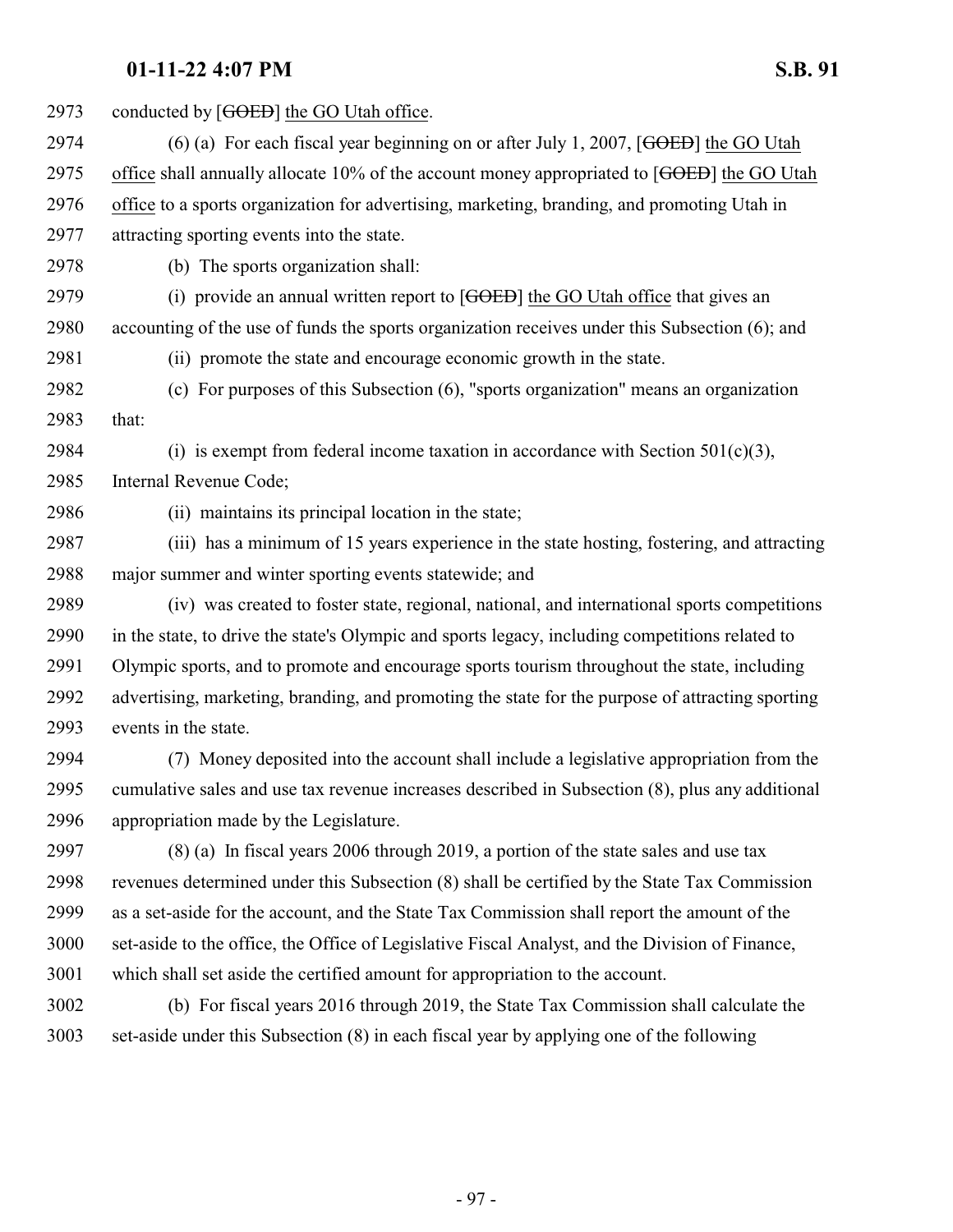formulas: if the annual percentage change in the Consumer Price Index for All Urban Consumers, as published by the Bureau of Labor Statistics of the United States Department of Labor, for the fiscal year two years before the fiscal year in which the set-aside is to be made is:

 (i) greater than 3%, and if the annual percentage change in the state sales and use tax revenues attributable to the retail sales of tourist-oriented goods and services from the fiscal year three years before the fiscal year in which the set-aside is to be made to the fiscal year two years before the fiscal year in which the set-aside is to be made is greater than the annual percentage change in the Consumer Price Index for the fiscal year two years before the fiscal year in which the set-aside is to be made, then the difference between the annual percentage change in the state sales and use tax revenues attributable to the retail sales of tourist-oriented goods and services and the annual percentage change in the Consumer Price Index shall be multiplied by an amount equal to the state sales and use tax revenues attributable to the retail sales of tourist-oriented goods and services from the fiscal year three years before the fiscal year in which the set-aside is to be made; or

 (ii) 3% or less, and if the annual percentage change in the state sales and use tax revenues attributable to the retail sales of tourist-oriented goods and services from the fiscal year three years before the fiscal year in which the set-aside is to be made to the fiscal year two years before the fiscal year in which the set-aside is to be made is greater than 3%, then the difference between the annual percentage change in the state sales and use tax revenues attributable to the retail sales of tourist-oriented goods and services and 3% shall be multiplied by an amount equal to the state sales and use tax revenues attributable to the retail sales of tourist-oriented goods and services from the fiscal year three years before the fiscal year in which the set-aside is to be made.

 (c) The total money appropriated to the account in a fiscal year under Subsections (8)(a) and (b) may not exceed the amount appropriated to the account in the preceding fiscal year by more than \$3,000,000.

 (d) As used in this Subsection (8), "state sales and use tax revenues" are revenues 3031 collected under Subsections [59-12-103](http://le.utah.gov/UtahCode/SectionLookup.jsp?section=59-12-103&session=2022GS)(2)(a)(i)(A) and 59-12-103(2)(c)(i).

 (e) As used in this Subsection (8), "retail sales of tourist-oriented goods and services" are calculated by adding the following percentages of sales from each business registered with the State Tax Commission under one of the following codes of the 2012 North American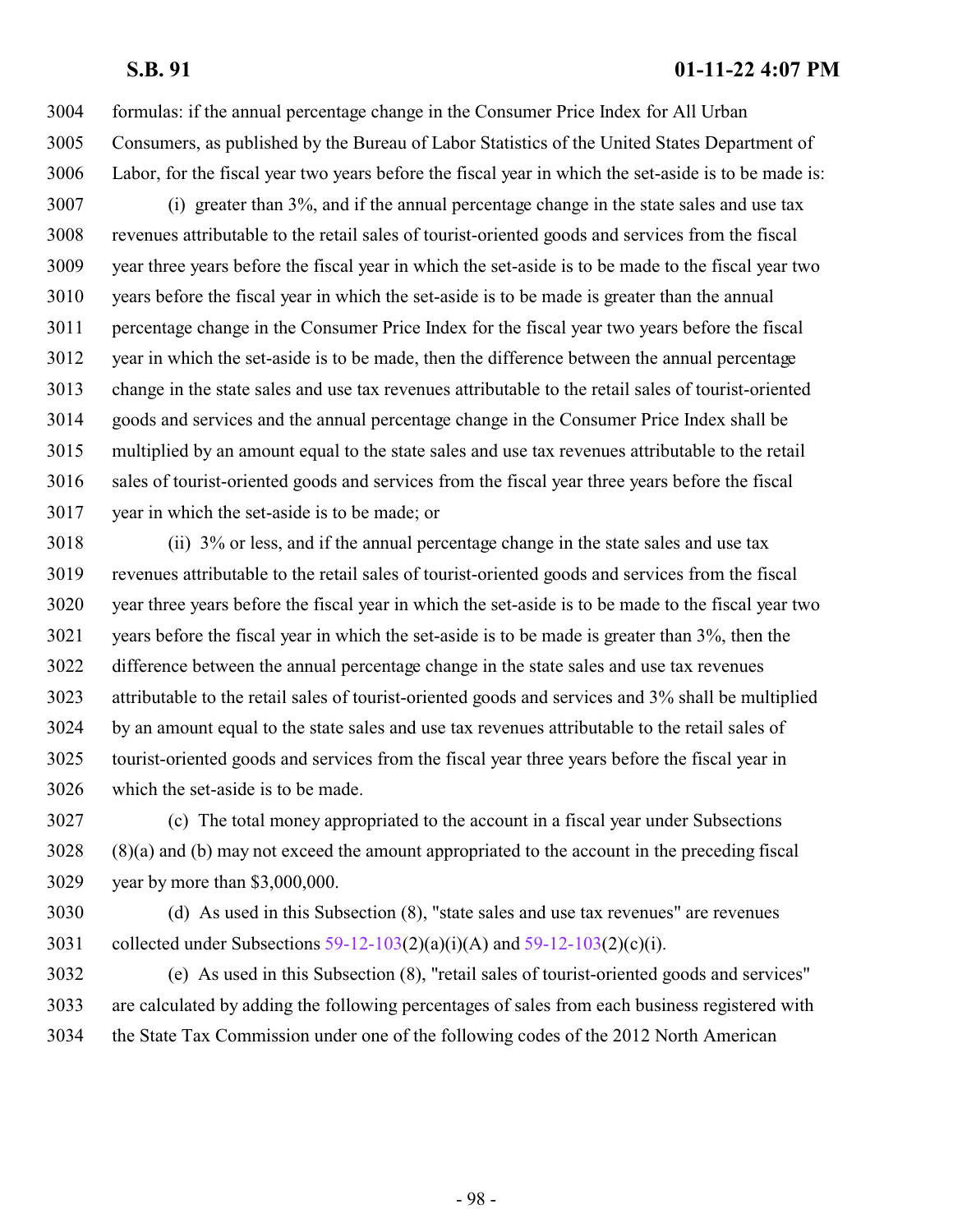| 3035 | Industry Classification System of the federal Executive Office of the President, Office of |
|------|--------------------------------------------------------------------------------------------|
| 3036 | Management and Budget:                                                                     |
| 3037 | (i) 80% of the sales from each business under NAICS Codes:                                 |
| 3038 | (A) 532111 Passenger Car Rental;                                                           |
| 3039 | (B) 53212 Truck, Utility Trailer, and RV (Recreational Vehicle) Rental and Leasing;        |
| 3040 | (C) 5615 Travel Arrangement and Reservation Services;                                      |
| 3041 | (D) 7211 Traveler Accommodation; and                                                       |
| 3042 | (E) 7212 RV (Recreational Vehicle) Parks and Recreational Camps;                           |
| 3043 | (ii) 25% of the sales from each business under NAICS Codes:                                |
| 3044 | (A) 51213 Motion Picture and Video Exhibition;                                             |
| 3045 | (B) 532292 Recreational Goods Rental;                                                      |
| 3046 | (C) 711 Performing Arts, Spectator Sports, and Related Industries;                         |
| 3047 | (D) 712 Museums, Historical Sites, and Similar Institutions; and                           |
| 3048 | (E) 713 Amusement, Gambling, and Recreation Industries;                                    |
| 3049 | (iii) 20% of the sales from each business under NAICS Code 722 Food Services and           |
| 3050 | Drinking Places;                                                                           |
| 3051 | (iv) 18% of the sales from each business under NAICS Codes:                                |
| 3052 | (A) 447 Gasoline Stations; and                                                             |
| 3053 | (B) 81293 Parking Lots and Garages;                                                        |
| 3054 | (v) 14% of the sales from each business under NAICS Code 8111 Automotive Repair            |
| 3055 | and Maintenance; and                                                                       |
| 3056 | (vi) 5% of the sales from each business under NAICS Codes:                                 |
| 3057 | (A) 445 Food and Beverage Stores;                                                          |
| 3058 | (B) 446 Health and Personal Care Stores;                                                   |
| 3059 | (C) 448 Clothing and Clothing Accessories Stores;                                          |
| 3060 | (D) 451 Sporting Goods, Hobby, Musical Instrument, and Book Stores;                        |
| 3061 | (E) 452 General Merchandise Stores; and                                                    |
| 3062 | (F) 453 Miscellaneous Store Retailers.                                                     |
| 3063 | $(9)$ (a) For each fiscal year, the office shall allocate 20% of the funds appropriated to |
| 3064 | the Tourism Marketing and Performance Account to the cooperative program described in this |

Subsection (9).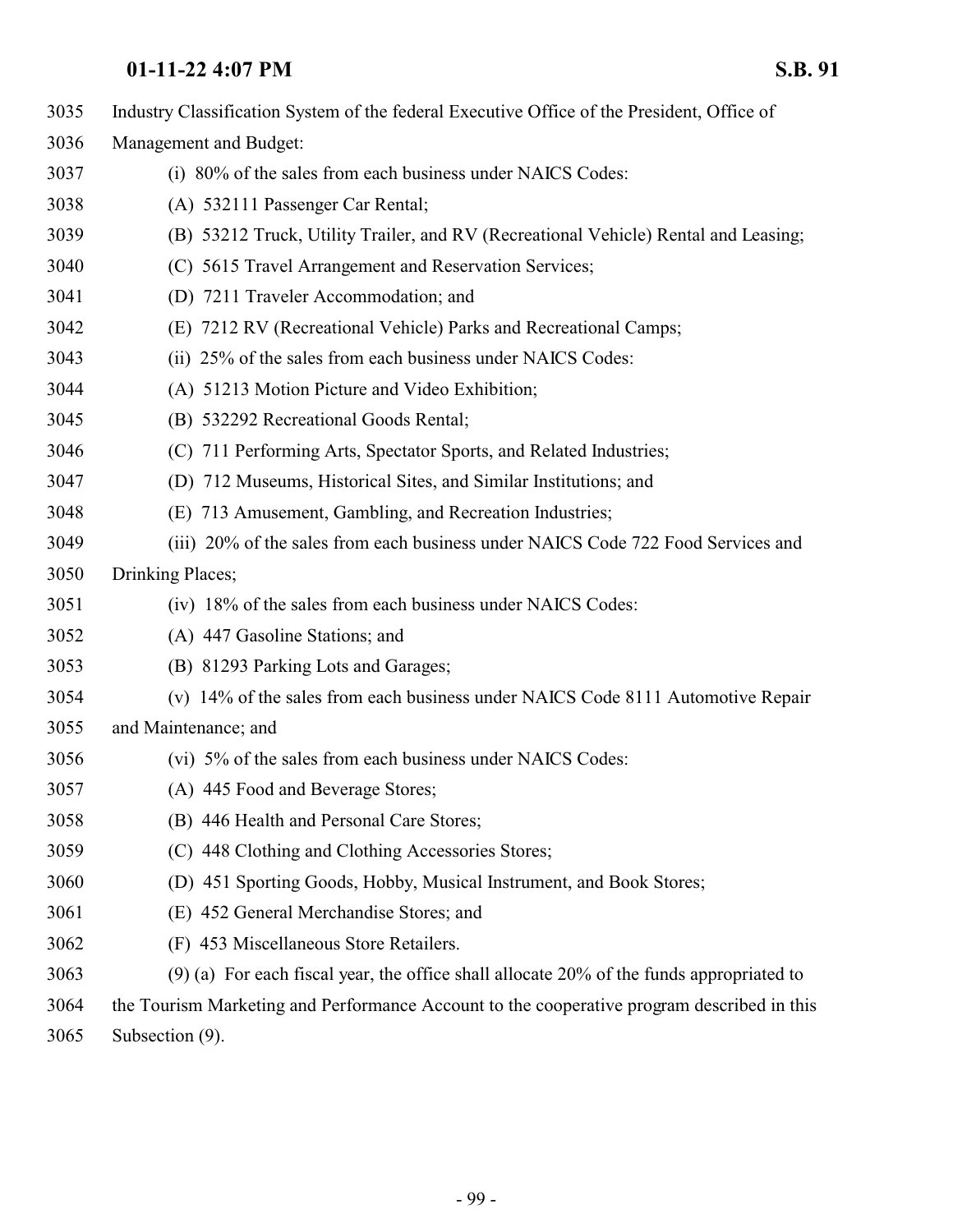| 3066 | (b) Money allocated to the cooperative program may be awarded to cities, counties,                                   |
|------|----------------------------------------------------------------------------------------------------------------------|
| 3067 | nonprofit destination marketing organizations, and similar public entities for the purpose of                        |
| 3068 | supplementing money committed by these entities for advertising and promoting sites and                              |
| 3069 | events in the state.                                                                                                 |
| 3070 | (c) The office shall establish:                                                                                      |
| 3071 | (i) an application and approval process for an entity to receive a cooperative program                               |
| 3072 | award, including an application deadline;                                                                            |
| 3073 | (ii) the criteria for awarding a cooperative program award, which shall emphasize                                    |
| 3074 | attracting out-of-state visitors, and may include attracting in-state visitors, to sites and events in               |
| 3075 | the state; and                                                                                                       |
| 3076 | (iii) eligibility, advertising, timing, and reporting requirements of an entity that                                 |
| 3077 | receives a cooperative program award.                                                                                |
| 3078 | (d) Money allocated to the cooperative program that is not used in each fiscal year shall                            |
| 3079 | be returned to the Tourism Marketing Performance Account.                                                            |
| 3080 | Section 51. Section 63N-9-102 is amended to read:                                                                    |
| 3081 | 63N-9-102. Definitions.                                                                                              |
| 3082 | As used in this chapter:                                                                                             |
| 3083 | (1) "Accessible to the general public," in relation to the awarding of an infrastructure                             |
| 3084 | grant, means:                                                                                                        |
| 3085 | (a) the public may use the infrastructure in accordance with federal and state                                       |
| 3086 | regulations; and                                                                                                     |
| 3087 | (b) no community or group retains exclusive rights to access the infrastructure.                                     |
| 3088 | (2) "Advisory committee" means the Utah Outdoor Recreation Grant Advisory                                            |
| 3089 | Committee created in Section 79-8-105.                                                                               |
| 3090 | (3) "Director" means the director of the Utah Office of Outdoor Recreation.                                          |
| 3091 | $[(4)$ "Executive director" means the executive director of GOED.                                                    |
| 3092 | $\left[\frac{5}{5}\right]$ (4) "Infrastructure grant" means an outdoor recreational infrastructure grant             |
| 3093 | described in Section 63N-9-202.                                                                                      |
| 3094 | $\left[\left(\frac{1}{10}\right)\right]$ (5) "Outdoor recreation office" means the Utah Office of Outdoor Recreation |
| 3095 | created in Section 63N-9-104.                                                                                        |
| 3096 | $[\overline{(+)}]$ (6) (a) "Recreational infrastructure project" means an undertaking to build or                    |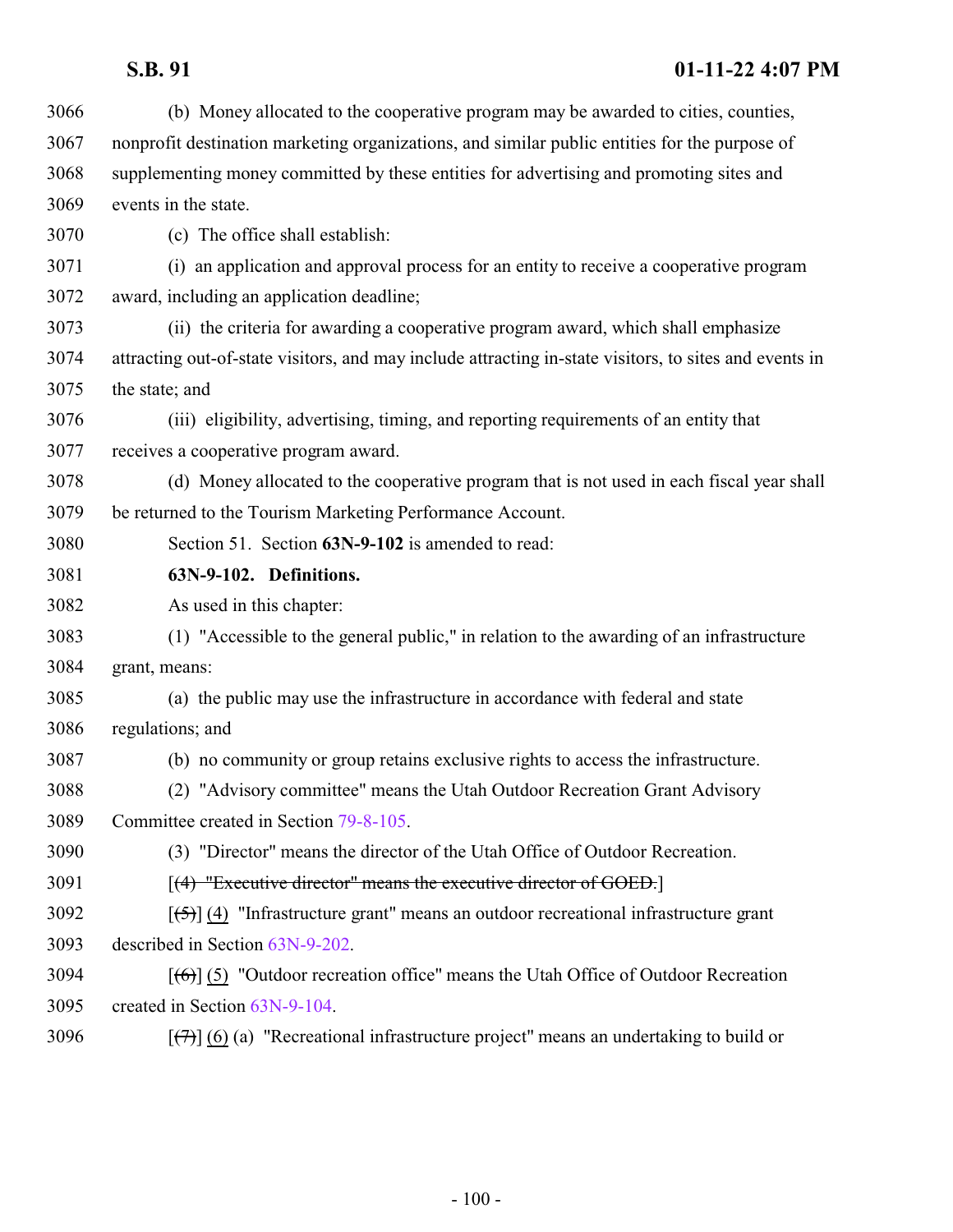| 3097 | improve the approved facilities and installations needed for the public to access and enjoy the          |
|------|----------------------------------------------------------------------------------------------------------|
| 3098 | state's outdoors.                                                                                        |
| 3099 | (b) "Recreational infrastructure project" may include the:                                               |
| 3100 | (i) establishment, construction, or renovation of a trail, trail infrastructure, or trail                |
| 3101 | facilities;                                                                                              |
| 3102 | (ii) construction of a project for water-related outdoor recreational activities;                        |
| 3103 | (iii) development of a project for wildlife watching opportunities, including bird                       |
| 3104 | watching;                                                                                                |
| 3105 | (iv) development of a project that provides winter recreation amenities;                                 |
| 3106 | (v) construction or improvement of a community park that has amenities for outdoor                       |
| 3107 | recreation; and                                                                                          |
| 3108 | (vi) construction or improvement of a naturalistic and accessible playground.                            |
| 3109 | $[\mathcal{A}(\mathcal{B})]$ (7) (a) "Underserved or underprivileged community" means a group of people, |
| 3110 | including a municipality, county, or American Indian tribe, that is economically disadvantaged.          |
| 3111 | (b) "Underserved or underprivileged community" includes an economically                                  |
| 3112 | disadvantaged community where in relation to awarding an infrastructure grant, the people of             |
| 3113 | the community have limited access to or have demonstrated a low level of use of recreational             |
| 3114 | infrastructure.                                                                                          |
| 3115 | Section 52. Section 67-3-12 is amended to read:                                                          |
| 3116 | 67-3-12. Utah Public Finance Website -- Establishment and administration --                              |
| 3117 | Records disclosure -- Exceptions.                                                                        |
| 3118 | (1) As used in this section:                                                                             |
| 3119 | (a) (i) Subject to Subsections $(1)(a)(ii)$ and (iii), "independent entity" means the same               |
| 3120 | as that term is defined in Section 63E-1-102.                                                            |
| 3121 | (ii) "Independent entity" includes an entity that is part of an independent entity                       |
| 3122 | described in Subsection $(1)(a)(i)$ , if the entity is considered a component unit of the                |
| 3123 | independent entity under the governmental accounting standards issued by the Governmental                |
| 3124 | Accounting Standards Board.                                                                              |
| 3125 | (iii) "Independent entity" does not include the Utah State Retirement Office created in                  |
| 3126 | Section 49-11-201.                                                                                       |
| 3127 | (b) "Local education agency" means a school district or charter school.                                  |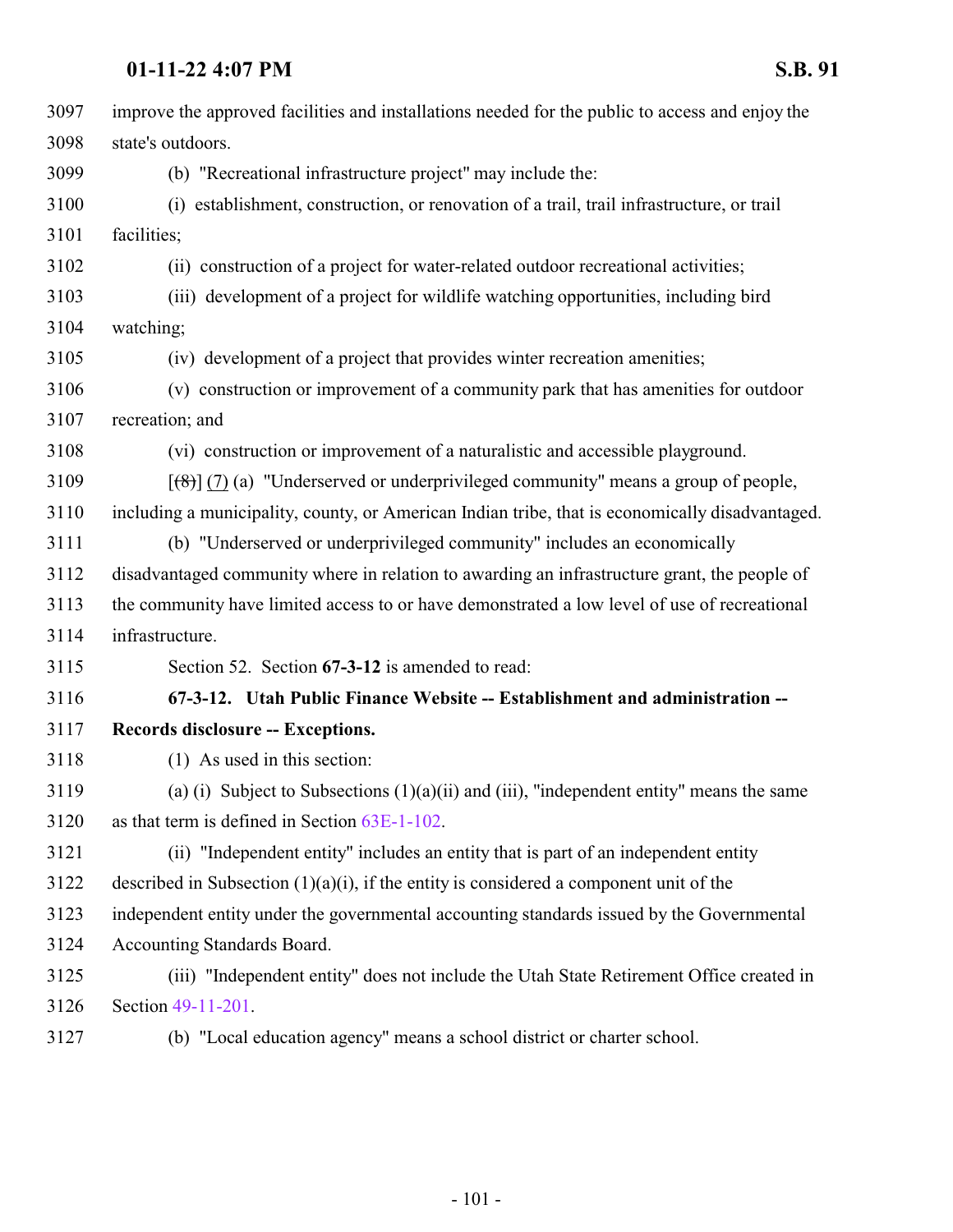| 3128 | (c) "Participating local entity" means:                                                                |
|------|--------------------------------------------------------------------------------------------------------|
| 3129 | $(i)$ a county;                                                                                        |
| 3130 | (ii) a municipality;                                                                                   |
| 3131 | (iii) a local district under Title 17B, Limited Purpose Local Government Entities -                    |
| 3132 | Local Districts;                                                                                       |
| 3133 | (iv) a special service district under Title 17D, Chapter 1, Special Service District Act;              |
| 3134 | (v) a housing authority under Title 35A, Chapter 8, Part 4, Housing Authorities;                       |
| 3135 | (vi) a public transit district under Title 17B, Chapter 2a, Part 8, Public Transit District            |
| 3136 | Act;                                                                                                   |
| 3137 | (vii) except for a taxed interlocal entity as defined in Section 11-13-602:                            |
| 3138 | (A) an interlocal entity as defined in Section $11-13-103$ ;                                           |
| 3139 | (B) a joint or cooperative undertaking as defined in Section $11-13-103$ ; or                          |
| 3140 | (C) any project, program, or undertaking entered into by interlocal agreement in                       |
| 3141 | accordance with Title 11, Chapter 13, Interlocal Cooperation Act;                                      |
| 3142 | (viii) except for a taxed interlocal entity as defined in Section $11-13-602$ , an entity that         |
| 3143 | is part of an entity described in Subsections $(1)(c)(i)$ through (vii), if the entity is considered a |
| 3144 | component unit of the entity described in Subsections $(1)(c)(i)$ through (vii) under the              |
| 3145 | governmental accounting standards issued by the Governmental Accounting Standards Board;               |
| 3146 | or                                                                                                     |
| 3147 | (ix) a conservation district under Title 17D, Chapter 3, Conservation District Act.                    |
| 3148 | (d) (i) "Participating state entity" means the state of Utah, including its executive,                 |
| 3149 | legislative, and judicial branches, its departments, divisions, agencies, boards, commissions,         |
| 3150 | councils, committees, and institutions                                                                 |
| 3151 | (ii) "Participating state entity" includes an entity that is part of an entity described in            |
| 3152 | Subsection $(1)(d)(i)$ , if the entity is considered a component unit of the entity described in       |
| 3153 | Subsection $(1)(d)(i)$ under the governmental accounting standards issued by the Governmental          |
| 3154 | Accounting Standards Board.                                                                            |
| 3155 | (e) "Public finance website" or "website" means the website established by the state                   |
| 3156 | auditor in accordance with this section.                                                               |
| 3157 | (f) "Public financial information" means each record that is required under this section               |
| 3158 | or by rule made by the Office of the State Auditor under Subsection (8) to be made available on        |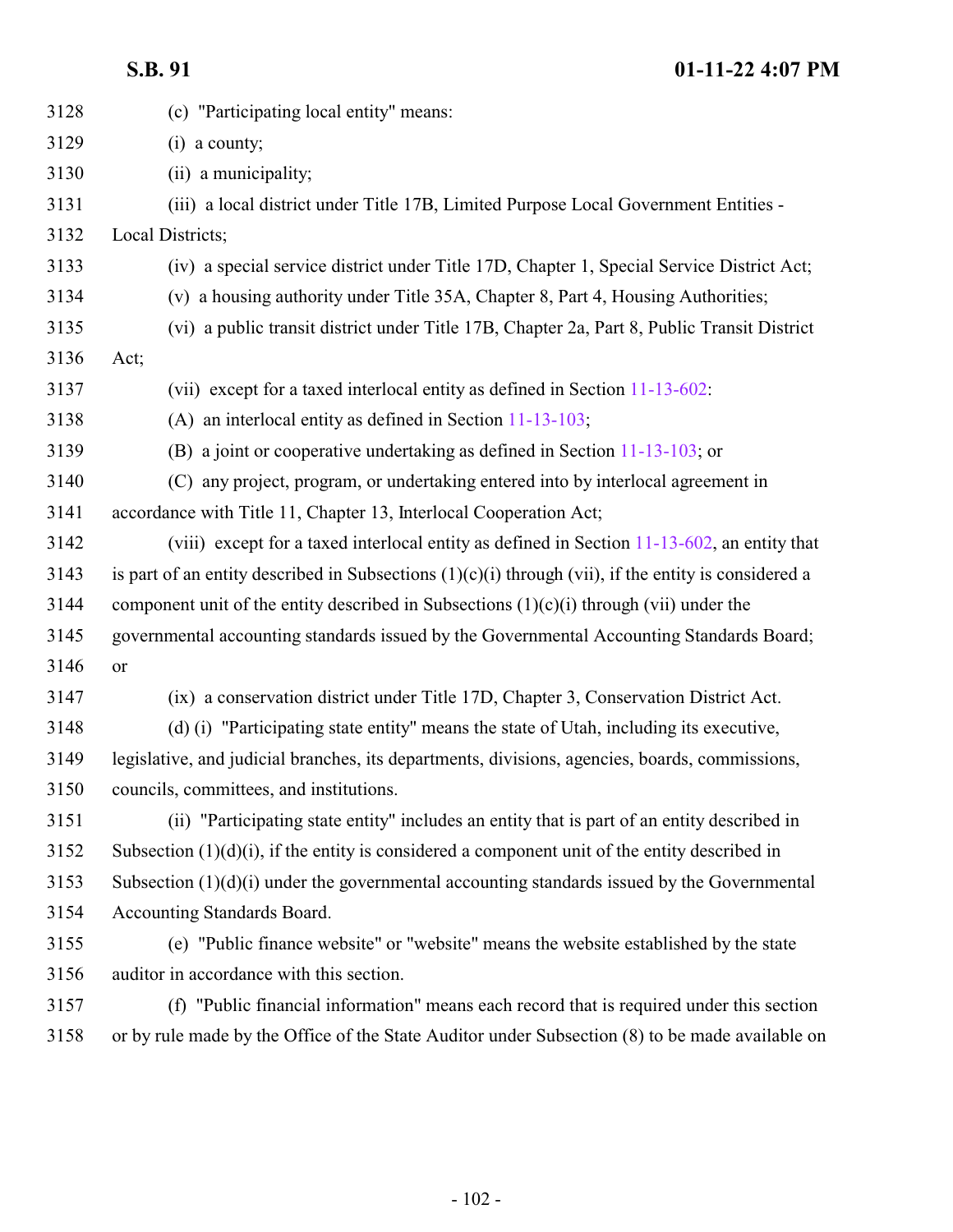| 3159 | the public finance website, a participating local entity's website, or an independent entity's |
|------|------------------------------------------------------------------------------------------------|
| 3160 | website.                                                                                       |
| 3161 | (g) "Qualifying entity" means:                                                                 |
| 3162 | (i) an independent entity;                                                                     |
| 3163 | (ii) a participating local entity;                                                             |
| 3164 | (iii) a participating state entity;                                                            |
| 3165 | (iv) a local education agency;                                                                 |
| 3166 | (v) a state institution of higher education as defined in Section $53B-3-102$ ;                |
| 3167 | (vi) the Utah Educational Savings Plan created in Section $[58B-8a-103]$ 53B-8a-103;           |
| 3168 | (vii) the Utah Housing Corporation created in Section 63H-8-201;                               |
| 3169 | (viii) the School and Institutional Trust Lands Administration created in Section              |
| 3170 | $53C-1-201$ ;                                                                                  |
| 3171 | (ix) the Utah Capital Investment Corporation created in Section $63N-6-301$ ; or               |
| 3172 | (x) a URS-participating employer.                                                              |
| 3173 | (h) (i) "URS-participating employer" means an entity that:                                     |
| 3174 | (A) is a participating entity, as that term is defined in Section $49-11-102$ ; and            |
| 3175 | (B) is not required to report public financial information under this section as a             |
| 3176 | qualifying entity described in Subsections $(1)(g)(i)$ through $(ix)$ .                        |
| 3177 | (ii) "URS-participating employer" does not include:                                            |
| 3178 | (A) the Utah State Retirement Office created in Section 49-11-201; or                          |
| 3179 | (B) a withdrawing entity.                                                                      |
| 3180 | (i) (i) "Withdrawing entity" means an entity that elects to withdraw from participation        |
| 3181 | in a system or plan under Title 49, Chapter 11, Part 6, Procedures and Records.                |
| 3182 | (ii) "Withdrawing entity" includes a withdrawing entity, as that term is defined in            |
| 3183 | Sections 49-11-623 and 49-11-624.                                                              |
| 3184 | (2) The state auditor shall establish and maintain a public finance website in                 |
| 3185 | accordance with this section.                                                                  |
| 3186 | (3) The website shall:                                                                         |
| 3187 | (a) permit Utah taxpayers to:                                                                  |
| 3188 | (i) view, understand, and track the use of taxpayer dollars by making public financial         |
| 3189 | information available on the Internet for participating state entities, independent entities,  |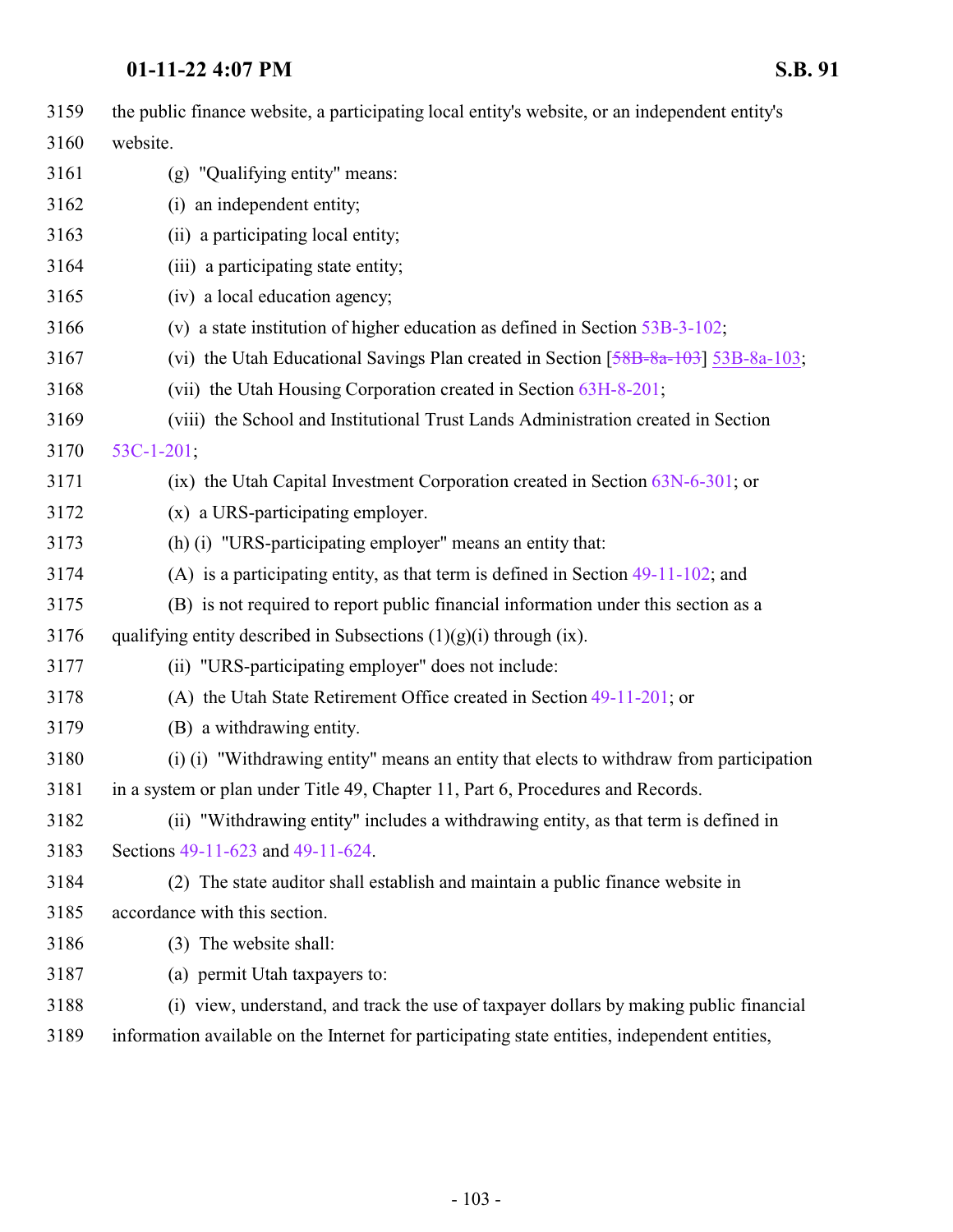| 3190 | participating local entities, and URS-participating employers, using the website; and           |
|------|-------------------------------------------------------------------------------------------------|
| 3191 | (ii) link to websites administered by participating local entities, independent entities, or    |
| 3192 | URS-participating employers that do not use the website for the purpose of providing public     |
| 3193 | financial information as required by this section and by rule made under Subsection (8);        |
| 3194 | (b) allow a person that has Internet access to use the website without paying a fee;            |
| 3195 | (c) allow the public to search public financial information on the website;                     |
| 3196 | (d) provide access to financial reports, financial audits, budgets, or other financial          |
| 3197 | documents that are used to allocate, appropriate, spend, and account for government funds, as   |
| 3198 | may be established by rule made in accordance with Subsection (9);                              |
| 3199 | (e) have a unique and simplified website address;                                               |
| 3200 | (f) be guided by the principles described in Subsection $63A-16-202(2)$ ;                       |
| 3201 | (g) include other links, features, or functionality that will assist the public in obtaining    |
| 3202 | and reviewing public financial information, as may be established by rule made under            |
| 3203 | Subsection $(9)$ ; and                                                                          |
| 3204 | (h) include a link to school report cards published on the State Board of Education's           |
| 3205 | website under Section 53E-5-211.                                                                |
| 3206 | (4) The state auditor shall:                                                                    |
| 3207 | (a) establish and maintain the website, including the provision of equipment, resources,        |
| 3208 | and personnel as necessary;                                                                     |
| 3209 | (b) maintain an archive of all information posted to the website;                               |
| 3210 | (c) coordinate and process the receipt and posting of public financial information from         |
| 3211 | participating state entities; and                                                               |
| 3212 | (d) coordinate and regulate the posting of public financial information by participating        |
| 3213 | local entities and independent entities.                                                        |
| 3214 | (5) A qualifying entity shall permit the public to view the qualifying entity's public          |
| 3215 | financial information by posting the public financial information to the public finance website |
| 3216 | in accordance with rules made under Subsection (9).                                             |
| 3217 | (6) The content of the public financial information posted to the public finance website        |
| 3218 | is the responsibility of the qualifying entity posting the public financial information.        |
| 3219 | (7) A URS-participating employer shall provide employee compensation information                |
| 3220 | for each fiscal year ending on or after June 30, 2022:                                          |
|      |                                                                                                 |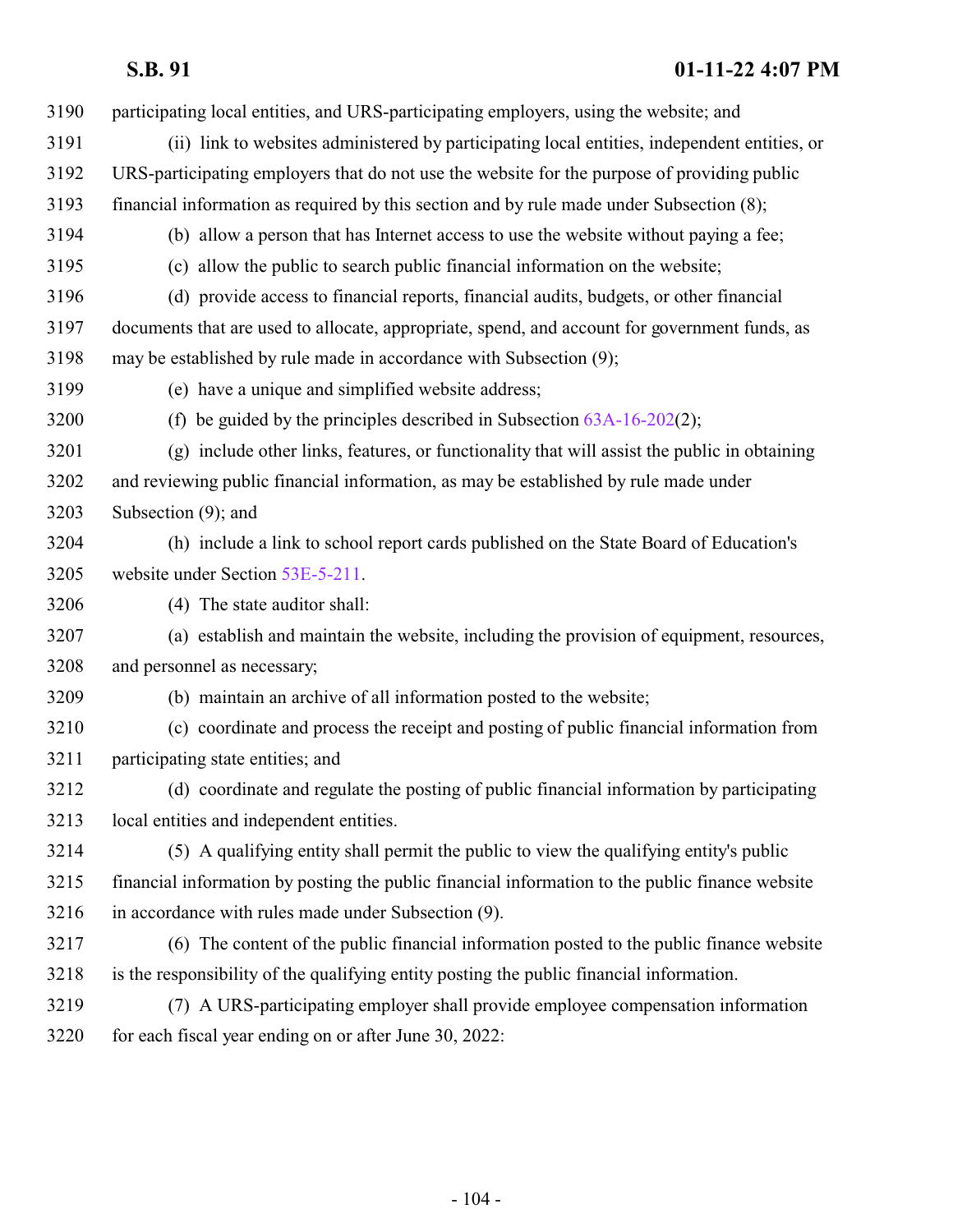| 3221 | (a) to the state auditor for posting on the Utah Public Finance Website; or                     |
|------|-------------------------------------------------------------------------------------------------|
| 3222 | (b) (i) through the URS-participating employer's own website; and                               |
| 3223 | (ii) via a link to the website described in Subsection $(7)(b)(i)$ , submitted to the state     |
| 3224 | auditor for posting on the Utah Public Finance Website.                                         |
| 3225 | (8) (a) A qualifying entity may not post financial information that is classified as            |
| 3226 | private, controlled, or protected under Title 63G, Chapter 2, Government Records Access and     |
| 3227 | Management Act, to the public finance website.                                                  |
| 3228 | (b) An individual who negligently discloses financial information that is classified as         |
| 3229 | private, protected, or controlled by Title 63G, Chapter 2, Government Records Access and        |
| 3230 | Management Act, is not criminally or civilly liable for an improper disclosure of the financial |
| 3231 | information if the financial information is disclosed solely as a result of the preparation or  |
| 3232 | publication of the website.                                                                     |
| 3233 | (9) In accordance with Title 63G, Chapter 3, Utah Administrative Rulemaking Act, the            |
| 3234 | Office of the State Auditor:                                                                    |
| 3235 | (a) shall make rules to:                                                                        |
| 3236 | (i) establish which records a qualifying entity is required to post to the public finance       |
| 3237 | website; and                                                                                    |
| 3238 | (ii) establish procedures for obtaining, submitting, reporting, storing, and posting            |
| 3239 | public financial information on the public finance website; and                                 |
| 3240 | (b) may make rules governing when a qualifying entity is required to disclose an                |
| 3241 | expenditure made by a person under contract with the qualifying entity, including the form and  |
| 3242 | content of the disclosure.                                                                      |
| 3243 | (10) The rules made under Subsection (9) shall only require a URS-participating                 |
| 3244 | employer to provide employee compensation information for each fiscal year ending on or after   |
| 3245 | June 30, 2022:                                                                                  |
| 3246 | (a) to the state auditor for posting on the public finance website; or                          |
| 3247 | (b) (i) through the URS-participating employer's own website; and                               |
| 3248 | (ii) via a link to the website described in Subsection $(10)(b)(i)$ , submitted to the state    |
| 3249 | auditor for posting on the public finance website.                                              |
| 3250 | Section 53. Section 67-19a-101 is amended to read:                                              |
| 3251 | 67-19a-101. Definitions.                                                                        |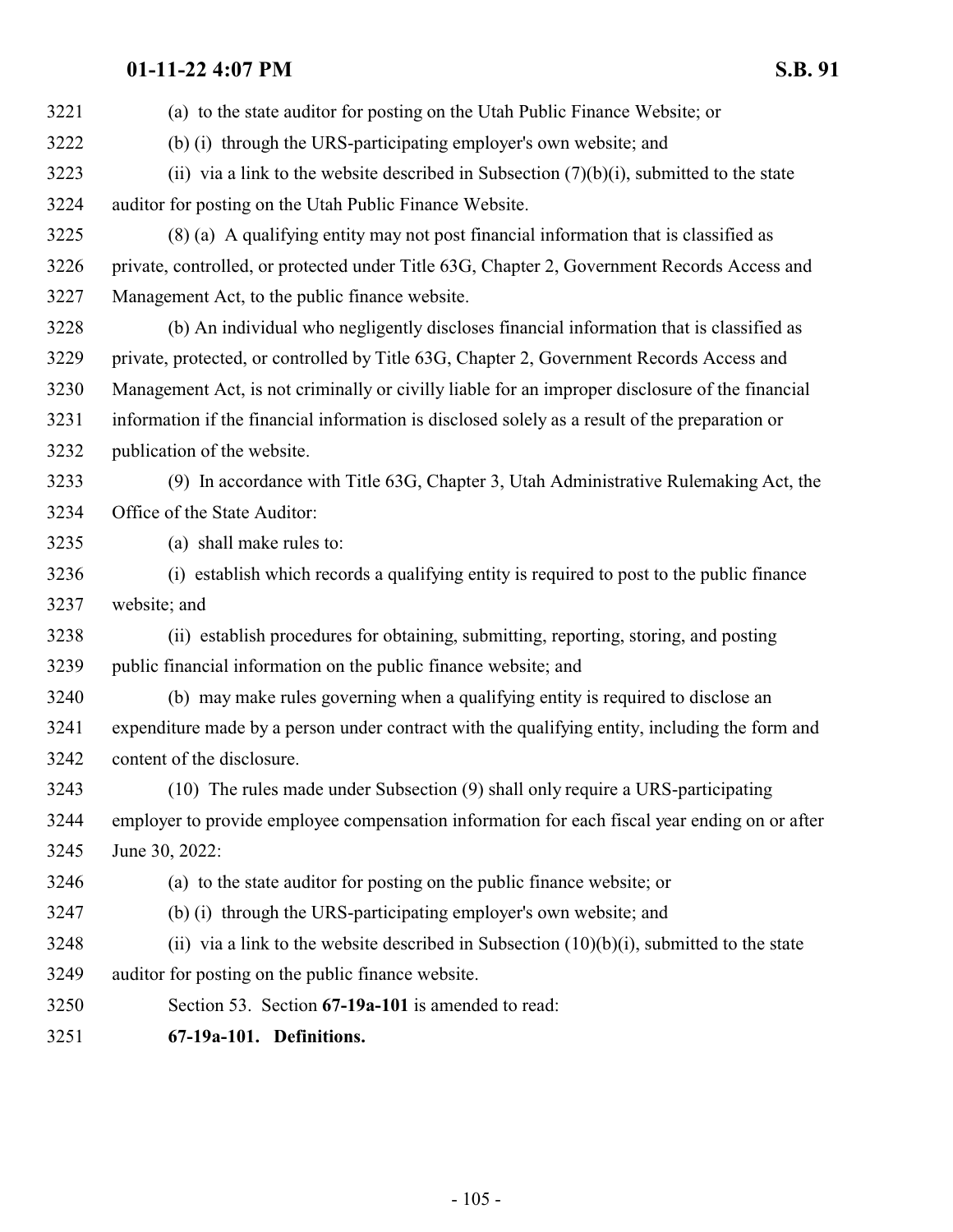| 3252 | As used in this chapter:                                                                       |
|------|------------------------------------------------------------------------------------------------|
| 3253 | (1) "Abusive conduct" means the same as that term is defined in Section $67-26-102$ .          |
| 3254 | (2) "Administrator" means the person appointed under Section $67-19a-201$ to head the          |
| 3255 | Career Service Review Office.                                                                  |
| 3256 | (3) "Career service employee" means a person employed in career service as defined in          |
| 3257 | Section $[67-19-3]$ 63A-17-102.                                                                |
| 3258 | (4) "Division" means the Division of Human Resource Management.                                |
| 3259 | (5) "Employer" means the state of Utah and all supervisory personnel vested with the           |
| 3260 | authority to implement and administer the policies of an agency.                               |
| 3261 | (6) "Excusable neglect" means harmless error, mistake, inadvertence, surprise, a failure       |
| 3262 | to discover evidence that, through due diligence, could not have been discovered in time to    |
| 3263 | meet the applicable time period, misrepresentation or misconduct by the employer, or any other |
| 3264 | reason justifying equitable relief.                                                            |
| 3265 | (7) "Grievance" means:                                                                         |
| 3266 | (a) a complaint by a career service employee concerning any matter touching upon the           |
| 3267 | relationship between the employee and the employer;                                            |
| 3268 | (b) any dispute between a career service employee and the employer;                            |
| 3269 | (c) a complaint by a reporting employee that a public entity has engaged in retaliatory        |
| 3270 | action against the reporting employee; and                                                     |
| 3271 | (d) a complaint that the employer subjected the employee to conditions that a                  |
| 3272 | reasonable person would consider intolerable, including abusive conduct.                       |
| 3273 | (8) "Office" means the Career Service Review Office created under Section                      |
| 3274 | 67-19a-201.                                                                                    |
| 3275 | (9) "Public entity" means the same as that term is defined in Section $67-21-2$ .              |
| 3276 | (10) "Reporting employee" means an employee of a public entity who alleges that the            |
| 3277 | public entity engaged in retaliatory action against the employee.                              |
| 3278 | (11) "Retaliatory action" means to do any of the following to an employee in violation         |
| 3279 | of Section $67-21-3$ :                                                                         |
| 3280 | (a) dismiss the employee;                                                                      |
| 3281 | (b) reduce the employee's compensation;                                                        |
| 3282 | (c) fail to increase the employee's compensation by an amount that the employee is             |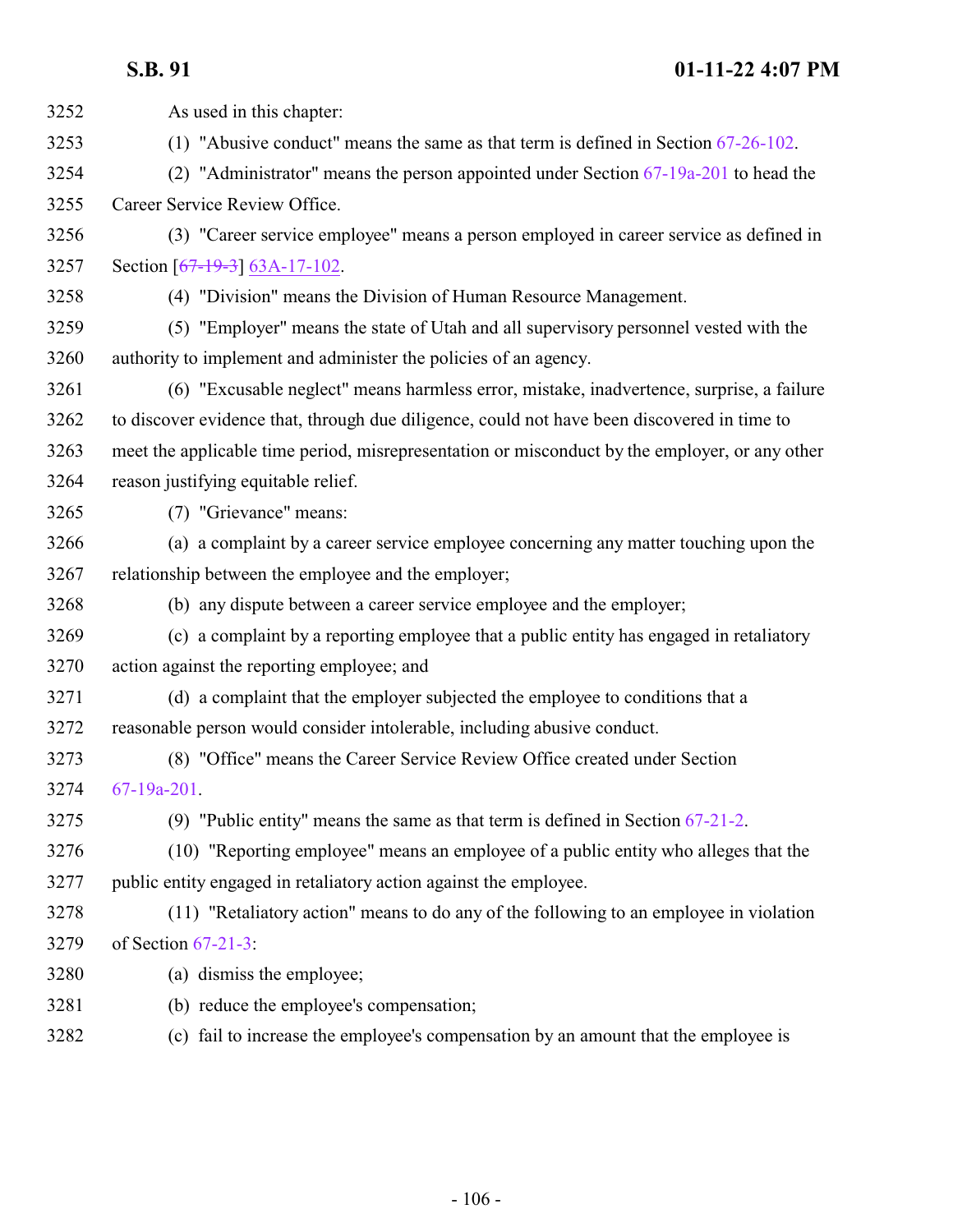otherwise entitled to or was promised; (d) fail to promote the employee if the employee would have otherwise been promoted; or 3286 (e) threaten to take an action described in Subsections  $(11)(a)$  through (d). (12) "Supervisor" means the person: (a) to whom an employee reports; or (b) who assigns and oversees an employee's work. Section 54. Section **73-18c-201** is amended to read: **73-18c-201. Division to administer and enforce chapter -- Division may adopt rules.** (1) (a) The division shall administer this chapter. (b) A law enforcement officer authorized under Title 53, Chapter 13, Peace Officer 3295 Classifications, may enforce this chapter  $[\hat{m}]$  and the rules made under this chapter. (2) The division, after consultation with the commission, may adopt rules as necessary for the administration of this chapter in accordance with Title 63G, Chapter 3, Utah Administrative Rulemaking Act. Section 55. Section **77-23c-102** is amended to read: **77-23c-102. Electronic information or data privacy -- Warrant required for disclosure.** (1) (a) Except as provided in Subsection (2), for a criminal investigation or prosecution, a law enforcement agency may not obtain, without a search warrant issued by a court upon probable cause: (i) the location information, stored data, or transmitted data of an electronic device; or (ii) electronic information or data transmitted by the owner of the electronic information or data: (A) to a provider of a remote computing service; or (B) through a provider of an electronic communication service.

- (b) Except as provided in Subsection (1)(c), a law enforcement agency may not use,
- copy, or disclose, for any purpose, the location information, stored data, or transmitted data of
- an electronic device, or electronic information or data provided by a provider of a remote
- computing service or an electronic communication service, that: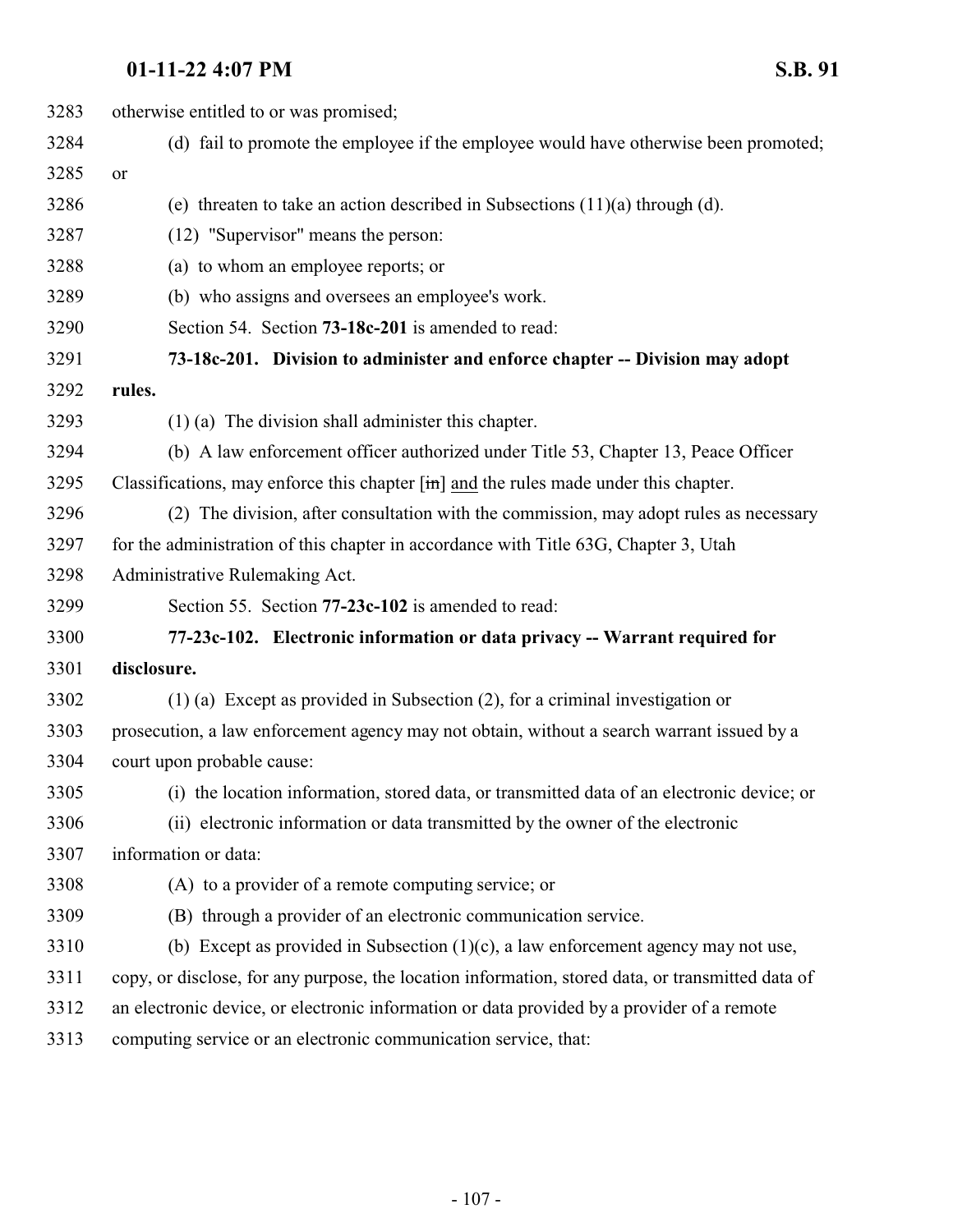| 3314 | (i) is not the subject of the warrant; and                                                      |
|------|-------------------------------------------------------------------------------------------------|
| 3315 | (ii) is collected as part of an effort to obtain the location information, stored data, or      |
| 3316 | transmitted data of an electronic device, or electronic information or data provided by a       |
| 3317 | provider of a remote computing service or an electronic communication service that is the       |
| 3318 | subject of the warrant in Subsection $(1)(a)$ .                                                 |
| 3319 | (c) A law enforcement agency may use, copy, or disclose the transmitted data of an              |
| 3320 | electronic device used to communicate with the electronic device that is the subject of the     |
| 3321 | warrant if the law enforcement agency reasonably believes that the transmitted data is          |
| 3322 | necessary to achieve the objective of the warrant.                                              |
| 3323 | (d) The electronic information or data described in Subsection $(1)(b)$ shall be destroyed      |
| 3324 | in an unrecoverable manner by the law enforcement agency as soon as reasonably possible after   |
| 3325 | the electronic information or data is collected.                                                |
| 3326 | (2) (a) A law enforcement agency may obtain location information without a warrant              |
| 3327 | for an electronic device:                                                                       |
| 3328 | (i) in accordance with Section $53-10-104.5$ ;                                                  |
| 3329 | (ii) if the device is reported stolen by the owner;                                             |
| 3330 | (iii) with the informed, affirmative consent of the owner or user of the electronic             |
| 3331 | device;                                                                                         |
| 3332 | (iv) in accordance with a judicially recognized exception to warrant requirements;              |
| 3333 | (v) if the owner has voluntarily and publicly disclosed the location information; or            |
| 3334 | (vi) from a provider of a remote computing service or an electronic communications              |
| 3335 | service if the provider voluntarily discloses the location information:                         |
| 3336 | (A) under a belief that an emergency exists involving an imminent risk to an individual         |
| 3337 | of death, serious physical injury, sexual abuse, live-streamed sexual exploitation, kidnapping, |
| 3338 | or human trafficking; or                                                                        |
| 3339 | (B) that is inadvertently discovered by the provider and appears to pertain to the              |
| 3340 | commission of a felony, or of a misdemeanor involving physical violence, sexual abuse, or       |
| 3341 | dishonesty.                                                                                     |
| 3342 | (b) A law enforcement agency may obtain stored data or transmitted data from an                 |
| 3343 | electronic device or electronic information or data transmitted by the owner of the electronic  |
| 3344 | information or data to a provider of a remote computing service or through a provider of an     |
|      |                                                                                                 |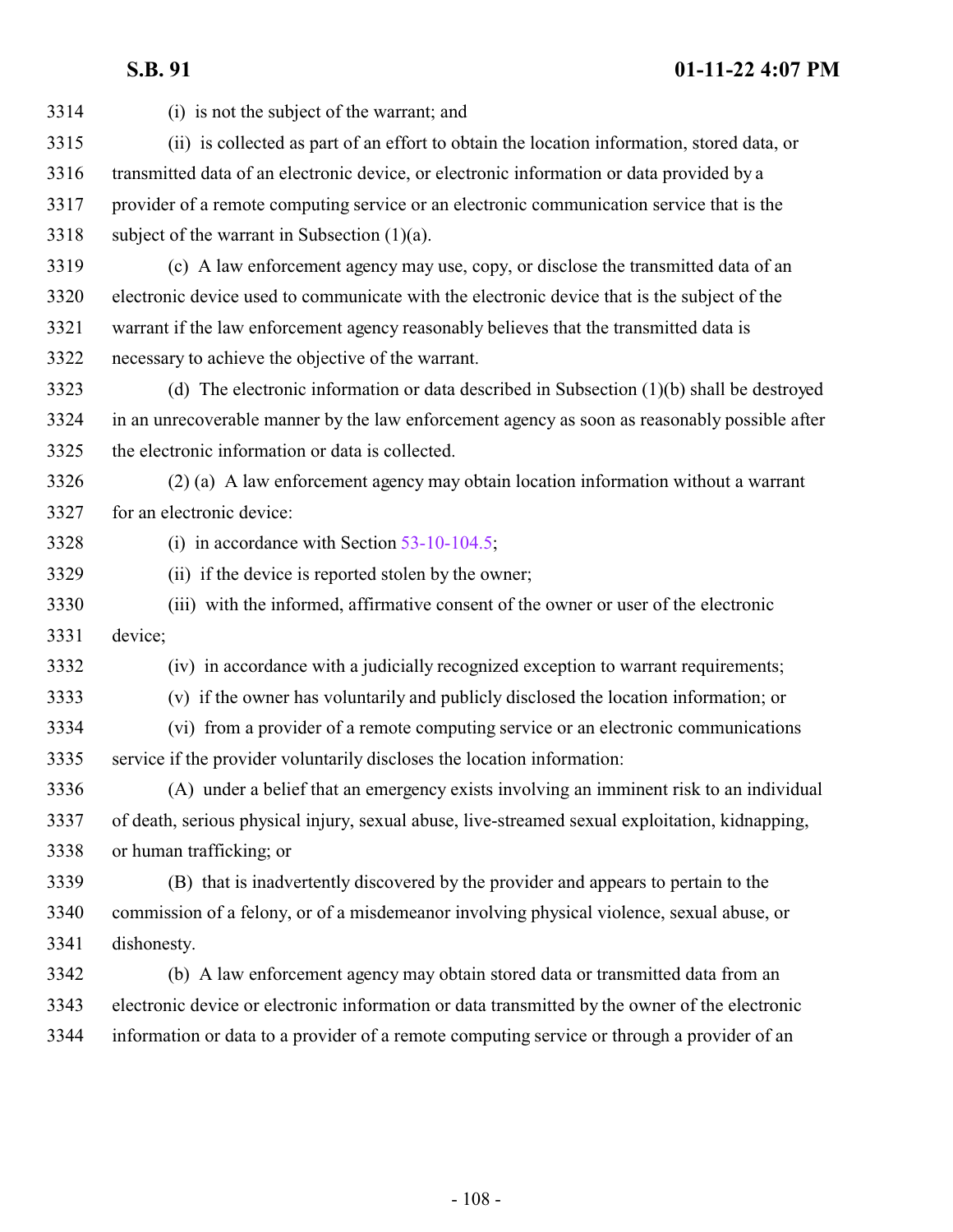electronic communication service, without a warrant: (i) with the informed consent of the owner of the electronic device or electronic information or data; (ii) in accordance with a judicially recognized exception to warrant requirements; or 3349 (iii) subject to Subsection  $[77-23c-102](2)(a)(vi)(B)$  $[77-23c-102](2)(a)(vi)(B)$  $[77-23c-102](2)(a)(vi)(B)$ , from a provider of a remote computing service or an electronic communication service if the provider voluntarily discloses the stored or transmitted data as otherwise permitted under 18 U.S.C. Sec. 2702. (c) A prosecutor may obtain a judicial order as described in Section [77-22-2.5](http://le.utah.gov/UtahCode/SectionLookup.jsp?section=77-22-2.5&session=2022GS) for the purposes described in Section [77-22-2.5](http://le.utah.gov/UtahCode/SectionLookup.jsp?section=77-22-2.5&session=2022GS). (3) A provider of an electronic communication service or a remote computing service, the provider's officers, employees, or agents, or other specified persons may not be held liable for providing information, facilities, or assistance in good faith reliance on the terms of the warrant issued under this section or without a warrant in accordance with Subsection (2). (4) Nothing in this chapter: (a) limits or affects the disclosure of public records under Title 63G, Chapter 2, Government Records Access and Management Act; 3361 (b) affects the rights of an employer under Subsection  $34-48-202(1)$ (e) or an administrative rule adopted under Section [\[63F-1-206](http://le.utah.gov/UtahCode/SectionLookup.jsp?section=63f-1-206&session=2022GS)] [63A-16-205](http://le.utah.gov/UtahCode/SectionLookup.jsp?section=63a-16-205&session=2022GS); or (c) limits the ability of a law enforcement agency to receive or use information, without a warrant or subpoena, from the National Center for Missing and Exploited Children under 18 U.S.C. Sec. 2258A. Section 56. Section **78B-3-106.5** is amended to read: **78B-3-106.5. Claims brought by presumptive personal representative.** (1) "Presumptive personal representative" means: (a) the spouse of the decedent not alleged to have contributed to the death of the decedent; (b) if no spouse exists, the spouse of the decedent is incapacitated, or if the spouse of the decedent is alleged to have contributed to the death of the decedent, then an adult child of the decedent not alleged to have contributed to the death of the decedent; or (c) if the spouse and all children of the decedent are incapacitated, or are alleged to have contributed to the death of the decedent, then a parent of the decedent.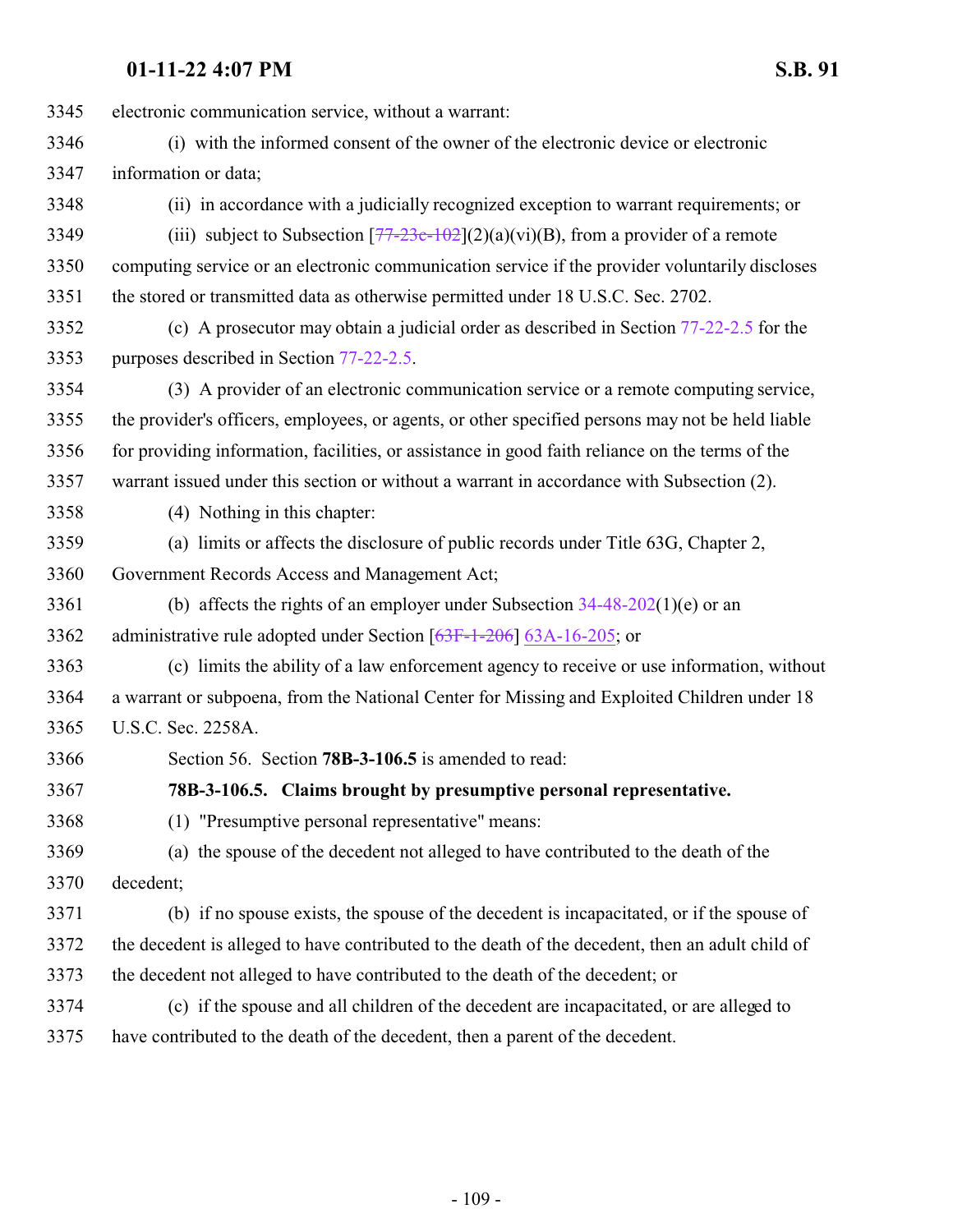## **S.B. 91 01-11-22 4:07 PM**

- (2) (a) Forty-five days after the death of a person, including a minor, caused by the wrongful act or neglect of another, the presumptive personal representative may present to an insurer and resolve with the insurer a claim for policy limits up to \$25,000 for liability and uninsured motorist claims, \$10,000 for underinsured motorist claims, and execute any applicable release of liability upon presentation of an affidavit, properly notarized, stating that: (i) the person presenting the affidavit is the presumptive personal representative; (ii) 45 days have elapsed since the death of the decedent;
- (iii) no application or petition for the appointment of a personal representative is pending or has been granted in any jurisdiction; and
- (iv) notice of intent to resolve the claim has been sent to the last-known addresses of all heirs as defined by Section [\[78B-3-102](http://le.utah.gov/UtahCode/SectionLookup.jsp?section=78b-3-102&session=2022GS) or] [78B-3-105](http://le.utah.gov/UtahCode/SectionLookup.jsp?section=78b-3-105&session=2022GS).
- (b) Claims for personal injury protection benefits resulting from the death of an insured are exempt from the 45-day waiting requirement, but shall include all information required in 3389 Subsections  $(2)(a)(i)$ ,  $(iii)$ , and  $(iv)$ .
- (3) The presumptive personal representative's claim shall be on behalf of all heirs of 3391 the decedent as defined by Section [\[78B-3-102](http://le.utah.gov/UtahCode/SectionLookup.jsp?section=78b-3-102&session=2022GS) or] [78B-3-105](http://le.utah.gov/UtahCode/SectionLookup.jsp?section=78b-3-105&session=2022GS). The personal representative shall have the same duties toward other heirs as those duties provided in Sections [75-3-701](http://le.utah.gov/UtahCode/SectionLookup.jsp?section=75-3-701&session=2022GS) through [75-3-720](http://le.utah.gov/UtahCode/SectionLookup.jsp?section=75-3-720&session=2022GS).
- (4) Any insurer and its insured paying a claim arising out of the wrongful death of a person, including a minor, including but not limited to claims for uninsured or underinsured motorist coverage as provided in Section [31A-22-305](http://le.utah.gov/UtahCode/SectionLookup.jsp?section=31a-22-305&session=2022GS), to a presumptive personal representative upon presentation of an affidavit as described in Subsection (2) are discharged and released to the same extent as if the insurer and its insured dealt with a personal representative of the decedent. The insurer and its insured are not required to inquire into the truth of any statement in the affidavit.
- (5) Nothing in this section affects or prevents, to the limits of insurance protection only, any claim for first party benefits or a proceeding to establish the liability of a tort feasor insured under any policy of insurance in addition to the policy under which the claim was presented and paid under Subsection (2).
- (6) If any heirs are minors, the presumptive personal representative may not distribute more than 50% of the proceeds of the settlement until the distribution has been approved by a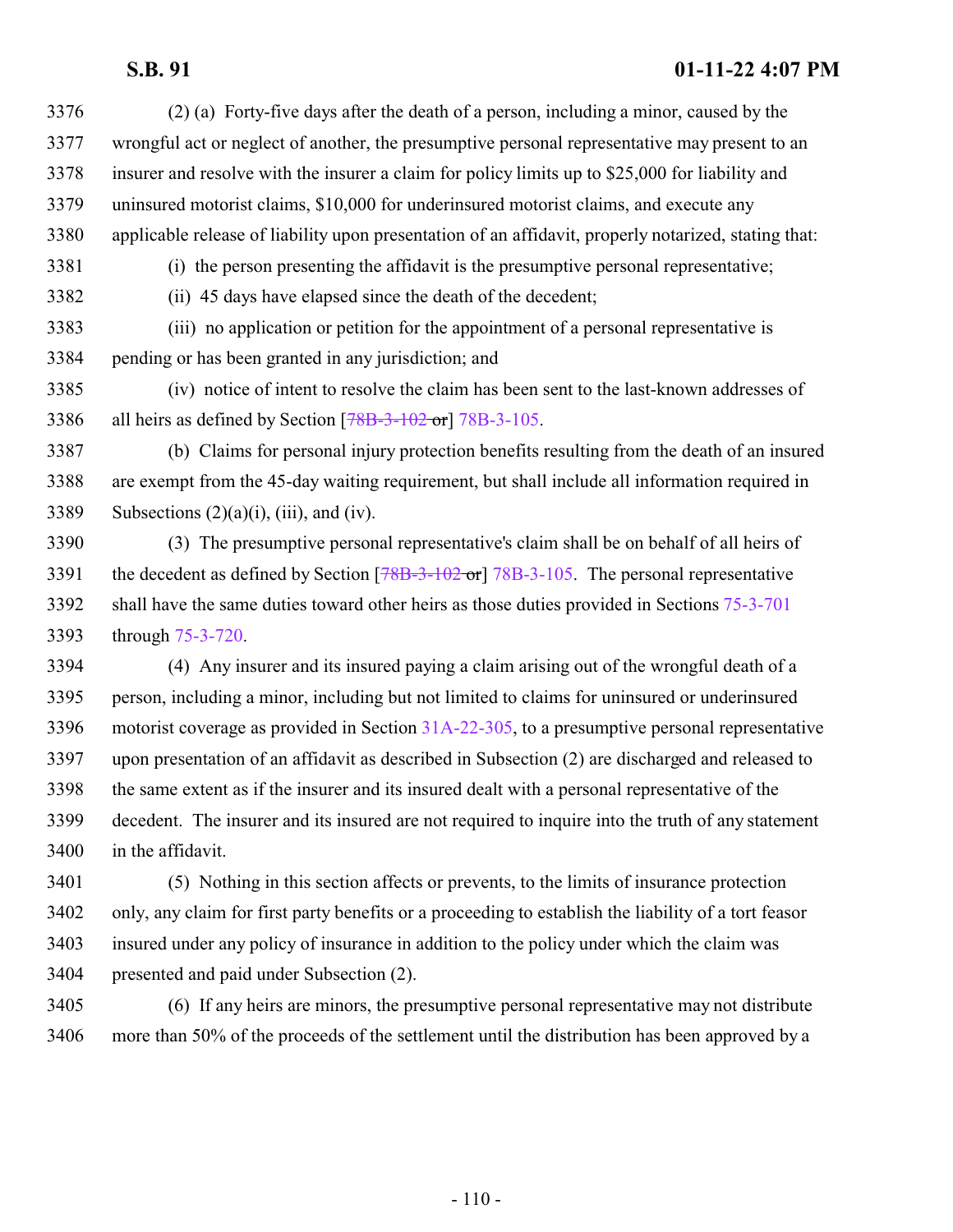court approved settlement in which a conservator is appointed for any minor heirs. Section 57. Section **78B-9-301** is amended to read: **78B-9-301. Postconviction testing of DNA -- Petition -- Sufficient allegations -- Notification of victim.** (1) As used in this part: (a) "DNA" means deoxyribonucleic acid. (b) "Factually innocent" means the same as that term is defined in Section [78B-9-401.5](http://le.utah.gov/UtahCode/SectionLookup.jsp?section=78b-9-401.5&session=2022GS). (2) An individual convicted of a felony offense may at any time file a petition for postconviction DNA testing in the trial court that entered the judgment of conviction if the individual asserts factual innocence under oath and the petition alleges: (a) evidence has been obtained regarding the individual's case that is still in existence and is in a condition that allows DNA testing to be conducted; (b) the chain of custody is sufficient to establish that the evidence has not been altered in any material aspect; (c) the individual identifies the specific evidence to be tested and states a theory of defense, not inconsistent with theories previously asserted at trial, that the requested DNA testing would support; (d) the evidence was not previously subjected to DNA testing, or if the evidence was tested previously, the evidence was not subjected to the testing that is now requested, and the new testing may resolve an issue not resolved by the prior testing; (e) the proposed DNA testing is generally accepted as valid in the scientific field or is otherwise admissible under Utah law; (f) the evidence that is the subject of the request for testing: (i) has the potential to produce new, noncumulative evidence; and (ii) there is a reasonable probability that the defendant would not have been convicted or would have received a lesser sentence if the evidence had been presented at the original trial; and (g) the individual is aware of the consequences of filing the petition, including: (i) the consequences specified in Sections [78B-9-302](http://le.utah.gov/UtahCode/SectionLookup.jsp?section=78b-9-302&session=2022GS) and [78B-9-304](http://le.utah.gov/UtahCode/SectionLookup.jsp?section=78b-9-304&session=2022GS); and (ii) that the individual is waiving any statute of limitations in all jurisdictions as to any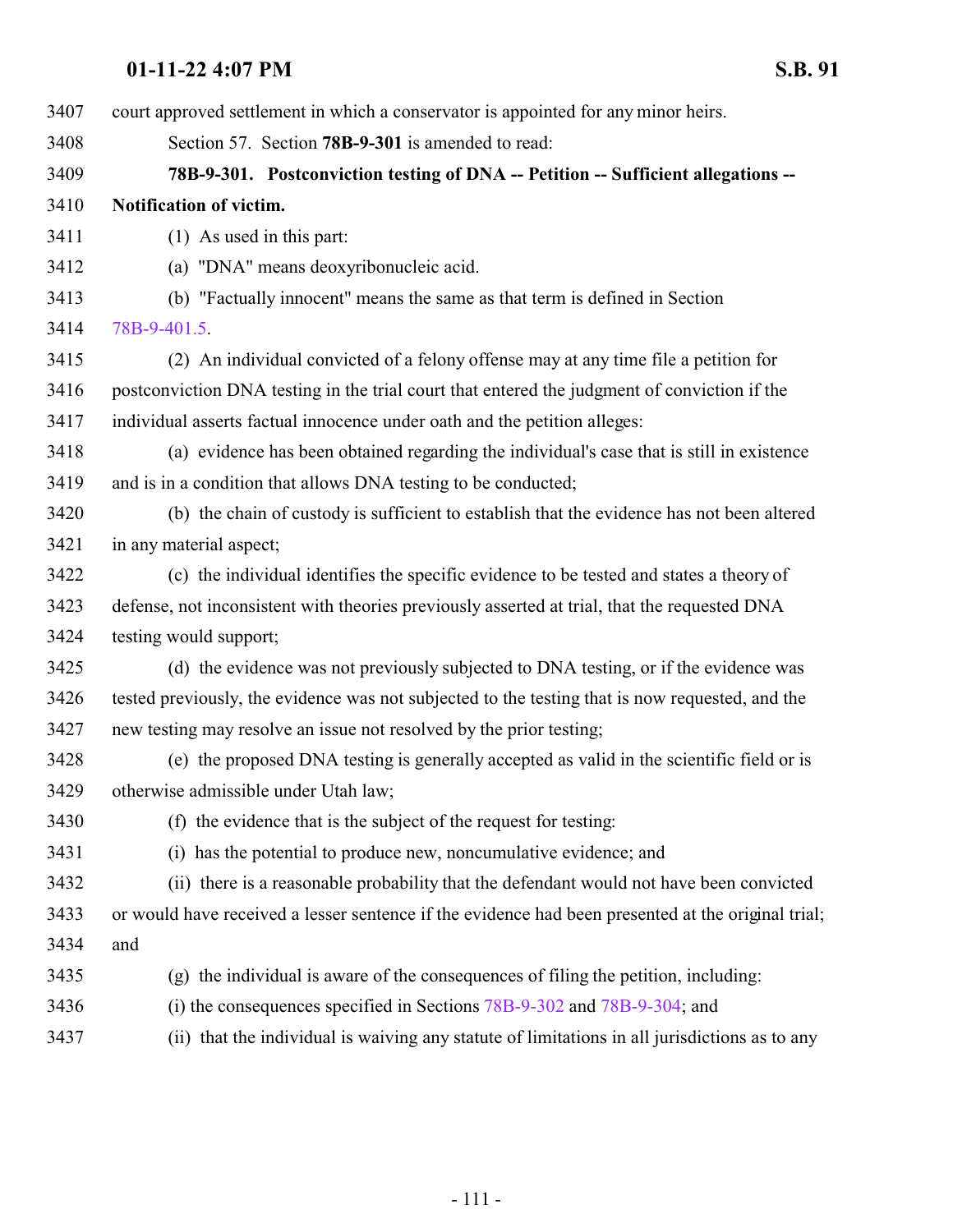| 3438 | felony offense the individual has committed which is identified through DNA database             |
|------|--------------------------------------------------------------------------------------------------|
| 3439 | comparison.                                                                                      |
| 3440 | (3) The petition under Subsection (2) shall comply with Utah Rules of Civil Procedure,           |
| 3441 | Rule 65C, including providing the underlying criminal case number.                               |
| 3442 | (4) After a petition is filed under this section, prosecutors, law enforcement officers,         |
| 3443 | and crime laboratory personnel have a duty to cooperate in preserving evidence and in            |
| 3444 | determining the sufficiency of the chain of custody of the evidence which may be subject to      |
| 3445 | DNA testing.                                                                                     |
| 3446 | (5) (a) (i) An individual who files a petition under this section shall serve notice upon        |
| 3447 | the office of the prosecutor who obtained the conviction, and upon the Utah attorney general.    |
| 3448 | (ii) The attorney general shall, within 30 days after receipt of service of a copy of the        |
| 3449 | petition, or within any additional period of time the court allows, answer or otherwise respond  |
| 3450 | to all proceedings initiated under this part.                                                    |
| 3451 | (b) After the attorney general responds under Subsection $(5)(a)$ , the petitioner has the       |
| 3452 | right to reply to the response of the attorney general.                                          |
| 3453 | (c) After the attorney general and the petitioner have filed a response and reply in             |
| 3454 | compliance with Subsection $(5)(b)$ , the court shall order DNA testing if it finds by a         |
| 3455 | preponderance of the evidence that all criteria of Subsection (2) have been met.                 |
| 3456 | $(6)$ (a) If the court grants the petition for testing, the DNA test shall be performed by       |
| 3457 | the Utah State Crime Laboratory within the Criminal Investigations and Technical Services        |
| 3458 | Division created in Section $53-10-103$ , unless the individual establishes that the state crime |
| 3459 | laboratory has a conflict of interest or does not have the capability to perform the necessary   |
| 3460 | testing.                                                                                         |
| 3461 | (b) If the court orders that the testing be conducted by any laboratory other than the           |
| 3462 | state crime laboratory, the court shall require that the testing be performed:                   |
| 3463 | (i) under reasonable conditions designed to protect the state's interests in the integrity       |
| 3464 | of the evidence; and                                                                             |
| 3465 | (ii) according to accepted scientific standards and procedures.                                  |
| 3466 | (7) (a) DNA testing under this section shall be paid for from funds appropriated to the          |
| 3467 | Department of Public Safety under Subsection $53-10-407(4)(d)(ii)$ from the DNA Specimen         |
| 3468 | Restricted Account created in Section 53-10-407 if:                                              |
|      |                                                                                                  |

- 112 -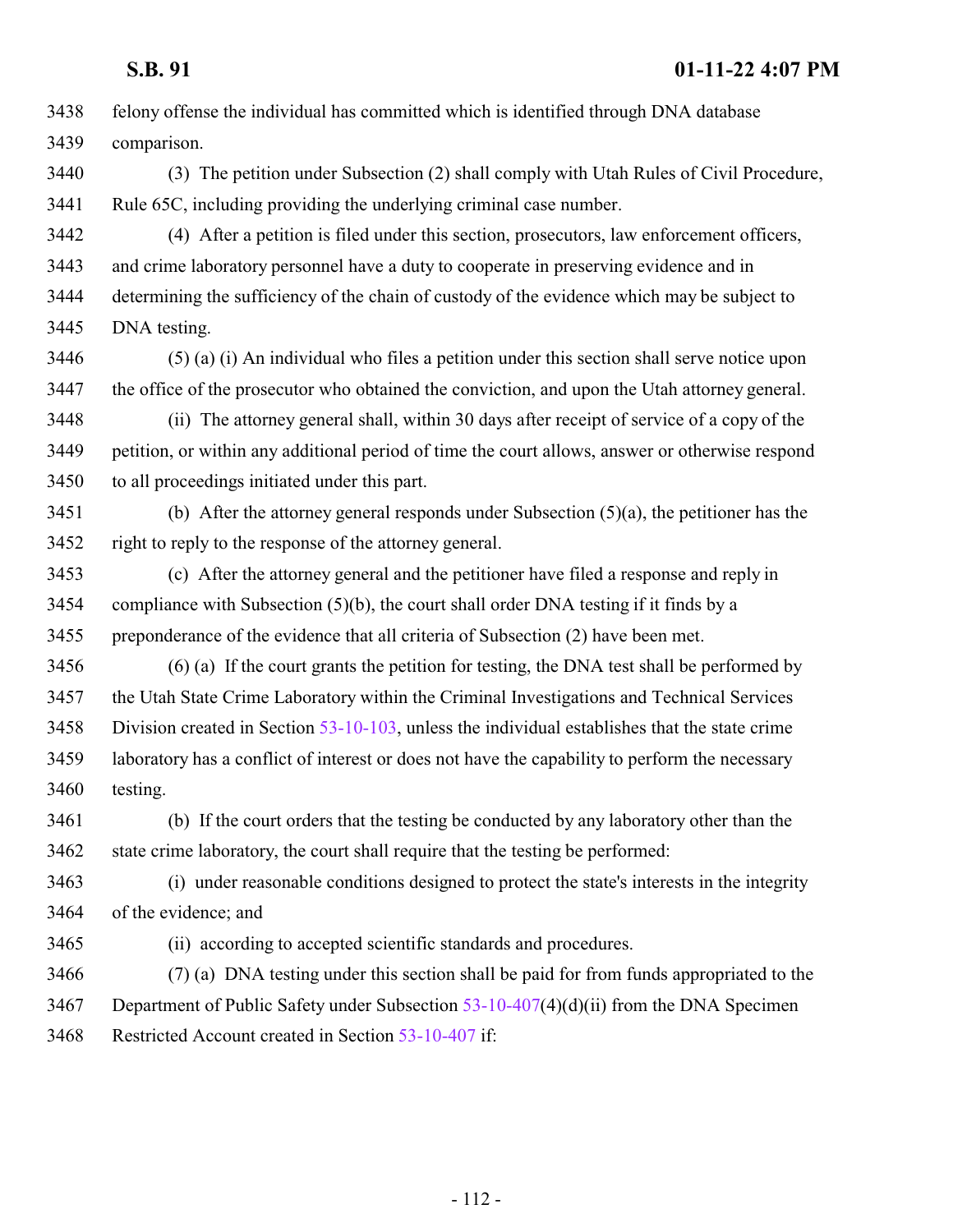| 3469 | (i) the court ordered the DNA testing under this section;                                         |
|------|---------------------------------------------------------------------------------------------------|
| 3470 | (ii) the Utah State Crime Laboratory within the Criminal Investigations and Technical             |
| 3471 | Services Division has a conflict of interest or does not have the capability to perform the       |
| 3472 | necessary testing; and                                                                            |
| 3473 | (iii) the petitioner who has filed for postconviction DNA testing under Section                   |
| 3474 | 78B-9-201 is serving a sentence of imprisonment and is indigent.                                  |
| 3475 | (b) Under this Subsection (7), costs of DNA testing include costs that are necessary to           |
| 3476 | transport the evidence, prepare samples for analysis, analyze the evidence, and prepare reports   |
| 3477 | of findings.                                                                                      |
| 3478 | (8) If the individual is serving a sentence of imprisonment and is indigent, the state            |
| 3479 | shall pay for the costs of the testing under this part, but if the result is not favorable to the |
| 3480 | individual, the court may order the [person] individual to reimburse the state for the costs of   |
| 3481 | the testing, in accordance with Subsections $78B-9-302(4)$ and $78B-9-304(1)(b)$ .                |
| 3482 | (9) Any victim of the crime regarding which the individual petitions for DNA testing,             |
| 3483 | who has elected to receive notice under Section 77-38-3 shall be notified by the state's attorney |
| 3484 | of any hearing regarding the petition and testing, even though the hearing is a civil proceeding. |
| 3485 | Section 58. Section 79-8-102 is amended to read:                                                  |
| 3486 | 79-8-102. Definitions.                                                                            |
| 3487 | As used in this chapter:                                                                          |
| 3488 | (1) "Children," in relation to the awarding of a UCORE grant, means individuals who               |
| 3489 | are six years old or older and 18 years old or younger.                                           |
| 3490 |                                                                                                   |
|      | (2) "Director" means the director of the Division of Recreation.                                  |
| 3491 | (3) "Division" means the Division of Recreation.                                                  |
| 3492 | (4) "Executive director" means the executive director of the Department of Natural                |
| 3493 | Resources.                                                                                        |
| 3494 | (5) "UCORE grant" means a children's outdoor recreation and education grant                       |
| 3495 | described in Section $[79 - 8 - 402]$ 79-8-302.                                                   |
| 3496 | (6) (a) "Underserved or underprivileged community" means a group of people,                       |
| 3497 | including a municipality, county, or American Indian tribe, that is economically disadvantaged.   |
| 3498 | (b) "Underserved or underprivileged community" includes an economically                           |
| 3499 | disadvantaged community where in relation to awarding a UCORE grant, the children of the          |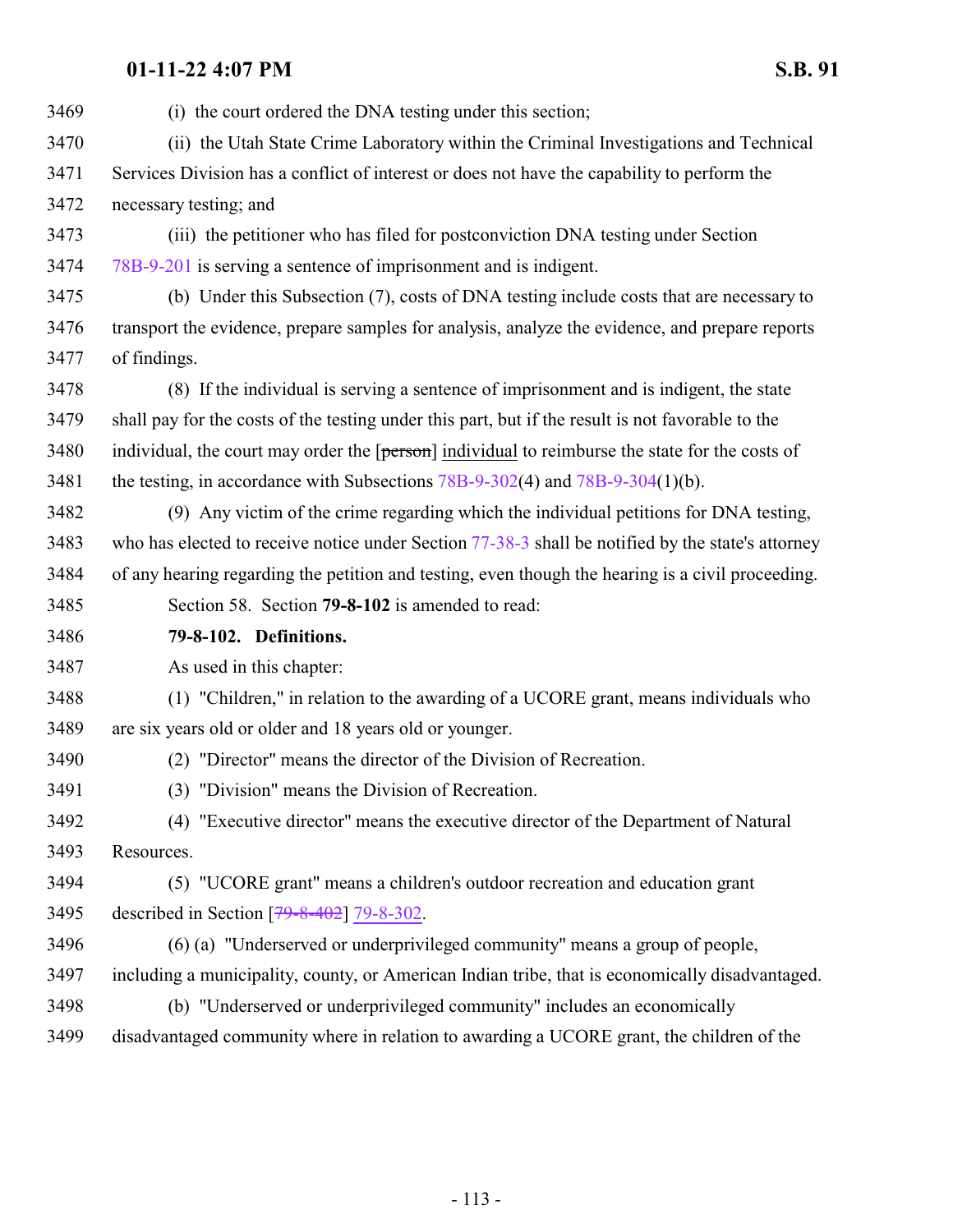| 3500 | community, including children with disabilities, have limited access to outdoor recreation or |
|------|-----------------------------------------------------------------------------------------------|
| 3501 | education programs.                                                                           |
| 3502 | Section 59. Section 79-8-106 is amended to read:                                              |
| 3503 | 79-8-106. Utah Outdoor Recreation Infrastructure Account -- Uses -- Costs.                    |
| 3504 | (1) There is created an expendable special revenue fund known as the "Outdoor"                |
| 3505 | Recreation Infrastructure Account," which[;]:                                                 |
| 3506 | (a) the outdoor recreation office shall use to fund the Outdoor Recreational                  |
| 3507 | Infrastructure Grant Program created in Section 63N-9-202; and                                |
| 3508 | (b) the division shall use to fund the Recreation Restoration Infrastructure Grant            |
| 3509 | Program created in Section 79-8-202.                                                          |
| 3510 | (2) The account consists of:                                                                  |
| 3511 | (a) distributions to the account under Section $59-28-103$ ;                                  |
| 3512 | (b) interest earned on the account;                                                           |
| 3513 | (c) appropriations made by the Legislature;                                                   |
| 3514 | (d) money from a cooperative agreement entered into with the United States                    |
| 3515 | Department of Agriculture or the United States Department of the Interior; and                |
| 3516 | (e) private donations, grants, gifts, bequests, or money made available from any other        |
| 3517 | source to implement this part.                                                                |
| 3518 | (3) The division shall, with the advice of the Utah Outdoor Recreation Grant Advisory         |
| 3519 | Committee created in Section 79-8-105, administer the account.                                |
| 3520 | $(4)$ (a) The cost of administering the account shall be paid from money in the account.      |
| 3521 | (b) The cost of two full-time positions in the Utah Office of Outdoor Recreation in an        |
| 3522 | amount agreed to by the division and the Utah Office of Outdoor Recreation shall be paid from |
| 3523 | money in the account.                                                                         |
| 3524 | (5) Interest accrued from investment of money in the account shall remain in the              |
| 3525 | account.                                                                                      |
| 3526 | Section 60. Section 80-4-307 is amended to read:                                              |
| 3527 | 80-4-307. Voluntary relinquishment -- Irrevocable.                                            |
| 3528 | (1) The individual consenting to termination of parental rights or voluntarily                |
| 3529 | relinquishing parental rights shall sign or confirm the consent or relinquishment under oath  |
| 3530 | before:                                                                                       |